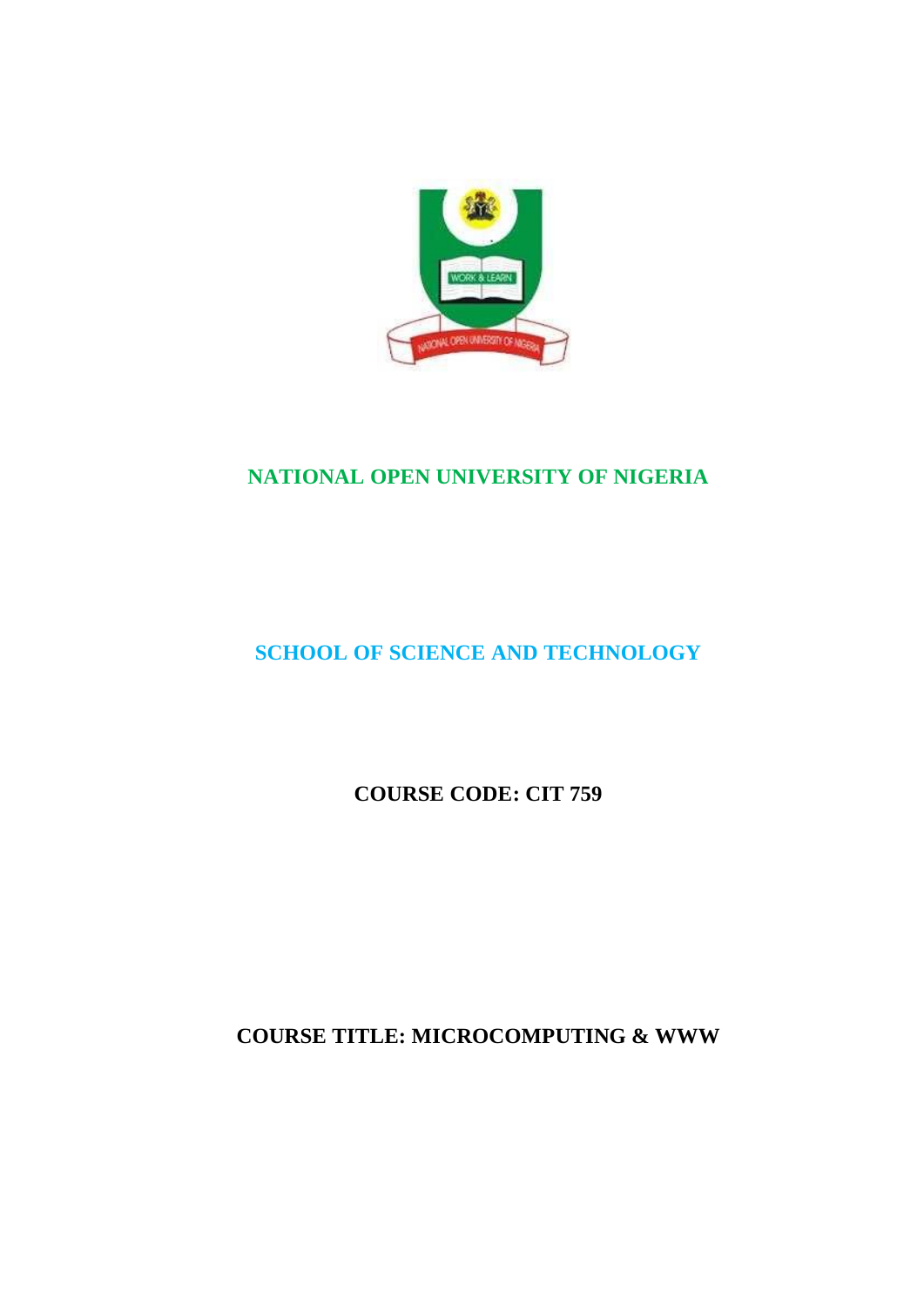| <b>COURSE</b><br><b>GUIDE</b>                  |                                                                                                                                                                            |  |
|------------------------------------------------|----------------------------------------------------------------------------------------------------------------------------------------------------------------------------|--|
| <b>CIT 759</b>                                 | <b>MICROCOMPUTING &amp; WWW</b>                                                                                                                                            |  |
| <b>Course Team</b>                             | Prof. George S. Ibe-Bassey (Course Developer/Writer) - University<br>of Uyo<br>Prof. Femi Peters (Programme Leader) - NOUN<br>Mr. M.A. Balogun (Course Coordinator) - NOUN |  |
| RK & LE<br>NATIONAL OPEN UNIVERSITY OF NIGERIA | NATIONAL OPEN UNIVERSITY OF NIGERIA                                                                                                                                        |  |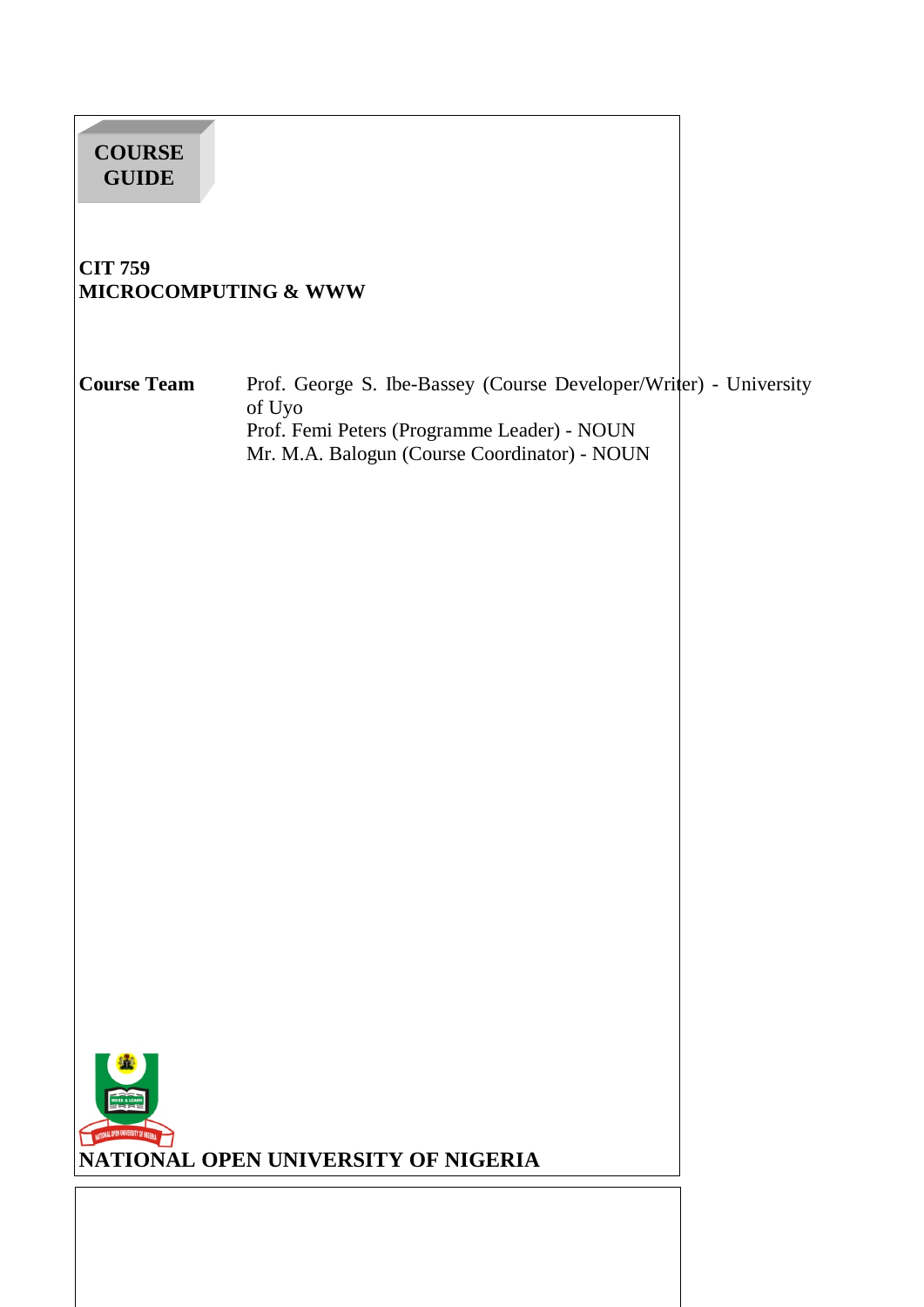National Open University of Nigeria Headquarters 14/16 Ahmadu Bello Way Victoria Island, Lagos

Abuja Office No. 5 Dar es Salaam Street Off Aminu Kano Crescent Wuse II, Abuja

e-mail: [centralinfo@nou.edu.ng](mailto:centralinfo@nou.edu.ng) URL: [www.nou.edu.ng](http://www.nou.edu.ng/)

Published by National Open University of Nigeria

Printed 2006 Revised 2013

ISBN: 978-058-436-6

All Rights Reserved

## **CONTENTS PAGE**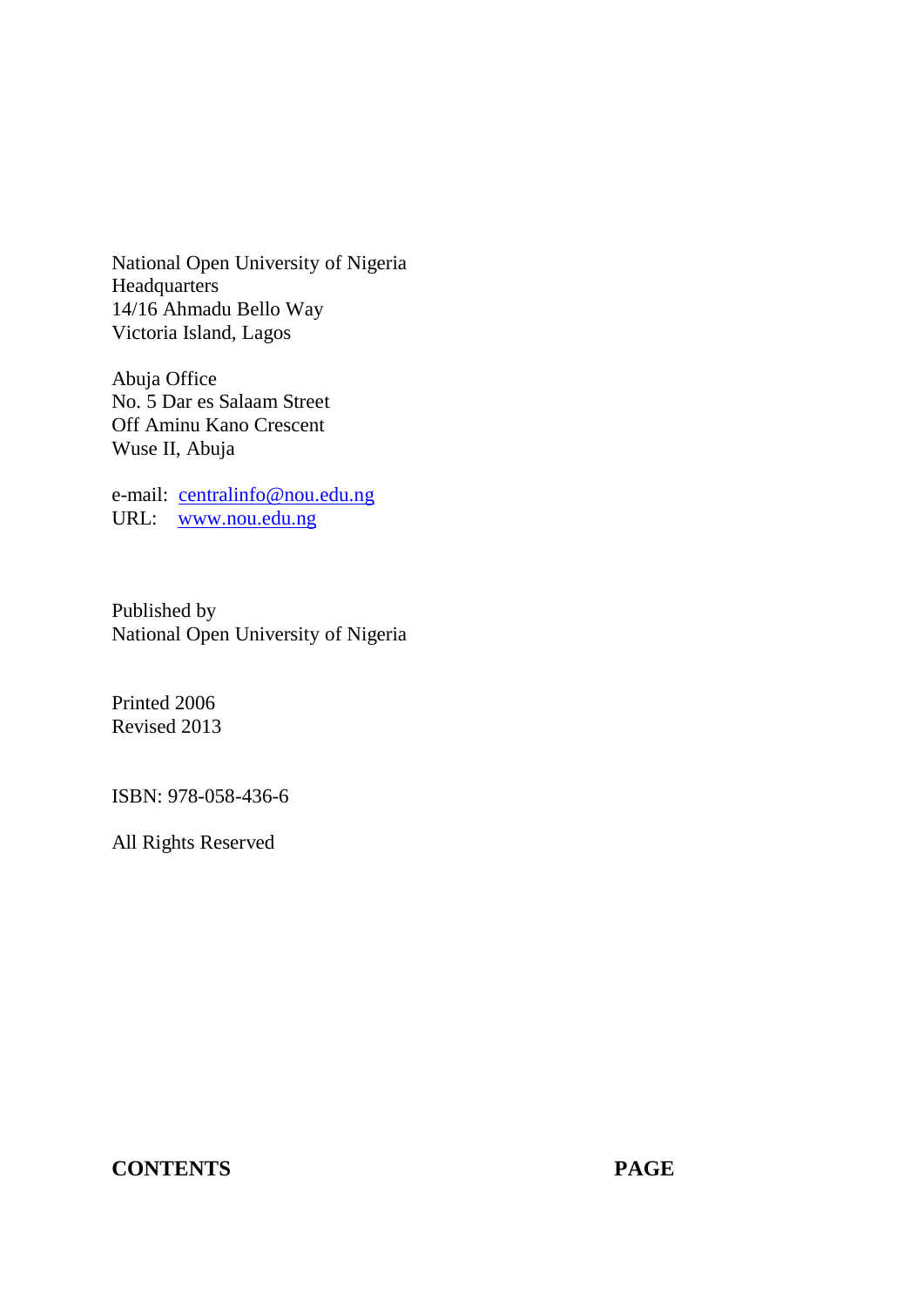| vii  |
|------|
| vii  |
| viii |
|      |
|      |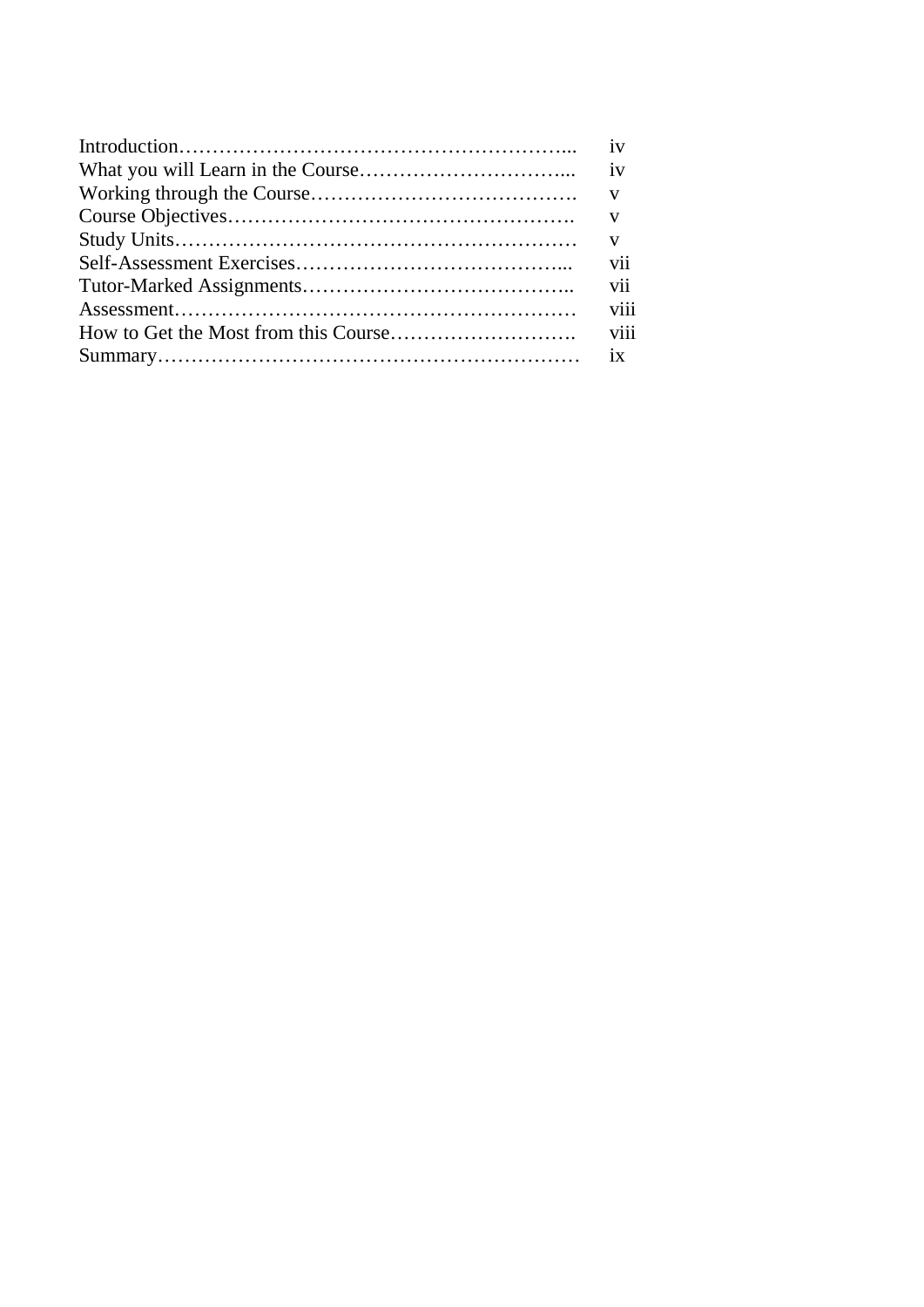# **INTRODUCTION**

In Nigeria today, most employers of labour insist on computer literacy as one of the requirements for employment. There are proliferations of microcomputer and WWW applications in all areas of work. Information technology and communication have assumed a wider discussion and usage.

Computers are widely used in instruction, teaching and learning in our schools, colleges, polytechnics and universities. Business centre operation is a much more lucrative venture today because of the advent of the computer.

There is therefore need for individuals in our society to develop greater awareness in microcomputing. As a graduate student, you may add value to your university education and of course, your job by your knowledge of the computer. You will use microcomputer systems to write, search for information, communicate with your friends and publish your own web pages if you can afford the necessary hardware and software.

This course will prepare you to achieve your goals and objectives. The course will involve more practical experiences. However, as a graduate student, you will be involved in organising seminars in some topics in this course. You will be introduced to the microcomputer system, main storage devices, input and output devices, connecting devices to a microcomputer, computer hardware, software and multimedia and their applications.

You will spend more time on Microsoft Windows basic operations, the Internet and the World Wide Web (WWW). You will operate the microcomputer to exercise common web application of word processing and build web pages.

## **WHAT YOU WILL LEARN IN THE COURSE**

The varieties of tasks that microcomputers can perform have profound effects on how people conduct their lives and work, and pursue education.

In the home, microcomputers can help with balancing the family checkbook, keeping track of finances and investments, and filing taxes, as well as preserving family documents for easy access or indexing recipes. Microcomputers are also a recreational device for playing computer games, watching videos with webcasting, downloading music, saving photographs, or cataloging records and books. Together with the Internet, microcomputers are a link to social contacts through electronic mail (e-mail), textmessaging, personal Web pages, blogs, and chat groups. Microcomputers can also allow quick and convenient access to news and sports information on the World Wide Web, as well as consumer information. Shopping from home over the Internet with microcomputers generates billions of dollars in the economy.

# **WORKING THROUGH THIS COURSE**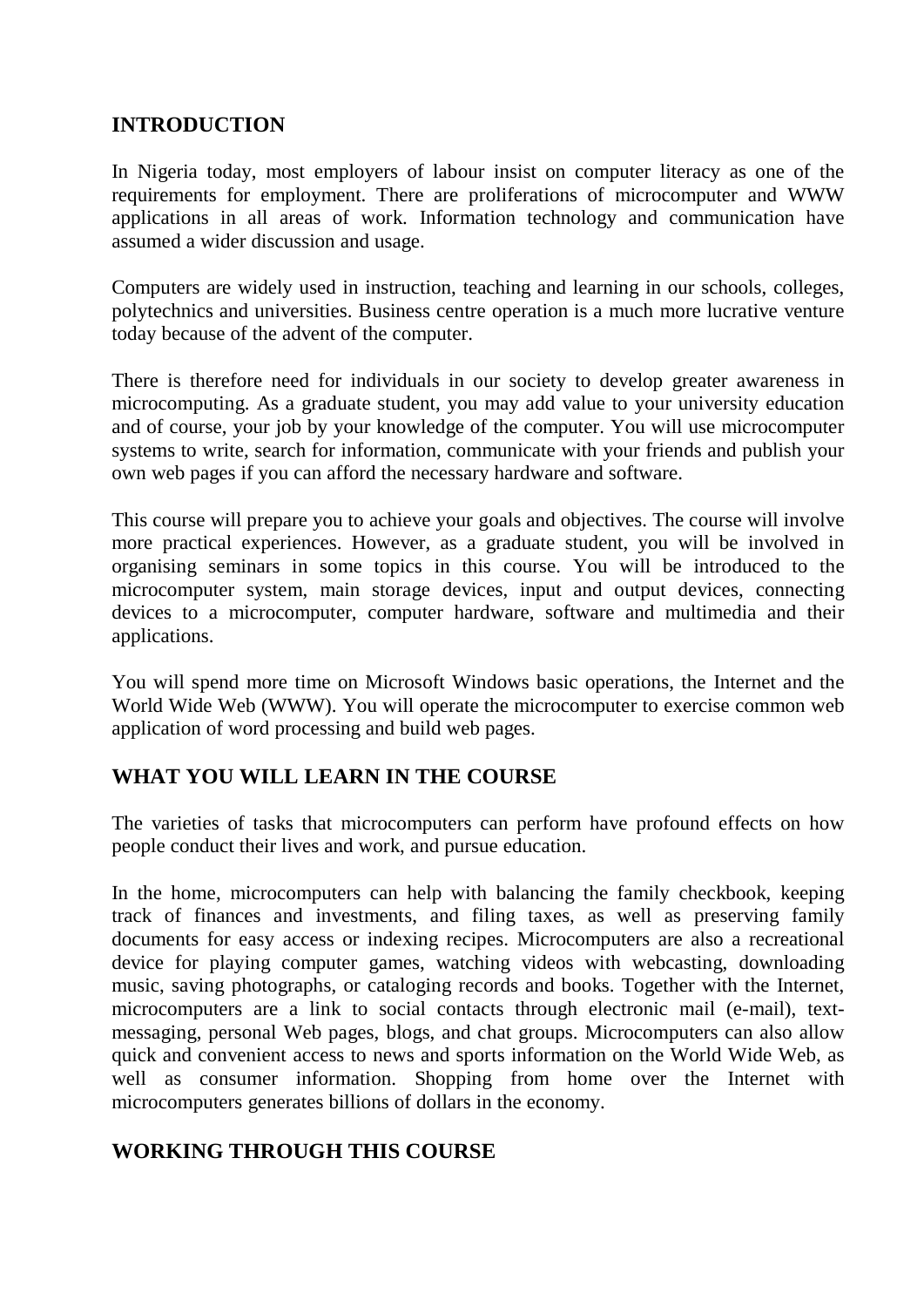To go through this course you are required to read the study units, answer the selfassessment exercises and do the assignment in each unit. The self-assignment exercises are meant to help you to reinforce what you have learnt. It will be very helpful to you to try and answer the questions first before looking at the answers. At the end of the unit, you will find an assignment, which will be marked by your tutor. Work diligently on it and submit your work to your tutor for grading. The tutor-marked assignments will constitute 30% of the total marks of the examination in this course.

You will need to have access to a computer and be familiar with the basic elements of a computer system. In due course, you will have practical exercises in the library and on the Internet, and so, you need to have access to these facilities.

# **COURSE OBJECTIVES**

On successful completion of this course, you should be able to:

- operate a computer using Microsoft Windows
- use common Internet tools, browser, email and newsgroups
- use word processing software
- build web pages
- describe basic hardware components, types of software applications and multimedia concepts
- develop the literature on microcomputing and WWW through seminars
- conceptualise research topics on microcomputing and www to enhance the quality of instruction, teaching and learning in our schools.

# **STUDY UNITS**

There are 30 study units which you will work through in this course. There are as follows:

## **Module 1 Microcomputer Systems**

- Unit 1 Types of Computers
- Unit 2 Components of a Computer System
- Unit 3 Computer Memory

# **Module 2 Basic Operations of Microsoft Windows I**

- Unit 1 Mouse, Pull-Down Menu, Drag-and-Drag, Keyboard Commands and Taskbars
- Unit 2 Moving and Resizing Windows, Shutting Down, Shortcut Menu, Creating and Saving in Folder
- Unit 3 Looking into My Documents Folder, Moving in and out of Folder
- Unit 4 Creating Two Folders in My Documents, Copying and Deleting a Folder, Copying a File into another Folder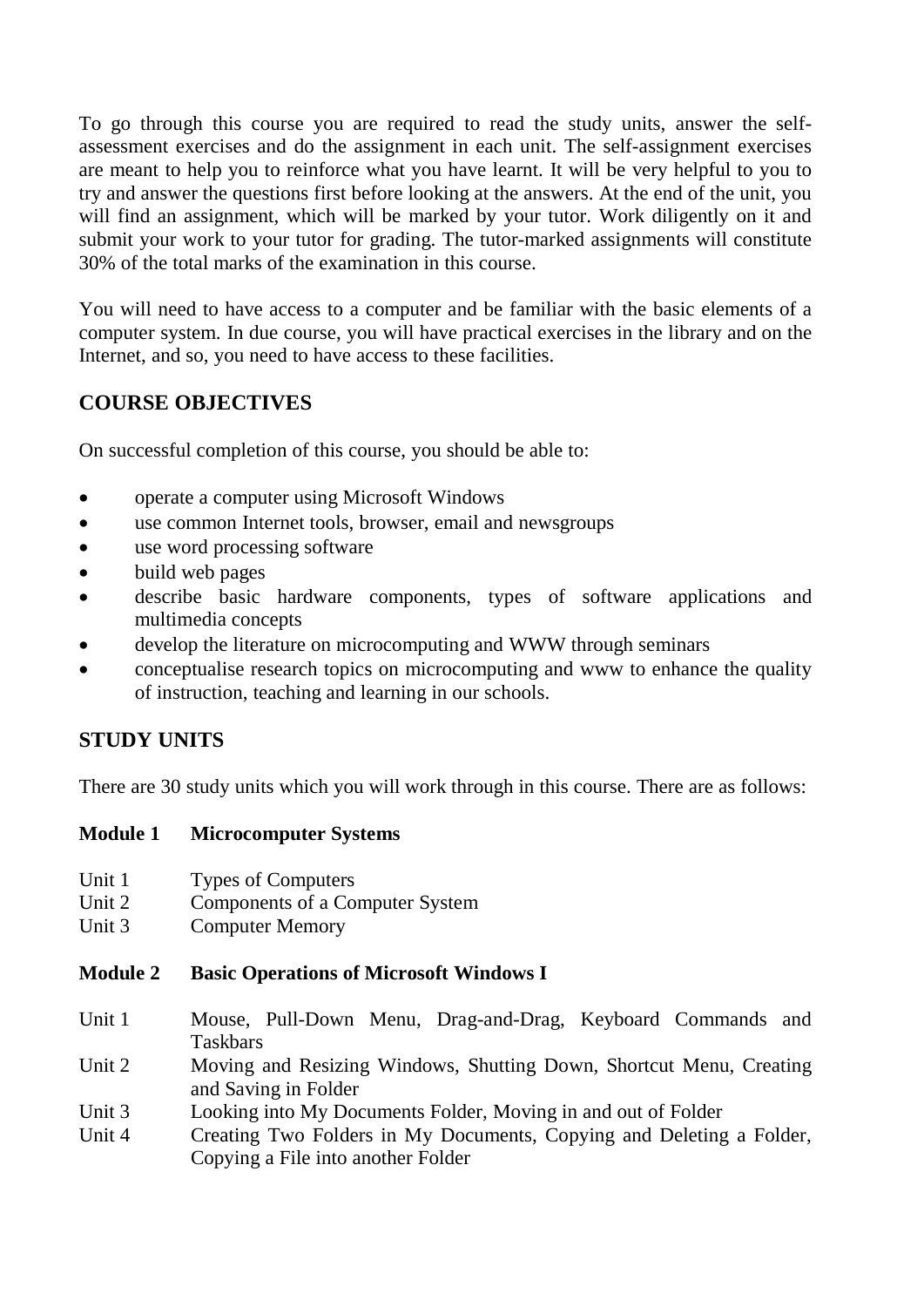## **Module 3 Mass Storage Devices**

- Unit 1 Types of Storage Devices, Basic Operations of Microsoft Windows II
- Unit 2 Creating and Moving a Folder and File, Deleting and Restoring Objects, Locating a File with Windows
- Unit 3 Shortcut Path for Windows Explorers, Date/Time Icon in Control Panel, Changing Background Colour
- Unit 4 Changing Display Size and Background Appearance, Exploring Point Options, Using Desktop Theme in Control Panel

## **Module 4 Internet and WWW**

| Unit 1   | Browsing, Using Links in a Webpage, Setting Browser                      | Default |
|----------|--------------------------------------------------------------------------|---------|
| Homepage |                                                                          |         |
| Unit 2   | Exploring Windows, Adding a Bookmark, and Managing Bookmarks             |         |
| Unit 3   | Searching for Information, Setting Up Mail Account, Creating and Sending |         |
|          | <b>Messages</b>                                                          |         |
| Unit 4   | Creating New Mail Folder and Organising Mail Messages, Newsgroup         |         |
|          | Servers, Posting News to Newspapers                                      |         |

## **Module 5 Input and Output Devices**

- Unit 1 Types of Input Devices
- Unit 2 Types of Output Devices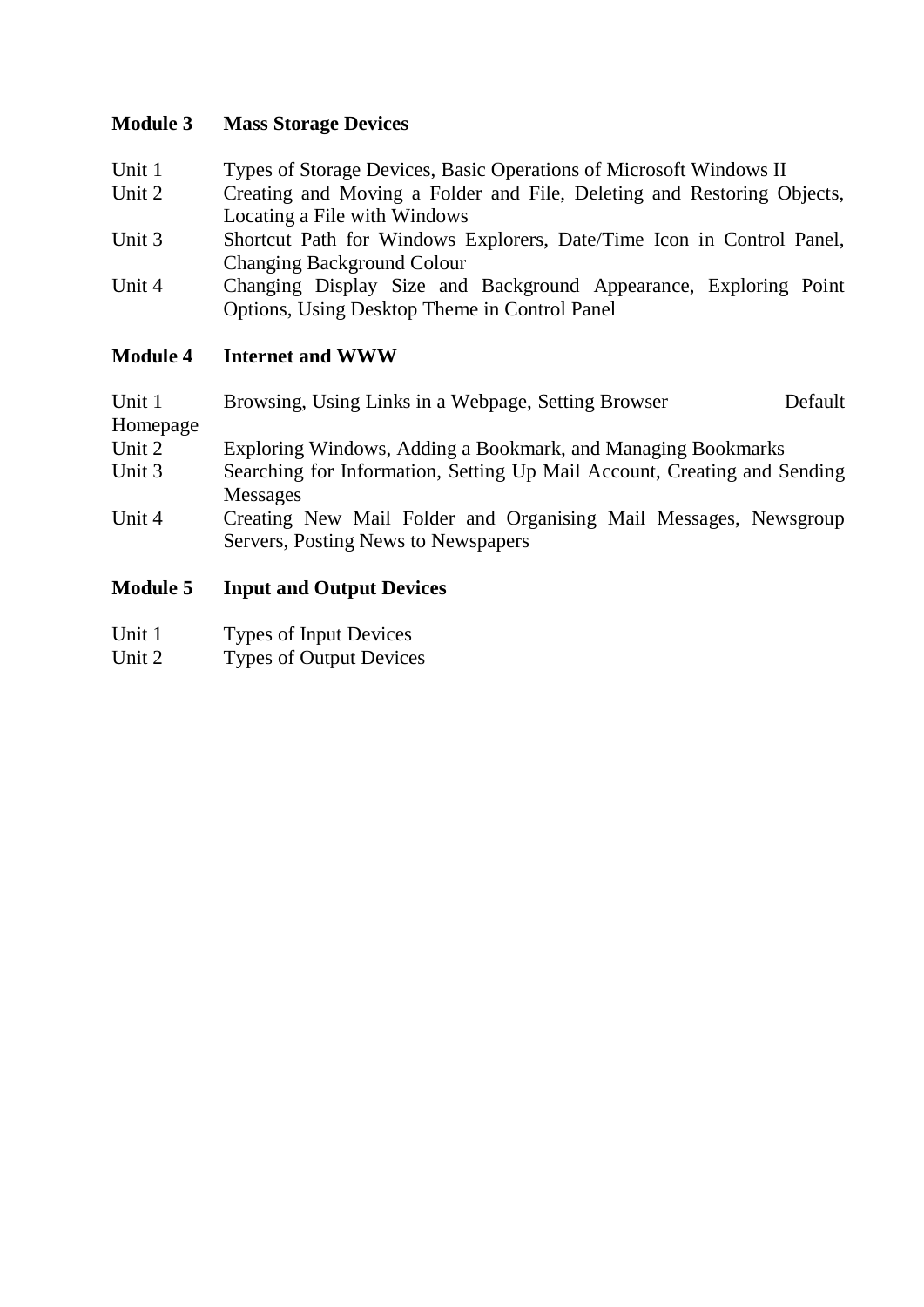## **Module 6 Word Processing**

- Unit 1 Word Processing: Creating and Saving a Word Document, Opening an Existing Document, Printing a Word Document
- Unit 2 Word Processing: Creating another Document, Text Insertion and Overtype, Using the Office Assistant
- Unit 3 Moving and Copying Text, Moving and Copying Text with 'Drag-and-Drop', Changing Fonts and Applying Effects
- Unit 4 Changing Views in Word 2000, Justifying Text and Using Tabs, Defining Headers and Footers
- Unit 5 Inserting Pictures, Checking Spelling and Grammar, Working with Tables

## **Module 7 Connecting Services to a PC**

| Unit 1 | <b>Connecting Ports and Connectors</b>         |             |
|--------|------------------------------------------------|-------------|
| Unit 2 | Adding Hyperlinks and E-Mail Link in FrontPage |             |
| Unit 3 | Using FrontPage to Add Form                    |             |
|        | Components, Creating and Saving a New Page in  | Dreamweaver |
| Unit 4 | Adding Images and Links in Dreamweaver         |             |

## **Module 8 Computer Hardware, Software and Multimedia**

- Unit 1 Multimedia Hardware
- Unit 2 Multimedia Software
- Unit 3 Multimedia Support for Windows
- Unit 4 Ergonomics

# **SELF-ASSESSMENT EXERCISES**

Self-assessment exercises are embedded in the text of the study units. You should be able to answer the questions if you study the sections of the units very well.

# **TUTOR-MARKED ASSIGNMENTS**

The tutor-marked assignments are provided in the units. It is absolutely necessary that you do the assignments and submit your work to your tutor. Make sure that each assignment reaches your tutor on or before the deadline.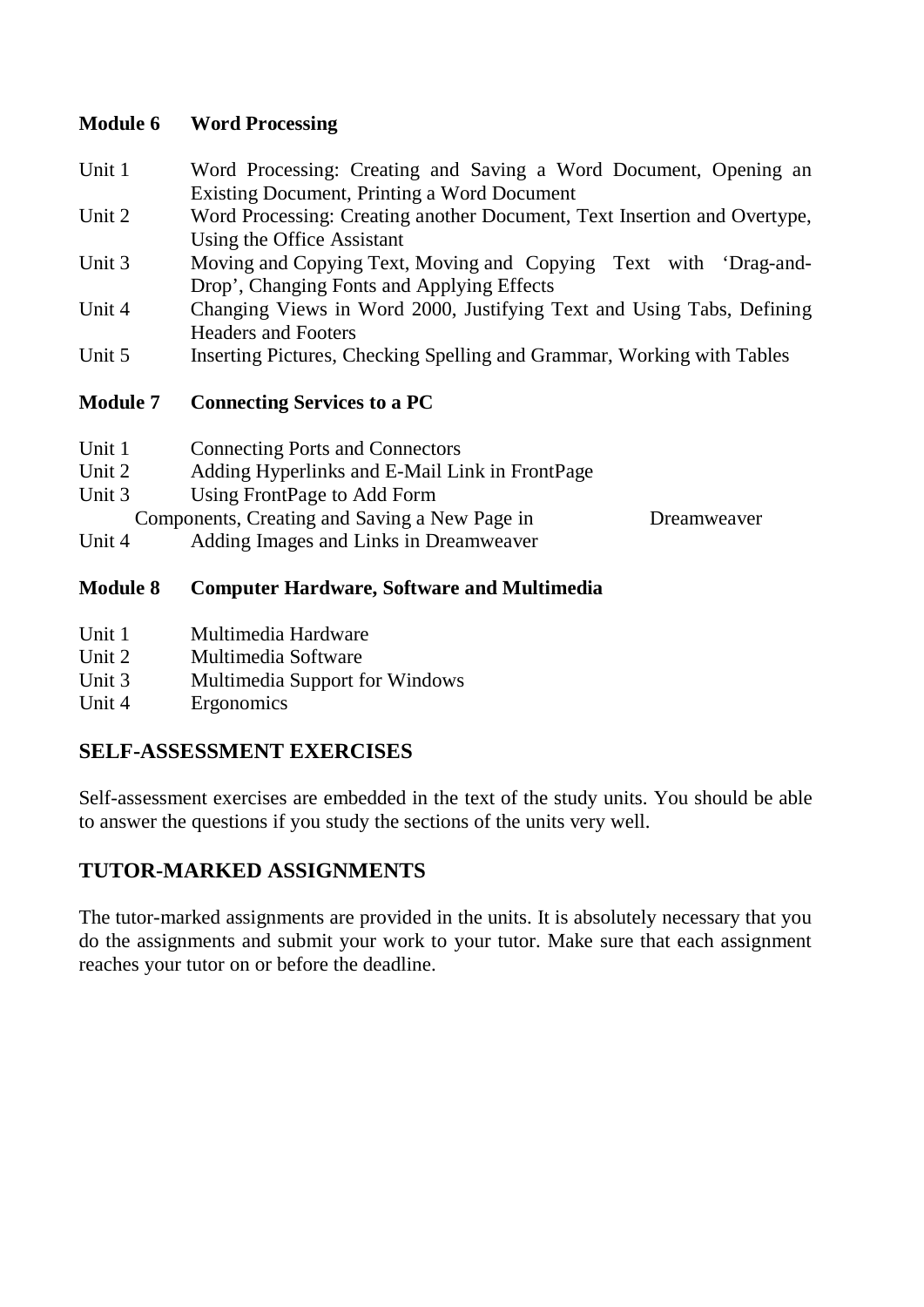## **ASSESSMENT**

There are two aspects of the assessment of this course. The first aspect is the continuous assessment through the tutor-marked assignment. The second aspect is the final examination. The tutor-marked assignments will constitute 30% of the total marks of the examination in this course. The final examination will come at the end of the course. It will be a written examination that reflects the exact content of the course. The questions will not be different from the types you would have already been familiar with in the selfassessment exercises and tutor-marked assignment. The written examination will carry 70% marks.

# **HOW TO GET THE MOST FROM THIS COURSE**

In this programme, you will not be sitting before any lecturer to receive lectures. The study units will replace the lecturer; you will be reading the study units instead of listening to a lecturer. You have the flexibility of being able to work through specially designed course materials at your own pace. You can also choose your time and place of study. The contents of the units will give you all the information and direction you need.

The units follow the same format. Each unit begins with a table of contents, which tells you at a glance what is covered in the unit. This is followed by an introduction to the subject matter of the unit and the relationship of the unit to the previous unit. Then follows the objectives in which you are told what you should be able to do by the time you complete the unit. It is advised that you use these objectives to guide your study. After the objectives, you come to the main body of the study unit. The text of the reading is presented in a simple direct style to engage your attention and assist your concentration. You are to go through the unit, section after section. Make sure you fully understand a section and that you have done the self-assessment exercise there before going to the next one. The conclusion that follows the main body of the unit gives you an overview of what you would have achieved in the unit. You should also refer to the objectives of the unit to assure yourself that they have been met. If you are not satisfied that you have achieved all that you were expected to achieve, just go through the unit again. The summary of the unit relates what you have learnt in the unit to the subject matter of the next unit, thus building a "bridge" between the two units. In this way you can see a logical connection between all the units.

You will find this course quite interesting and the study units quite readable. The only problem that you need to worry about is your ability to create a conducive environment for your study. You have to work out your timetable, time and place of study; and demonstrate a serious commitment to your study.

## **SUMMARY**

Microcomputers are sometimes called personal computers or micros. Since their introduction microcomputers have become powerful and extremely versatile tools that have revolutionised how people work, learn, communicate, and find entertainment. Many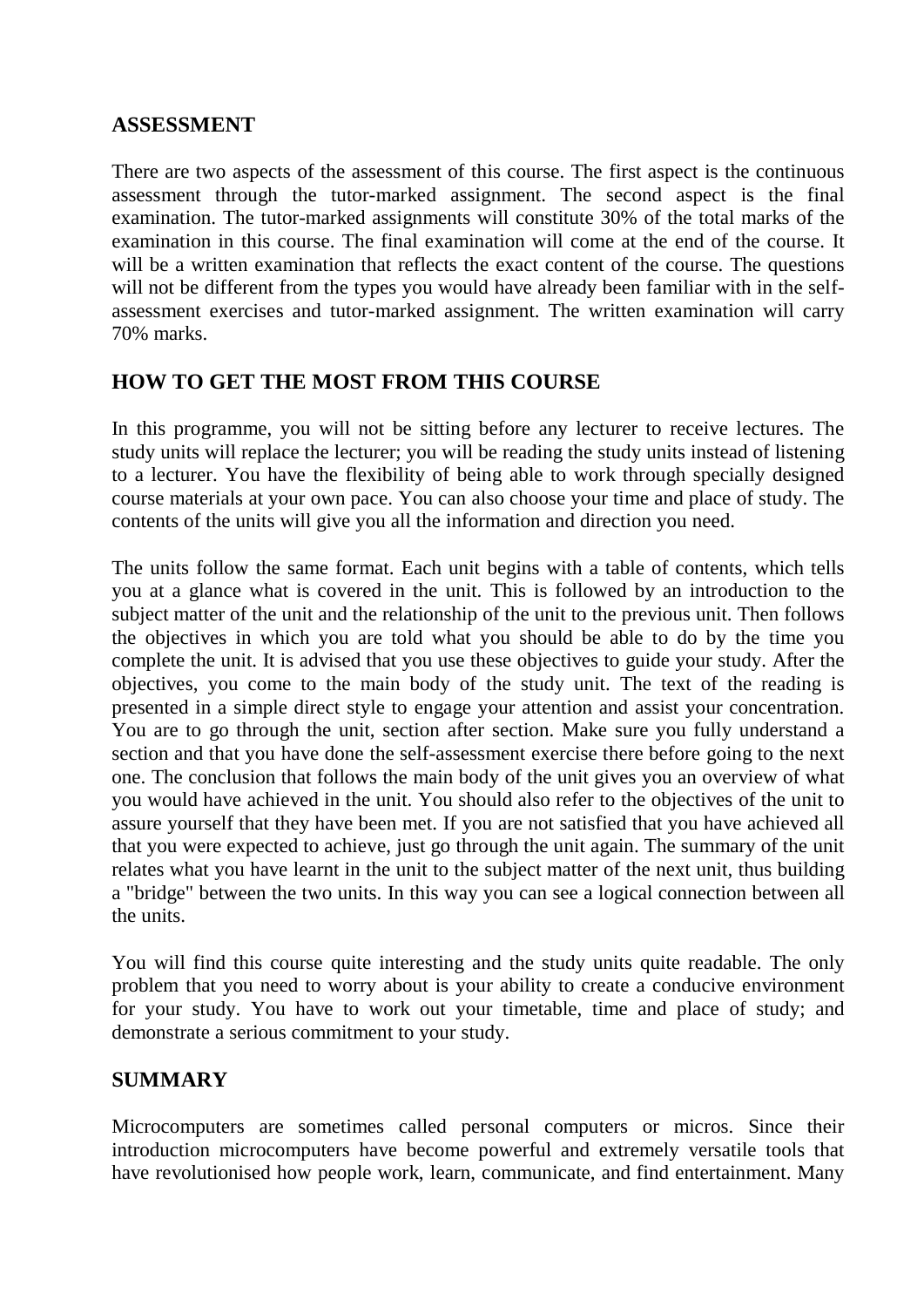households now have computers, thanks to affordable prices and software that has made computers easy to use without special computer expertise. Personal computers are also a crucial component of information technology (IT) and play a key role in modern economies worldwide.

The usefulness and capabilities of microcomputers can be greatly enhanced by connection to the Internet and World Wide Web, as well as to smaller networks that link to local computers or databases. Microcomputers can also be used to access content stored on compact discs (CDs) or digital versatile discs (DVDs), and to transfer files to personal media devices and video players.

Powerful PCs designed for professional or technical use are known as work stations. Other names that reflect different roles for PCs include home computers and small-business computers. The PC is generally larger and more powerful than handheld computers, including personal digital assistants (PDAs) and gaming devices.

CIT 659 is neither abstract nor highly theoretical. Both the course aims and objectives have been set out at the beginning of the guide. They are all realisable and you should not have any problem achieving them. It is hoped that you will find the course challenging and interesting.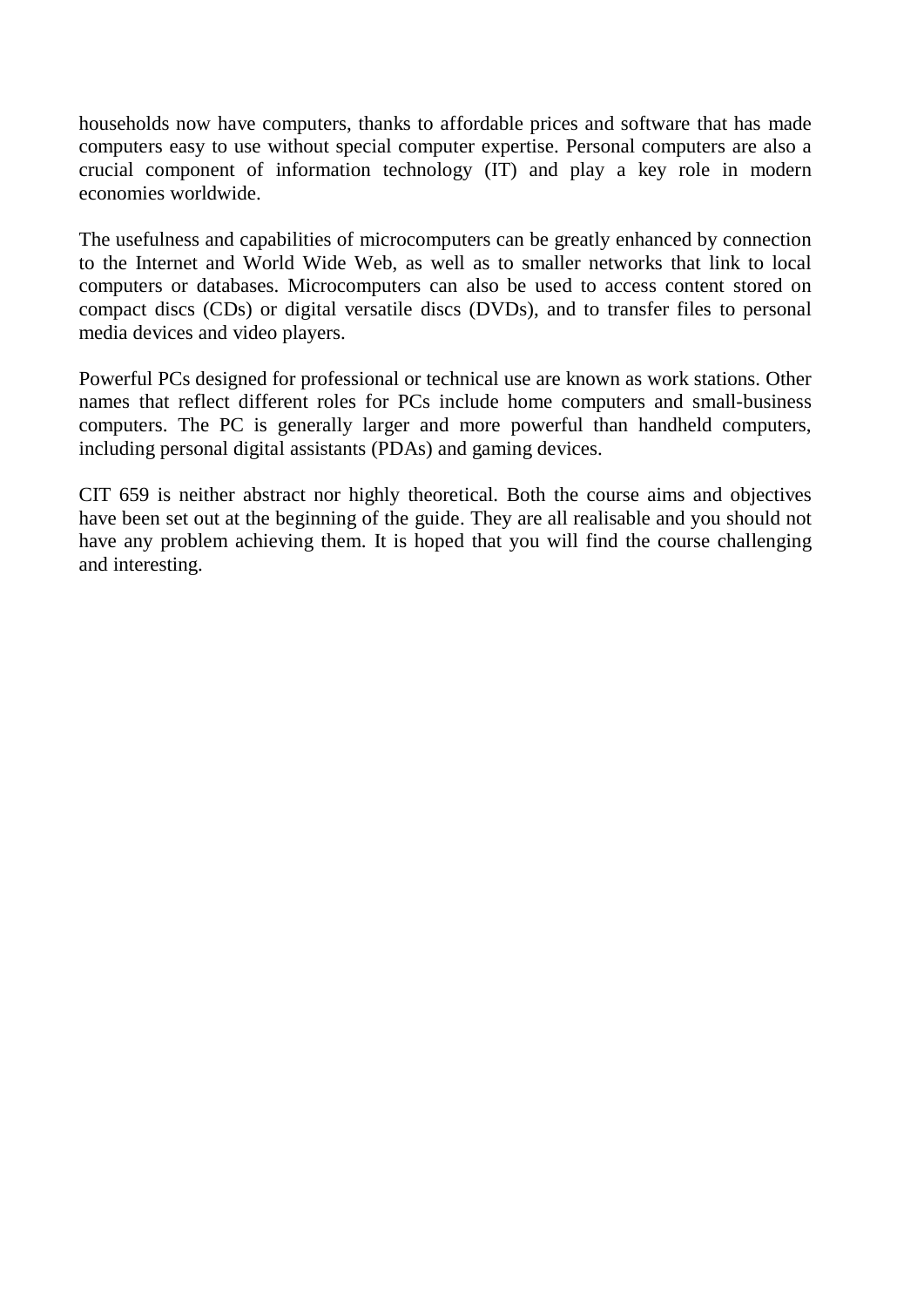# **MAIN COURSE**

# **CONTENTS PAGE**

| <b>Module 1</b>            | Microcomputer Systems                                                                                                | 1                      |
|----------------------------|----------------------------------------------------------------------------------------------------------------------|------------------------|
| Unit 1<br>Unit 2<br>Unit 3 | Components of a Computer System                                                                                      | $\mathbf{1}$<br>5<br>9 |
| <b>Module 2</b>            | <b>Basic Operations of Microsoft Windows I</b>                                                                       | 12                     |
| Unit 1                     | Mouse, Pull-Down Menu, Drag-and-Drag,<br>Keyboard Commands and Taskbars                                              | 12                     |
| Unit 2                     | Moving and Resizing Windows, Shutting<br>Down, Shortcut Menu, Creating and Saving                                    |                        |
| Unit 3                     | Looking into My Documents Folder, Moving                                                                             | 17<br>21               |
| Unit 4                     | Creating Two Folders in My Documents,<br>Copying and Deleting a Folder, Copying a                                    |                        |
|                            |                                                                                                                      | 24                     |
|                            |                                                                                                                      |                        |
| <b>Module 3</b>            | Mass Storage Devices                                                                                                 | 27                     |
| Unit 1                     | Types of Storage Devices, Basic Operations of                                                                        |                        |
| Unit 2                     | Microsoft Windows II<br>Creating and Moving a Folder and File,                                                       | 27                     |
| Unit 3                     | Deleting and Restoring Objects, Locating a<br>Shortcut Path for Windows Explorers, Date/                             | 36                     |
|                            | Time Icon in Control Panel, Changing                                                                                 | 39                     |
| Unit 4                     | Changing Display Size and Background<br>Appearance, Exploring Point Options, Using<br>Desktop Theme in Control Panel | 42                     |
| <b>Module 4</b>            |                                                                                                                      | 47                     |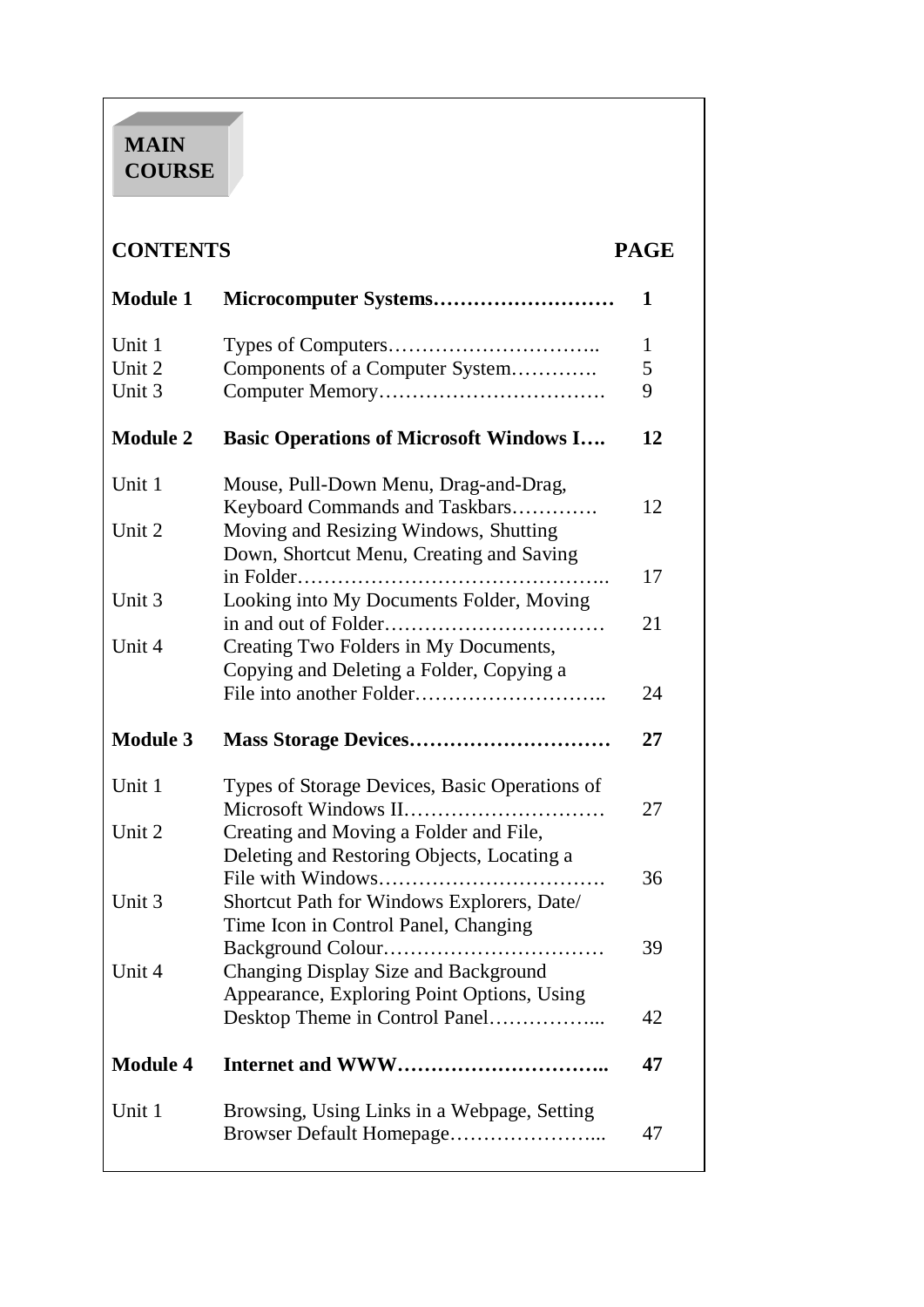| Unit 2                               | Exploring Windows, Adding a Bookmark,                                                                                                                                             | 51                       |
|--------------------------------------|-----------------------------------------------------------------------------------------------------------------------------------------------------------------------------------|--------------------------|
| Unit 3<br>Unit 4                     | Searching for Information, Setting Up Mail<br>Account, Creating and Sending Messages<br>Creating New Mail Folder and Organising Mail<br>Messages, Newsgroup Servers, Posting News | 55                       |
|                                      |                                                                                                                                                                                   | 60                       |
| <b>Module 5</b>                      |                                                                                                                                                                                   | 64                       |
| Unit 1<br>Unit 2                     |                                                                                                                                                                                   | 64<br>70                 |
| <b>Module 6</b>                      |                                                                                                                                                                                   | 77                       |
| Unit 1<br>Unit 2                     | Word Processing: Creating and Saving a Word<br>Document, Opening an Existing Document,<br>Word Processing: Creating another Document,                                             | 77                       |
| Unit 3                               | Text Insertion and Overtype, Using the Office<br>Assistant<br>Moving and Copying Text, Moving and<br>Copying Text with 'Drag-and-Drop', Changing                                  | 81                       |
| Unit 4                               | Changing Views in Word 2000, Justifying Text                                                                                                                                      | 84                       |
| Unit 5                               | and Using Tabs, Defining Headers and Footers<br>Inserting Pictures, Checking Spelling and<br>Grammar, Working with Tables                                                         | 88<br>91                 |
|                                      |                                                                                                                                                                                   |                          |
| <b>Module 7</b>                      | <b>Connecting Services to a PC</b>                                                                                                                                                | 95                       |
| Unit 1<br>Unit 2                     | Adding Hyperlinks and E-Mail Link in Front                                                                                                                                        | 95                       |
| Unit 3                               | Using FrontPage to Add Form Components,<br>Creating and Saving a New Page in                                                                                                      | 101                      |
| Unit 4                               | Adding Images and Links in Dreamweaver                                                                                                                                            | 105<br>109               |
| <b>Module 8</b>                      | <b>Computer Hardware, Software and</b>                                                                                                                                            | 114                      |
| Unit 1<br>Unit 2<br>Unit 3<br>Unit 4 |                                                                                                                                                                                   | 114<br>118<br>122<br>127 |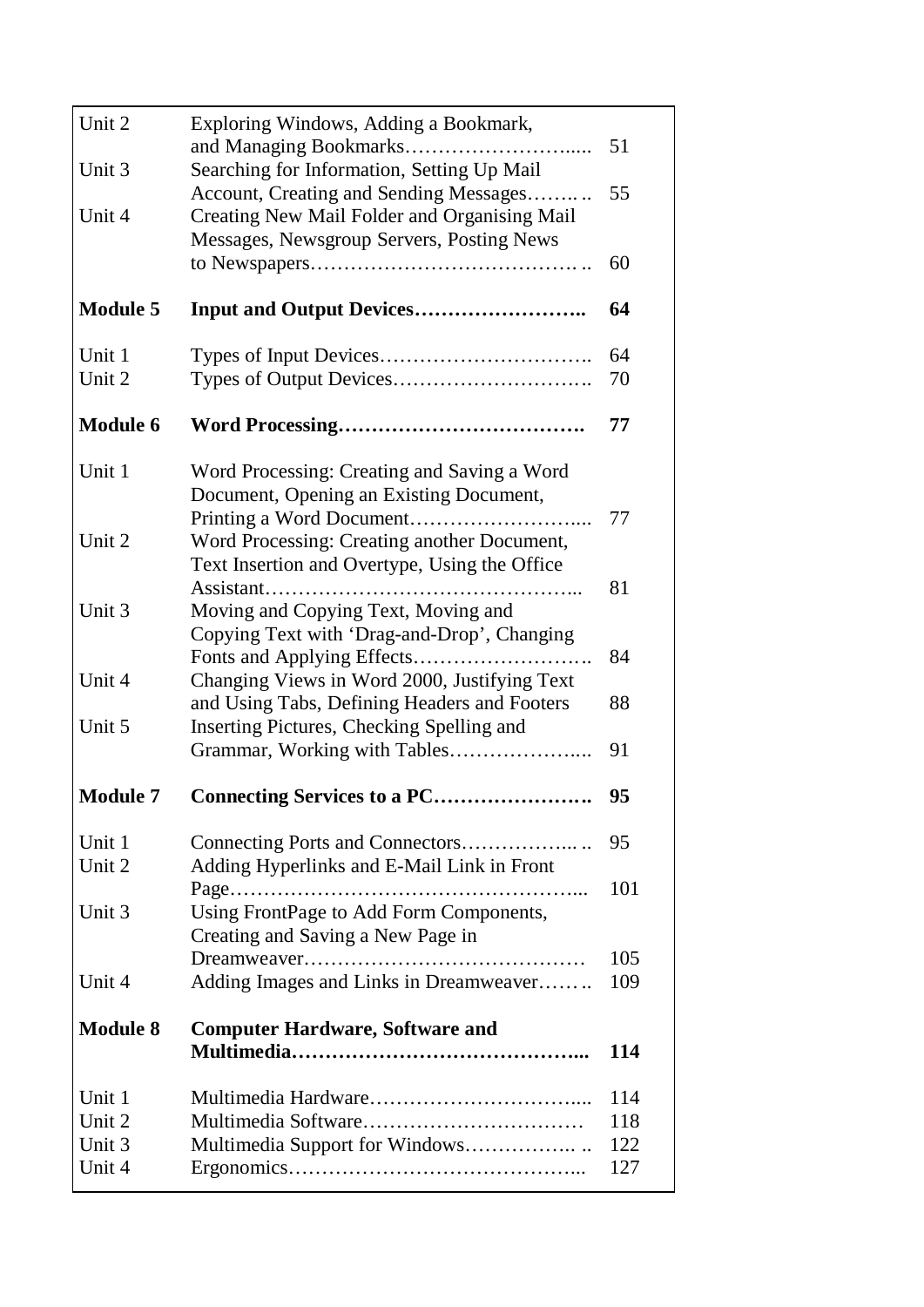## **MODULE 1 MICROCOMPUTER SYSTEMS**

- Unit 1 Types of Computers
- Unit 2 Components of a Computer System
- Unit 3 Computer Memory

## **UNIT 1 TYPES OF COMPUTERS**

#### **CONTENTS**

- 1.0 Introduction
- 2.0 Objectives
- 3.0 Main Content
	- 3.1 Desktop Computer
	- 3.2 Notebook or Laptop Microcomputer
- 4.0 Conclusion
- 5.0 Summary
- 6.0 Tutor-Marked Assignment
- 7.0 Reference/Further Reading

## **1.0 INTRODUCTION**

By now you know that information technology requires the knowledge of computer for it to function effectively. You need a computer not as a house or office furniture but to process data/information or even retrieve some data/information.

What kind of computer do you need? This unit will introduce you to the basic microcomputer that you may want to acquire. Their characteristics will be discussed. Please read on patiently.

## **2.0 OBJECTIVES**

At the end of this unit, you should be able to:

- identify a desktop and a notebook/laptop microcomputer
- describe the characteristics of these microcomputers
- state the differences between a desktop and a notebook/laptop microcomputers.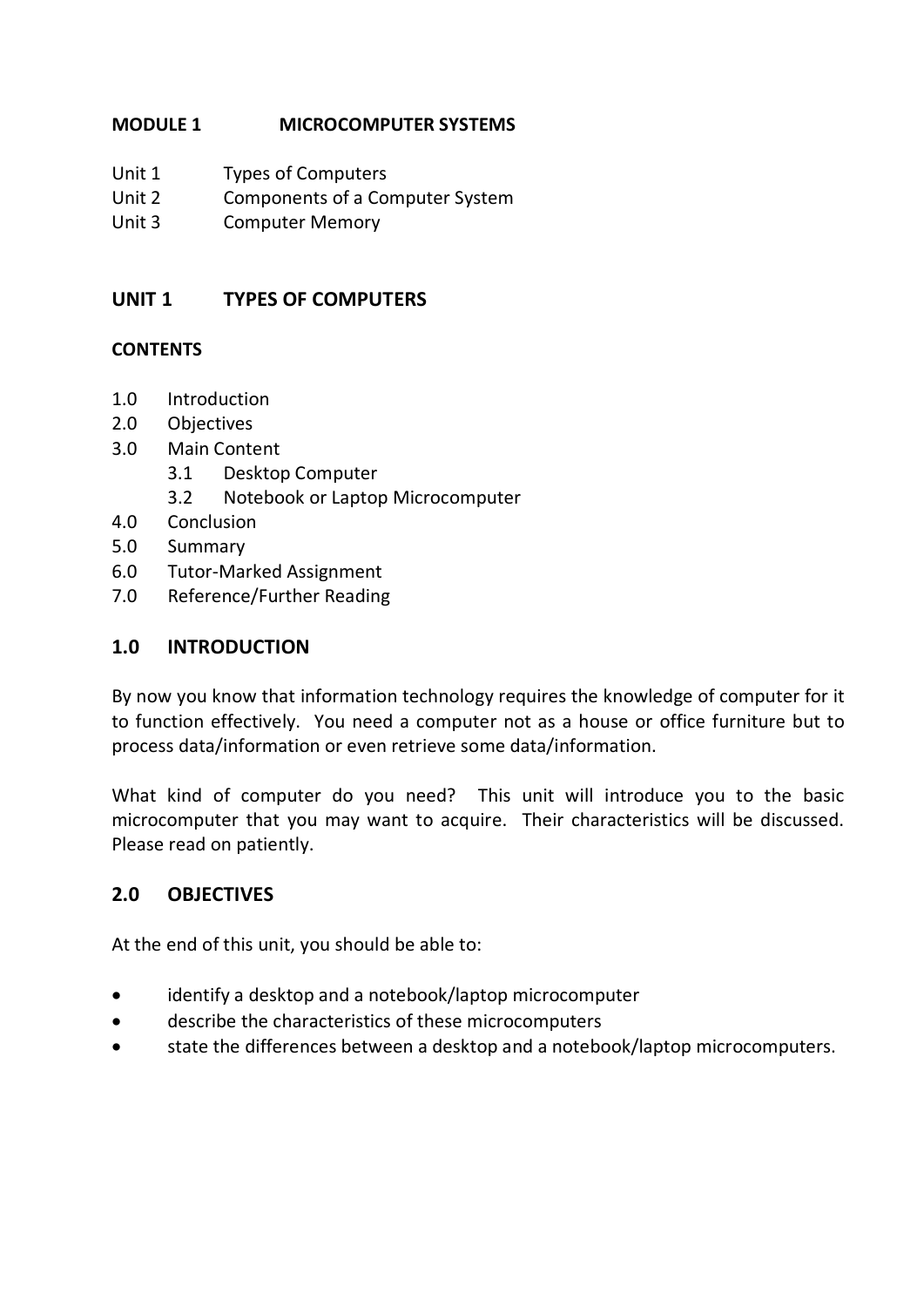## **3.0 MAIN CONTENT**

#### **3.1 Desk Microcomputer**

Have you been to any business centre before? Can you recall the type of microcomputers that you saw there? Most business centres have desktop microcomputers.

Why do the operators of business centre choose desktop microcomputers? Certainly the answer is obvious.

A desktop microcomputer is generally cheaper and often more powerful. It can support all kinds of sophisticated multimedia. These characteristics will depend a lot on the different specifications it has.

Most desktop microcomputers use CRT monitors although the use of flat panel display is increasing today. CRT monitors are bulky, heavy, space consuming. They may constitute potential viewing problems for operators.

## **3.2 Notebook or Laptop Microcomputer**

You have noticed that desktop microcomputers are mostly in use at business centres and offices. However, for personal usage, the notebook or laptop microcomputer is peculiarly preferred. Why is this so?

A notebook or laptop PC (personal computer) is portable even though it costs more to acquire. Generally, it uses a flat panel display. A flat panel monitor is space saving and relatively light and it generates less heat. The potential viewing problems are never experienced. A notebook/laptop microcomputer can be carried about in a brief case!

Have you made a choice now on the microcomputer system that you want to acquire? Please decide quickly since you need a PC for this course. Look at the types of PCs displayed in Figure 1.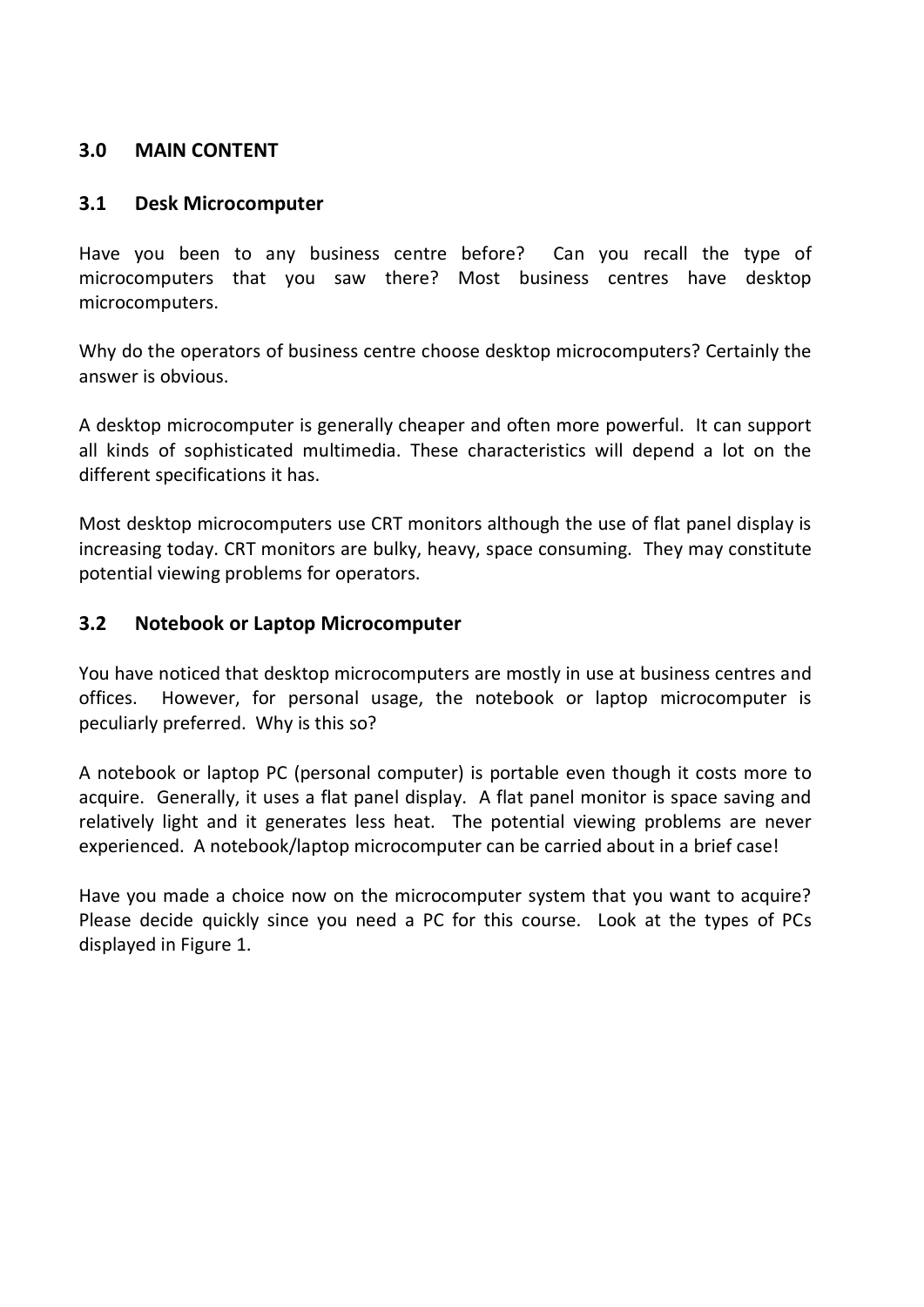

**Fig. 1: Different Types of PCs**

## **SELF-ASSESSMENT EXERCISE**

- 1. Examine a desktop and a laptop microcomputer carefully.
- 2. State the physical differences between the desktop and laptop PCs.
- 3. Examine some computers adverts and decide which of these you want to acquire.

## **4.0 CONCLUSION**

In this unit, you were introduced to two types of PCs – desktop and notebook/laptop. You studied their characteristics including the features, functions, applications and importance. Have you made a choice of which of these to acquire for this course? Whatever your considerations, you need a PC for this course.

## **5.0 SUMMARY**

This unit has shown that there are two types of PCs. There is the desktop which is very cheap but bulky in size and weight. It may constitute high viewing problems; however, it is preferred in most business centres.

The notebook or laptop PC is costly but portable. It has less viewing problems for a prolonged viewing.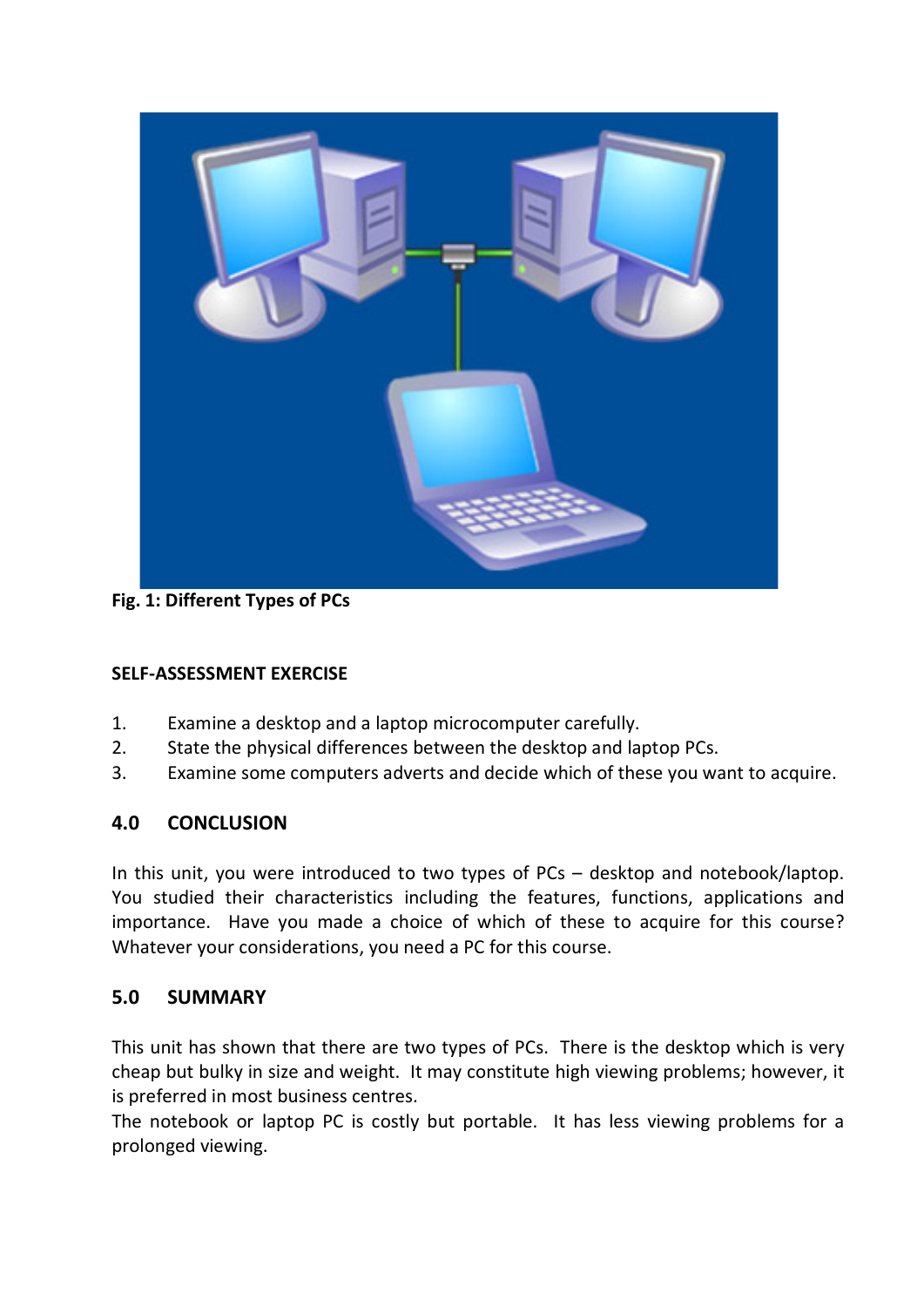I guess that by now you know that their specifications and potential applications will affect their choice by individuals.

The next units of this module will describe the different components of the computer system. Please read on carefully, patiently and effectively.

## **6.0 TUTOR-MARKED ASSIGNMENT**

- i. State the differences between a laptop/notebook and a desktop PC.
- ii. Describe the characteristics of a laptop and a desktop PC.
- iii. Examine some adverts on computers. What specifications and applications will guide you to choose one for use in this course?

## **7.0 REFERENCE/FURTHER READING**

Open University of Hong Kong (2001). *Foundations in Microcomputing and WWW*. ETPU Publishers.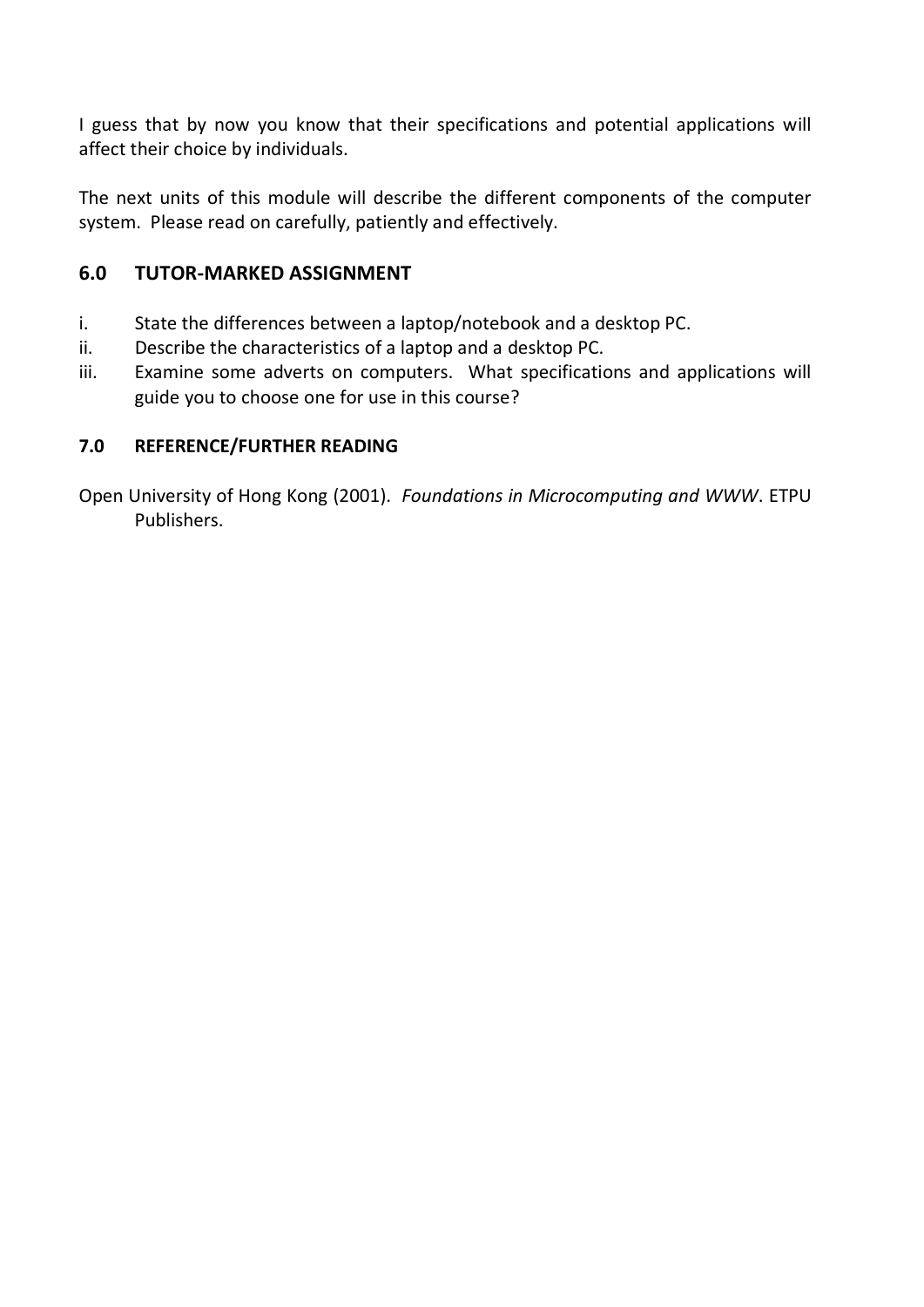# **UNIT 2 COMPONENTS OF A COMPUTER SYSTEM**

## **CONTENTS**

- 1.0 Introduction
- 2.0 Objectives
- 3.0 Main Content
	- 3.1 What is a System?
	- 3.2 Components of a Microcomputer System
- 4.0 Conclusion
- 5.0 Summary
- 6.0 Tutor-Marked Assignment
- 7.0 Reference/Further Reading

## **1.0 INTRODUCTION**

You have selected a PC for yourself and this course. What do you find in a computer system? Precisely, what is a system?

## **2.0 OBJECTIVES**

At the end of this unit, you should be able to:

- describe the components of a microcomputer system
- discuss briefly the functions of these components
- identify the basic hardware components of a microcomputer.

## **3.0 MAIN CONTENT**

## **3.1 Contents of a System**

A system consists of interrelated parts that can interact to achieve goals and objectives by carrying out certain functions and processes. So a system must have input, output, feedback, functions and goals. How does this apply to a computer system?

## **3.2 Components of a Microcomputer System**

A computer system has four basic components:

- 1. Input devices (keyboard and mouse) for which data/information/messages are typed into the computer.
- 2. Central Processing Unit (CPU) for the processing/computing of data and information within the computer system.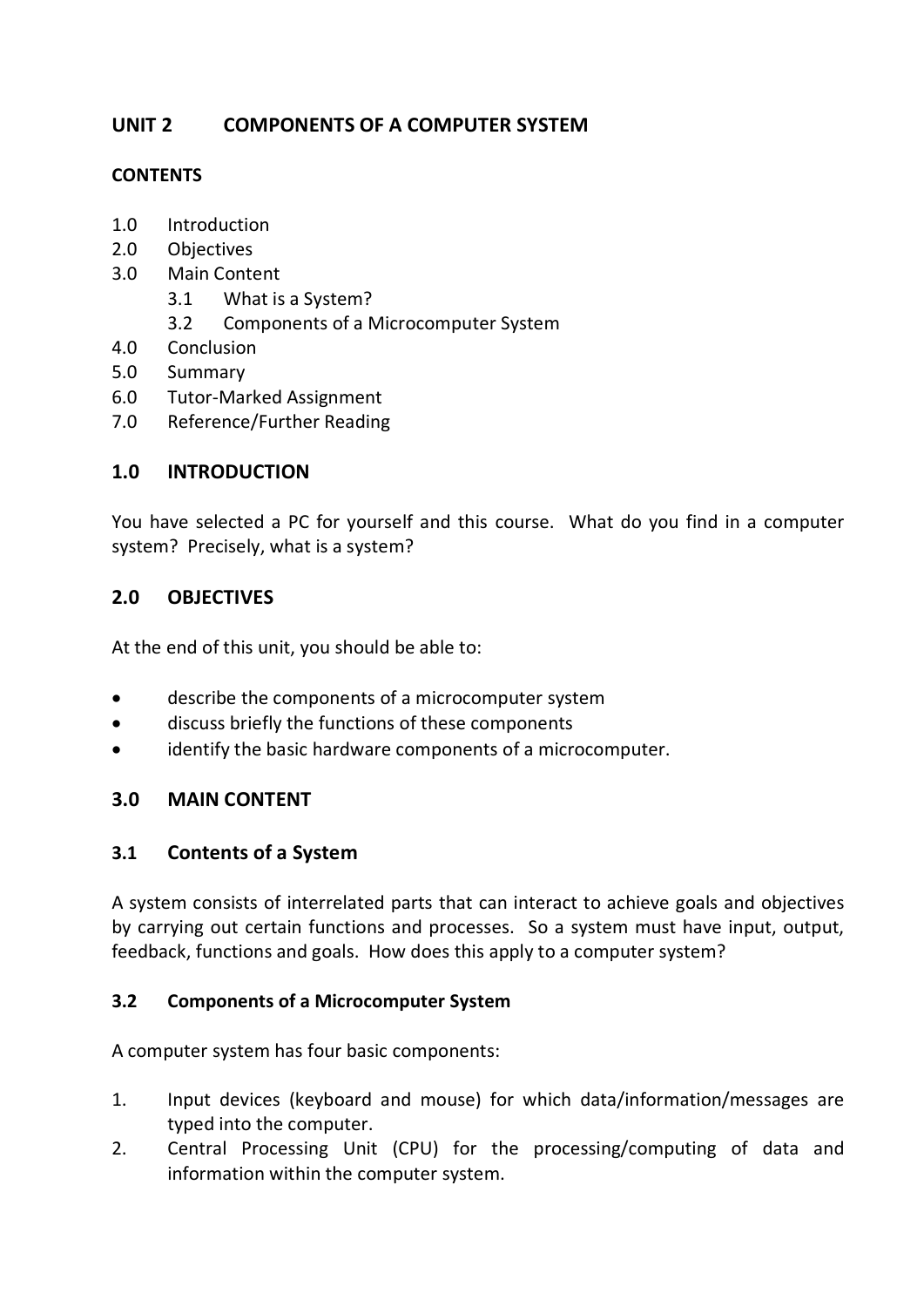- 3. A necessary unit which stores the processed data/results for future use when retrieved.
- 4. Output devices [printer, VDU Visual Display Unit (monitor)] which can show and print the results for use.



 **Fig. 2: A Visual Display Unit (Monitor)**

- 5. Many components inside the microcomputer system are basically electronic computers. These are built on a main circuit board (motherboard) inside the PC. The CPU and the memory are usually attached on the motherboard. The motherboard has a number of slots where smaller additional circuit boards can be inserted to add functions to the PC. These are called adapter cards because they are merely plug-in boards.
- 6. There are 3 types of adapter cards:
- Sound card (audio card) sound can be input, processed and delivered.
- Display card will support the display functions (monitor, printer).
- Network interface card computer can be connected to a network i.e. LAN (local area network).

## **Central Processing Unit**

This is an important component inside the microcomputer. It performs all the data processing and computation. CPU is a silicon chip which can be square/rectangular shape and sits on the motherboard. Usually, it has a small cooling fan attached to it because of the amount of heat it generates at any given operation.

It runs at high speed because of the millions of micro-circuits built inside it.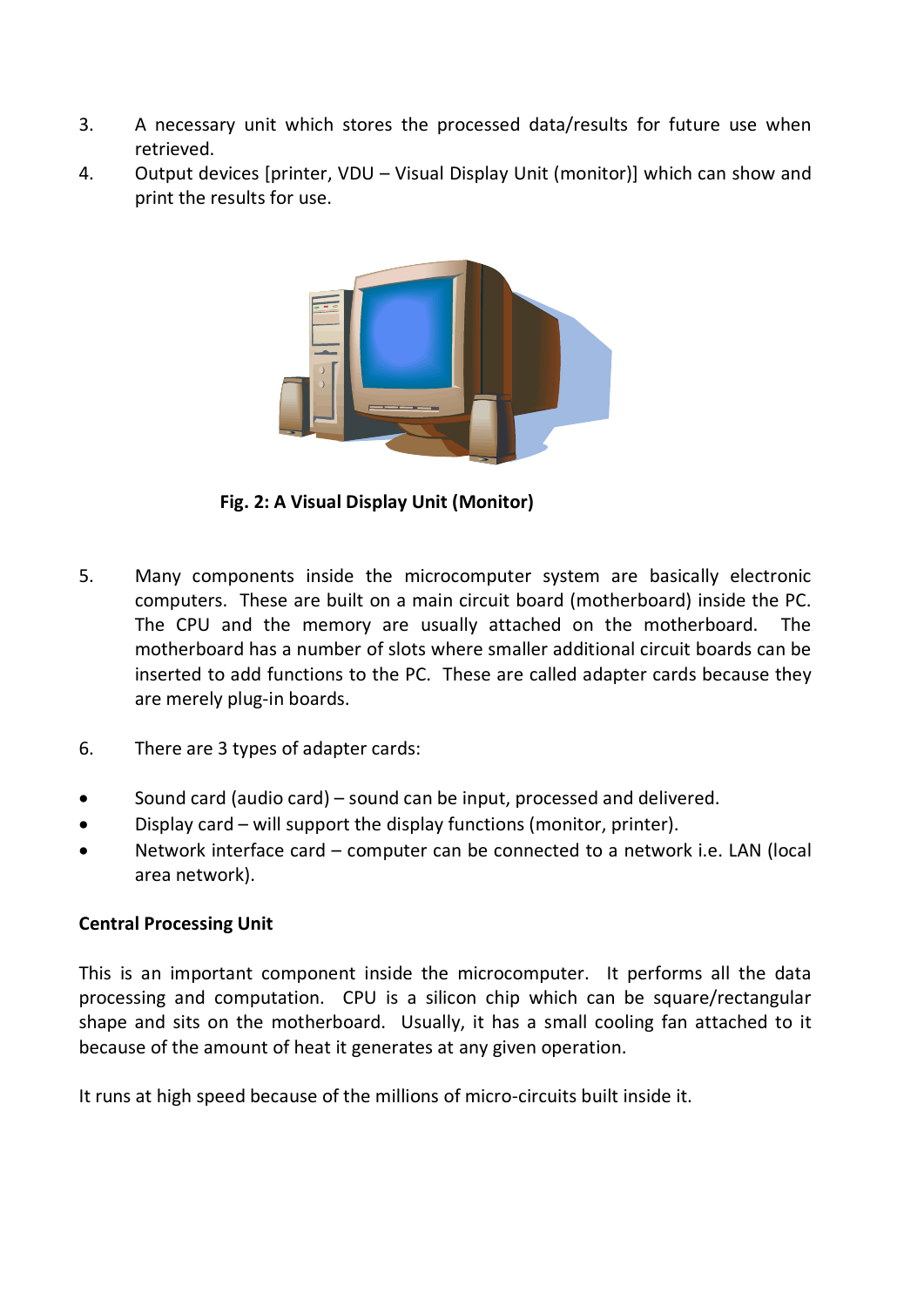CPU has 2 major components:

- Arithmetic/logic unit
- Control unit.

The arithmetic/logic unit contains the circuitry necessary to perform arithmetic functions (subtraction, addition, multiplication, division). It performs logical operations e.g. comparing two numbers. Arithmetic functions and comparison are the basic processing functions of CPU.

The controlling function of CPU affects the input and output devices. It helps in transferring data to and from the memory.

A CPU can retrieve data from the memory, computes/processes it and puts the results back in the memory. It takes a few seconds for the CPU to process/retrieve data.

## **SELF-ASSESSMENT EXERCISE**

- i. Examine your computer and the components, identify the different parts.
- ii. State their functions.

#### **4.0 CONCLUSION**

In this unit, we have been able to describe the components of a microcomputer system. You have identified the basic hardware components of your computer system. You have described the functions of the different components.

#### **5.0 SUMMARY**

This unit has introduce you to the components of a computer system  $-$  input devices (keyboard, mouse), central processing unit (CPU), output devices (printer, display monitor) and the memory unit.

You have shown that the input devices enable data/information to be typed into your PC. The CPU processes the data/information within the computer system. The memory unit stores the processed data for future use when retrieved. The output devices can show and print the results for you.

The electronic components inside the PC system are built on a main circuit board called motherboard. You also studied the adapter cards (plug-in boards) that are slotted into the motherboard.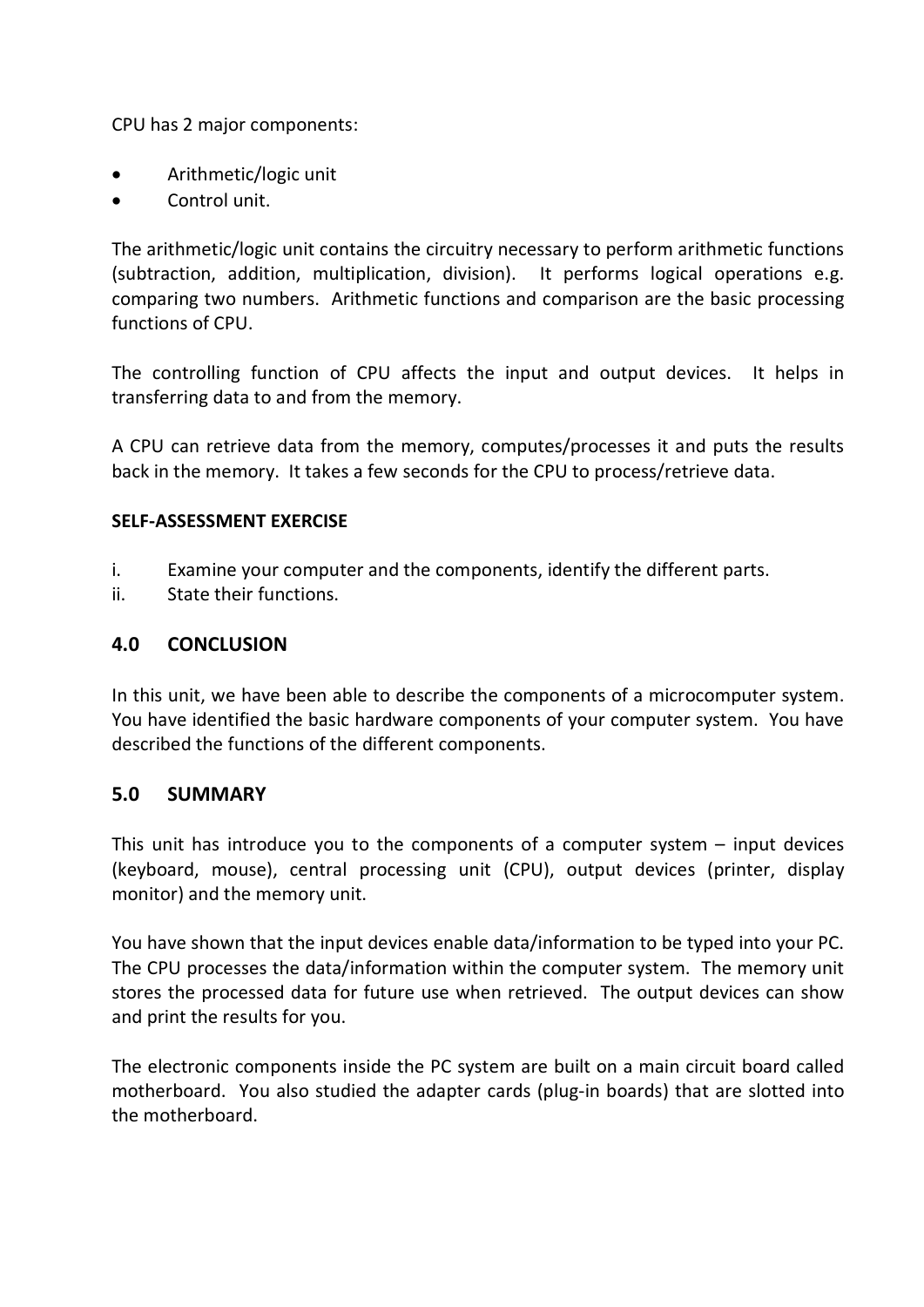You are getting to know more about your PC, the hardware components and their functions. In the next unit you will study more about the memory system of your PC.

## **6.0 TUTOR-MARKED ASSIGNMENT**

- i. Describe the components of a microcomputer system.
- ii. Name the two major components of the CPU.
- iii. Discuss the functions of the different components of PC system.
- iv. Examine your PC carefully, identify the major hardware components.

# **7.0 REFERENCE/FURTHER READING**

Open University of Hong Kong (2001). *Foundation in Microcomputing & WWW*. ETPU Publishers.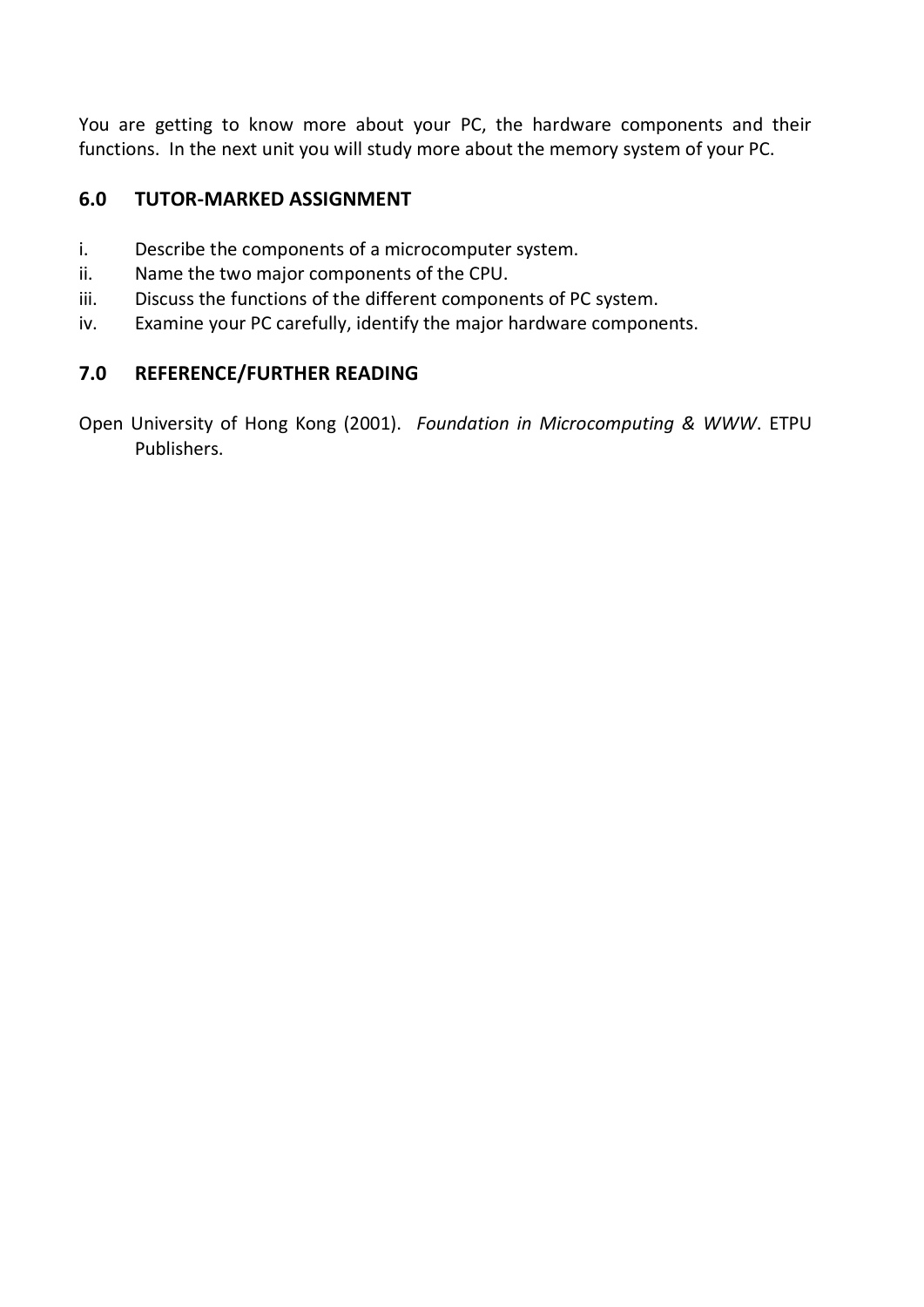## **UNIT 3 COMPUTER MEMORY**

#### **CONTENTS**

- 1.0 Introduction
- 2.0 Objectives
- 3.0 Main Content
	- 3.1 What is a Computer Memory?
	- 3.2 Random Access Memory (RAM)
	- 3.3 Read-Only Memory (ROM)
- 4.0 Conclusion
- 5.0 Summary
- 6.0 Tutor-Marked Assignment
- 7.0 Reference/Further Reading

## **1.0 INTRODUCTION**

In the last unit, we discussed cache memory. You can recollect that a computer system can process data with a programme e.g. spreadsheet, and produce a result. Such data must be stored before and after computation.

#### **2.0 OBJECTIVES**

At the end of this unit, you should be able to:

- describe the computer memory
- define a byte
- describe the function of RAM
- describe the function of ROM.

## **3.0 MAIN CONTENT**

#### **3.1 What is a Computer Memory?**

A computer memory is a device that stores the data. Computer specialists measure memory size in bytes. One byte of memory has eight bits which can hold one character. For example, 'apple' requires five bytes to store.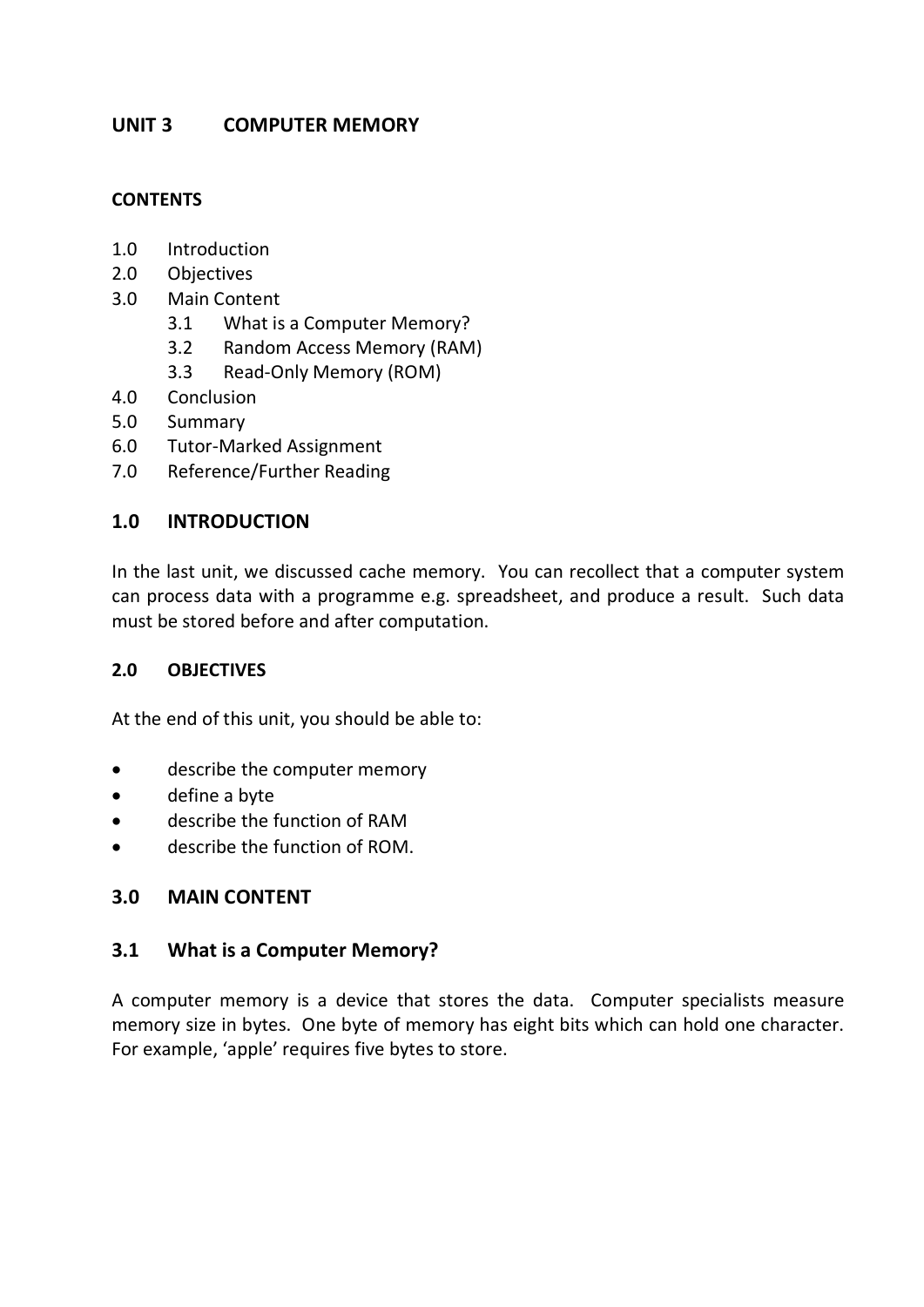| .           |                       |                           |                            |
|-------------|-----------------------|---------------------------|----------------------------|
| <b>UNIT</b> | <b>ABRREVIATAIONS</b> | <b>EXACT SIZE (bytes)</b> | <b>APPROX. SIZE (bytes</b> |
| Kilobyte    | <b>KB</b>             | $2^{10}/1024$             | 1,000                      |
| Megabyte    | <b>MB</b>             | 1024 KB                   | 1,000,000                  |
| Gigabyte    | GB                    | 1024 MB                   | 1,000,000,000              |
| Terabyte    | TB                    | 1024 GB                   | 1,000,000,000,000          |

#### **Table 1: Memory Unit**

#### **SELF-ASSESSMENT EXERCISE**

- i. Calculate the number of bytes it takes to write microcomputer and WWW.
- ii. Storage of information in the computer memory can either be through:
	- a. RAM Random Access Memory
	- b. ROM Read-only Memory

What do these terms mean in relation to computer memory?

## **3.2 Random Access Memory (RAM)**

When you work on your computer and NEPA takes light you will lose all the information you had inputted unless you had stored.

The information that is not stored is contained in the MAIN or PRIMARY memory of the computer system. This is RAM. A typical computer system running windows has 64 MB to 128 MB or RAM.

The more RAM the system has, the higher the possibility that the CPU can find the needed data in RAM instead of loading it from the hard disk.

## **3.3 Read-Only Memory (ROM)**

ROM has the characteristics of storing data/messages/information even when NEPA takes light from your system. It is a memory chip found in the motherboard.

I am sure that you can observe that when you switch on your computer set, a self test programme shows up before any programme is loaded from the hard disk. This programme must remain the PC even when NEPA takes light. The programme is stored in ROM. Such programmes are never changed, they are only read. Hence they have Read-only memory. ROM is non-volatile i.e. it cannot lose its content. It is used in sorting small system programmes that boot up the system.

#### **SELF-ASSESSMENT EXERCISE**

i. Calculate the number of bytes it takes to write microcomputer and WWW.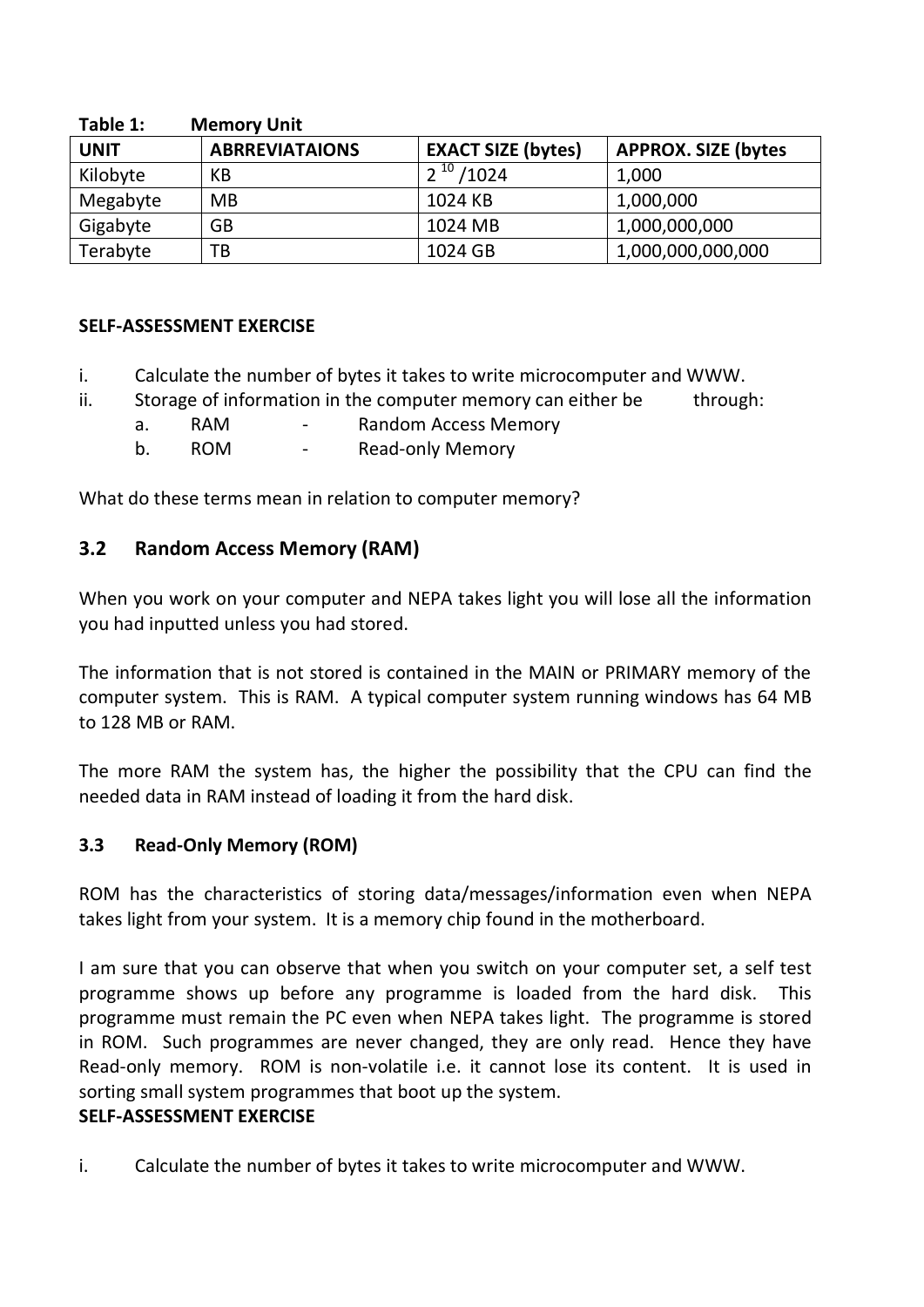- ii. What do these abbreviations mean as they refer to computer memory?
	- KB
	- MB
	- GB
	- TB

## **4.0 CONCLUSION**

In this unit, we studied computer memory. We described the different memory units. We also described the functions of RAM and ROM. Our study of the Microsoft system is progressing gradually.

## **5.0 SUMMARY**

This unit has introduced us to memory units (KB, MB, GB, TB). We learned that the memory size of a computer is measured in bytes. We were able to describe the structure and functions of RAM and ROM. The next unit will show much of the basic operations of Microsoft windows that your PC may have. Please read on carefully and patiently.

## **6.0 TUTOR-MARKED ASSIGNMENT**

- i. Define a computer message.
- ii. Discuss the structure and function of RAM.
- iii. Describe the structure and function of ROM.
- iv. Define a byte and state the number of bytes required to store the word 'microcomputer'.
- v. State one major difference between RAM and ROM.

## **7.0 REFERENCE/FURTHER READING**

Open University of Hong Kong (2001). *Foundation in Microcomputing & WWW.* ETPU Publishers.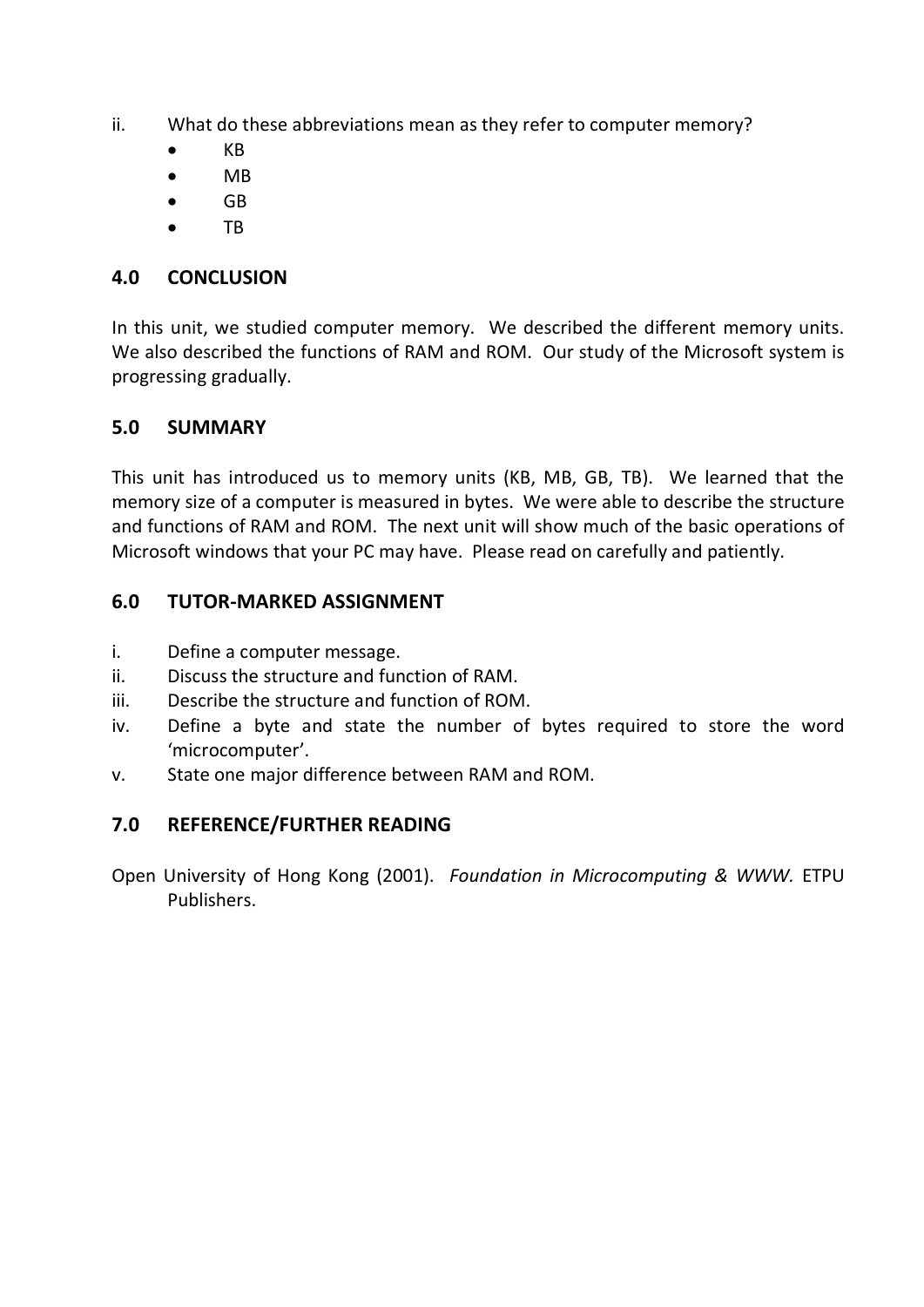#### **MODULE 2 BASIC OPERATIONS OF MICROSOFT WINDOWS I**

- Unit 1 Mouse, Pull-Down Menu, Drag-and-Drag, Keyboard Commands and **Taskbars**
- Unit 2 Moving and Resizing Windows, Shutting Down, Shortcut Menu, Creating and Saving in Folder
- Unit 3 Looking into My Documents Folder, Moving in and out of Folder
- Unit 4 Creating Two Folders in My Documents, Copying and Deleting a Folder, Copying a File into another Folder

# **UNIT 1 USE OF MOUSE, PULL DOWN MENUS, DRAG- AND-DROP, KEYBOARD COMMANDS AND TASK BARS**

#### **CONTENTS**

- 1.0 Introduction
- 2.0 Objectives
- 3.0 Main Content
	- 3.1 Use of Mouse
	- 3.2 Pull-Down-Menu
	- 3.3 Drag and Drop
	- 3.4 Use of Right Button on the Mouse
	- 3.5 Keyboard Commands
	- 3.6 Use of Task Bars
- 4.0 Conclusion
- 5.0 Summary
- 6.0 Tutor-Marked Assignment
- 7.0 Reference/Further Reading

## **1.0 INTRODUCTION**

How can you operate the Microsoft Windows?

There are a lot of activities involved here. In this unit you will learn to use the mouse.

You will develop skills for operating pull-down menus, drag-and-drop, use of right button on the mouse, keyboard commands and use of task bars.

Please note the following instructions so that you can perform these activities effectively. This sign \* indicates that you must perform the particular activity. The bold word indicates the word to use in accomplishing the activity.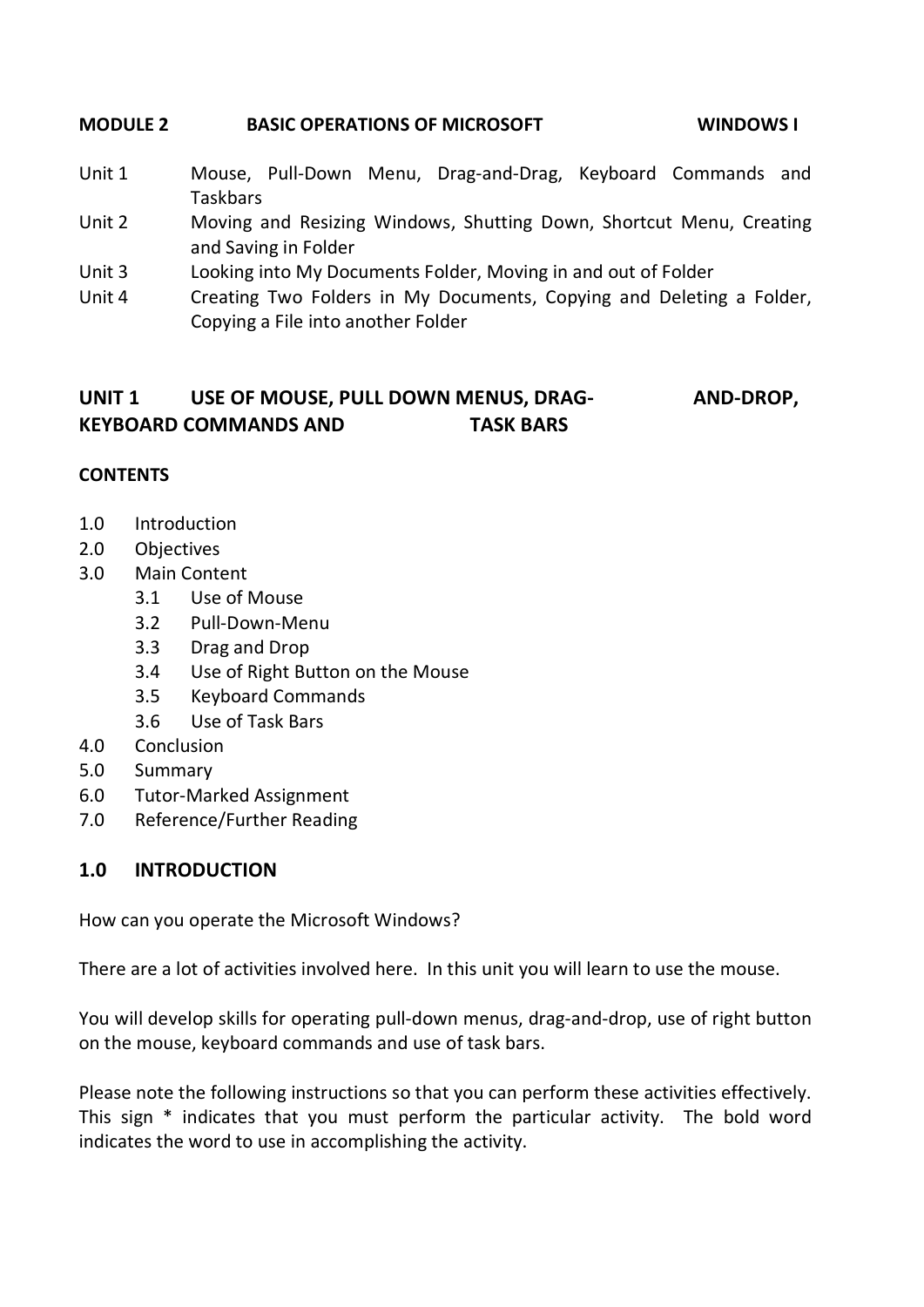## **2.0 OBJECTIVES**

At the end of this unit, you should be able to:

- use the mouse correctly
- operate the pull-down menus
- practise the drag-and-drop technique
- use the keyboard commands
- use the task bar to start a programme and switch between application
- develop skills for these activities.

## **3.0 MAIN CONTENT**

#### **3.1 Use of Mouse**

You operate a mouse with one hand in order to move a cursor over images or text on a computer screen. Clicking buttons on the mouse activates, opens, or moves icons or other graphical objects on the screen when they are displayed under the floating cursor. To select items or choose commands on the screen, press one of the mouse's buttons, producing a "mouse click."

## **3.2 Pull Down Menu**

This is used to make a menu to appear on a computer screen by clicking on its heading. The computer displays the active area in which the user is working as a window on the computer screen. The currently active window may overlap with other previously active windows that remain open on the screen.

## **3.3 Drag-And-Drop**

Can you practise drag and drop?

Follow the instructions below to perform this activity:

- Drag point to the Recycle Bin icon.
- Click on the left button and hold it down.
- Move the mouse.

What do you observe?

The icon will move as the mouse moves.

• Drop now, release the button.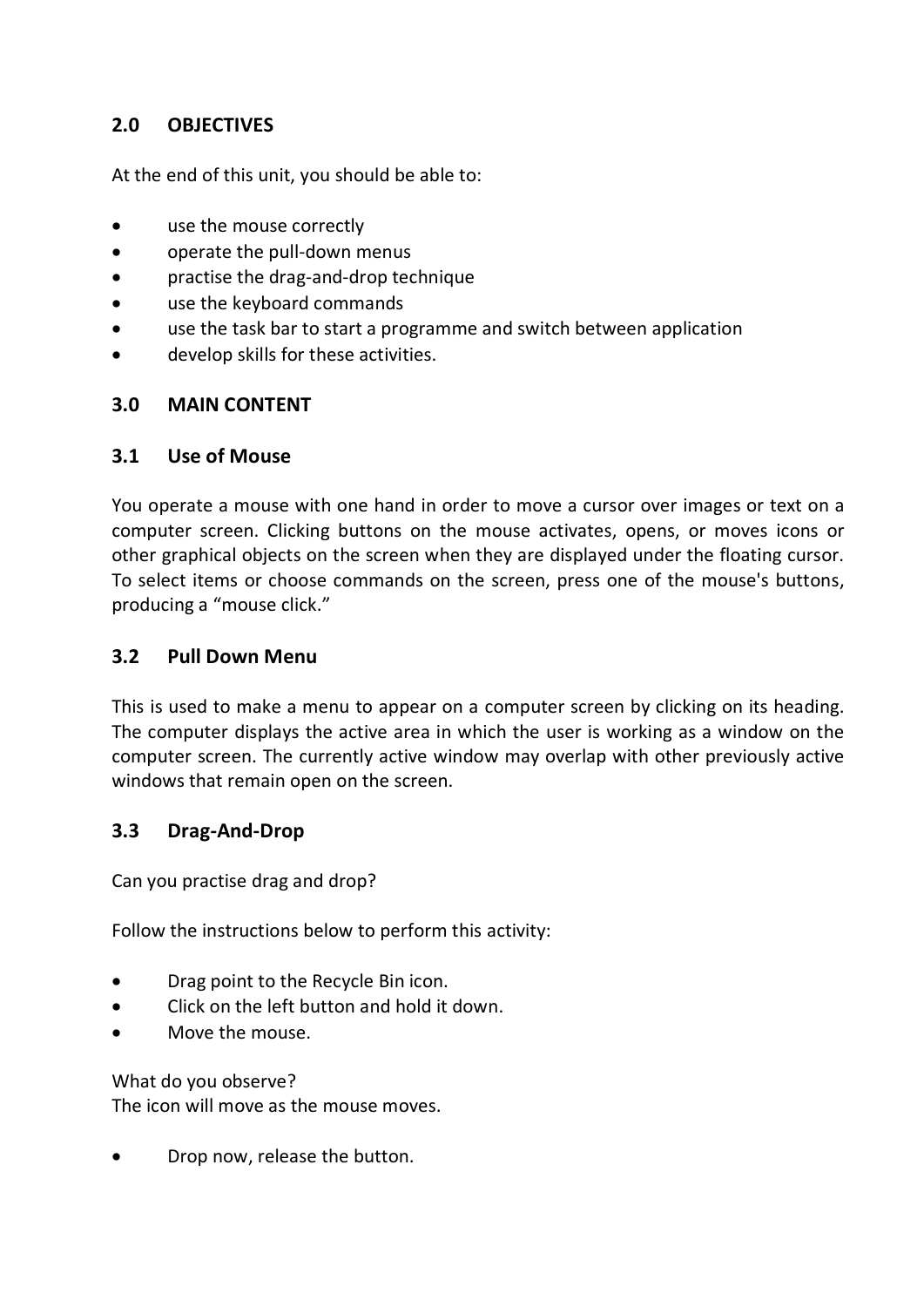The icon will stay in its new position on the Desktop.

## **3.4 Use of Right Button on the Mouse**

How do you use the right button on the mouse?

Follow the instructions:

- Point to an icon on the Desktop.
- Click the right button.

What do you observe?

The short cut menu of an object is opened by the mouse. Please note that an object here refers to button, icon or menu.

The short cut menu contains the functions of the object that are used commonly.

## **3.5 Use of Key Board Commands**

How do you use keyboard commands?

Follow the instructions:

 $\bullet$  Press <F 1>

This will open the help and support menu. This will provide explanations for you anytime you are in difficulty operating your Desktop.

When you want to exit:

• <ALT> and <F 4> keys at the same time.

## **3.6 Use of Task Bars**

Can you use the task bar to start a programme? Follow the instructions:

- Click on Start button located at the lower left corner of the screen. You will see that a menu comes out. The small right arrows indicate the sub-menus.
- Move your mouse up the menu to item indicating programmes. The sub-menu programmes will open.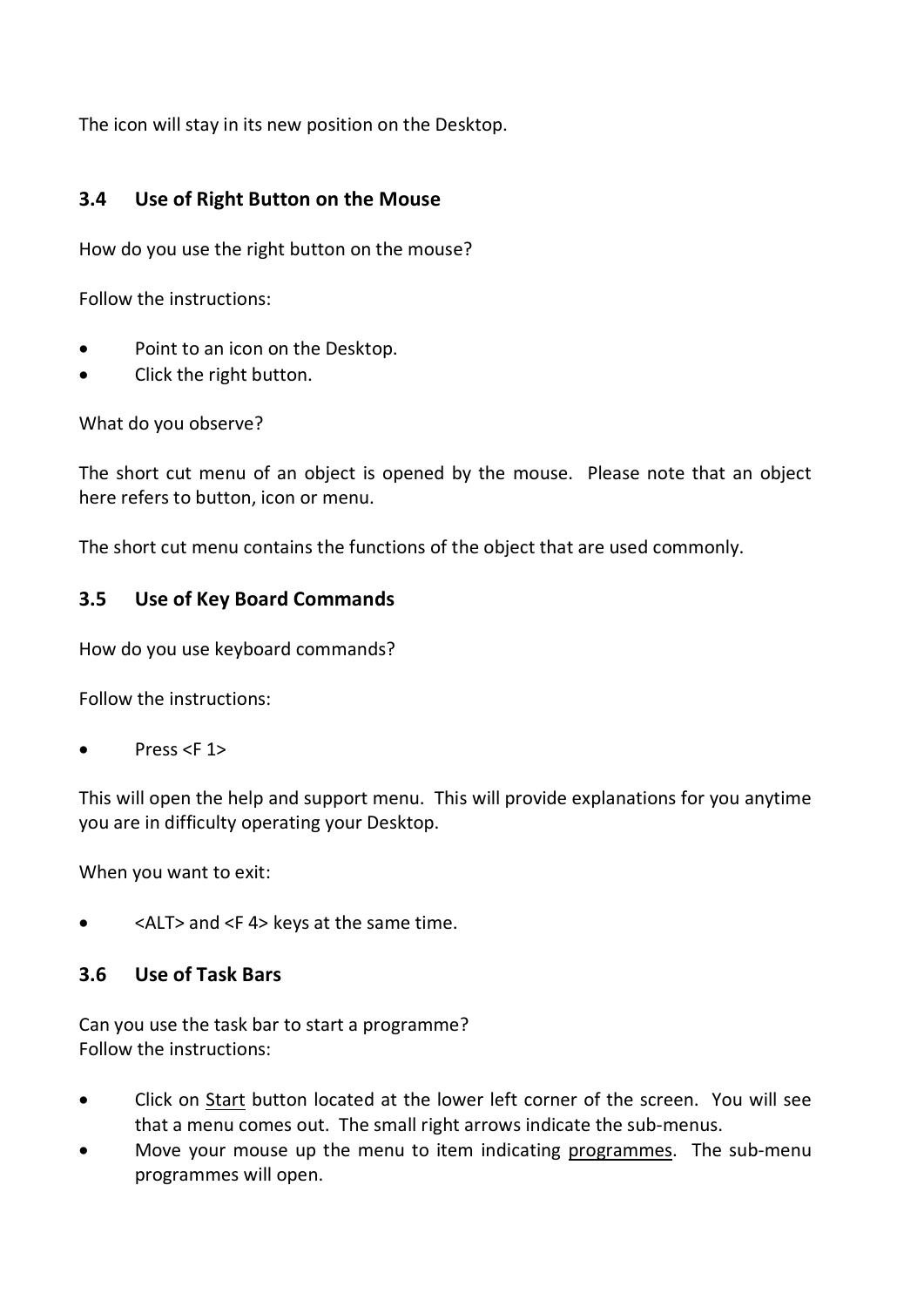- Select **Accessing by moving the mouse horizontally to the right.**
- Click Notepad icon.

INSERT some applications found in the programmes menu after clicking on the start button on the task bar.

How do you use the task bar to switch between applications?

• Click on my document. It opens in front of Notepad window.

X

- Click Notepad Task button. Notepad illustrates the active programme
- Click both windows at in the top right hand corner of the window.

## **SELF-ASSESSMENT EXERCISE**

- i. Practise how to use the mouse.
- ii. Practise how to use pull down menu.
- iii. Practise the drag and drop technique.
- iv. Practise the use of the task bar to switch between applications.

## **4.0 CONCLUSION**

In this unit, you practised the skills needed for some basic operations of Microsoft Windows. You used the mouse. You used the pull down menus. You practised the drag and drop technique. You used the keyboard commands. You used the task bars to start programmes and switched between applications. This unit is preparing you on microcomputing.

#### **5.0 SUMMARY**

This unit has presented you with activities that will help you develop skills in operating Microsoft Windows. You used mouse effectively. You used the pull down menus. You used the drag-and-drop method. You used the keyboard commands. You studied how to use task bars to start programmes and switch between applications. The next units will present more activities that will show you how to operate Microsoft Windows.

Indeed, you are learning very fast if you did these activities carefully. You may need to repeat any of these activities if you are in doubt. Congratulations.

## **6.0 TUTOR-MARKED ASSIGNMENT**

- i. Describe the steps in using the mouse to operate Microsoft Windows.
- ii. Describe the process of using pull-down menus.
- iii. Describe the steps needed to use the task bar to start a programme.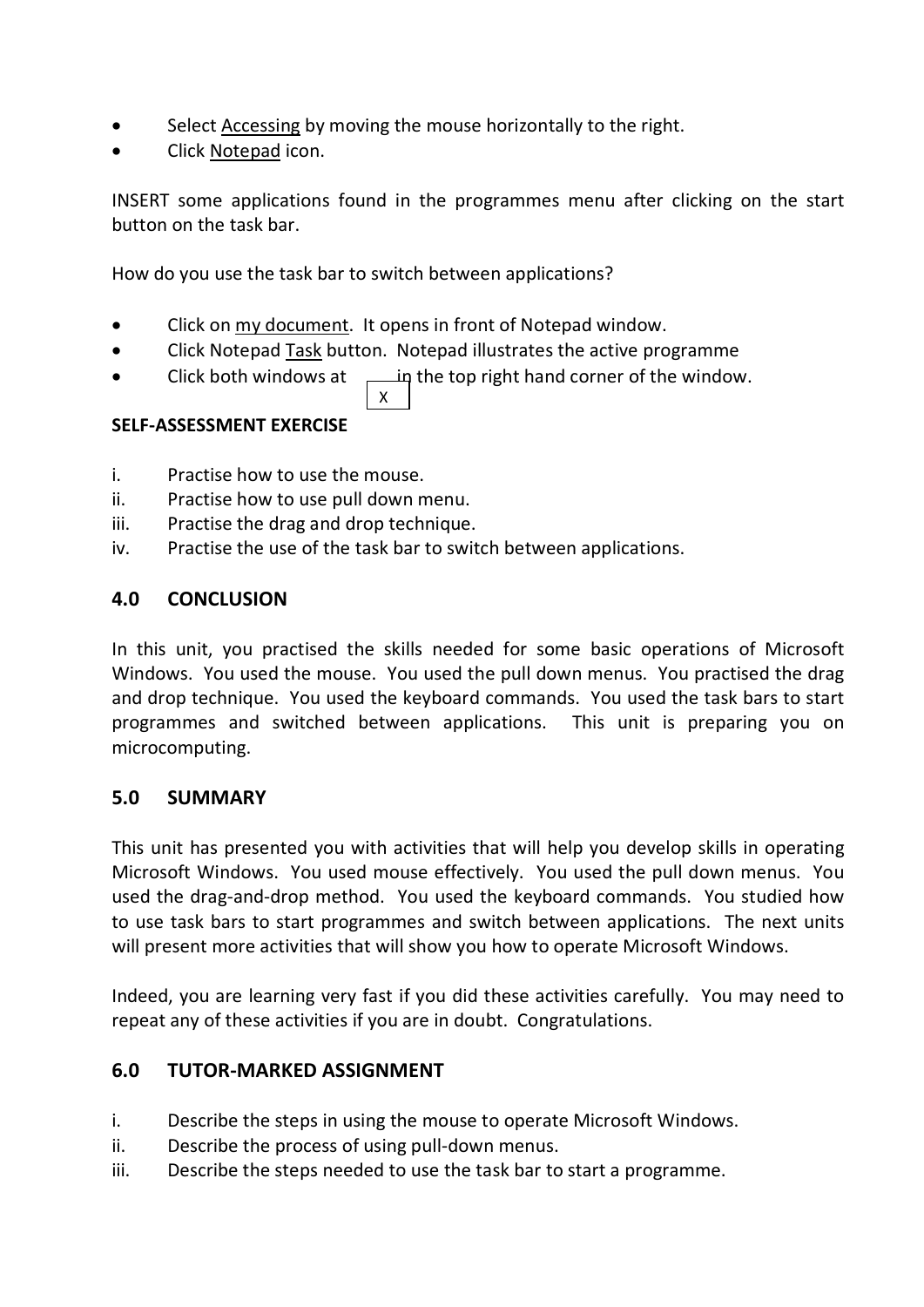- iv. Discuss the use of drag-and-drop method in operating Microsoft Windows.
- v. Describe the difficulties you encountered in the performance of these activities.

## **7.0 REFERENCE/FURTHER READING**

Open University of Hong Kong (2001). *Foundation in Microcomputing & WWW.* ETPU Publishers.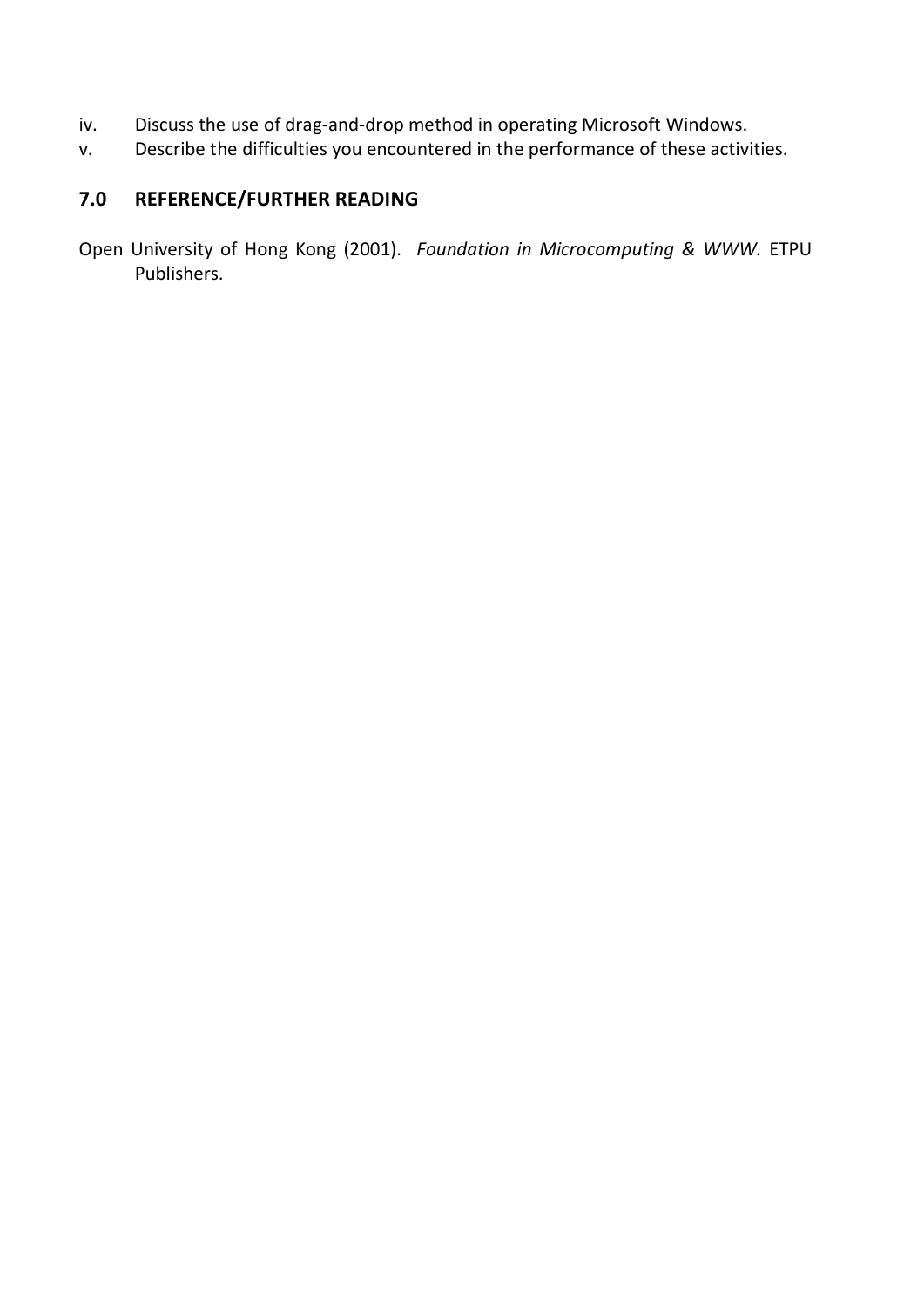# **UNIT 2 MOVING, RESIZING WINDOWS, SHUTTING DOWN, SHORT CUT MENU, CREATING AND SAVING IN FOLDER**

#### **CONTENTS**

- 1.0 Introduction
- 2.0 Objectives
- 3.0 Main Content
	- 3.1 Moving and Resizing a Window
	- 3.2 Shutting Down a Computer
	- 3.3 Using the Short Cut Menu of Word Pad Object
	- 3.4 Creating a Word File and Saving it in a Folder
- 4.0 Conclusion
- 5.0 Summary
- 6.0 Tutor-Marked Assignment
- 7.0 Reference/Further Reading

#### **1.0 INTRODUCTION**

Computers have become powerful and extremely versatile tools that have revolutionised how people work, learn, communicate, and find entertainment. The wide variety of tasks that computers can perform in conjunction with the computer's role as a portal to the Internet and World Wide Web have had profound effects on how people conduct their lives and work, and pursue education. The learning objectives of this unit are presented below to enable you perform these activities effectively.

## **2.0 OBJECTIVES**

At the end of this unit, you should be able to:

- move and resize a window
- shut down a computer
- use the short cut menu of word pad object
- create a word pad file
- save this file in a folder
- develop skills to perform these activities correctly.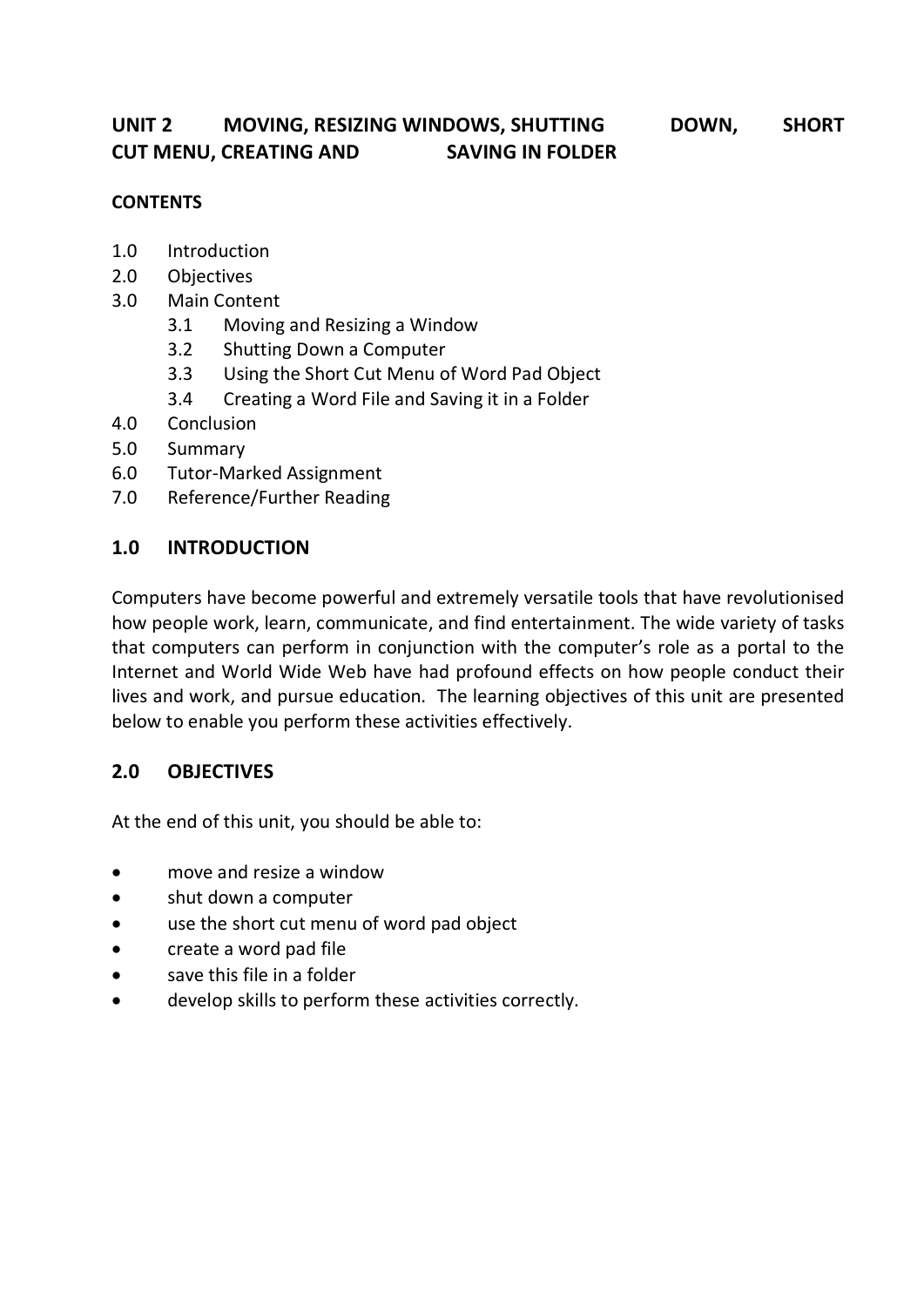## **3.0 MAIN CONTENT**

## **3.1 Moving and Resizing a Window**

- 1. To move a window, do the following:
	- Move the mouse pointer to the Title bar of the window you want to move
	- Click Title bar and hold down the left mouse button
	- Move the mouse to the desired location and then release the mouse button.
- 2. To resize a window, do the following:
	- Move mouse pointer on the side of the window. The mouse cursor will change to two arrows symbol
	- Click and hold down the mouse button
	- Move the mouse horizontally
	- Release the button.

You can practise this vertically.

## **3.2 Shutting Down a Computer**

You can shut down computer, by doing the following:

- Click the start button
- Choose shut down.

Note the shut down windows dialog box

Click OK button

Wait until the "It's now safe to turn off your computer" sign appears.

• Switch off.

## **3.3 Using the Short Cut Menu of Word Pad Object**

To use the short cut menu, do the following:

- Type some text in the word pad window
- Select the text by holding down the left mouse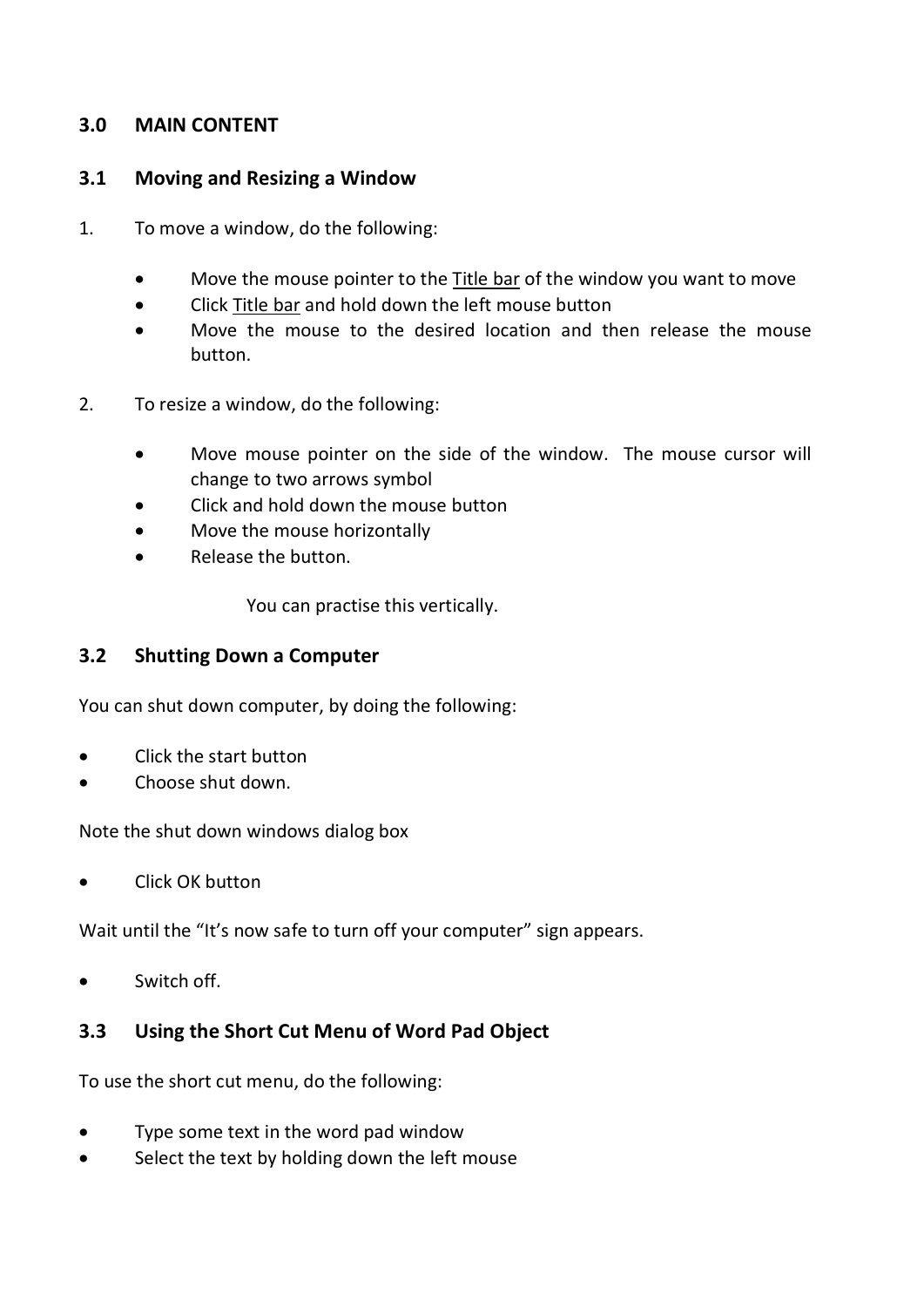- Drag the mouse over the text for highlight
- Release the mouse
- Right click on it to bring up the short cut menu
- Select the copy function
- Move the cursor to a new position
- Right click on it to reveal the short cut menu
- Select the paste function
- Right click the mouse on the text that you highlighted.

Note that the main task of the pull down menu can be seen.

Note the ellipses (….) after Font and Paragraph. That shows that the menu items will lead to a dialog box.

## **3.4 Creating a Word File and Saving it in a Folder**

To create a word file and save it in a folder, do the following:

- Open word pad
- Type some text
- How to file and choose are: The 'My Document' folder will appear automatically
- Type 'my first Doc' in the file name box.
- Click save button.

## **SELF-ASSESSMENT EXERCISE**

- i. Practise how to move and resize a window.
- ii. Practise how to shut down your PC.
- iii. Practise how to create word pad file and save it.

## **4.0 CONCLUSION**

In this unit you have been able to move and resize a window. You have shut down your computer successfully. You have used the short cut menu of word pad object. You have created a file and saved same in a folder.

## **5.0 SUMMARY**

This unit has shown you how to move and resize a window. You have developed further skills on how to shut down your PC, create and save a word pad file in a folder. You have successfully used the short cut menu of word pad object. Your skills in microcomputing are increasing progressively. Congratulations!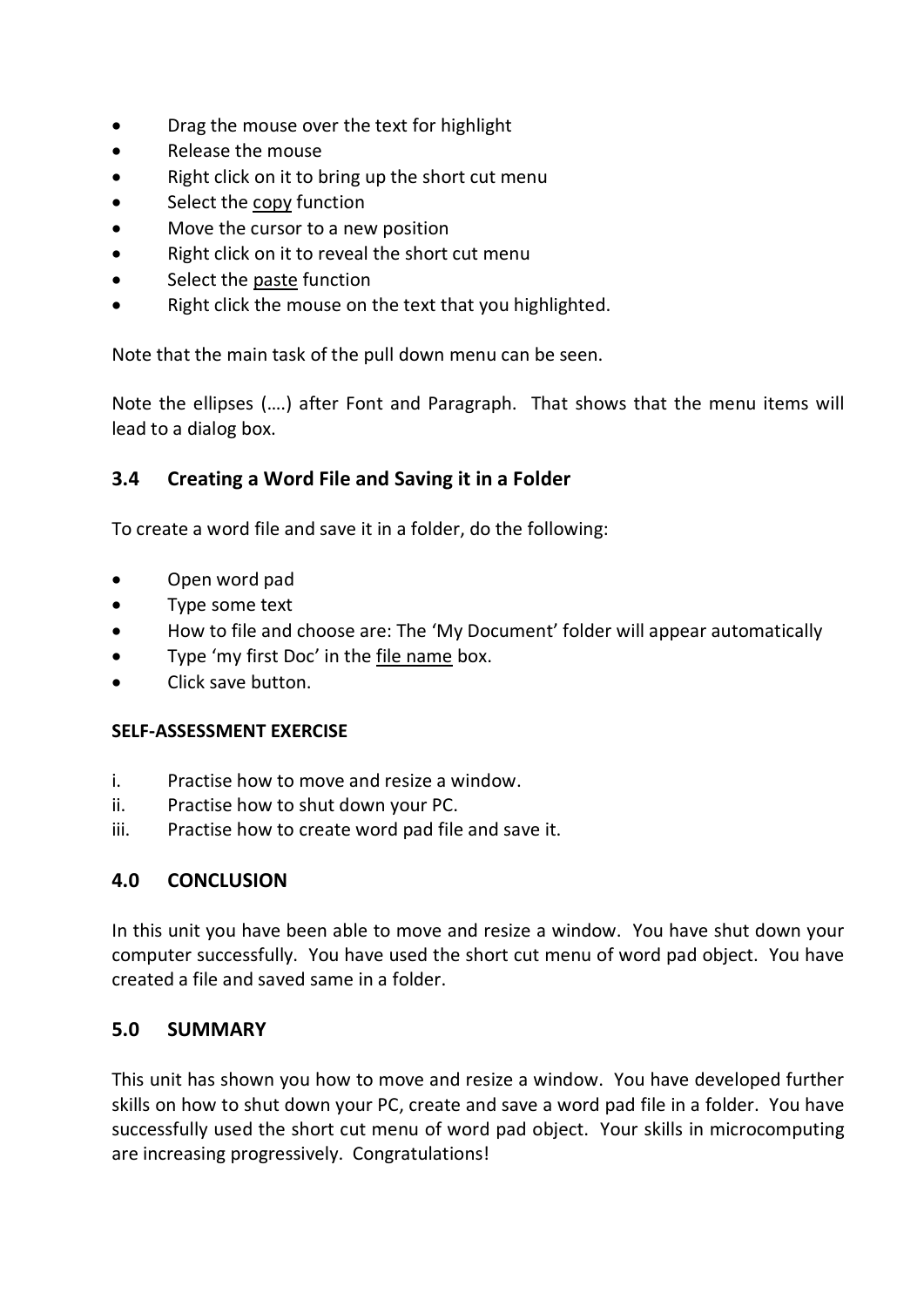# **6.0 TUTOR-MARKED ASSIGNMENT**

- i. Describe the process of moving and resizing a window.
- ii. Discuss the steps needed to create a word pad file and save it in a folder.
- iii. State the steps in shutting down your PC.
- iv. Practise any of these activities that you have not been proficient yet. Can you describe the problems that you encountered?

# **7.0 REFERENCE/FURTHER READING**

Open University of Hong Kong (2001). *Foundation in Microcomputing & WWW.* ETPU Publishers.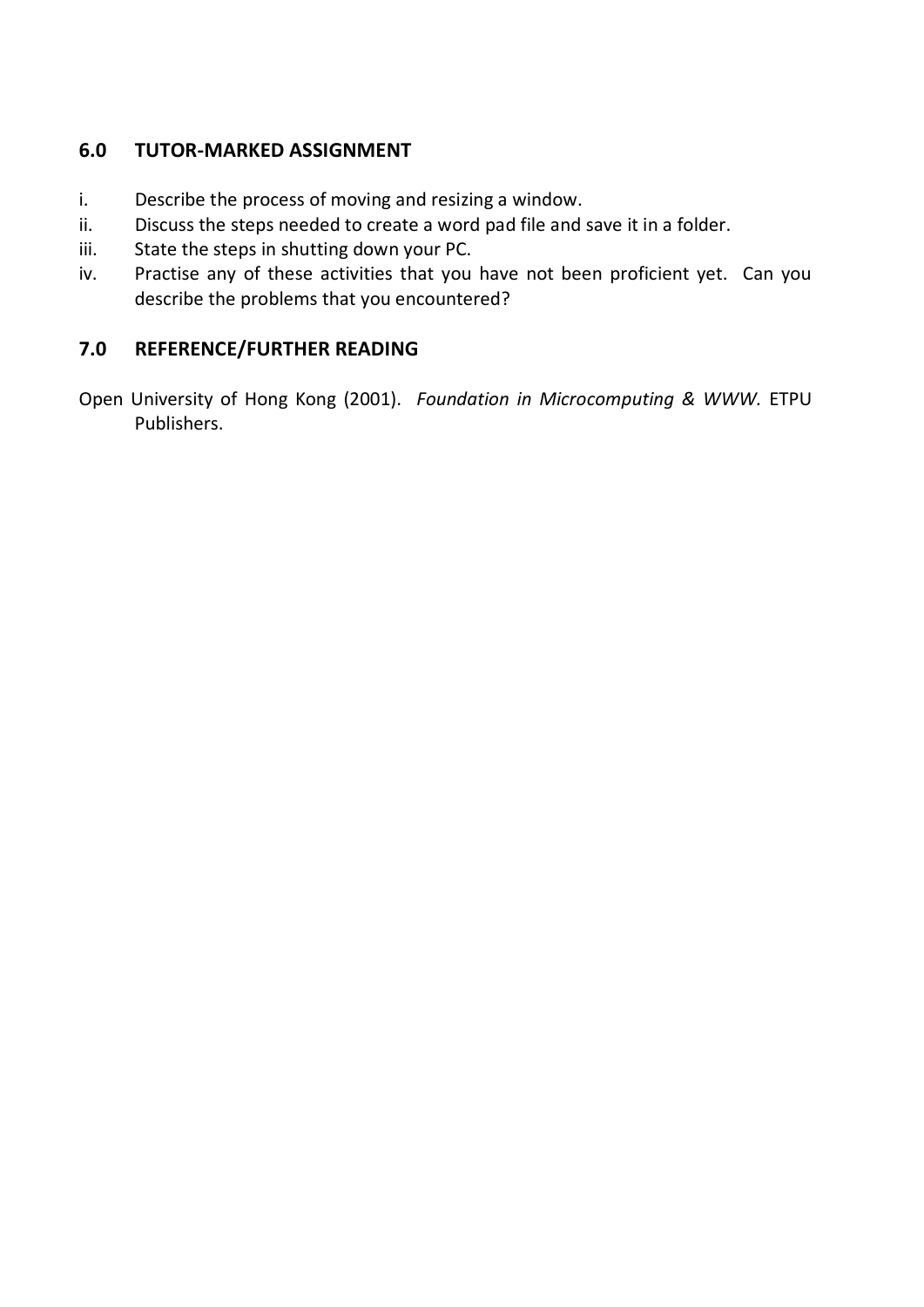# **UNIT 3 LOOKING INTO 'MY DOCUMENTS' MOVING IN AND OUT OF FOLDER**

## **CONTENTS**

- 1.0 Introduction
- 2.0 Objectives
- 3.0 Main Content
	- 3.1 Looking into 'My Documents'
	- 3.2 Moving a File in and out of Folder
- 4.0 Conclusion
- 5.0 Summary
- 6.0 Tutor-Marked Assignment
- 7.0 Reference/Further Reading

## **1.0 INTRODUCTION**

In this unit you will study how to look into 'My Documents' folder. You will also move a file in and out of a folder. In doing these activities, your skills in basic operation of Microsoft Windows will increase programming.

## **2.0 OBJECTIVES**

At the end of this unit, you should be able to:

- develop further skills for operating Microsoft Windows
- look into 'My Documents' folder
- move a file in and out of a folder.

## **3.0 MAIN CONTENT**

## **3.1 Looking into 'My Documents'**

Follow the instructions below:

- Close word pad
- Double-click on the 'My Documents' folder

Can you describe what you have observed?

## **3.2 How do you Move a File in and out of a Folder?**

You can move a file in and out of a folder by doing the following: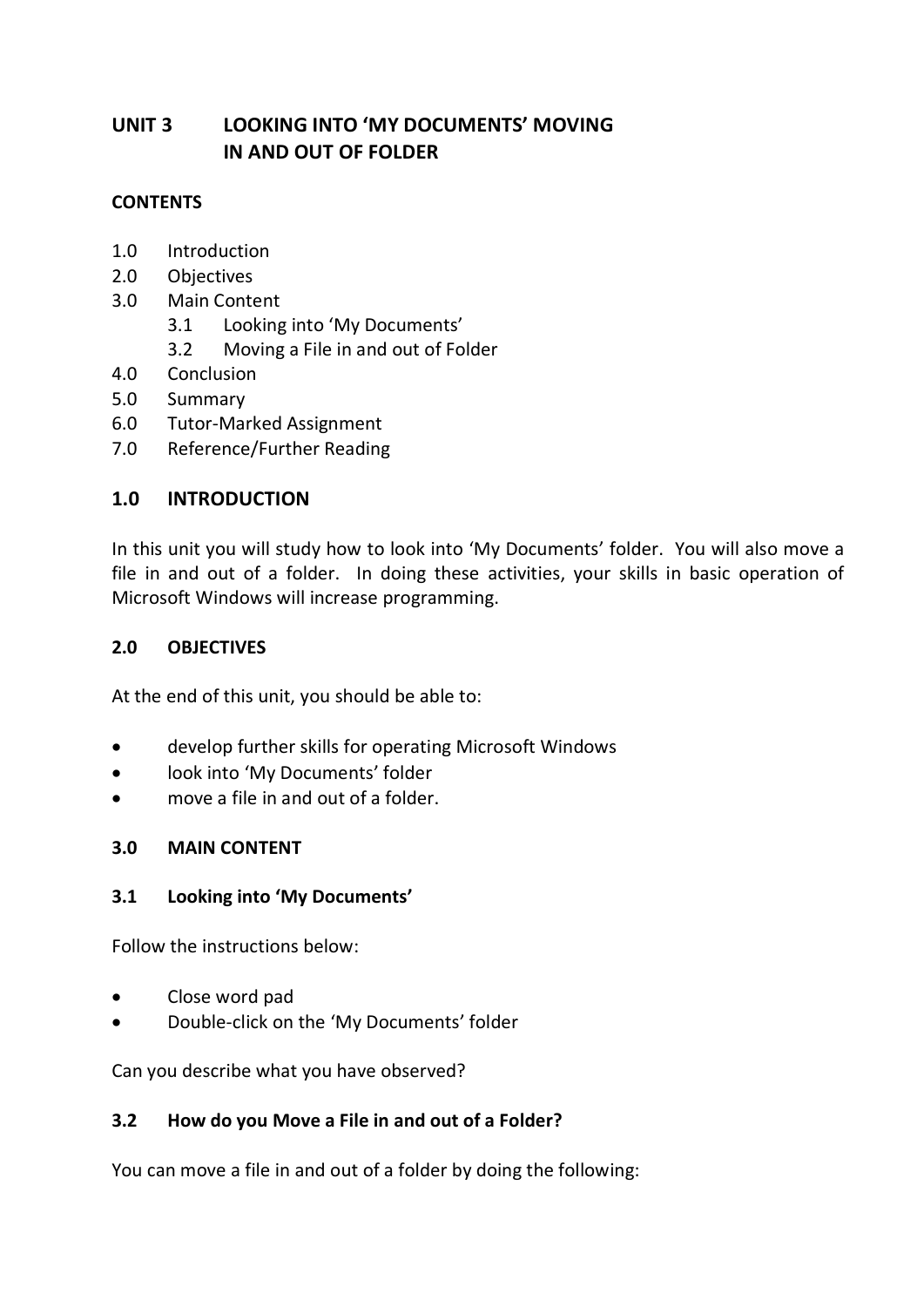- Use the drag and drop method to move the 'My First Doc' file out of the 'My Documents' folder to a space on the Desktop
- Drag 'My First Doc' back, position it on that 'My Pictures' sub-folder
- Release the mouse button
- Double click the 'My Pictures' sub-folder that the 'My First Doc' document is now inside it
- Drag 'My First Doc' out of the 'My Pictures' sub-folder to a space in the Desktop
- Release the mouse button
- Close the 'My Pictures' sub-folder by clicking the cross  $\parallel$  x the top-right corner X
- Double click the 'My Documents' folder to open it
- Use 'Drag and drop' method to move the 'My First Doc' file from the Desktop back to 'My Documents'.

At this point, you should note that you can move folders and files around by doubleclicking and dragging and dropping them into the right place.

## **SELF-ASSESSMENT EXERCISE**

Practise how to move a file in and out of a folder.

# **4.0 CONCLUSION**

In this unit, you have successfully looked into 'My Documents' folder. You have moved files in and out of a folder. Can you remember the steps needed for these activities? Please practise more.

## **5.0 SUMMARY**

You have developed the necessary skills for further operating Microsoft Windows. You have looked into 'My Documents' folder. You have moved a file in and out of a folder. That was good if you followed the instructions carefully.

You may wish to repeat any of these activities if you had developed any difficulties and problems.

## **6.0 TUTOR-MARKED ASSIGNMENT**

- i. Describe the process of moving in and out of a file into and from a folder.
- ii. Discuss the problems/difficulties you experienced in performing these activities.
- iii. Practise more on these activities.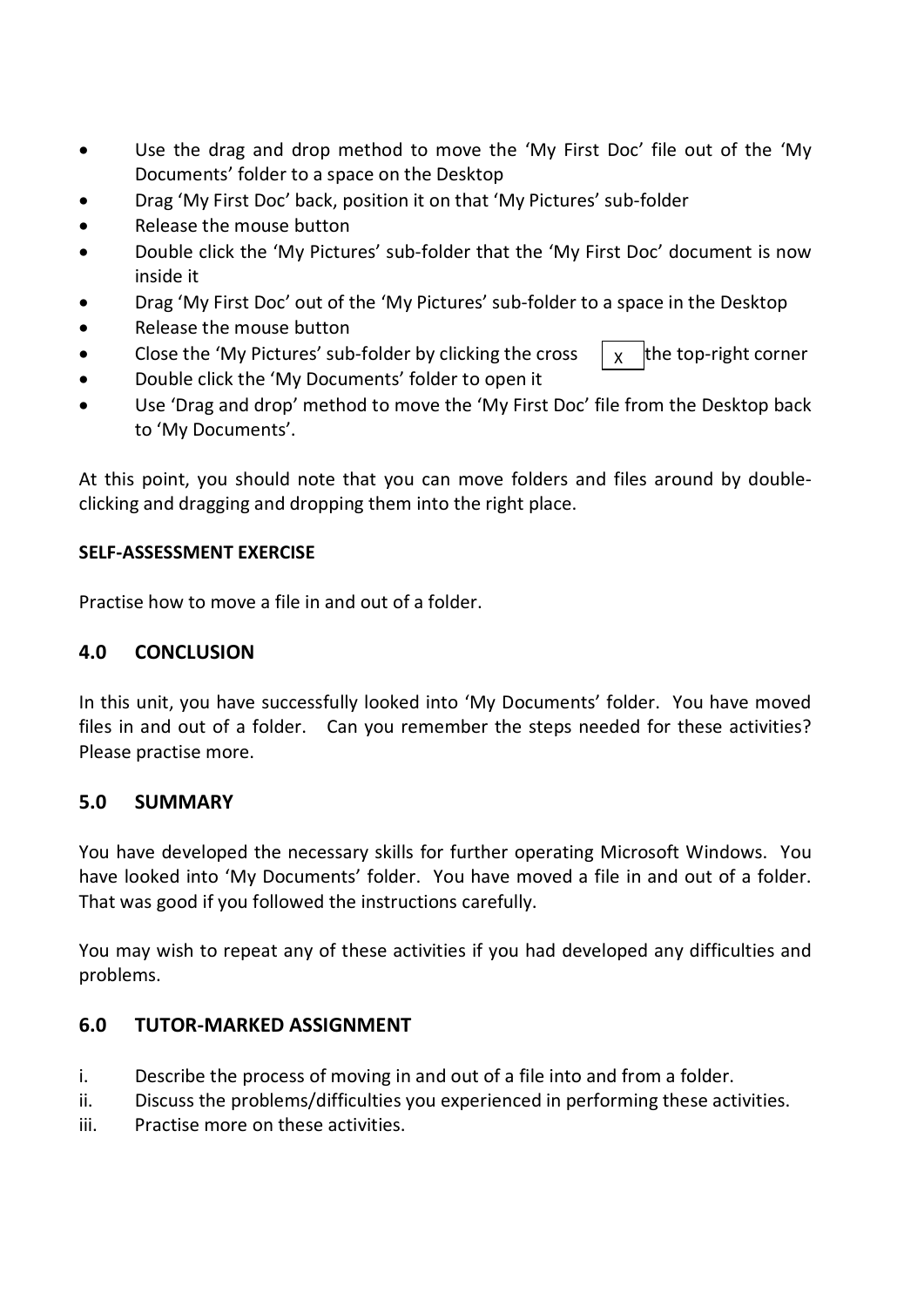# **7.0 REFERENCE/FURTHER READING**

Open University of Hong Kong (2001). *Foundation in Microcomputing & WWW*. ETPU Publishers.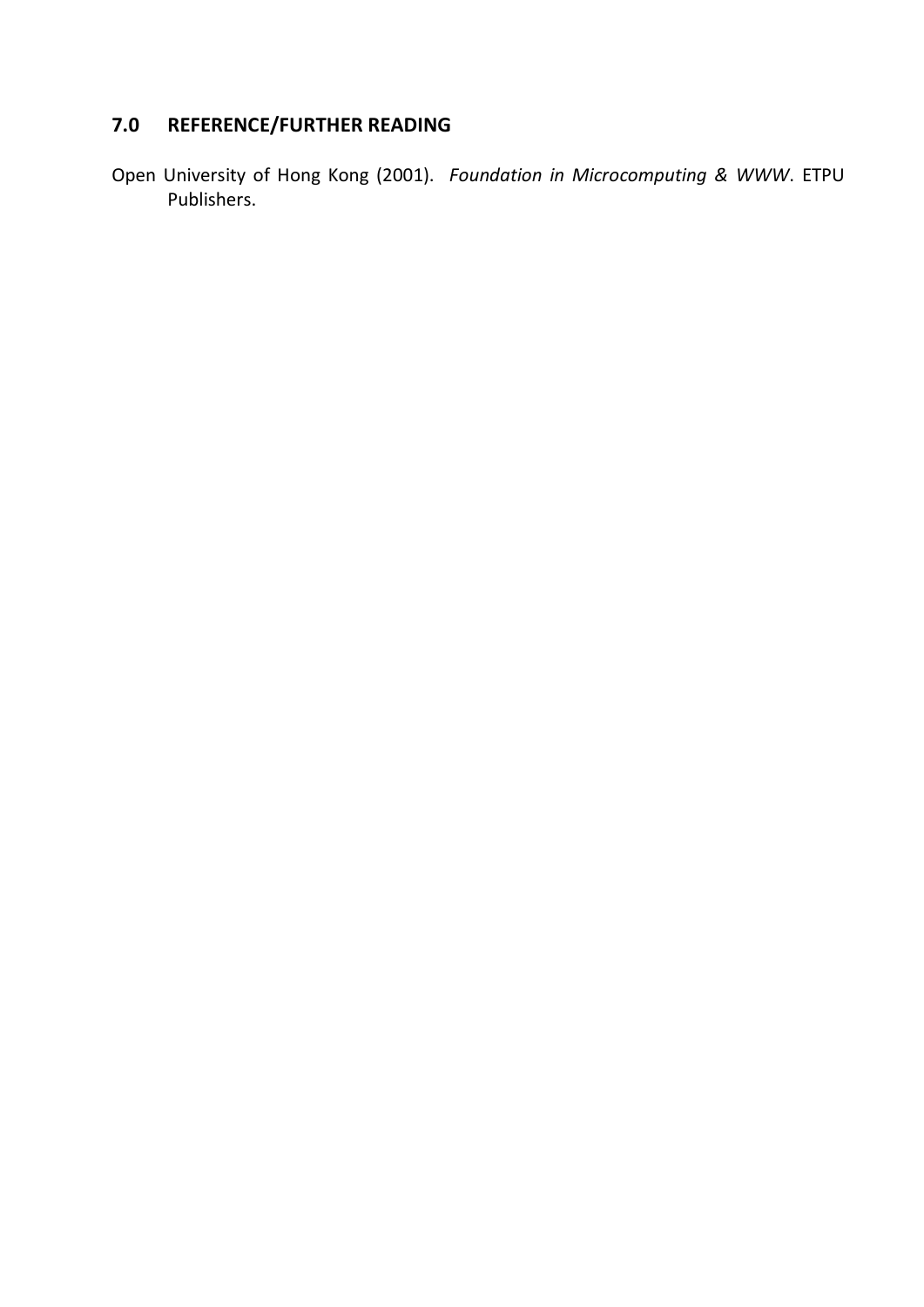# **UNIT 4 CREATING TWO FOLDERS IN 'MY DOCUMENT', DELETING A FOLDER AND COPYING A FILE INTO ANOTHER FOLDER**

#### **CONTENTS**

- 1.0 Introduction
- 2.0 Objectives
- 3.0 Main Content
	- 3.1 Creating Two Folders
	- 3.2 Deleting a Folder
	- 3.3 Copying a File into another Folder
- 4.0 Conclusion
- 5.0 Summary
- 6.0 Tutor-Marked Assignment
- 7.0 Reference/Further Reading

## **1.0 INTRODUCTION**

You have progressed successfully in operating basic Microsoft Windows so far. In this unit you will continue to develop further skills in operating Microsoft Windows.

You would create two folders in 'My Documents'. You will delete a folder. You will copy a file into another document. Please read and practise carefully.

## **2.0 OBJECTIVES**

At the end of this unit, you should be able to:

- create two folders in 'My Documents'
- delete a folder
- copy a file into another folder
- develop accurate skills for performing these activities.

## **3.0 MAIN CONTENT**

#### **3.1 Creating Two Folders**

Please follow the instructions below:

- Select New in the file menu
- Select Folder in the sub-menu
- Choose Folder from the sub-menu produced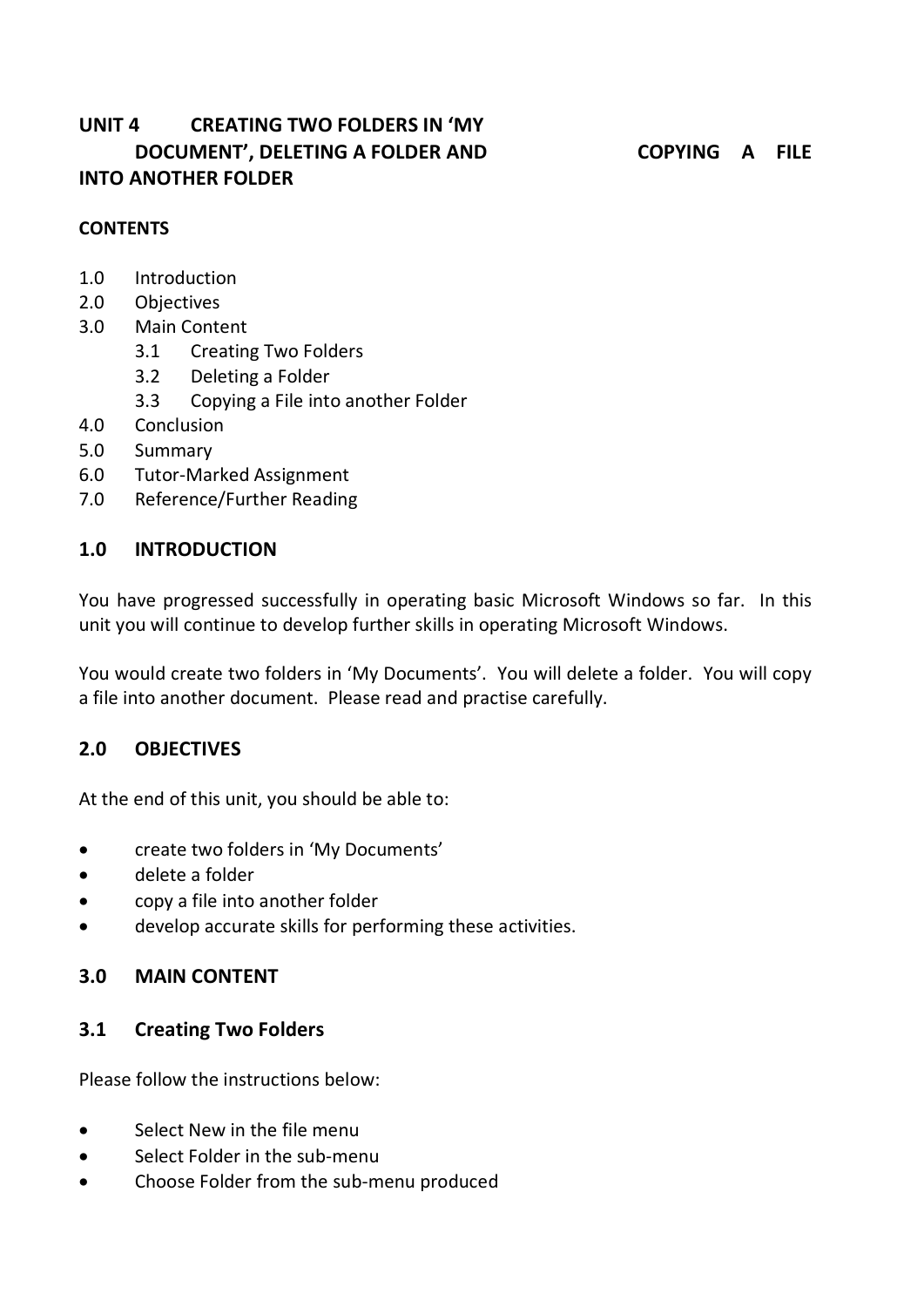- Type your choice name to name the folder
- Press <Enter>

## **3.2 Deleting a Folder**

Can you perform this?

If no, then do as follows:

- Left-click selected folder's icon
- Right-click on the folder
- Select Delete
- Select Yes.

## **3.3 Copying a File into another Folder**

Do the following:

- Copy the object
- Paste it in its destination.

Note that when you copy a file, the original file stays in its folder.

#### **SELF-ASSESSMENT EXERCISE**

- i. Practise how to create two folders.
- ii. Describe the steps needed to delete a folder.
- iii. How do you copy a folder into a folder?

#### **4.0 CONCLUSION**

In this unit, you have created two folders. You have deleted a folder. You have developed skills to copy a file into a folder. Well done.

#### **5.0 SUMMARY**

This unit has helped you to develop skills for creating two folders. You have succeeded in deleting a folder. Your skills in copying a file have increased considerably. In the units ahead you will develop further skills to operate the Microsoft Windows.

Please kindly repeat any of these activities that you may have difficulties and problems with. You can do all these activities as many times as your schedule will permit. Congratulations for your patience in studying this unit.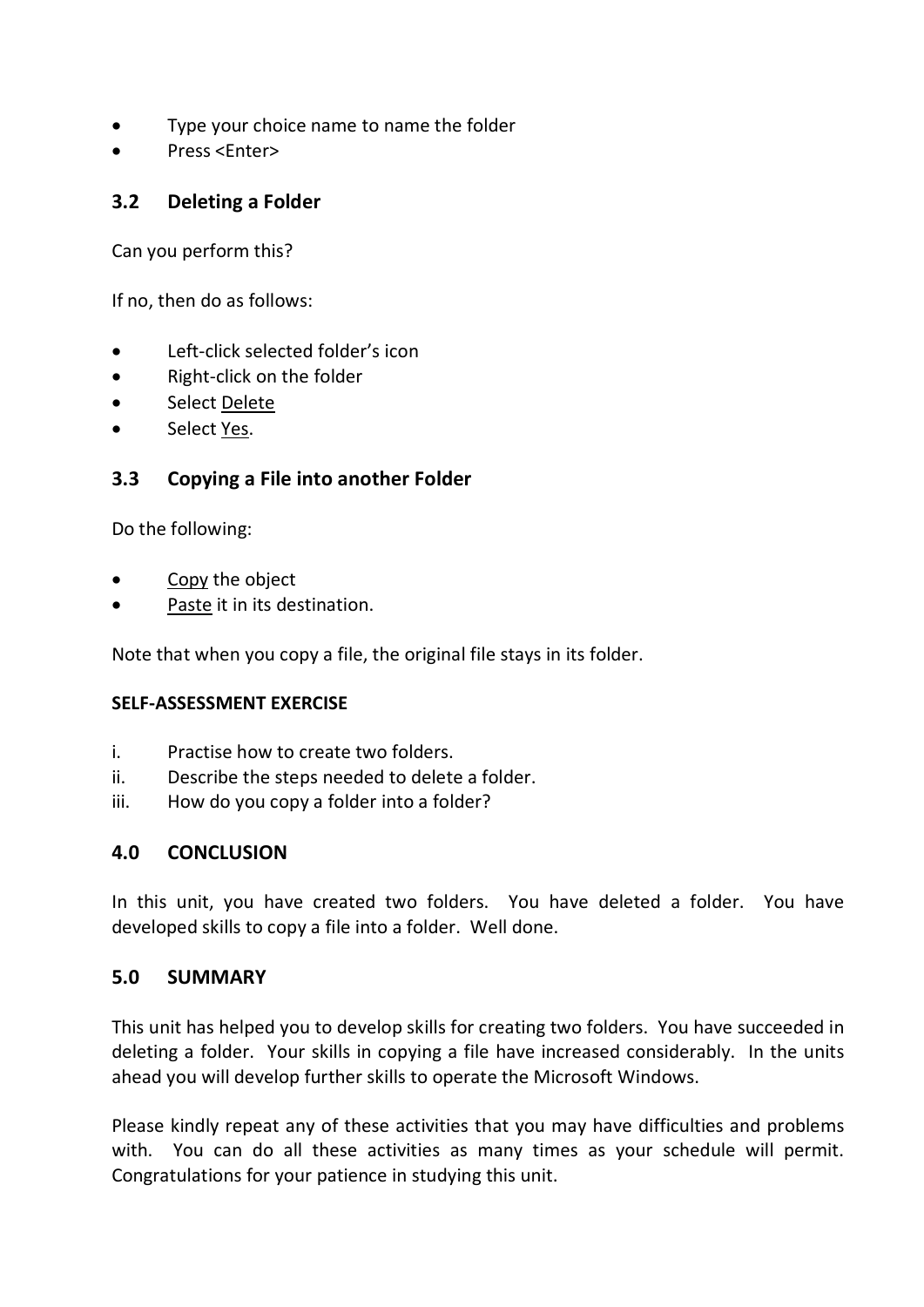# **6.0 TUTOR-MARKED ASSIGNMENT**

- i. Describe the steps needed to create two folders in 'My Documents'.
- ii. State the steps for deleting a folder.
- iii. Discuss how to copy a file into a folder.
- iv. Describe the difficulties and problems you encountered when performing these activities. How can you solve these problems?

# **7.0 REFERENCE/FURTHER READING**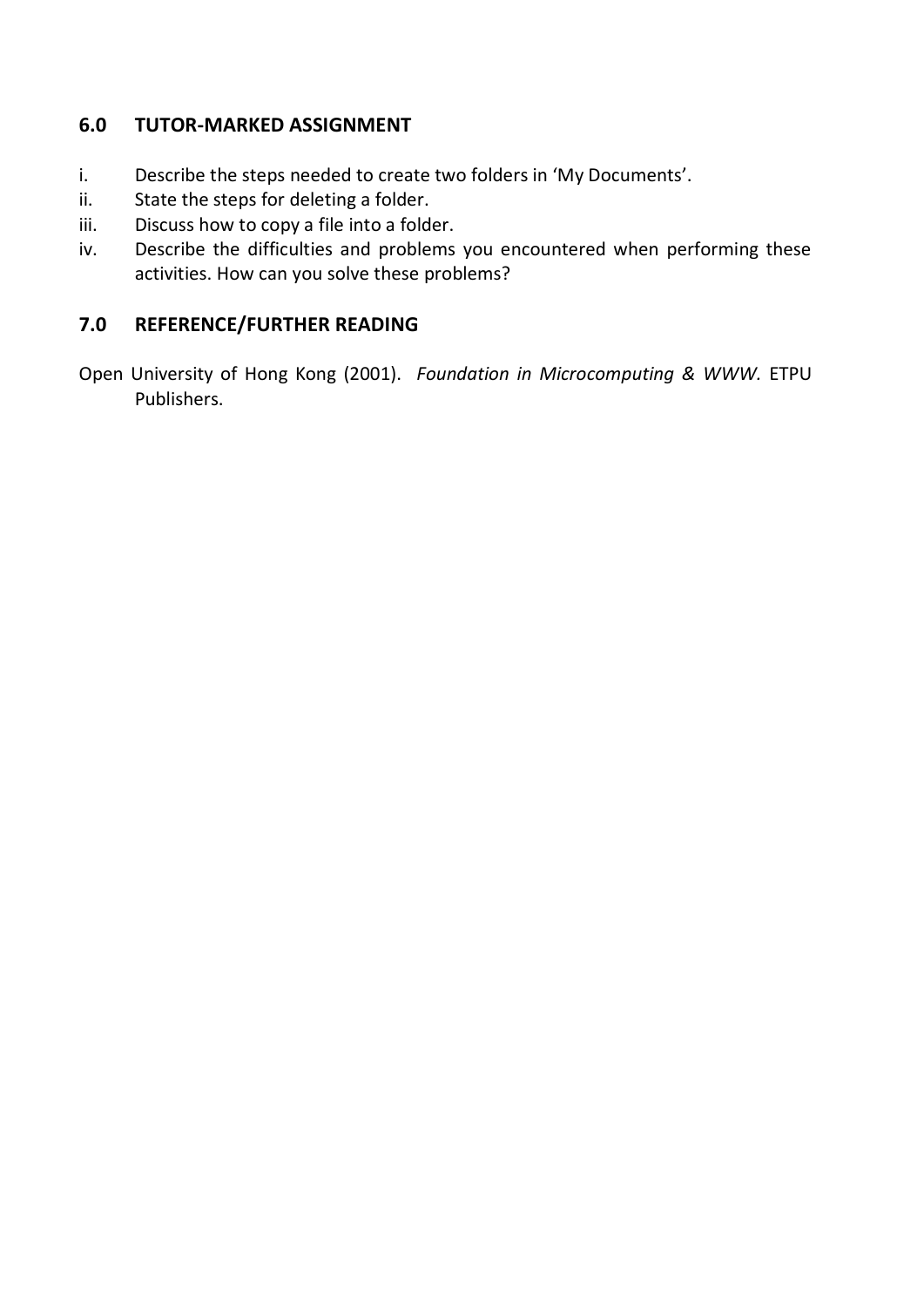## **MODULE 3 MASS STORAGE DEVICES**

- Unit 1 Types of Storage Devices, Basic Operations of Microsoft Windows II
- Unit 2 Creating and Moving a Folder and File, Deleting and Restoring Objects, Locating a File with Windows
- Unit 3 Shortcut Path for Windows Explorers, Date/Time Icon in Control Panel, Changing Background Colour
- Unit 4 Changing Display Size and Background Appearance, Exploring Point Options, Using Desktop Theme in Control Panel

## **UNIT 1 TYPES OF STORAGE DEVICES, BASIC OPERATIONS OF MICROSOFT WINDOWS II**

## **CONTENTS**

- 1.0 Introduction
- 2.0 Objectives
- 3.0 Main Content
	- 3.1 Different Speeds of Storage Devices
	- 3.2 Types of Storage Devices
	- 3.3 Drag-and-Drop
	- 3.4 Use of Right Button on the Mouse
	- 3.5 Use of Key Board Commands
	- 3.6 Use of Task Bar
- 4.0 Conclusion
- 5.0 Summary
- 6.0 Tutor-Marked Assignment
- 7.0 Reference/Further Reading

#### **1.0 INTRODUCTION**

Recall that you have learned microcomputer systems in the previous units of this course. What are these types of microcomputer systems? If you have forgotten, check your answers with the following:

- Computer memory
- Input (keyboard, mouse, etc.)
- Output (printer, display for using monitor).

Can you add the next one now?

This is the CPU – central processing unit – the master processor!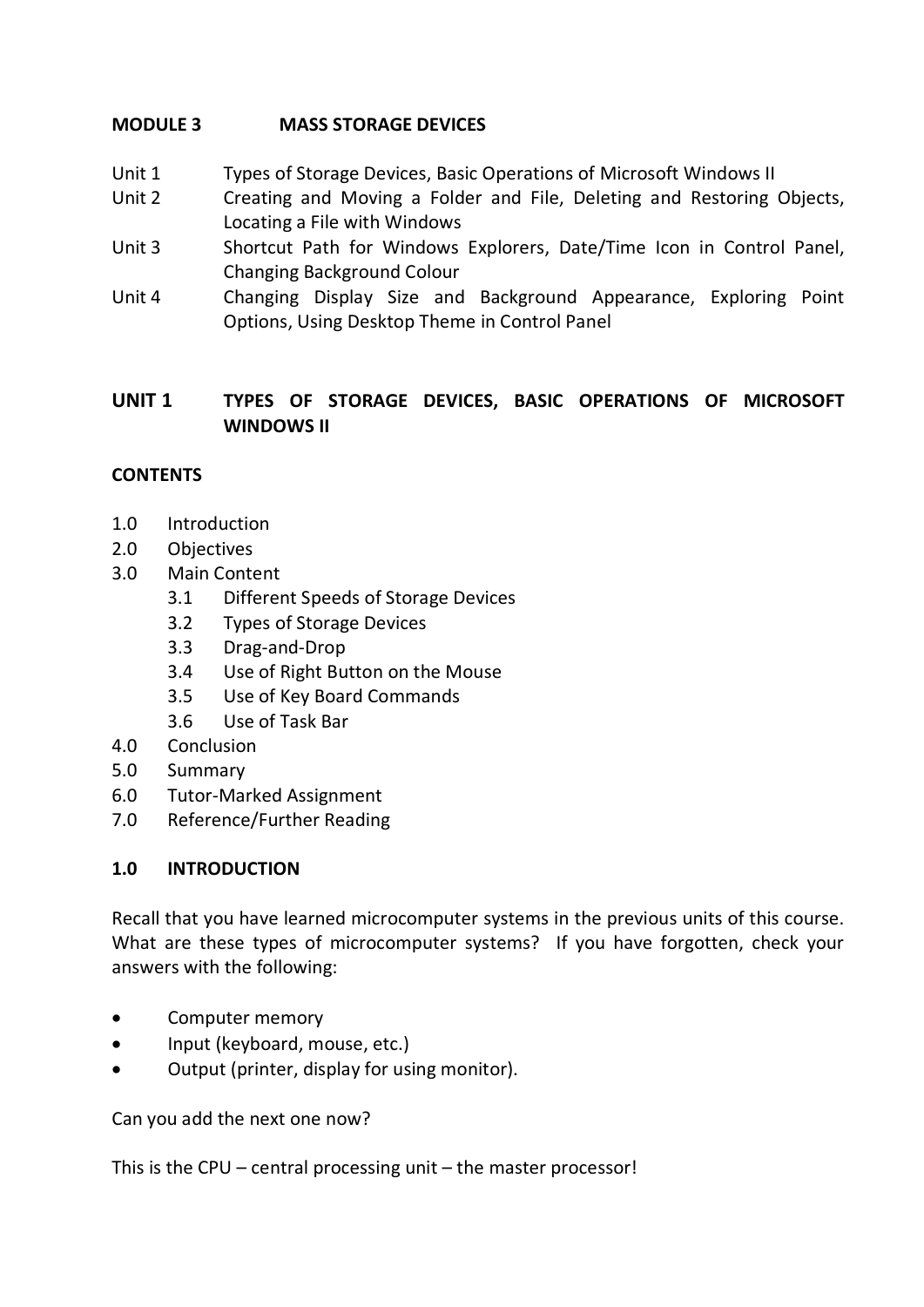Please note that there is a difference between the memory devices in a computer system and the storage devices.

What is the main difference?

If there is any electric power failure and you were working with a computer, if you did not save your data/information in your hard disk, the computer memory will be lost! On the other hand, types of storage devices can store your data/information permanently.

We will discuss these storage devices in detail later in this unit. Let us examine what you will study in this unit in the following specific objectives.

# **2.0 OBJECTIVES**

At the end of this unit, you should be able to:

- describe the difference between permanent/secondary memories and main/primary memories of a computer
- describe the types of storage devices
- state the speed and capacity of such storage devices.

#### **3.0 MAIN CONTENT**

#### **3.1 Different Speeds of Storage Devices**

What does this mean?

Check your answer with my own. Is there a difference?

Yes, there is. The speed of any storage device will determine how fast the data can be stored and retrieved respectively.

Capacity determines how the data can be stored only.

#### **3.2 Types of Storage Devices**

Compare your answers with mine given below:

- Floppy disk
- Hard disk
- Zip disk
- $CD ROM$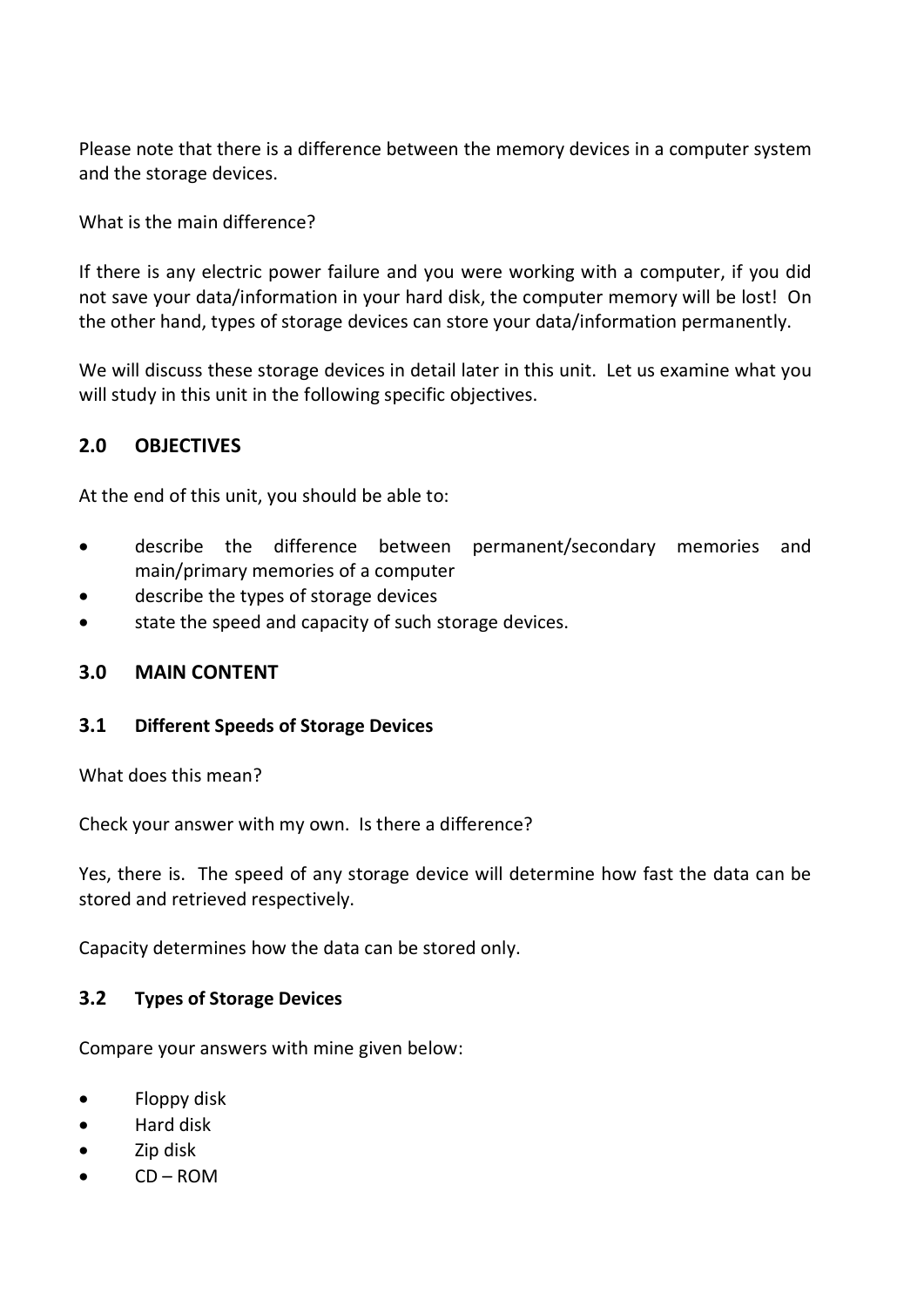- DVD
- Tape

Your computer can readily access your data/information in any location on these devices except the tape! Why is the tape an exception?

Tapes access data/information in sequence. Let us discuss these devices more than the mere listing of them:

#### **1. Floppy disk drives (diskettes)**

This is generally described as diskettes. Have you been to any business centre recently? How does the operator source some of their information/data?

Of course, he/she will use a diskette, an example of floppy disk drive for such storage. Why does he/she use a diskette? Check your answer with mine below:

A floppy disk drive is very compact and portable. It can be used to transfer the stored data/information from one computer system to another computer system. The diskette is very flexible because it is made up of a magnetic crated and protected layered disk.

The diskette is 3.5" and can hold 1.44 megabyte of data. Please note that it is slow when compared to other storage devices we shall discuss in this unit. When next you visit a business centre, take a closer look at one of the diskettes.

I guess you should buy some of them because you will be using them to save and transfer your data/information from one system to the other. It cost very little!

#### **2. Hard disk**

Remember that when you purchased and assembled your computer system, the hard disk came with it as one of the components. How does it look like? Well it has a rigid magnetic disk at the spindle. It is fixed and encased in a hard, protective and a completely sealed metal box. It looks like diskette in size.

What is the major difference between a hard disk and floppy disk/diskette? Can you guess the answers? Compare your answers with mine below?

Hard disk is described in terms of access time and capacity. What is an access time? This is the average time it takes the hard disk to access the data. It is measured in milliseconds. What is a million? Then this is really fast and large.

However, note that the smaller the access time, the faster the hard disk.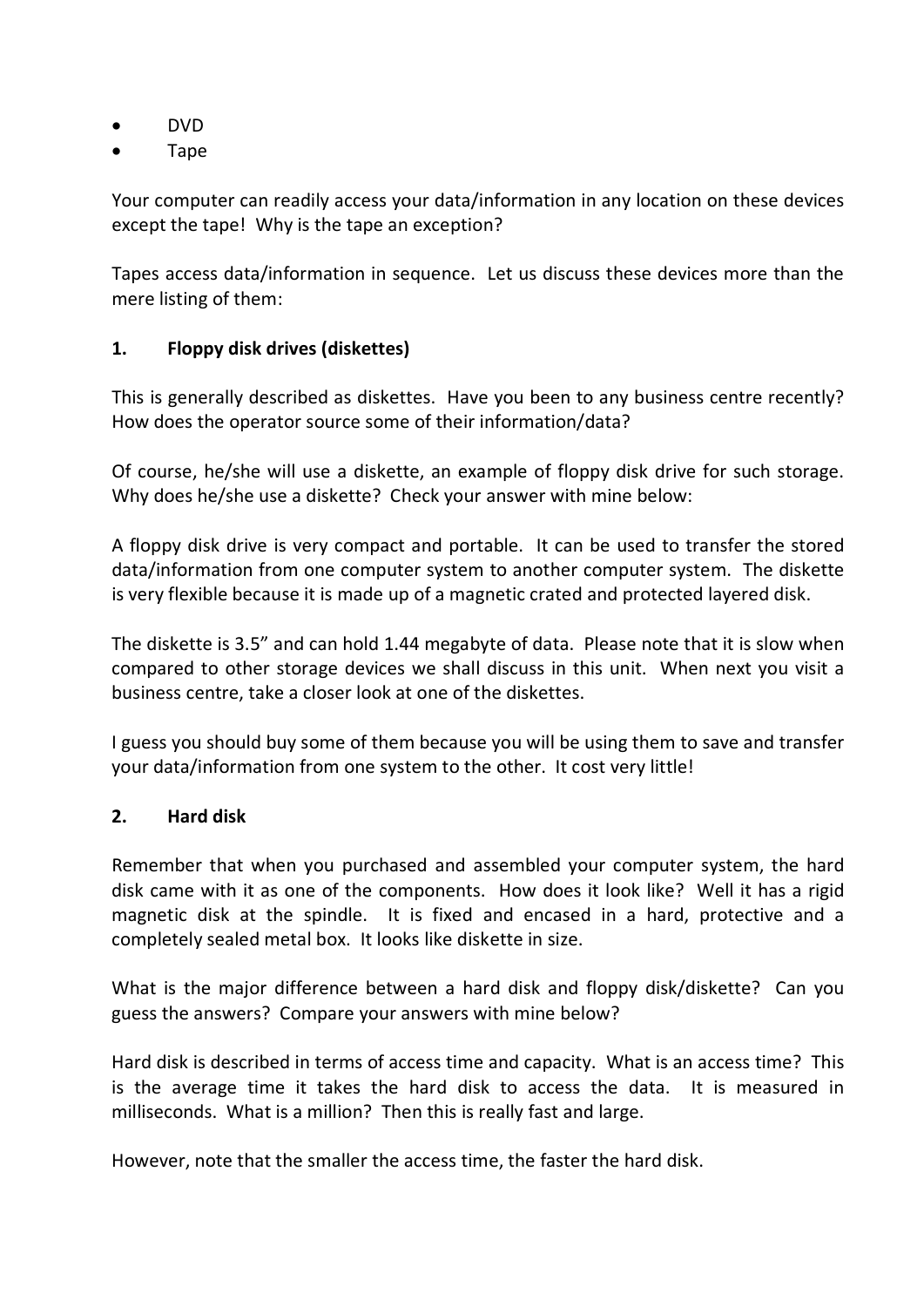#### **3. Zip drives**

What about this? Can you recall the speed and capacity of floppy disks? Generally, floppy disks are slow with 1.4 MB capacity. If you have to transfer a 50 MB file, how long does it take and how many of such floppy diskettes will you need?

You will require 36 diskettes taking so many hours! If you had operated a business centre, I am not sure that you will be breaking even! So what do you do?

You will need the Zip drive with a large storage capacity. How much? It can hold up to 250 MB of data with a faster access time closer to the hard disk. Can you recall the features of the hard disk? It rotates in milliseconds! Are there other features that a Zip disk has which a floppy disk does not have?

Yes, the magnetic coating in Zip disk is of a higher quality than floppy disk. This major characteristic allows the Zip disk to have a higher storage capacity than floppy disk. The cost of a Zip disk drive and hard disk is much higher than a floppy disk drive and diskette. You can transfer a larger amount of data. Can you now make a choice to acquire any of these disks/drives? Containing the amount of work/files that you want to transfer will determine such a choice.

#### **4. Tape drives**

Tapes were used in the early days of computer technology/industry as storage medium. It is stable and mature. It is very cheap. The storage capacity and access time for data constitute a major setback for their use.

Remember that the tapes can store/retrieve data only in sequence. Do you use small cassette records for musical entertainment? You need to either forward or back down your favourite musical piece to enjoy it. Therefore, it takes a much longer time to store and retrieve the data for use. So what do you want to use the tapes for?

Tapes are good for backing up or archiving data/information. Tapes can have a storage capacity of 100 GB, especially with digital tape drives.

#### **5. CD – ROMs**

What is CD – ROM? Can you remember this when we discuss computer memory in unit 3 of module 1?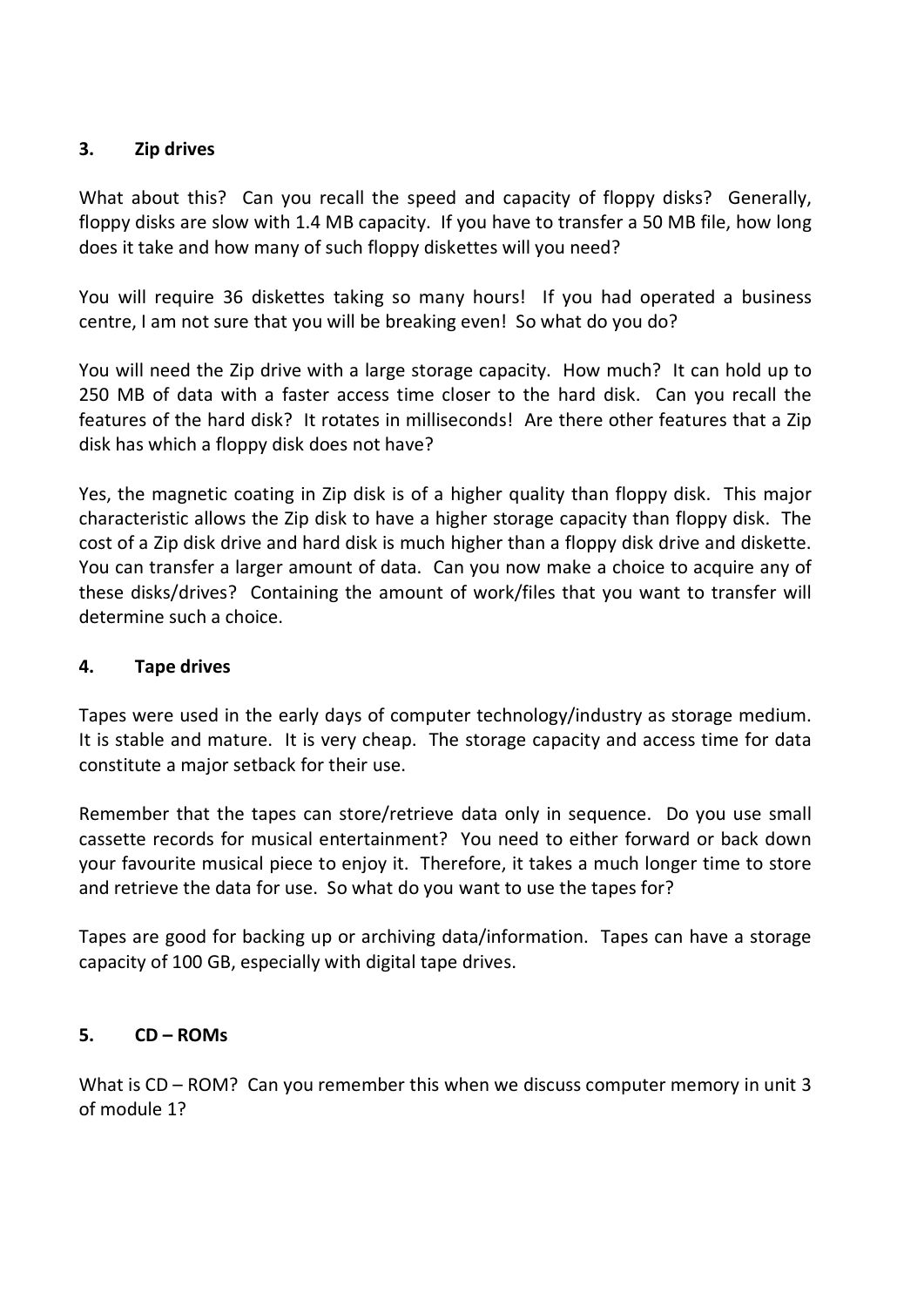CD – ROM you will recall means Compact Disk Read Only Memory. It is like your favourite music CD used in a CD player. It has pre-recorded data with a storage capacity of 600 MB. You can only read the data but you cannot save data on it. A CD – ROM drive will only read and transfer the data from the CD – ROM to the computer.

Can you remember the difference between ROM and RAM now? Please cross check your answer with the information from unit 3 of this course.

The access time of a CD – ROM is measured in multiples of 'X'.  $A/X$  CD – ROM can transfer data at 150 KB/second. With increase in technology, CD – ROMs have an access time of 32X. This is a fast speed. Therefore, the higher the  $X$ , the faster the  $CD - ROM$ can transfer data to your computer.

Data is stored in the form of small bumps on the disk's surface. A laser is used to reflect light off the coding of these bumps and a light sender is used to translate this information into electrical signals. Laser beams have very short wavelength and can be focused very precisely. CD – ROM is generally described an optical disk. It uses a plastic disk with a thin film coating on the surface.

What is another example of the optical disk? Remember DVD can hold data up to 4.76 GB. Do you still remember the memory unit of your diskette? Yes, cross check your answer. It is only 1.4 MB on a 3.5" floppy diskette.

What are the other variants of  $CD - ROMs$ ? Remember,  $CD - ROMs$  can only read stored/retrieved data!

- CD R meaning Compact Disk Recordable; i.e. you can write data to it once only.
- CD RW meaning CD Read Write. That is it can read and write data multiple times. It has slow writing process. It can be used for storing large amounts of data as used in multimedia production works.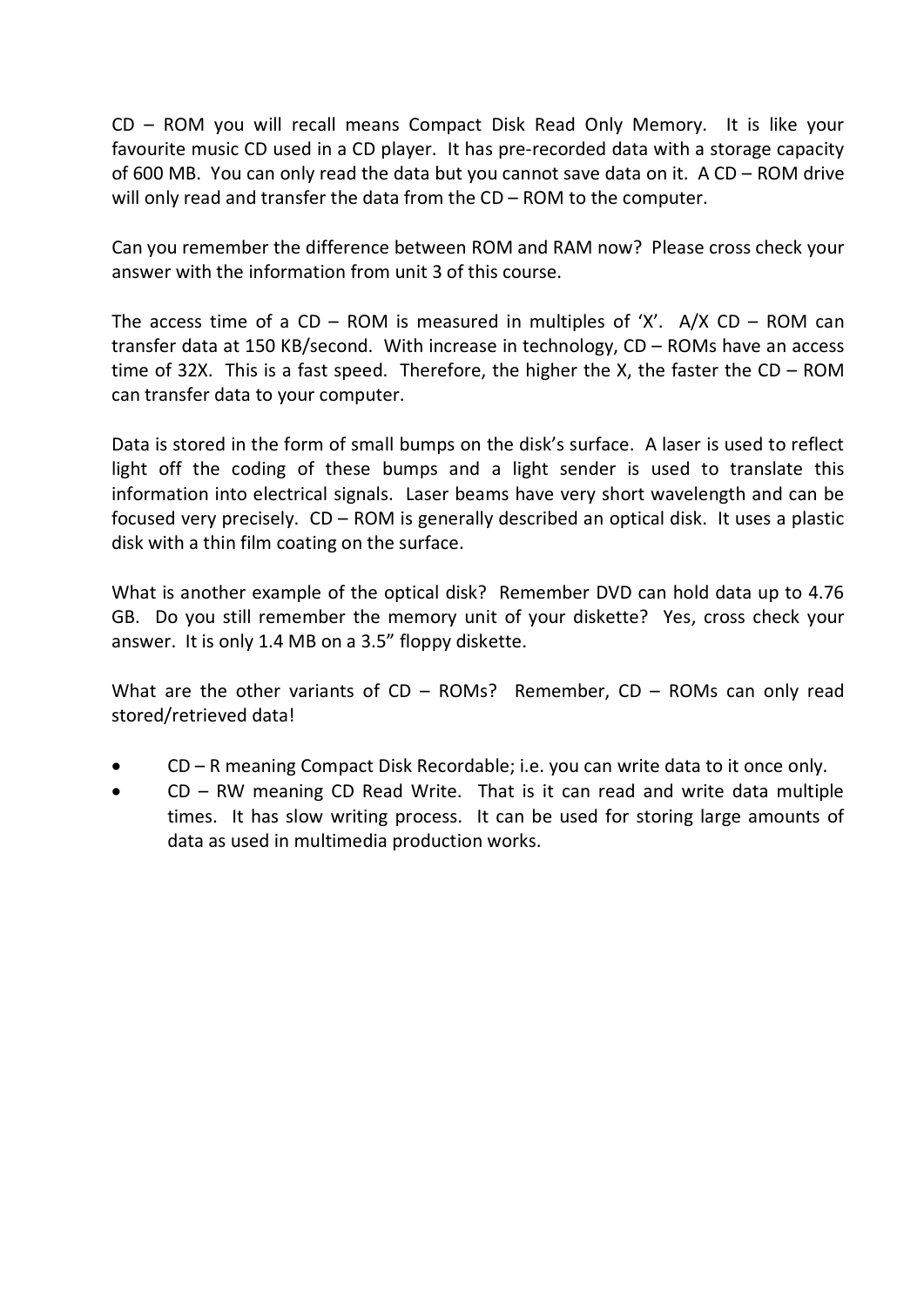# **6. DVDS**

What is a DVD?

It means Digital Versatile Disk. It is a second generation CD – ROM. DVD drives and disks resemble their CD – ROM counterparts but they have a higher capacity range from 5 GB – 17 GB. They have faster access time. For example, a 1 x DVD drive can transfer data at 1250 KB/second.

What can DVD store? Because of its versatile nature it can store videos and music and computer data. There are other variants of DVDs: what are these?

- DVD Video for encoding and playing movies on DVD movies players. It uses MPEG – 2 compression scheme.
- $DVD RAM counterparts of CD R/RW$  drives; i.e. rewritable media. It can use single 4.7 GB sided or double – sided 9.4GB erasable discs.
- $DVD R/RW -$  uses write-once and rewritable discs.
- DVD Audio can deliver multi-channel sound outside stereo. You access artist names, titles, lyrics, live notes, etc.

I want you to do another seminar on these disks/drives. Can you read more and write a term paper of about 5 – 10 pages of A4 presentation on CD – ROMs and DVDs.



**Fig. 1: Types of Storage Devices**

#### **SELF-ASSESSMENT EXERCISE**

Write the seminar paper on types of storage devices. Do not exceed 10 pages of A4 double spaced paper.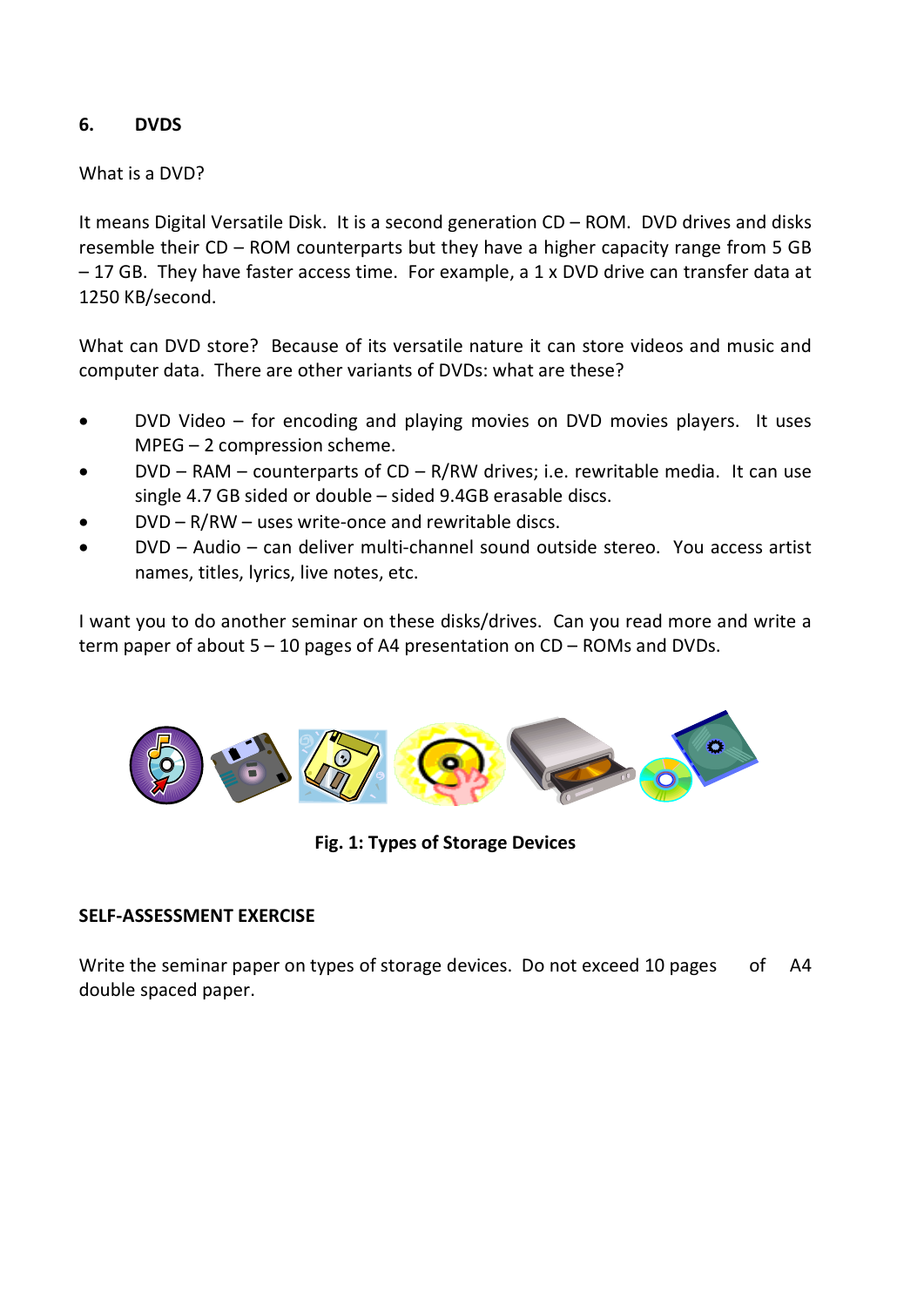## **3.3 Drag-and-Drop**

Can you practise drag and drop?

Follow the instructions below to perform this activity:

- Drag point to the Recycle Bin icon
- Click on the left button and hold it down
- Move the mouse.

What do you observe?

The icon will move as the mouse moves.

Drop now release the button.

The icon will stay in its new position on the Desktop.

## **3.4 Use of Right Button on the Mouse**

How do you use the right button on the mouse?

Follow the instructions:

- Point to an icon on the Desktop
- Click the right button.

What do you observe?

The short cut menu of an object is opened by the mouse. Please note that an object here refers to button, icon or menu.

The short cut menu contains the functions of the object that are used commonly.

#### **3.5 Use of Key Board Commands**

How do you use keyboard commands?

Follow the instructions:

Press <F 1>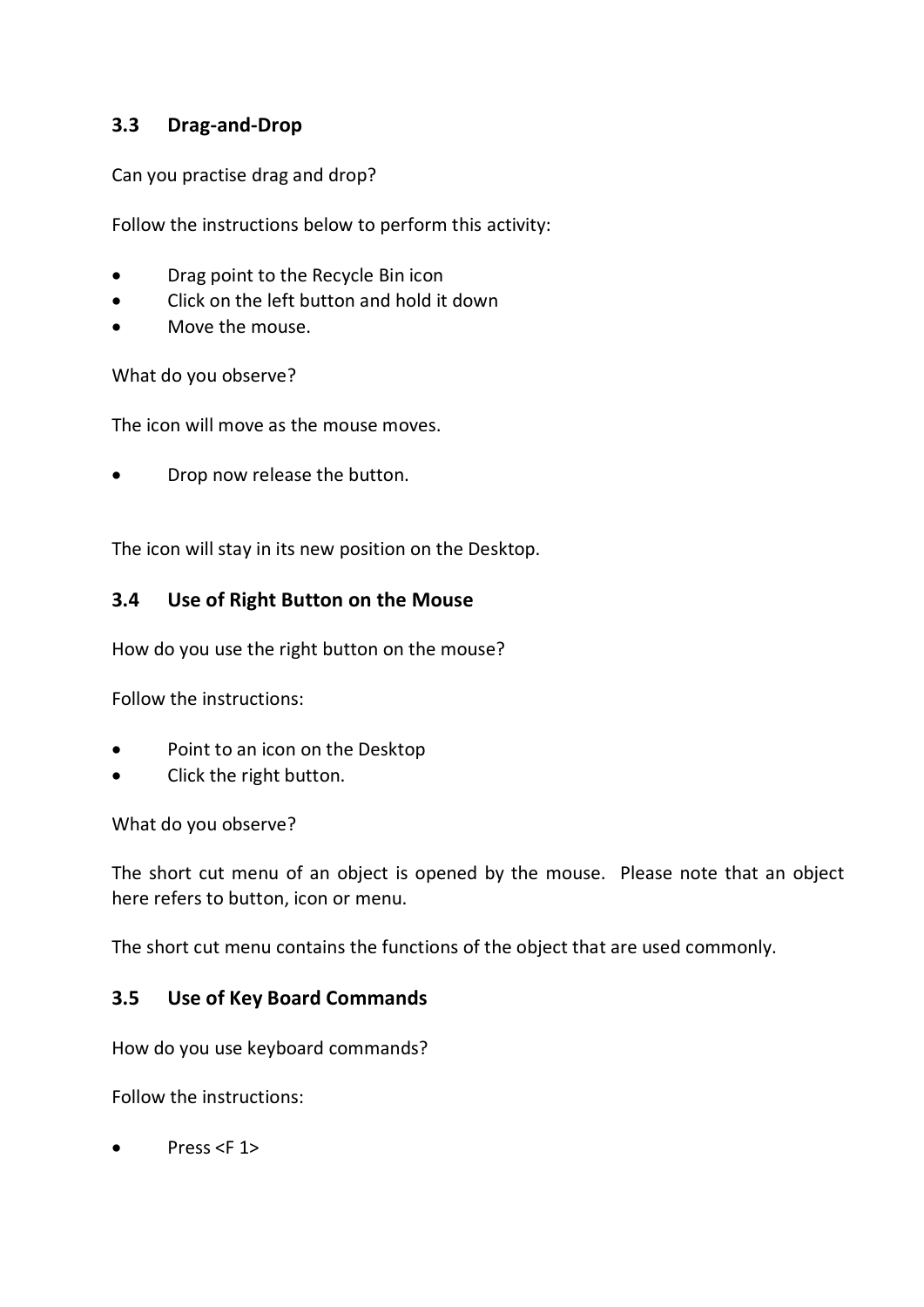This will open the help and support menu. This will provide explanations for you anytime you are in difficulty operating your Desktop.

When you want to exit:

• <ALT> and <F 4> keys at the same time.

## **3.6 Use of Task Bar**

Can you use the task bar to start a programme?

Follow the instructions:

- Click on Start button located at the lower left corner of the screen. You will see that a menu comes out. The small right arrows indicate the sub-menus.
- Move your mouse up the menu to item indicating programmes. The sub-menu programmes will open.
- Select Accessing by moving the mouse horizontally to the right.
- Click Notepad icon.

INSERT some applications found in the programmes menu after clicking on the start button on the task bar.

How do you use the task bar to switch between applications?

• Click on my document. It opens in front of Notepad window.

X

- Click Notepad Task button. Notepad illustrates the active programme.
- Click both windows at  $\quad \Box$  in the top right hand corner of the window.

#### **SELF-ASSESSMENT EXERCISE**

- i. Practise how to use the mouse.
- ii. Practise how to use pull down menu.
- iii. Practise the drag and drop technique.
- iv. Practise the use of the task bar to switch between applications.

# **4.0 CONCLUSION**

In this unit, you have studied different types of storage devices. You have described their characteristics. You have discussed their access time and capacities. This is a very important unit that you should be reading regularly for you to do your works effectively and efficiently.

## **5.0 SUMMARY**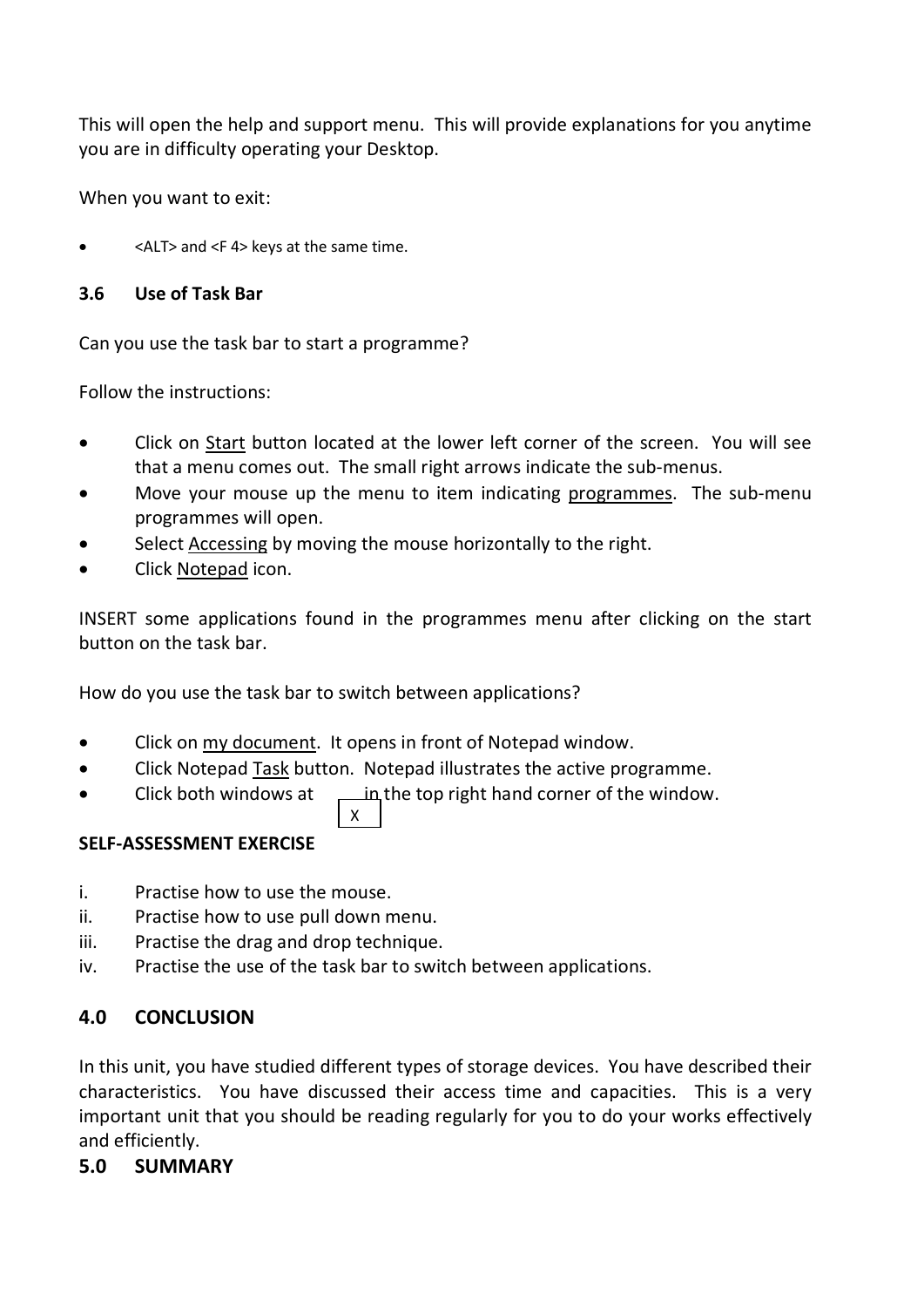In this unit, storage devices include floppy disk, hard disk, zip disk, CD – ROM, DVD and tapes. You have studied their capacity and access time that is measured in bytes and milliseconds and X respectively.

For example: a floppy disk has 1.4 MB on 3.5" dimension while DVD may have 10 GB. A CD – ROM has an access time and capacity of 150 KB/second at least with about 32 X. You also studied the variants of  $CD - ROMs$  and DVDs. If you have examined these storage devices, then you should be able to differentiate one CD – ROMs from DVDs and floppy disks from hard disks. Congratulations!

## **6.0 TUTOR-MARKED ASSIGNMENT**

- i. Describe the types of storage devices for data for a computer system.
- ii. State the differences between CD ROMs and DVDs.
- iii. List the variants of CD ROM and DVD.

## **7.0 REFERENCE/FURTHER READING**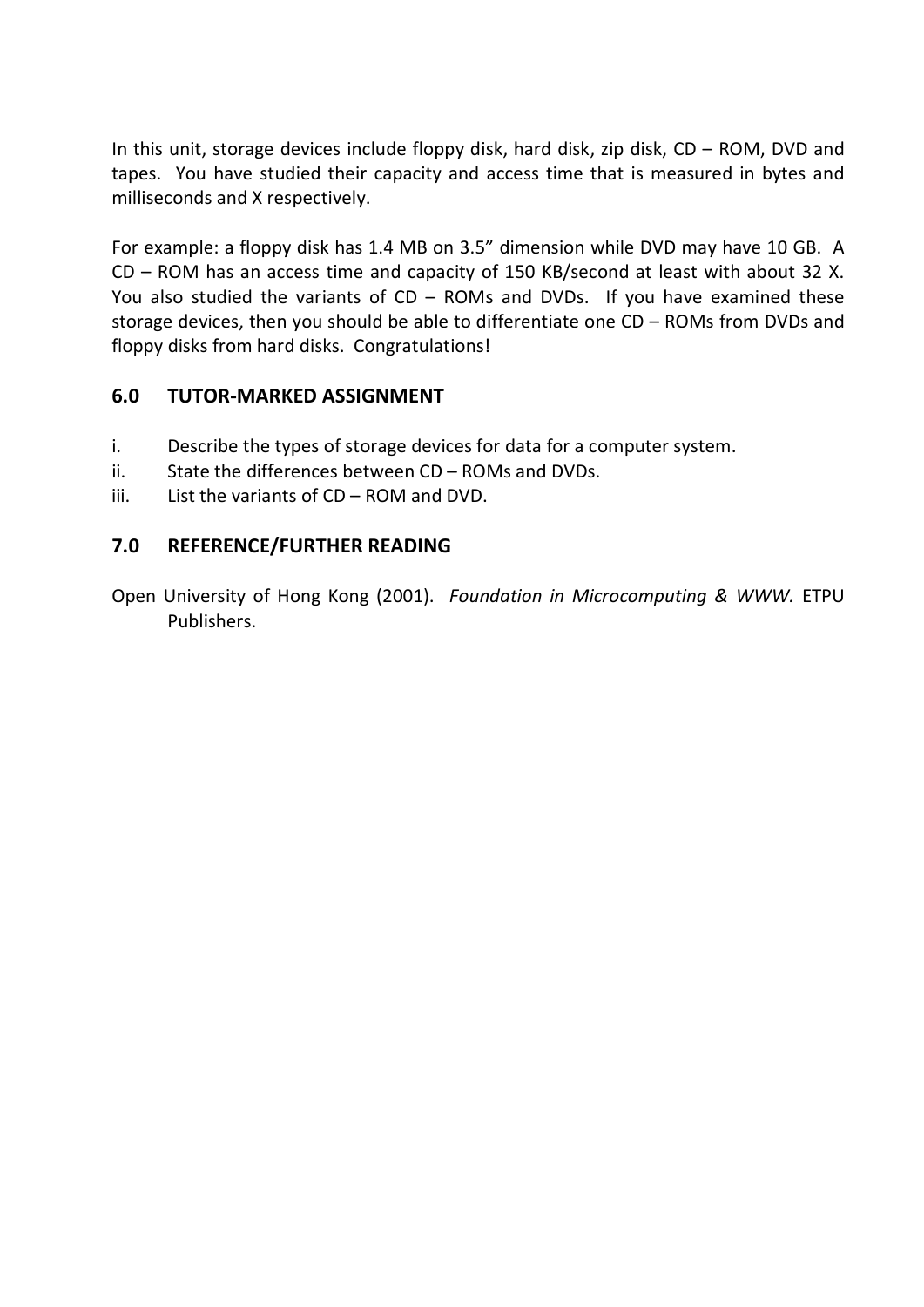## UNIT 2 **CREATING AND MOVING A FOLDER AND FILE, BELETING AND RESTORING OBJECTS, LOCATING A FILE WITH WINDOWS**

#### **CONTENTS**

- 1.0 Introduction
- 2.0 Objectives
- 3.0 Main Content
	- 3.1 Creating a New Folder
	- 3.2 Moving a File into the Folder
	- 3.3 Deleting and Restoring an Object
- 4.0 Conclusion
- 5.0 Summary
- 6.0 Tutor-Marked Assignment
- 7.0 Reference/Further Reading

#### **1.0 INTRODUCTION**

The use of your microcomputer will not be complete unless you have developed skills in performing certain tasks. In this unit, you will further create and move files and folders. You will delete and restore objects. You will locate a file using window search.

#### **2.0 OBJECTIVES**

At the end of this unit, you should be able to:

- develop skills in performing some basic operations of the Microsoft Windows
- create files and folders
- delete and restore objects
- locate a file using windows search.

#### **3.0 MAIN CONTENT**

#### **3.1 Creating a New Folder**

- Select the 'My Documents' folder in the left pane of Windows Explorer.
- Select New in the File menu.
- Select Folder in the sub-menu. Note that another sub-menu comes out. A highlighted new folder with a default name 'New Folder' appears in the pane.
- Type welcome to National Open University of Nigeria in the box under the folder.
- Press <Enter> to end.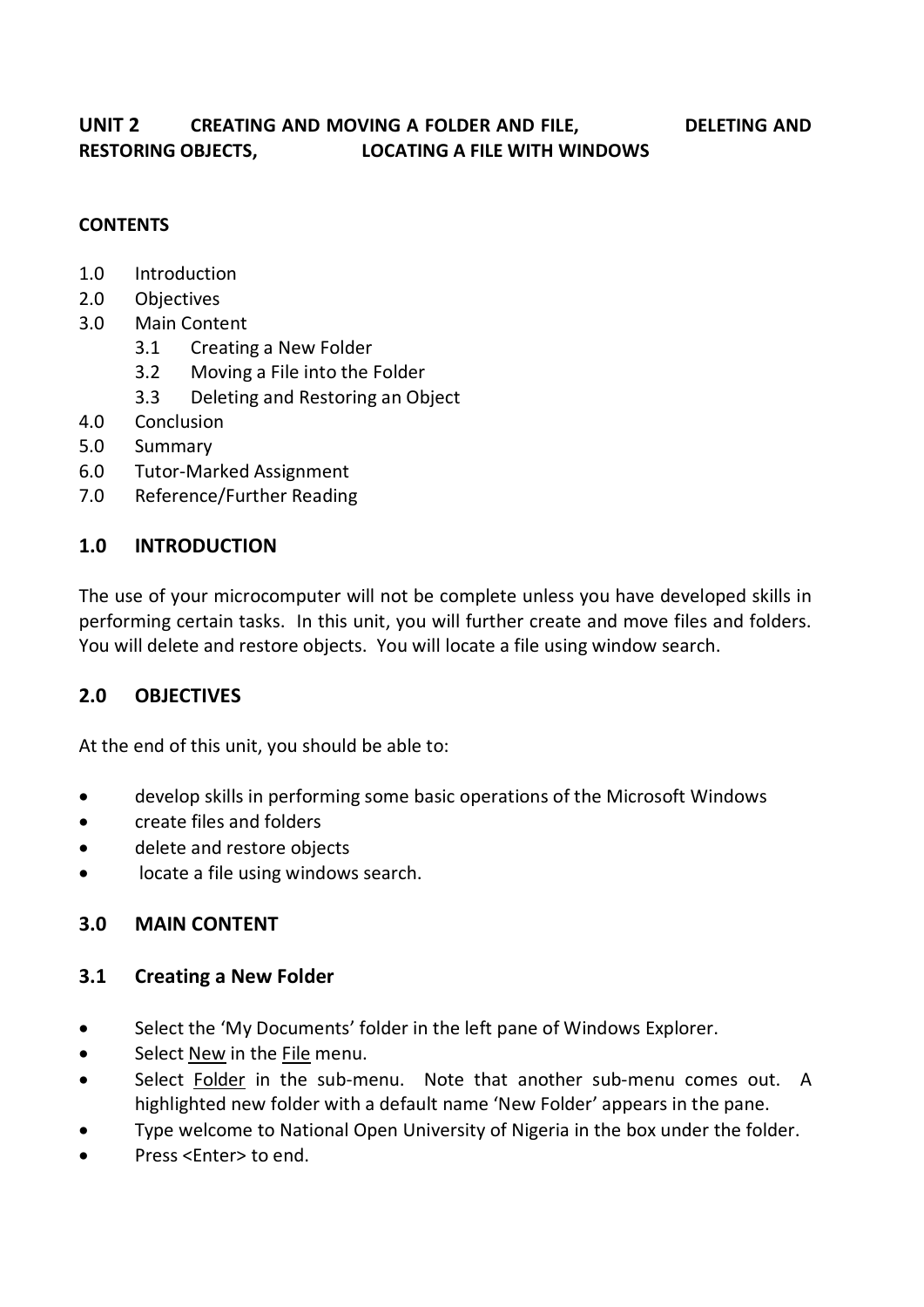# **3.2 Moving a File into the Folder**

- Use the 'drag-and-drop' method to move the 'My First Doc' file out of the 'My Documents' folder to a space on the Desktop.
- Drag 'My First Doc' back.
- Position it over the 'My Pictures' sub-folder.
- Release the mouse button.
- Double click the 'My Pictures' sub-folder so that the 'My First Doc' document is now inside it.
- Drag 'My First Doc' out of the 'My Pictures' sub-folder to a space in the Desktop.
- Release the mouse button.
- Close the 'My Pictures' sub-folder by clicking the cross  $X$  on the top-right corner.

You can now practise this activity with what you had typed into your computer when you created the folder 'Welcome to National Open University of Nigeria'.

You will need to do this several times. You can think of creating other folders and moving the files into them accordingly.

## **3.3 Deleting and Restoring an Object**

To delete a folder, 'Welcome to the National Open University of Nigeria' you will need to carry out the following operations:

- Left-click the folder's icon to select folder
- Right-click on the folder. Note that a short cut menu appears.
- Select Delete
- Note that a dialog box (Delete) appears on the box
- Click Yes.

Practise deleting 'Welcome to the National Open University of Nigeria'. You can type other documents and practise to delete. Follow the following steps to restore an object:

- Copy the object
- Paste it in its destination location.

Practise this several times to be sure you are doing well. **SELF-ASSESSMENT EXERCISE**

- i. Create a folder 'Microcomputing and WWW'.
- ii. What are the steps to follow?
- iii. Delete a file from the folder 'Microcomputing & WWW'.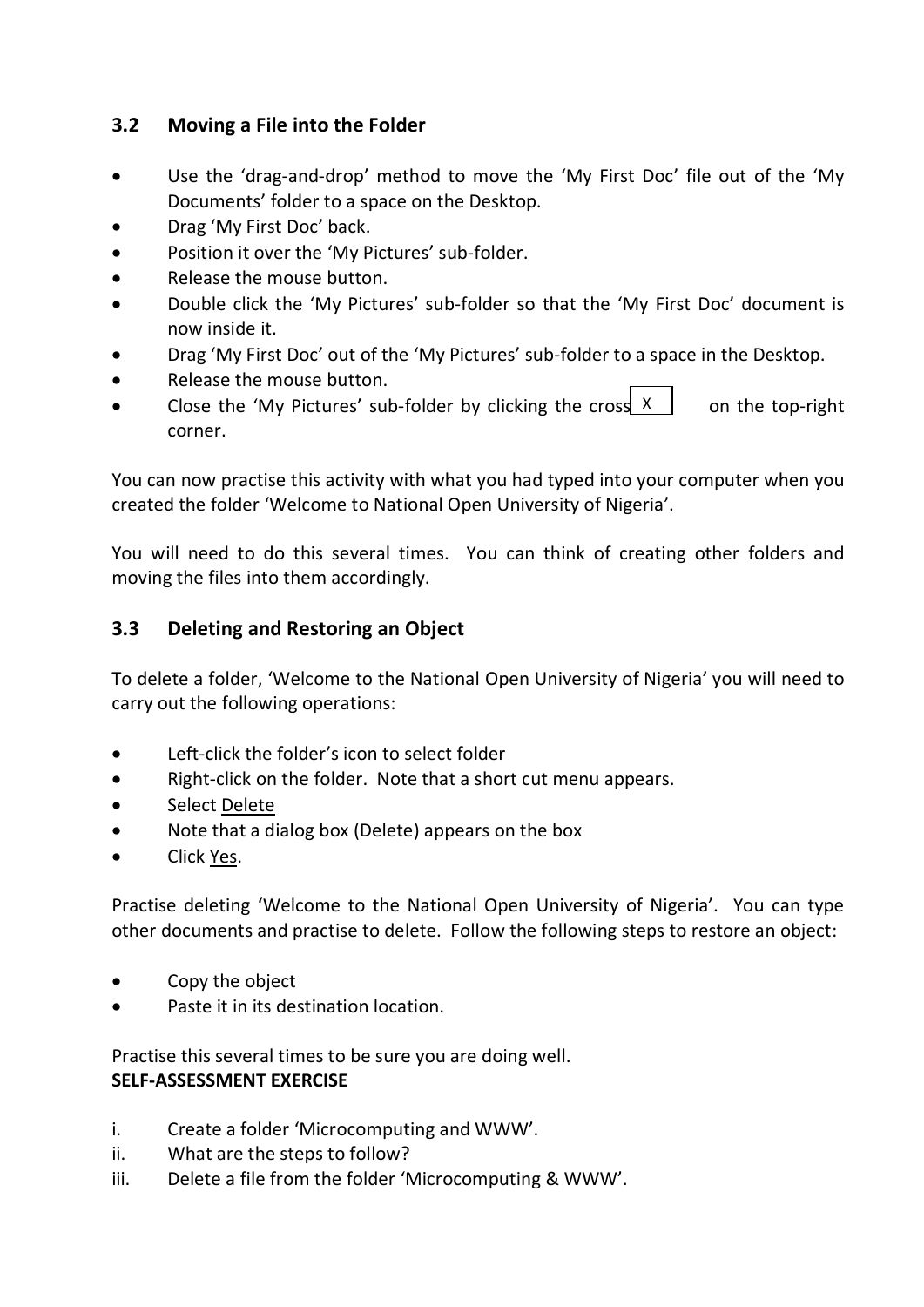#### iv. What are the steps to follow?

## **4.0 CONCLUSION**

You have practised the necessary skills to create a folder, move a file into a folder, delete and restore objects and located a file. You will need to do these activities several times with your PC to prepare grounds for other activities.

## **5.0 SUMMARY**

In this unit, you studied by practising the necessary steps to create, move, delete, restore and create files from folders. It was a good exercise. You will need all of these later in subsequent units.

## **6.0 TUTOR-MARKED ASSIGNMENT**

i. (a) Discuss the steps you will take in creating a folder and moving a file into it.

- (b) Practise these activities with over 10 cases.
- ii. (a) How do you delete and restore an object?
	- (b) Describe the stages/steps to follow.
- iii. What will you do in locating a file from the same window?

#### **7.0 REFERENCE/FURTHER READING**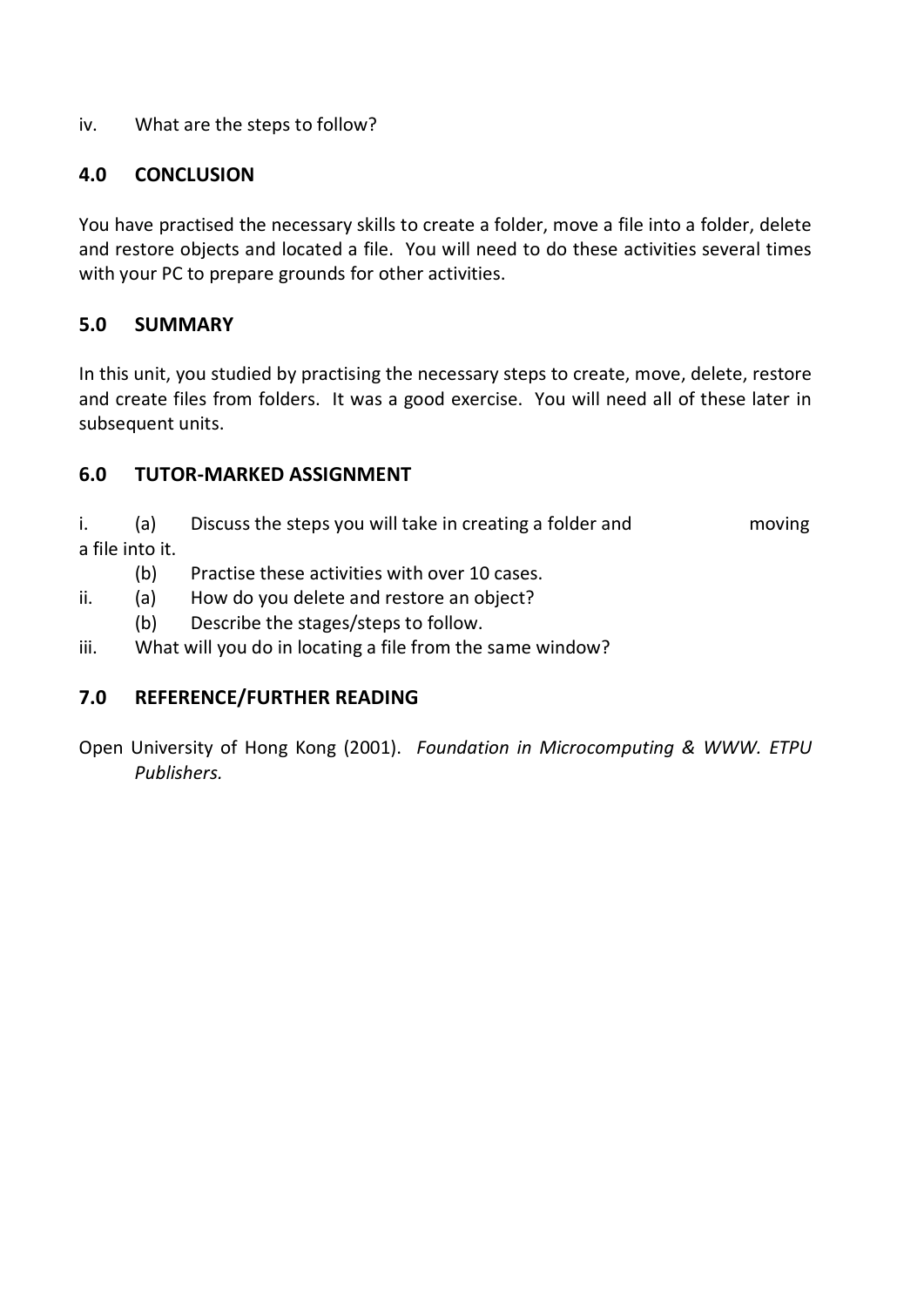# UNIT 3 SHORTCUT PATH FOR WINDOWS EXPLORERS, DATE/TIME ICON IN **CONTROL PANEL, CHANGING BACKGROUND COLOUR**

#### **CONTENTS**

- 1.0 Introduction
- 2.0 Objectives
- 3.0 Main Content
	- 3.1 Making a Short Cut Path for Windows Explorer
	- 3.2 Using the Date/Time Icon in the Control Panel
	- 3.3 Changing the Background Colour
- 4.0 Conclusion
- 5.0 Summary
- 6.0 Tutor-Marked Assignment
- 7.0 Reference/Further Reading

## **1.0 INTRODUCTION**

In this unit, you will express and practise the shifts for making a short cut path for windows explorer. You will use date/time icons in the control panel and change background colour of your screen. Like we discussed previously, your use of microcomputer will depend on your mastery of these shifts in performing these activities.

#### **2.0 OBJECTIVES**

At the end of this unit, you should be able to:

- make a short cut path for windows explorer
- use the date/time icons in the control panel
- change the background colour in your monitor.

#### **3.0 MAIN CONTENT**

#### **3.1 Making a Short Cut Path for Windows Explorer**

- Check on Start button presented at the lower corner of the screen
- Move your mouse up the menu until you read the item programmes
- Select Accessories from the programme sub-menu
- Click the Notepad icon
- Launch the application Windows Explorer
- Right click on windows explorer to bring up Create Short cut
- Select Create Short cut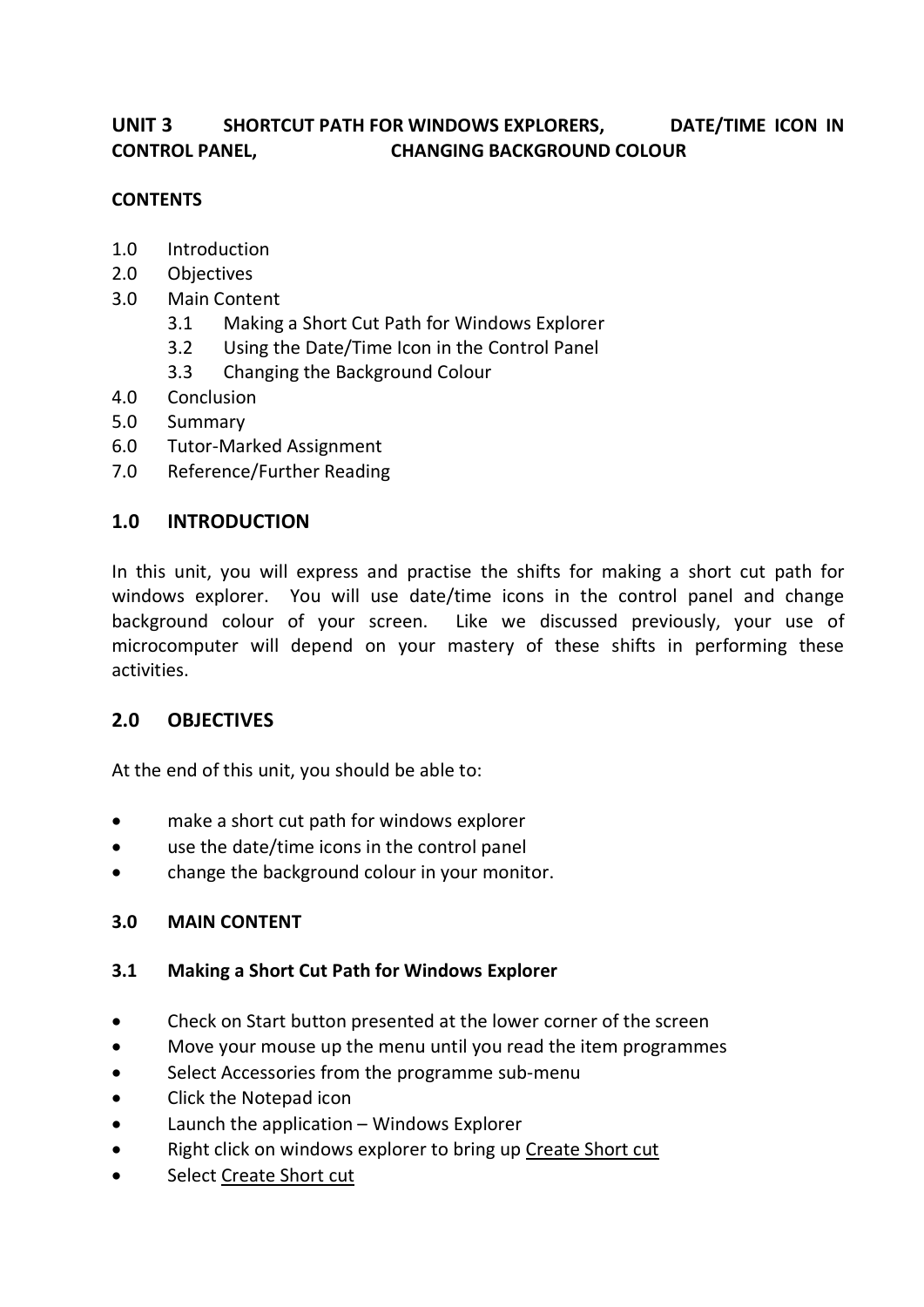Note that a short cut ion will appear.

- Drag the icon on the Desktop
- Double-click the icon to launch windows explorer.

Alternatively, right-click on the windows explorer icon, short cut menu will appear.

• Choose Rename to rename it as windows explorer.

Practise this all over to make a number of short cuts. Usually, they take very little hard disk. If you delete a short cut, the original file will not be deleted.

## **3.2 Using the Date/Time Icon in the Control Panel**

- Double-click the Date/Time icon inside the control panel
- Check the date/time on your computer.

You can set your time and date accordingly.

- Close this icon
- Double click the time to get more information about time and date settings. Repeat this until you are perfect.

#### **3.3 Changing the Background Colour**

Do you want to change the background colour on your Desktop? What colour is it?

Please perform the following operations and you can have your desired background colour:

- Double click the Display icon inside the control panel
- Select Appearance tab
- Change the background colour of your desktop by choosing a different colour from the pull-down menu
- Close the Display Properties windows when you have chosen the desired colour.

Your background colour should be different! What about this? Can you repeat these steps? Where do you have problems? Please read the instructions again and repeat the operations: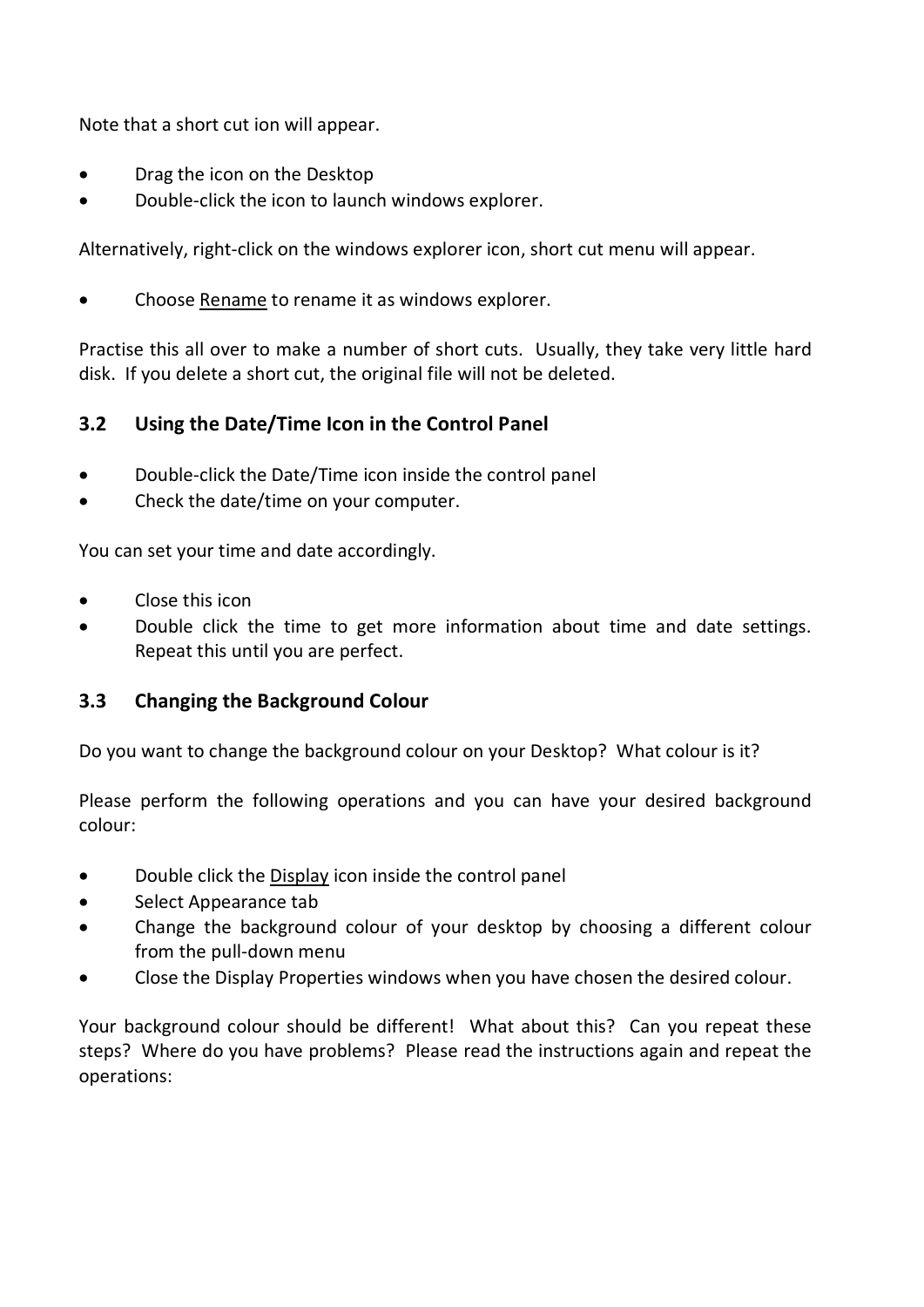#### **SELF-ASSESSMENT EXERCISE**

- i. Practise each of these operations discussed in this unit.
- ii. Note the problems encountered.
- iii. Read through the unit and observe your desktop screen always/after each activity.

## **4.0 CONCLUSION**

In this unit, you made short cut path to windows explorer. You used the Date/Time icon to set your date/time as you wanted. You have changed the background colour of your desktop screen several times to your desired colour, taste, and mode. Practise more.

## **5.0 SUMMARY**

This unit has introduced you to the steps and problems of making a short cut path to windows explorer, setting time/date by using the Date/Time icons and changing the background colours of your desktop screen. Can you list these steps and problems? Please practise more.

#### **6.0 TUTOR-MARKED ASSIGNMENT**

- i. Discuss the steps and problems of setting the Date/Time in your microcomputer and changing the background colour of your desktop's screen.
- ii. Practise these operations several times to master these shifts.

## **7.0 REFERENCE/FURTHER READING**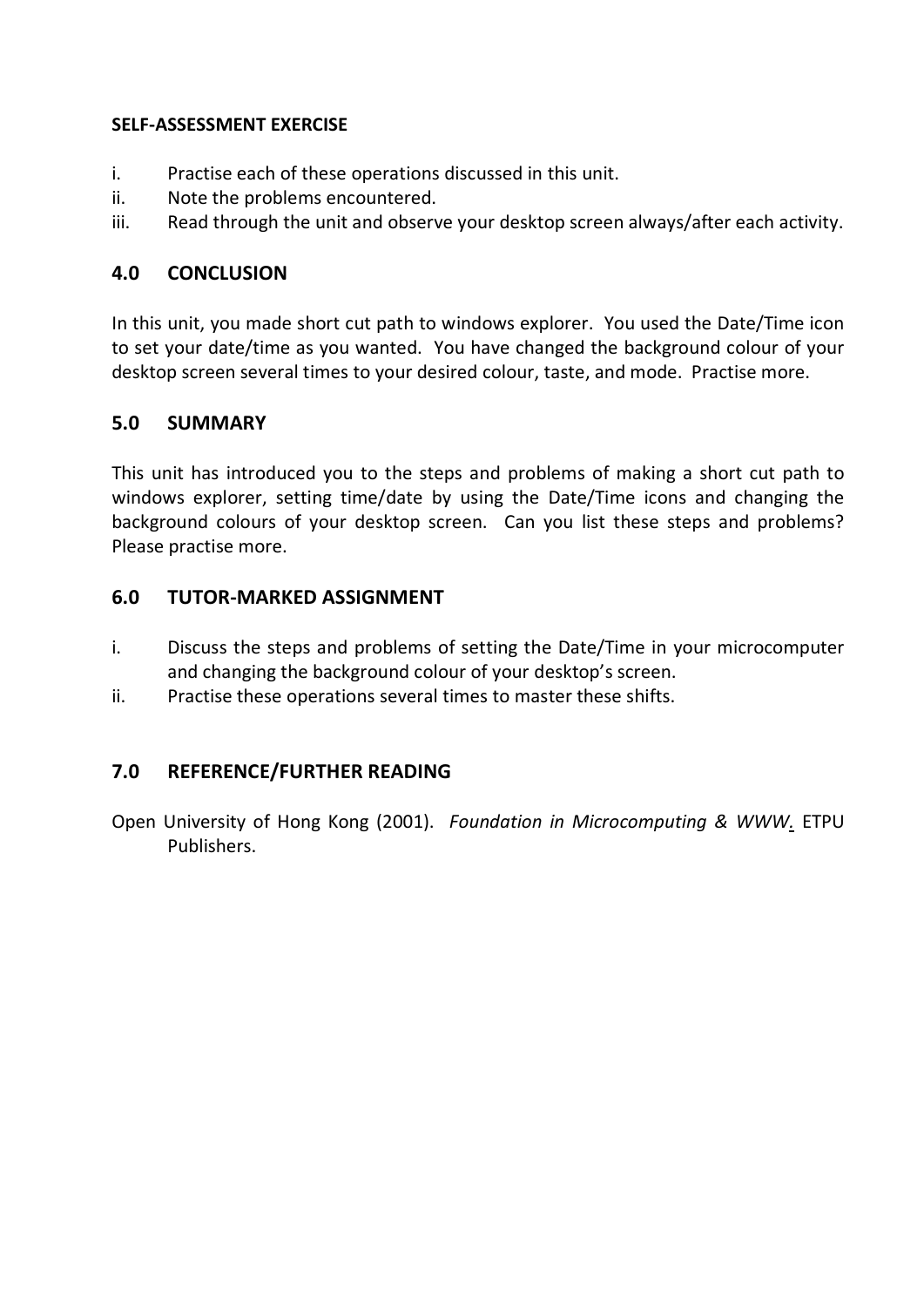## **UNIT 4 CHANGING DISPLAY SIZE AND BACKGROUND APPEARANCE, EXPLORING POINT OPTIONS, USING DESKTOP THEME IN CONTROL PANEL**

#### **CONTENTS**

- 1.0 Introduction
- 2.0 Objectives
- 3.0 Main Content
	- 3.1 Changing Background Size
	- 3.2 Change the Background Appearance of your Desktop Screen Monitor
	- 3.3 Using the Desktop Theme
	- 3.4 Exploring the Print Options
- 4.0 Conclusion
- 5.0 Summary
- 6.0 Tutor-Marked Assignment
- 7.0 Reference/Further Reading

#### **1.0 INTRODUCTION**

So far, you have been practising different shifts in the operation of Microsoft Windows. This unit will lead you to change display size and background appearance of your desktop screen. Please concentrate well on these skills.

## **2.0 OBJECTIVES**

At the end of this unit, you should be able to:

- describe shifts in operating basic operations of Microsoft Windows
- change display size of your desktop screen.
- change the background appearance of your desktop screen
- describe the steps in performing these shifts and operations
- use Desktop there in the Control Panel
- explore the print options of your printer.

#### **3.0 MAIN CONTENT**

#### **3.1 Changing Display Size and Appearance**

Can you read the windows and print on your Desktop easily? Can you make them bigger or smaller?

Follow the steps below to reveal the skills necessary for such operations: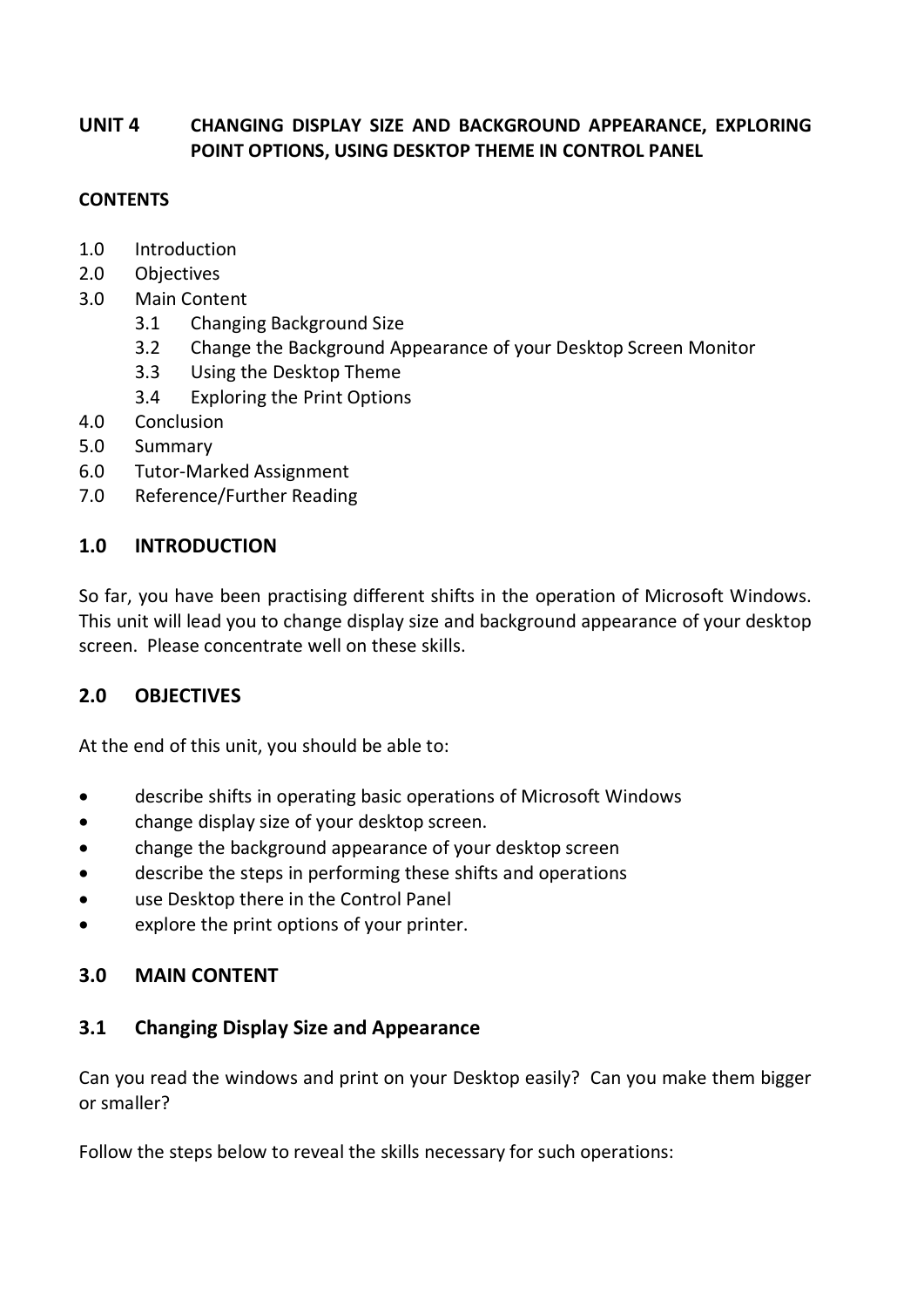- Double click the Display icon inside the Control Panel
- Select the settings tab.

Can you see anything on your Desktop screen? Compare with your answer. There is a picture on the screen monitor. What is the function of the screen monitor? You can recall these from unit 2 of module 1 (components of the computer system). It is a visual display component for your data/information.

You can also see a sliding control known as 'Screen area' under the picture.

- Put your cursor on this control.
- Drag the sliding control. What do you observe? A new display size can be seen.
- Drag to the left. How does the windows and print look like? Compare your answers with mine.

A larger window and print on your Desktop screen monitor.

- Drag to the right. Compare the size of the window and print on the Desktop screen monitor now with the first one. They became smaller. Are you sure!
- Click apply. What do you see? A Display Properties Dialog box appears to inform you what the windows can do. Read the instructions carefully.
- Click OK.

What can you see after some minutes? Compare your answers with mine.

- Windows will come up with a display setting.
- A dialog box will appear asking you to accept or reject such a display setting.

Were these your own answers? If your answers are no, you may want to repeat this activity until you are satisfied.

Please note that if you had clicked the NO option, windows will revert back to the old setting.

Practise this activity again selecting different display sizes until you are satisfied.

## **3.2 Changing the Background Appearance of Your Desktop Screen Monitor**

Have you seen the screen monitor of your friend when there are no data on them?

They may have nice and interesting pictures/designs on their Desktop. You can design your own background appearance. Follow these steps and skills carefully for this activity.

• Double-click the Display icon inside the Control Panel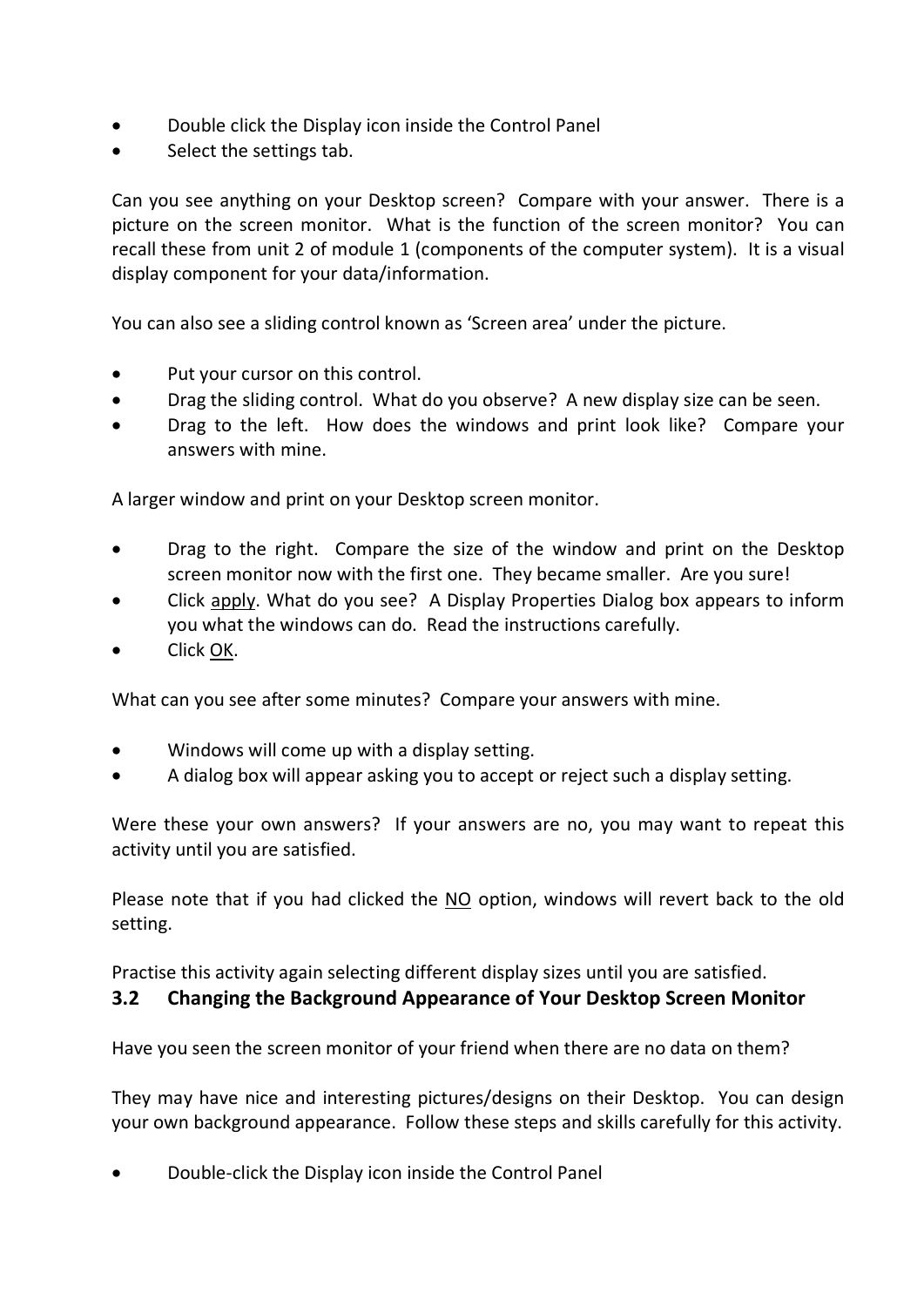## • Select the **Background** tab.

What can you see? Compare your answers with mine. The current background picture as a well proper is  $\phi$  (NONE).

- Use the right scroll bar to scroll downward
- Select a new choice. What can you see? Cross check this with your observation please.

The effect of your choice will appear on the centre display screen.

- Practise with other options
- Pick a background of your choice
- Click Apply.

Note that you can revert back to the original background by selecting  $\phi$  (None).

It looks very easy. Practise more.

#### **3.3 Using the Desktop Theme**

Can you use your Desktop Theme in the Control Panel? It is very easy to accomplish because Microsoft can provide a Desktop Theme tool in the Control Panel. Now follow the following instructions:

- Bring up the Control Panel
- Select View all Control Panel Options if you cannot see the Desktop Theme icon
- Double click the Desktop Theme icon inside the Control Panel
- Click to  $\vert * \rangle$  tivate to activate the Theme: menu in the Desktop Theme window.
- Select Inside your Computer (high colour). Your computer will process your selection for a moment. A brand new display in the Desktop Theme on the window will appear. You can select another one by following the above steps and instructions.
- Click Apply.

What do you see? A transformation in the screen monitor of your Desktop.

As usual, please practise this activity further until you are satisfied.

#### **3.4 Exploring the Print Options**

Can you explore the print options of your computer?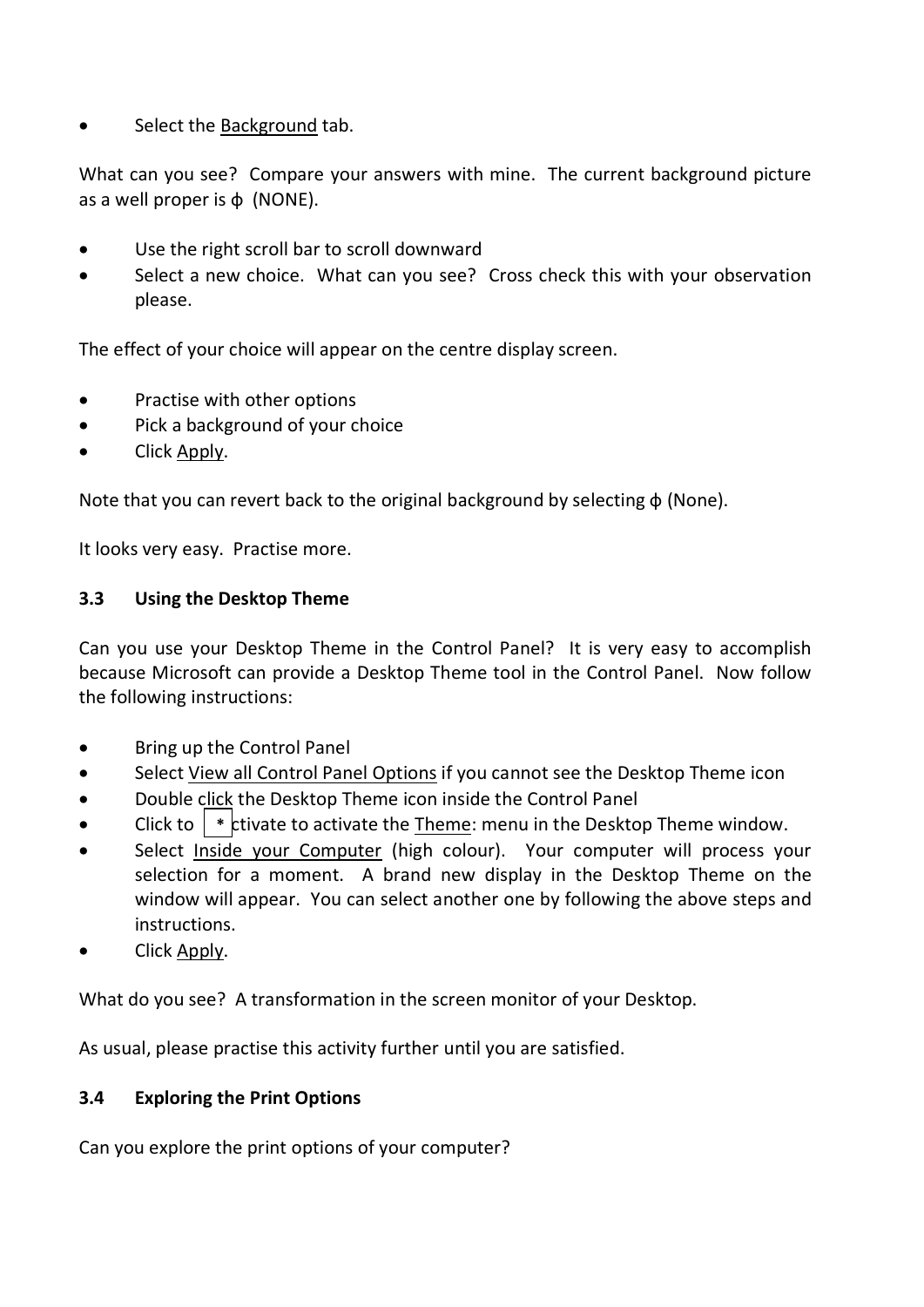Please go to the Help menu and you will have all the instructions to follow.

By now you should become more efficient in the operations of Microsoft Windows. You will need to carry out these exercises to test your proficiency.

## **SELF-ASSESSMENT EXERCISE**

- i. How do you change the background appearance of your Desktop screen monitor?
- ii. How do you change the display size?

## **4.0 CONCLUSION**

In this unit, you have changed display size, background appearance of your Desktop screen monitor. You have followed the steps and skills of the operations. You have received feedback from me and your microcomputer. You can use Desktop Theme in the Control Panel. All these activities are arrived at giving you step-by-step instructions for practising the different skills and applications in the operations of Microsoft Windows. If you have followed them carefully then you should becoming an expert in operating Microsoft Windows.

## **5.0 SUMMARY**

This unit has further increased your knowledge in the operations of Microsoft Windows. You could change display size, background appearance and use Desktop Theme in the Control Panel. These activities will enable you study subsequent operations in the Internet web pages and your practising of the word processing exercises and activities. Congratulations!

## **6.0 TUTOR-MARKED ASSIGNMENT**

- i. Discuss the steps you will follow to:
	- a) Change your display size
	- b) Change background appearance of your Desktop screen monitor.
- ii. How will you use the Desktop Theme in the Control Panel?
- iii. Practise these activities until you are satisfied. You may need to read through this unit again. Do not forget your microcomputer will form a big comparison to achieve/complete these activities.

## **7.0 REFERENCE/FURTHER READING**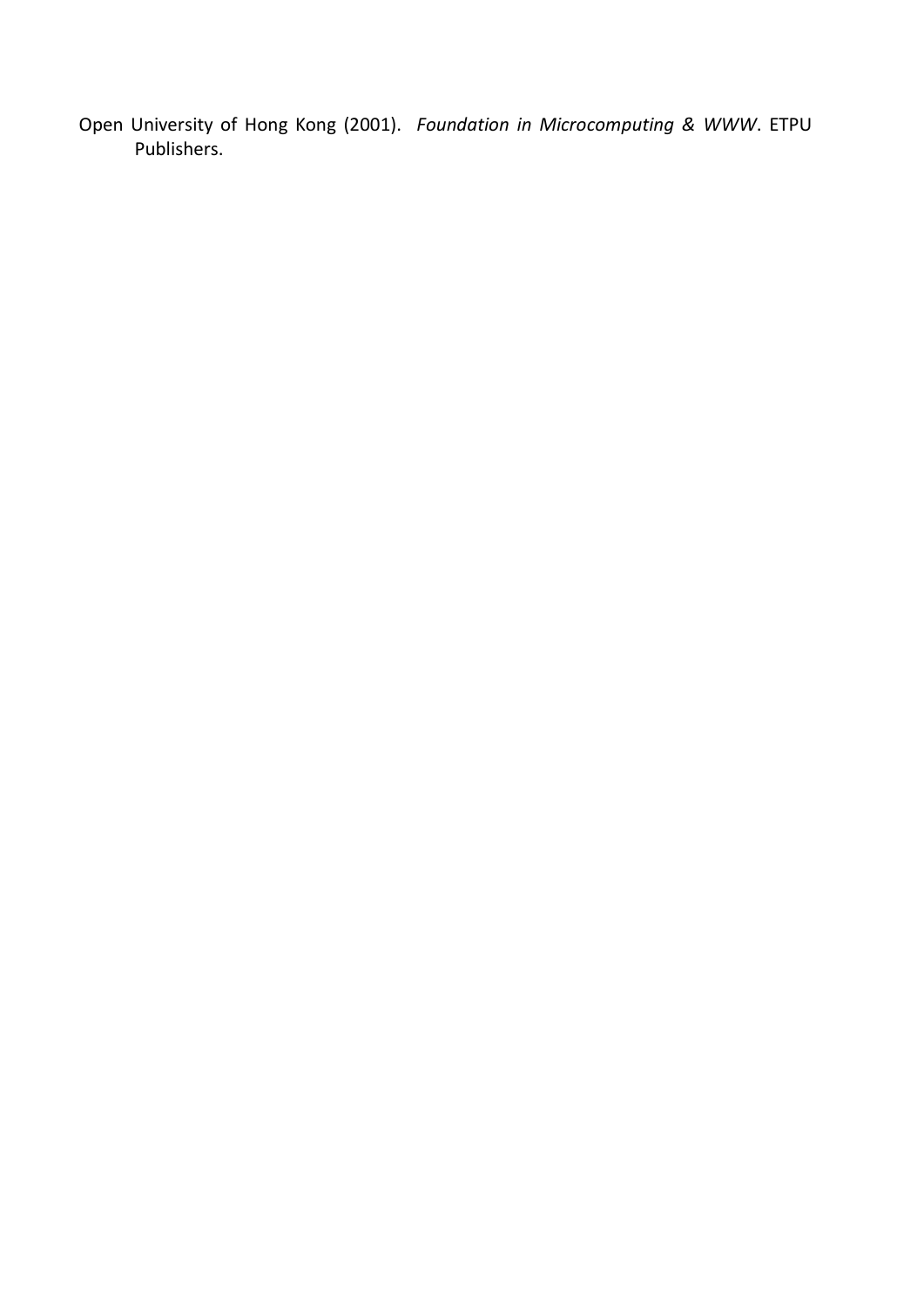## **MODULE 4 INTERNET AND WWW**

Unit 1 Browsing, Using Links in a Webpage, Setting Browser **Default** 

Homepage

- Unit 2 Exploring Windows, Adding a Bookmark, and Managing Bookmarks
- Unit 3 Searching for Information, Setting Up Mail Account, Creating and Sending Messages
- Unit 4 Creating New Mail Folder and Organising Mail Messages, Newsgroup Servers, Posting News to Newspapers

# **UNIT 1 BROWSING, USING LINKS IN A WEBPAGE, SETTING BROWSER DEFAULT HOMEPAGE**

## **CONTENTS**

- 1.0 Introduction
- 2.0 Objectives
- 3.0 Main Content
	- 3.1 Browsing NOUN Homepage
	- 3.2 Using Links in a Webpage
	- 3.3 Setting a Browser Default Homepage
- 4.0 Conclusion
- 5.0 Summary
- 6.0 Tutor-Marked Assignment
- 7.0 Reference/Further Reading

## **1.0 INTRODUCTION**

In this unit, you will browse the NOUN homepage, use links in a webpage and set a browser default homepage. This unit involves your development of practical skills in operating the Internet and WWW.

# **2.0 OBJECTIVES**

At the end of this unit, you should be able to:

- browse the NOUN homepage
- use links in a webpage
- set a browser default homepage.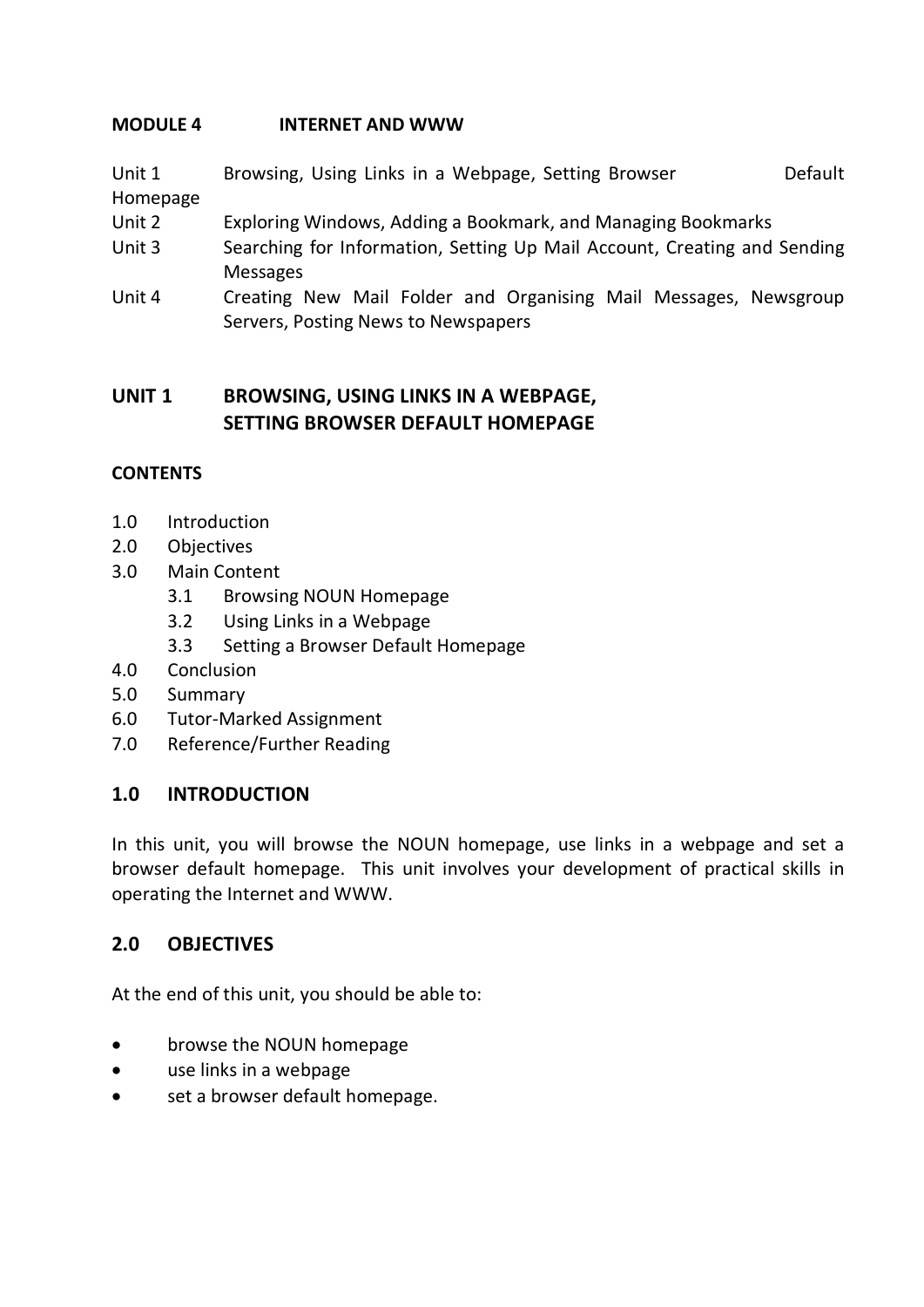## **3.0 MAIN CONTENT**

#### **3.1 Browsing NOUN Homepage**

Follow the steps below to reveal skills that are needed for these operations:

• Start Internet Explorer within your computer. Note that the National Open University of Nigeria homepage will be displayed on your screen. Take note of text box in the centre of the toolbar.

#### <http://www.noun.edu.ng/>

This is the website address of the National Open University of Nigeria. You may notice that your screen may indicate a different homepage. Please delete the text in the location box on your screen.

- Type in: [http://www.noun.edu.ng](http://www.noun.edu.ng/)
- Press <Enter>

As you pressed <Enter> note that the icon in top right hand corner of the Internet Explorer has transferred the information to your PC. A new webpage is shown when the transfer is completed.

#### **3.2 Using Links in a Webpage**

Follow the steps indicated below to demonstrate the skills for this operation.

Move your mouse cursor over the webpage. What do you observe? Notice that sometimes it changes to form an (arrow)  $\hat{I}$  to a (finger).

Can you suggest what this means? Cross check your answer with mine that is given below:

The finger indicates a link to another webpage.

• Click on the link.

#### What do you observe?

You can see that you can move easily to the other page.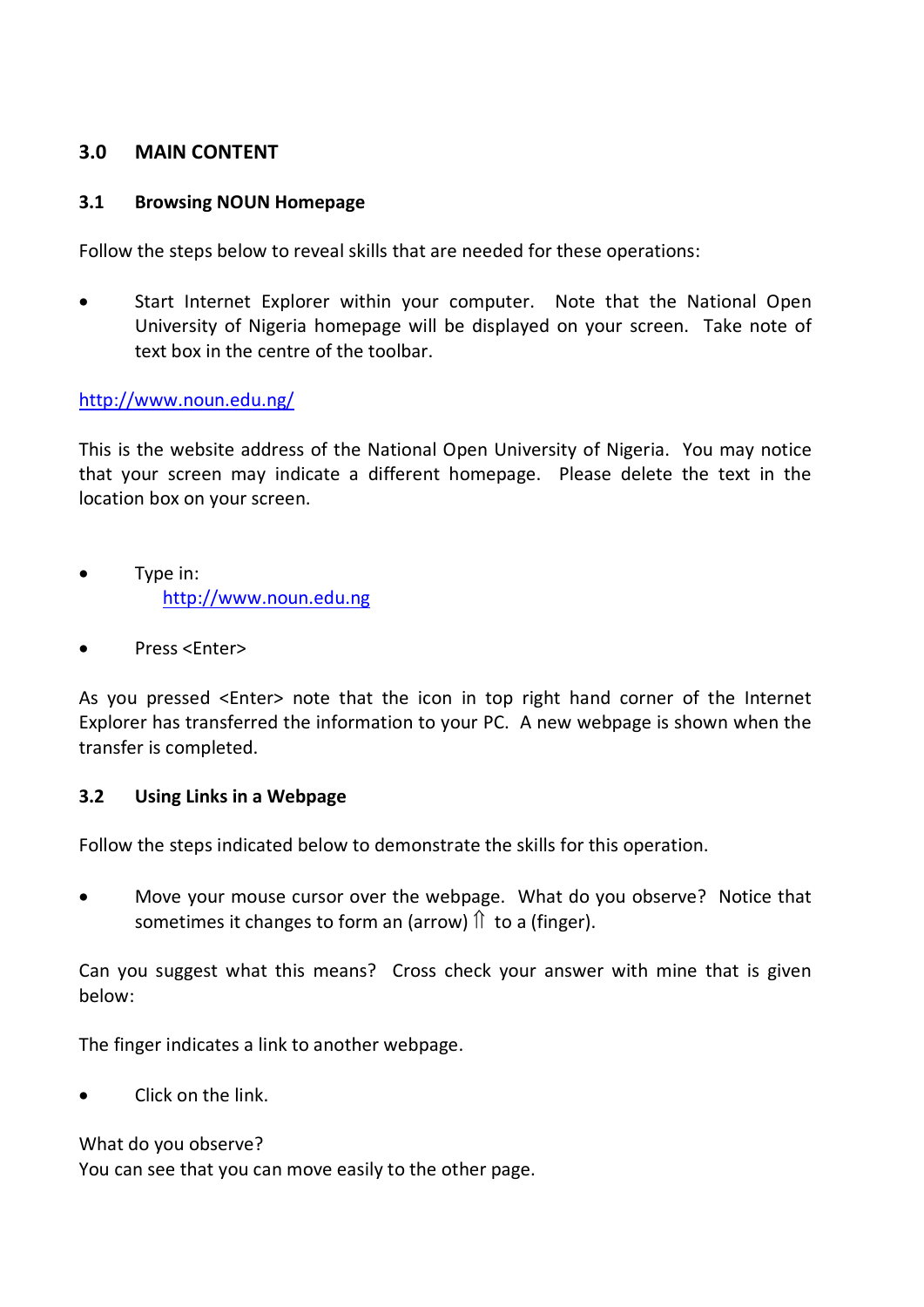• Click on

What do you observe?

• A new page on NOUN programmes and course information will show. You can select any of these for study.

#### **3.3 Setting a Browser Default Homepage**

Please follow the steps indicated below to avail yourself the skills you will need to operate.

- Click on the **Edit** menu
- Select Preference ....

What do you observe?

Note that a dialog box appears.

- Select the homepage radio button and in the Location : bar.
- Type in: [www.noun.ng](http://www.noun.ng/)
- Click on  $\lceil \hat{\parallel} \text{ OK} \rceil$  to finish the setting.

Remember that when you next start on Internet Explorer, or when you click on the  $\lceil \hat{\mathbb{R}} \rceil$ Home] button at the top, Internet Explorer will automatically go to the homepage of National Open University of Nigeria (NOUN).

#### **SELF-ASSESSMENT EXERCISE**

- i. Practise these skills on: browsing the NOUN homepage, using links in a webpage and setting a browser default homepage.
- ii. What are the problems you have encountered?
- iii. Repeat the steps several times.

## **4.0 CONCLUSION**

In this unit, you have browsed the NOUN homepage; used links in a webpage, and set a browser default homepage. These activities are designed to provide you a step-by-step instruction for practising the skills in operating the Internet and WWW.

#### **5.0 SUMMARY**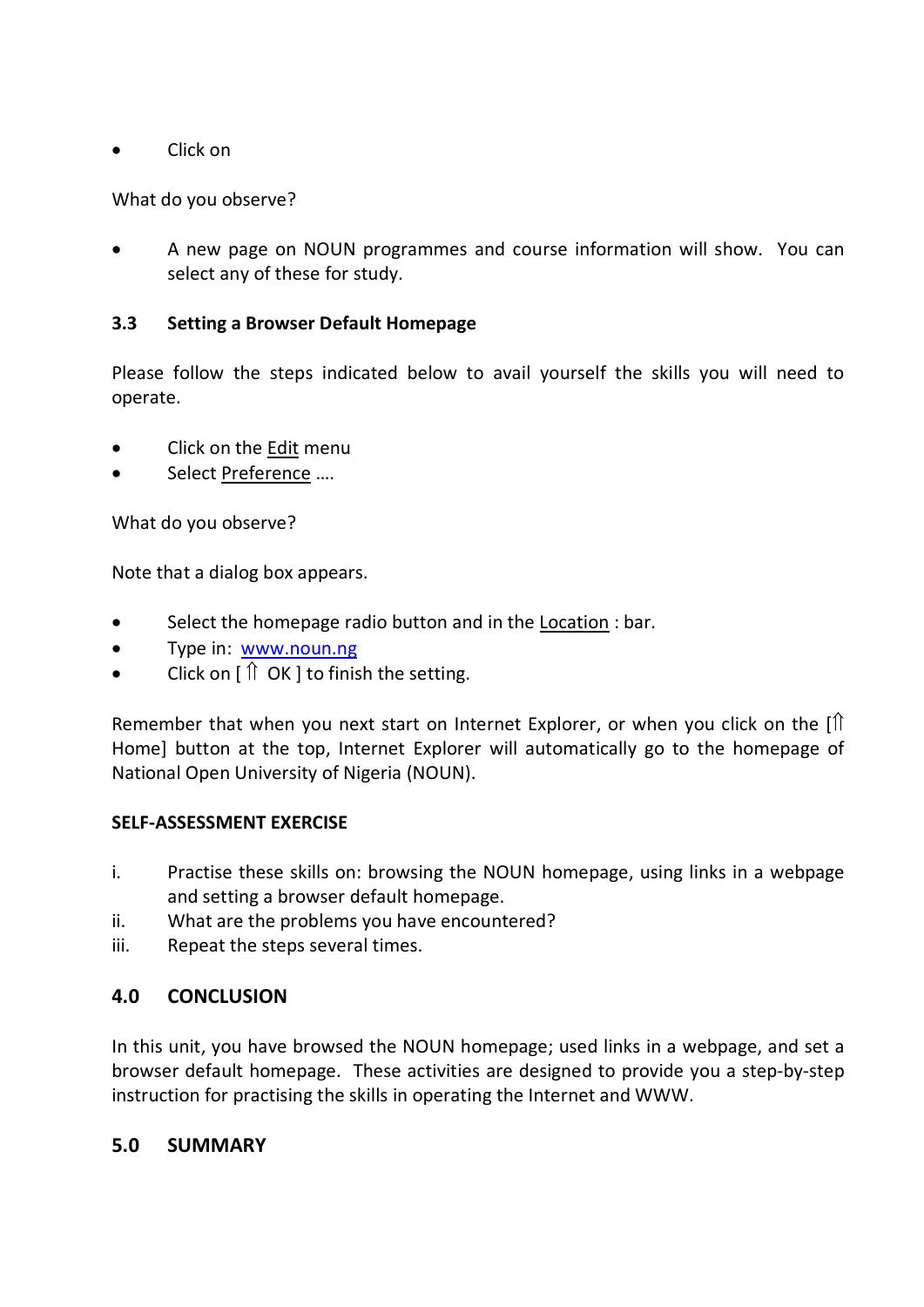From your study of this unit, you have increased the practised skills in operating the Internet and WWW. You were able to browse the university's homepage, use links in a webpage and set a browser default homepage. These activities will enhance the studying the other activities subsequent units of this module.

# **6.0 TUTOR-MARKED ASSIGNMENT**

- i. Discuss the problems you encountered in practising to browse your university's homepage and using links in a webpage.
- ii. Practise how to set a browser default homepage.

# **7.0 REFERENCE/FURTHER READING**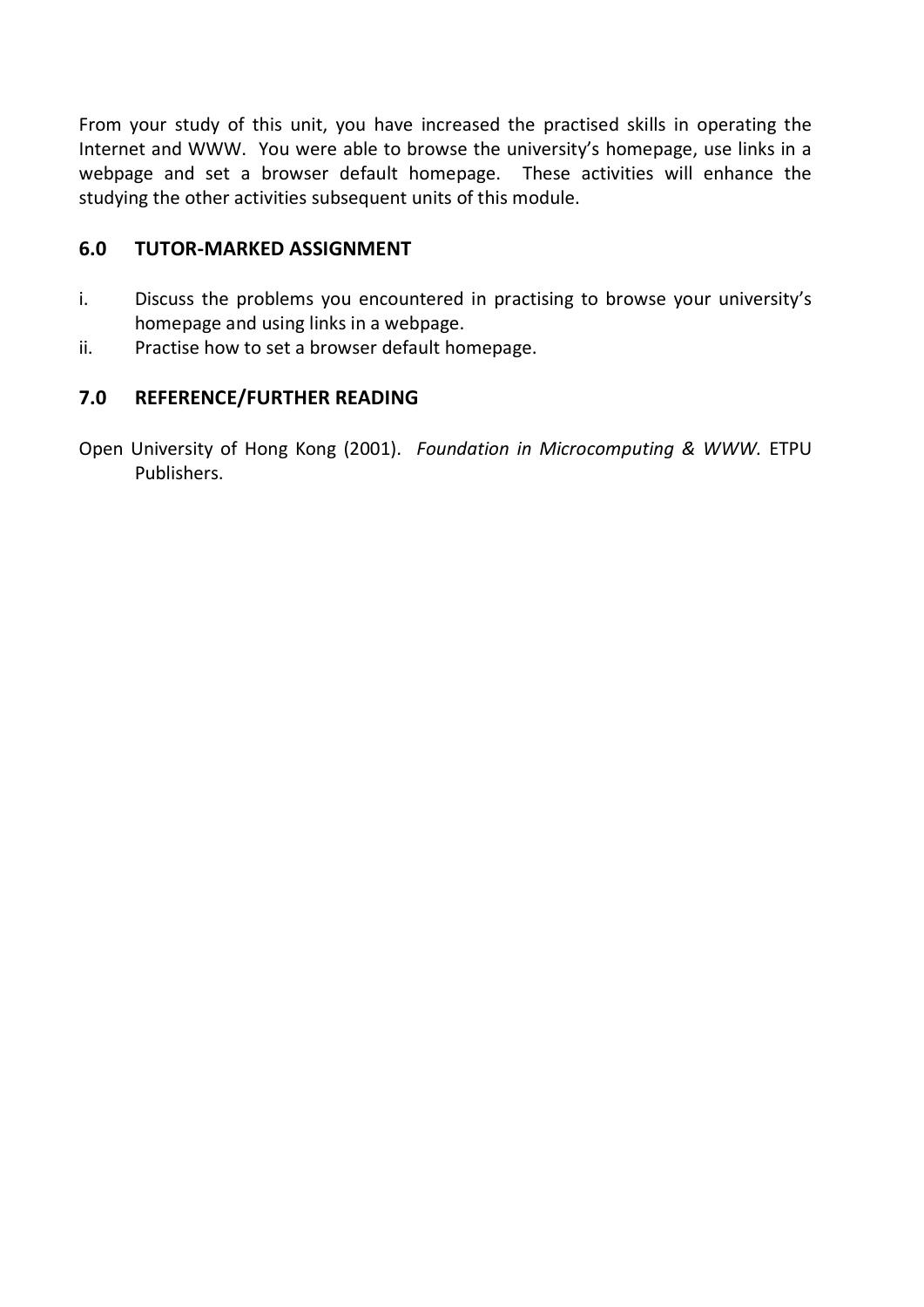# **UNIT 2 EXPLORING WINDOWS, ADDING A BOOKMARK AND MANAGING BOOKMARK**

## **CONTENTS**

- 1.0 Introduction
- 2.0 Objectives
- 3.0 Main Content
	- 3.1 Exploring Windows Me on the Web
	- 3.2 Adding a Bookmark in the Browser
	- 3.3 Managing Bookmarks
- 4.0 Conclusion
- 5.0 Summary
- 6.0 Tutor-Marked Assignment
- 7.0 Reference/Further Reading

## **1.0 INTRODUCTION**

In the previous unit you practised how to set a default homepage. You browsed another homepage on your computer outside the university's homepage. You remember that I asked you to type:

#### [http://www.noun.edu.ng](http://www.noun.edu.ng/)

In this unit, you will explore windows in the web and you will explain the abbreviations. You will also add a bookmark in the bookmark and manage the browser to your advantage.

This unit will help you to develop additional skills by carrying out activities presented below. Please read on.

## **2.0 OBJECTIVES**

At the end of this unit, you should be able to:

- explore windows Me on the web
- add a bookmark in the browser
- manage bookmarks.

#### **3.0 MAIN CONTENT**

**3.1 Exploring Windows Me on the Web?**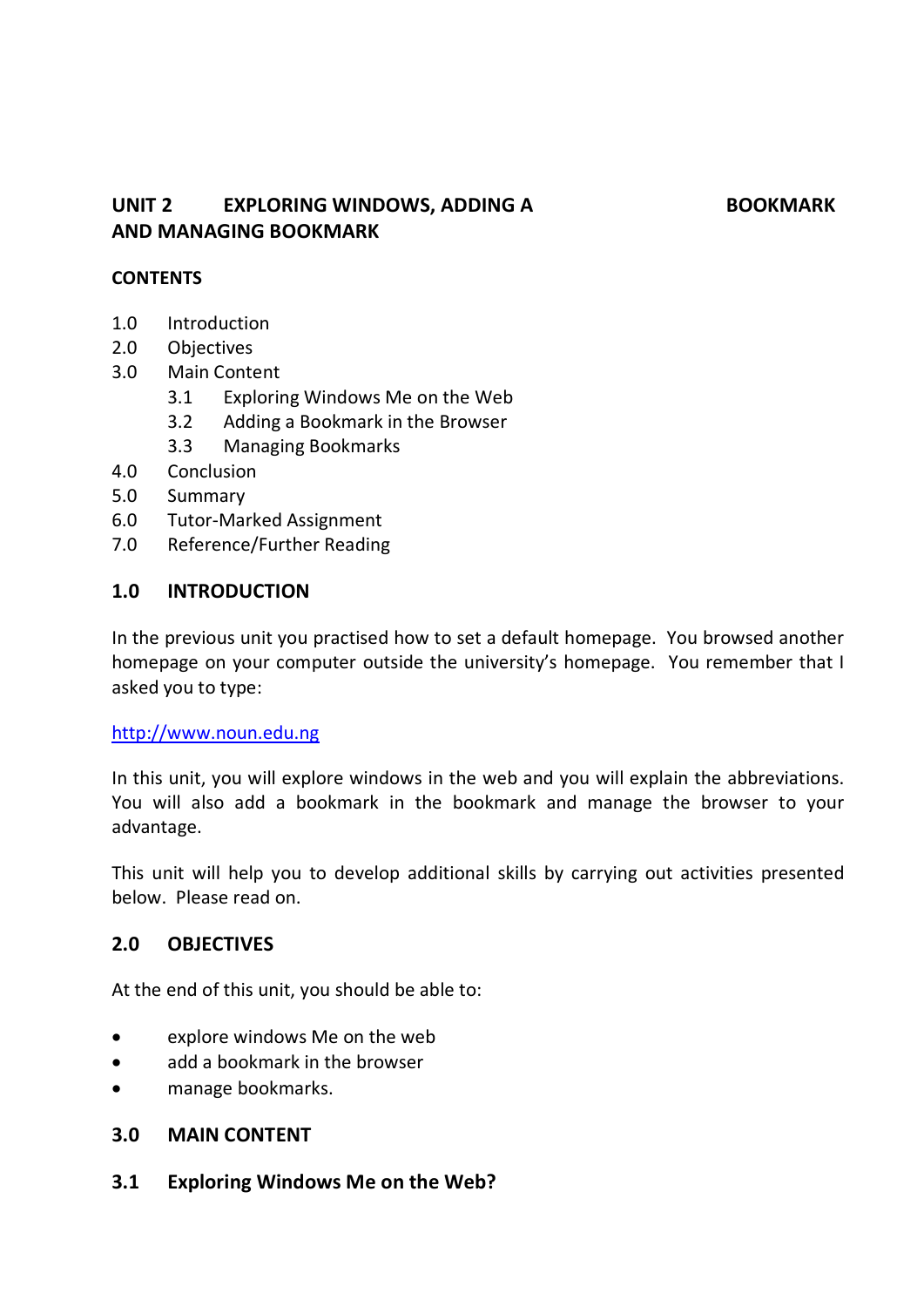Please perform the following activities with your computer:

- With the browser on, type: [www.microsoft.com](http://www.microsoft.com/) in the location bar
- Press <Enter>

What do you observe? Of course you will notice that you are at Microsoft homepage. Remember that Microsoft can provide products which help you find specific information. What are these? Can you cross check your answers with mine?

| Home                                  | Events |            | <b>Training</b> |  |
|---------------------------------------|--------|------------|-----------------|--|
| Search                                |        | Search Box |                 |  |
|                                       |        |            |                 |  |
| Provided in the top left of the page. |        |            | Go              |  |

• Type Windows Me inside the box • Press Go.

What is Me? The word 'Me' stands for Millennium Edition; i.e. the software that Microsoft is using currently.

What can you observe?

Note that a set of underlined Web links can be displayed on your screen. Your best bets for Microsoft Windows Me:

- Homepage for Microsoft Windows Me
- Support Highlights for Windows Me
- Books for Microsoft Me
- Click on one of the links that you want
- Use the  $\Leftarrow$  (Back) and  $\Rightarrow$  (Forward) button to switch between pages.
- Use the button  $\epsilon \nearrow$  Home to go back to your default homepage.

## **3.2 Adding a Bookmark in the Browser**

Just follow the instructions to be able to perform these activities:

- Type: <http://www.info.gov.ng/ngo/> in the location box
- Press <Enter>

What can you observe?

This will bring up the homepage for Nigerian Observatory.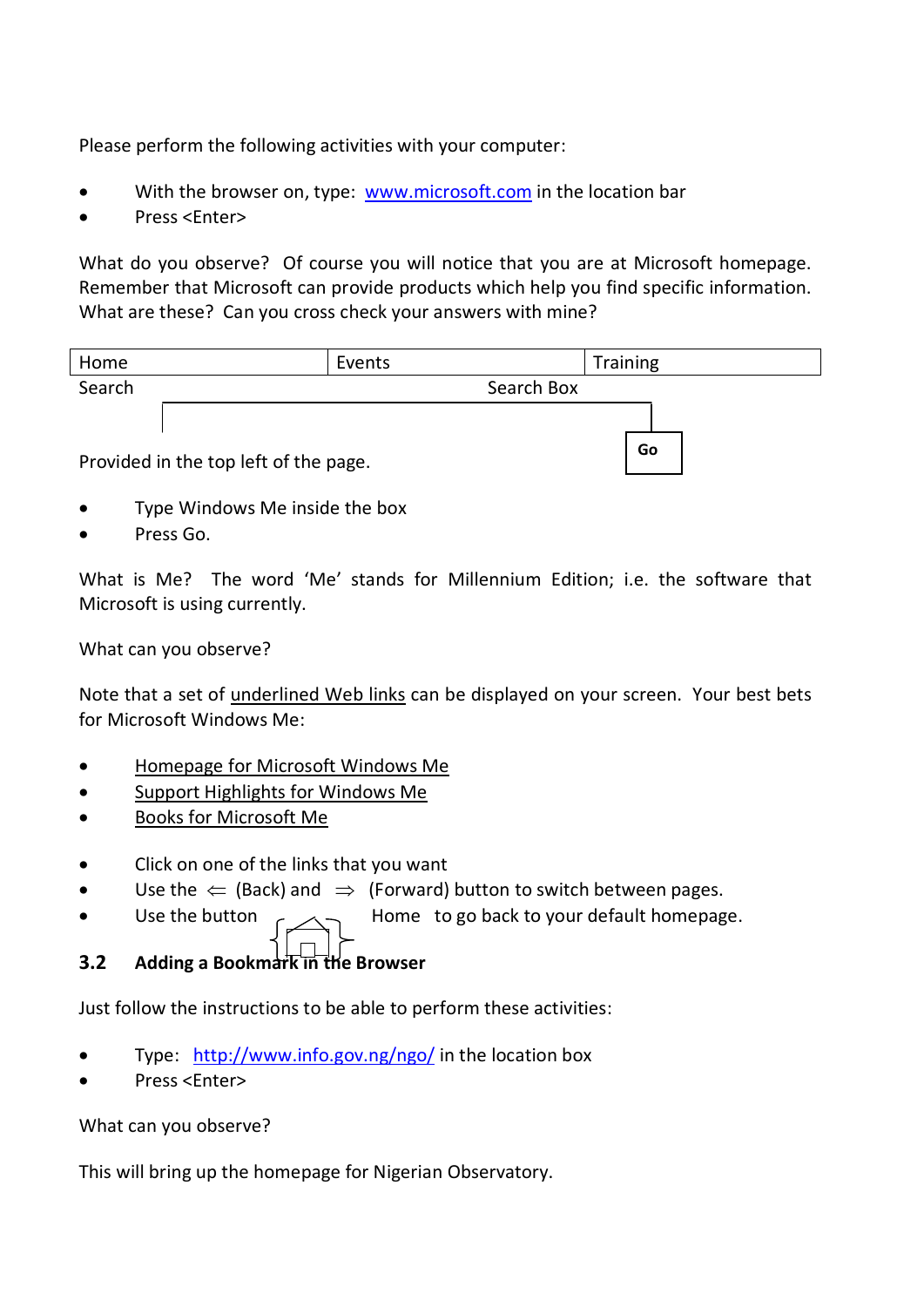- Click on the **Bookmark's** button on the top menu
- Selection Add current page.

| <b>Bookmarks</b> | Tasks               | Help       |
|------------------|---------------------|------------|
| Add              | <b>Current Page</b> | $Ctrl + D$ |
| Manage           | Bookmarks           | $Ctrl + B$ |

Click  $\left\{\left(\begin{matrix} 1 \\ 1 \end{matrix}\right)\right\}$  Home button to go to your default homepage

• Click on the bookmark's button again.

What have you observed? Of course, a new entry will appear. What is this new entry? You should provide the answer now. Look at the bottom of the bookmark's menu. What do you see?

• Click on this new entry and you will be taken straight to the Nigerian Observatory homepage again.

Please note that the address of the page has been stored in the bookmark. How do you like this activity? You will need to provide more to acquire the necessary skills.

## **3.3 Managing Bookmarks**

You might have noticed that you have bookmarked many sites on the Web. Can you organise and manage these sites? Why do you need to organise and manage sites?

Please follow the following instructions to enable you provide answers to the above questions in this section:

- Click on the Bookmark's button
- Chose Manage Bookmarks ……..
- Click on File menu
- Choose New Folder to create a bookmark folder
- Type weather in the name box. What can you observe so far? You should notice that the bookmark window will show a new folder called 'Weather'.
- Click OK
- Highlight it by clicking on the bookmark. At the point in time, what other operations can you use? Of course, cut-and-paste.
- Click the Edit menu
- Choose cut.
- Click on the 'Weather' folder to highlight it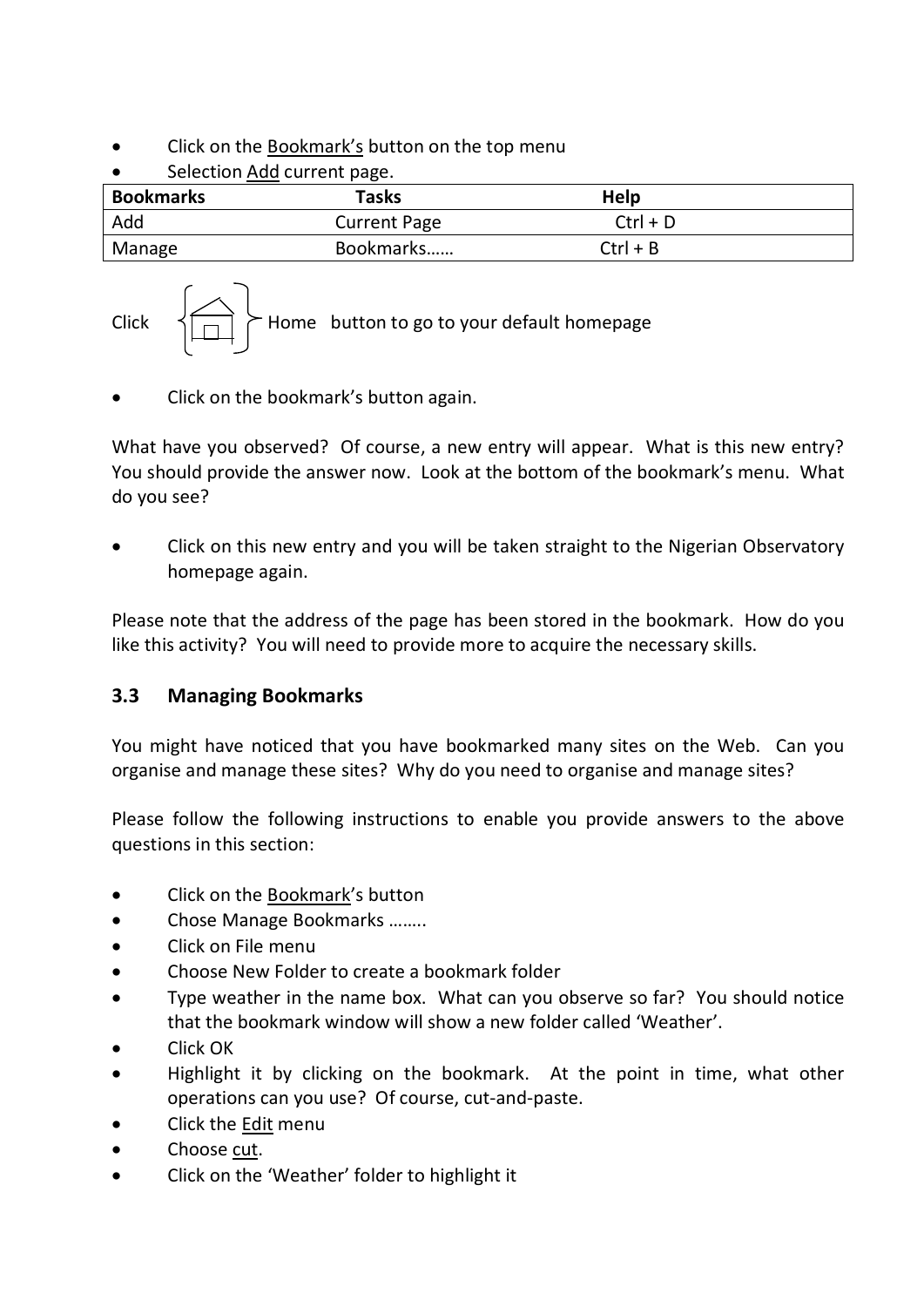- Click the Edit menu again
- Choose paste. Why are you carrying out these activities? Of course, you want to put bookmark into the folder. So bookmark is now in the 'weather' folder.
- Click File menu from the bookmark windows
- Choose Close to enable you close the bookmark.
- Click on Bookmark in the pull-down menu. What can you observe? Certainly the 'weather' folder appears.
- Move your mouse on it. What have you observed? The Nigerian Observatory will appear

#### **SELF-ASSESSMENT EXERCISE**

- i. What did you notice about these activities in this unit?
- ii. How do you organise and manage bookmark?

## **4.0 CONCLUSION**

In this unit, you have been able to explore Windows Me on the web. You have added a bookmark in the browser. You have organised and managed bookmarks. This unit was designed to help you understand further operations in the Internet and WWW. I am sure that you have followed the activities carefully.

#### **5.0 SUMMARY**

You were able to explore Windows Me, add a bookmark in a browser and web. You are certainly moving forward. You will need to practise these skills more than what you have done now.

#### **6.0 TUTOR-MARKED ASSIGNMENT**

- i. Describe the steps involved in exploring Windows Me.
- ii. Describe how you can add a bookmark to a Web page.
- iii. Discuss the problems that you encountered in doing all these activities?
- iv. Practise more of these activities at your own spare time and speed. But consider the cost!

#### **7.0 REFERENCE/FURTHER READING**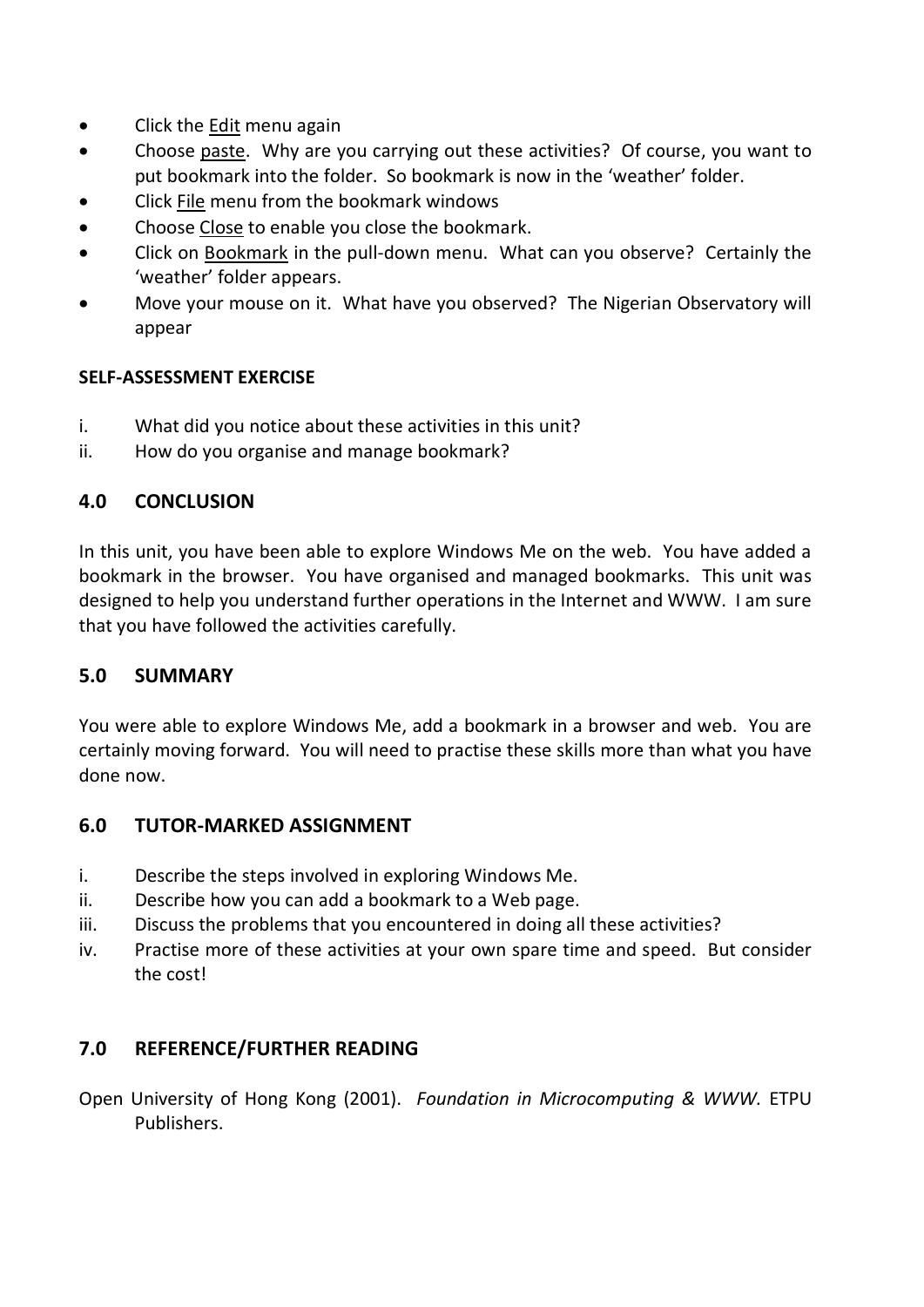# **UNIT 3 SEARCHING FOR INFORMATION, SETTING UP MAIL** ACCOUNT, CREATING AND **SENDING MESSAGES**

#### **CONTENTS**

- 1.0 Introduction
- 2.0 Objectives
- 3.0 Main Content
	- 3.1 Searching for Information on the WWW
	- 3.2 Setting Up a Net Scope Mail Account
	- 3.3 Creating and Sending a Message in Net Scope Mail
- 4.0 Conclusion
- 5.0 Summary
- 6.0 Tutor-Marked Assignment
- 7.0 Reference/Further Reading

#### **1.0 INTRODUCTION**

You have browsed your homepage, explored windows so far. In this unit, you will be exposed to the development of more operational skills in the Internet and WWW. You will study how to search for information on the WWW. You will set up a Net Scope Mail Account in a Net Scope 6. You will create and send a message in Net Scope mail. Please read with caution.

#### **2.0 OBJECTIVES**

At the end of this unit, you should be able to:

- search for information on the www
- set up a Net Scope mail account in a Net Scope 6
- create a message in Net Scope mail
- send a message in Net Scope mail.

#### **3.0 MAIN CONTENT**

#### **3.1 Searching for Information on the WWW**

By now you are aware of the fact that the Web has windows of sites. You can find information about all kinds of topics, organisations, products and services on the WWW.

What will you do if you want to access the website of a supermarket chair to buy your foodstuffs and other products? Do you know the Webs page address of your favourite supermarket? In order to answer these questions, you will need to do the following: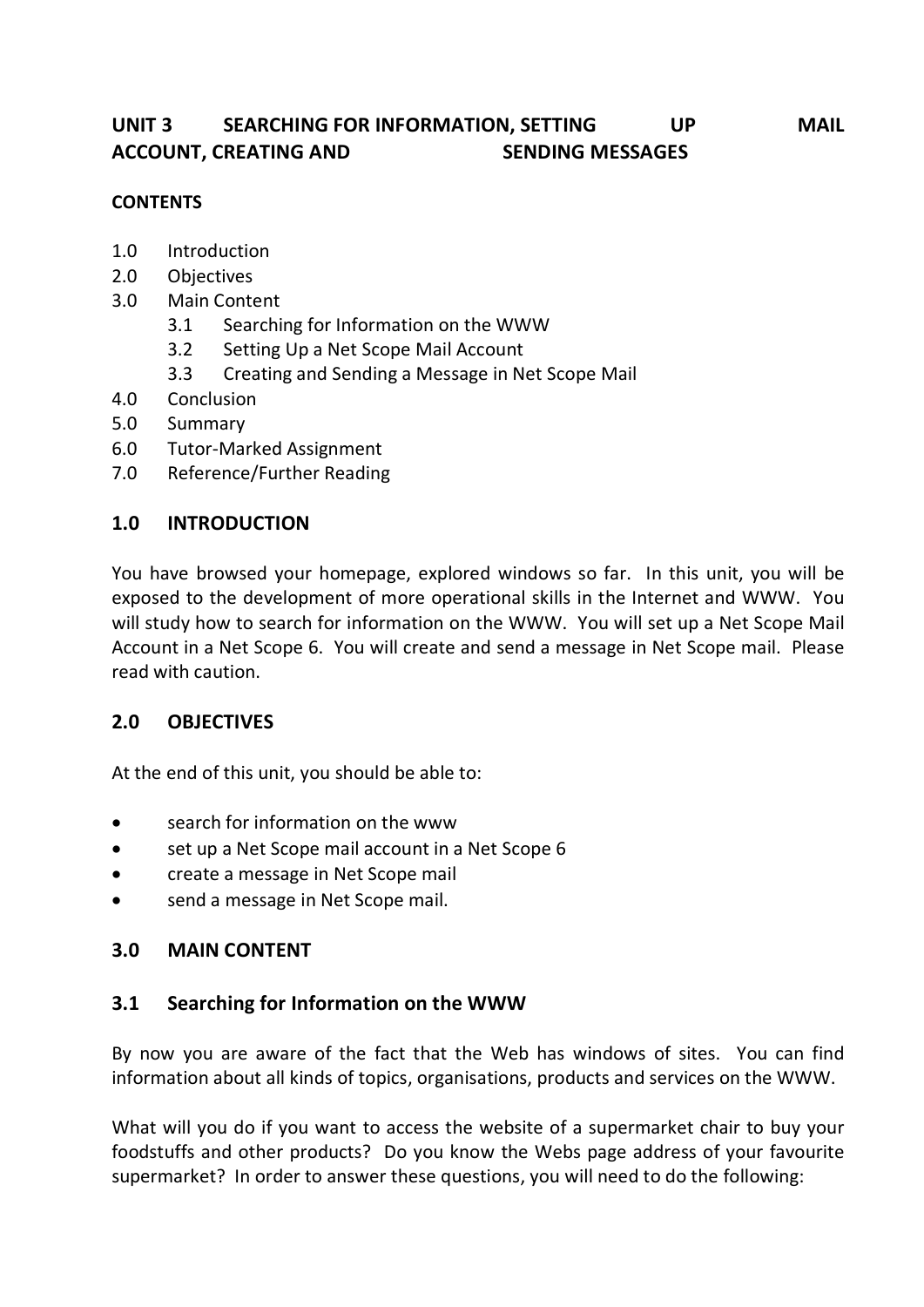• Type in the name of the supermarket chain in Net Scope location bar.

|           | $\Pi$ Park n Shop | ∗ |  |
|-----------|-------------------|---|--|
| $\bullet$ | Press             |   |  |

What have you observed?

Note that the list of related links is returned. For example:

| Search Results for 'park n shop' |  |
|----------------------------------|--|
| Reviewed websites                |  |

Websites reviewed and categorical by a team of

o Park n Shop

On line shopping facility <http://www.parknshop.com/>

found in : Regional > Africa > Nigeria > Business and Economy > Shopping > Supermarkets

- Click on the Website line for Park n Shop to go to the website.
- Explore the Park n Shop site by clicking on some of its links. Consider another shop that you would like to visit for some 'cyber shopping'.
- Type the name of the shop or chain in the Net Scope location box.
- Press



Explore the list of related links that Net Scope gives you.

Practise this activity again.

## **3.2 Setting Up a Net Scope Mail Account**

Remember that in your course, Introduction to the Internet, you had communicated through the e-mail. This unit will be very useful to you in further communicating through e-mail.

Note also that Net Scope 6 comes with an e-mail function called Net Scope Mail. Can you send and receive e-mails?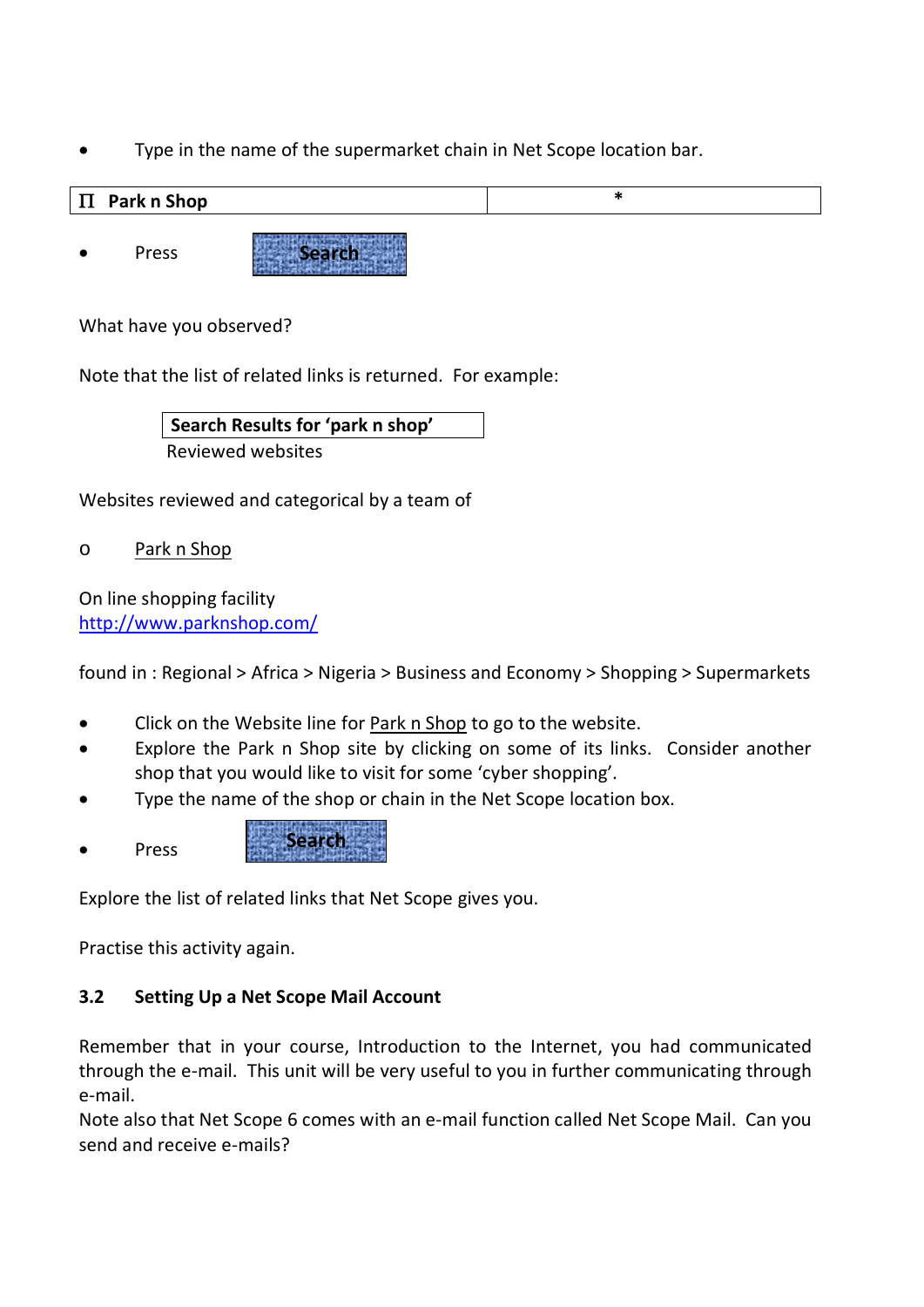Please provide identity for your e-mail account. Provide the name of your domain server or 'post office'.

Please follow the instructions below in order to start a Net Scope e-mail account:

• Choose Mail from the Net Scope 6 Tasks menu

Why do you do this activity? This will enable you to bring up Net Scope mail.

- Click Edit menu in the Net Scope window.
- Select Mail/News Account settings. What can you observe? An account setting window appears.
- Click on New Account button. A new Account Set up window will appear.
- Select the account type.
- Click Next. What can you observe? An Account Wizard Identity window will appear.
- Enter your name and e-mail address.
- Click Next. Can you observe anything on your screen that is different from the previous exposures? Certainly, but this time you will have:

An Account Wizard: Server Information Window.

- Select the server Type: POP Mail Server.
- Enter the name of your incoming mail server. Note that an Account Wizard: User Name window will appear.
- Enter the user name given to you by your e-mail provider.
- Click Next. Notice that an Account Name window will appear.
- Enter the name by which you would like to refer to this account.
- Click Next. What do you observe? A new window will appear.
- Click the Back button to make any corrections.
- Click finish to save your settings. Can you see that you have created an e-mail account in your Net Scope window? You are ready to send and create messages in Net Scope Mail. You will be introduced to these activities and the steps you should follow in the next section of this unit.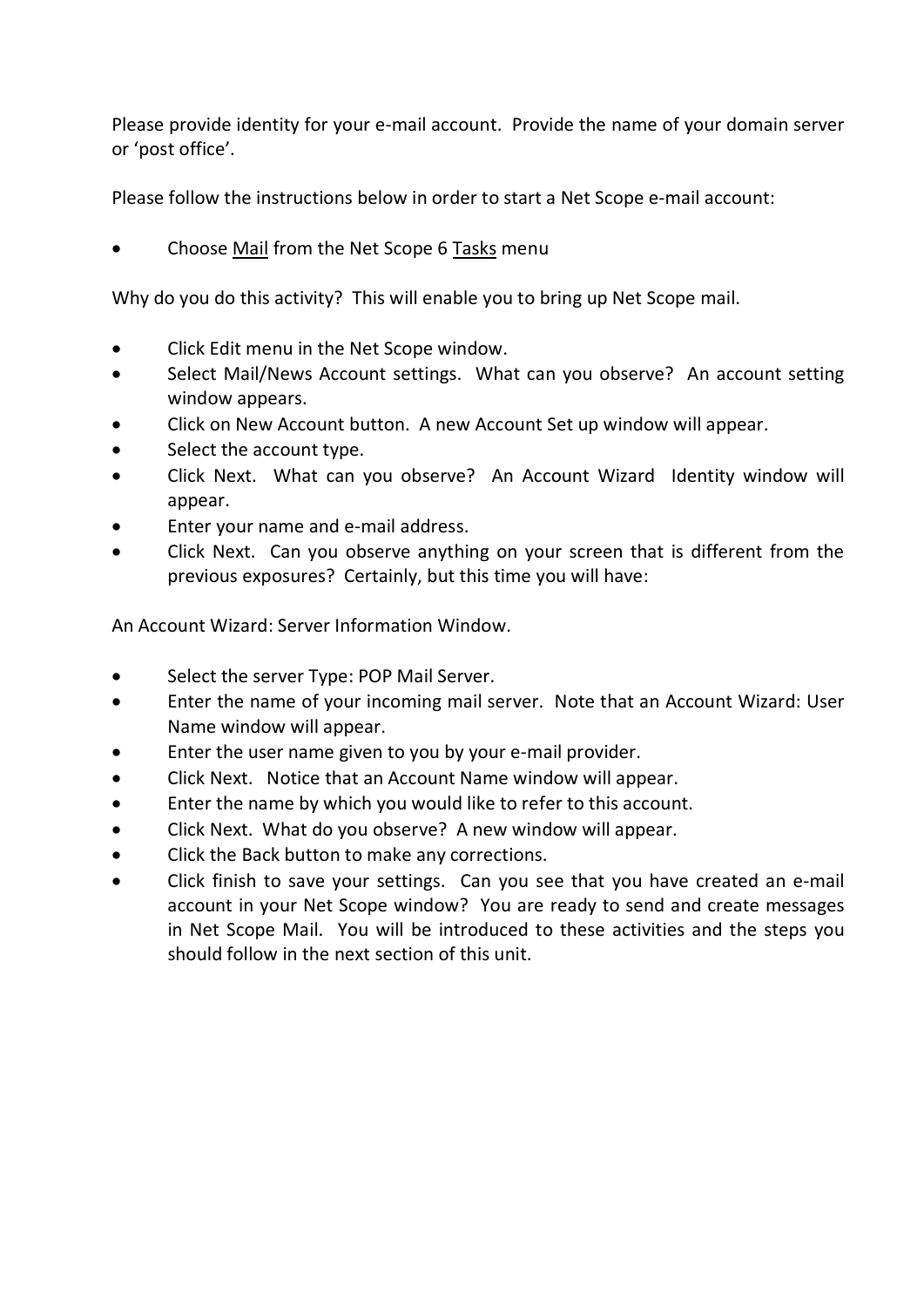## **3.3 Creating and Sending a Message in Net Scope Mail**

The next set of activities will provide all the necessary instructions for you to accomplish them

- Select Mail Folders from your e-mail folder
- Click the New Message button in the mail toolbar from your e-mail folder. What do you observe? Note that the Net Scope composition window will appear. You are ready to compose your message.

Are you ready? Now try the following:

- In the 'To': field, type the e-mail address of any of your friends. What can you observe? The field will specify the e-mail address that you want to send the message to.
- Press Enter. Note that another 'To': field appears.
- Type your lecturer's/friend's e-mail address also.
- Press Enter. Note that another 'To': field appears.
- Click on the To button down arrow.
- Choose Cc: What is the meaning of Cc:? It refers to carbon copy. If you want to send anyone a copy of your message, it is always advisable to type his/her e-mail address here. When you do this you would receive a copy of the e-mail messages in your Inbox.
- Type in your own e-mail address.
- Type 'Hello' in the 'Subject:' field; i.e. the subject of your message. Note that it becomes advantageous when you need to identify a particular message from a large number of displayed messages in the mail window.
- In the text box type your message.
- Click the  $\Box$  send  $\Box$  button to send the message. What can you observe? If you have sent the message according to the instructions stated above you can see that the new mail has been delivered. **Send**
- Click the 'sent' folder. Note that your messages will be listed in the 'sent' folder.

#### **SELF-ASSESSMENT EXERCISE**

- i. Practise creating and sending messages from the steps above.
- ii. What are the problems you have noticed?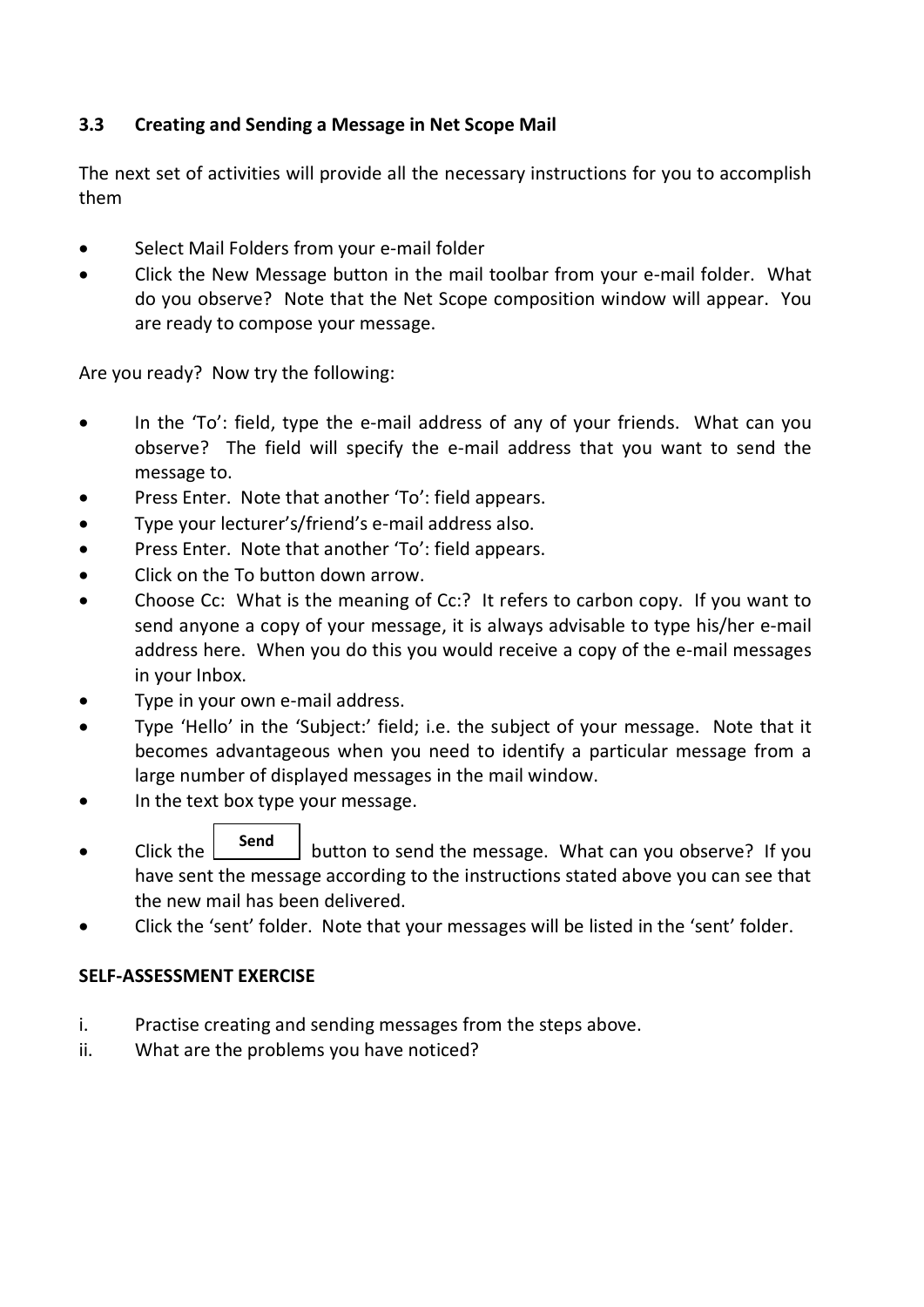# **4.0 CONCLUSION**

In this unit, you followed instructions to search for information on the WWW. You set up on Net Scope mail account in Net Scope 6. You created and sent a message in Net Scope mail. Did you find these activities easy to perform? You will need to practise more on these.

# **5.0 SUMMARY**

You have developed the skills for searching information on the WWW. You have set up a mail account using the Net Scope 6. You have created and sent messages to your friends. These are all the activities you will be doing almost on a daily basis. You will need to practise these skills more than what you have done.

Remember that the more the practise the greater your efficiency in creating and sending e-mail messages.

## **6.0 TUTOR-MARKED ASSIGNMENT**

- i. Describe the steps in searching for information on WWW.
- ii. State the steps in setting up an e-mail account.
- iii. Create and send an e-mail to your friends.
- iv. What are the problems that you observed when carrying out these activities?
- v. How can you improve on the development of these skills?

# **7.0 REFERENCE/FURTHER READING**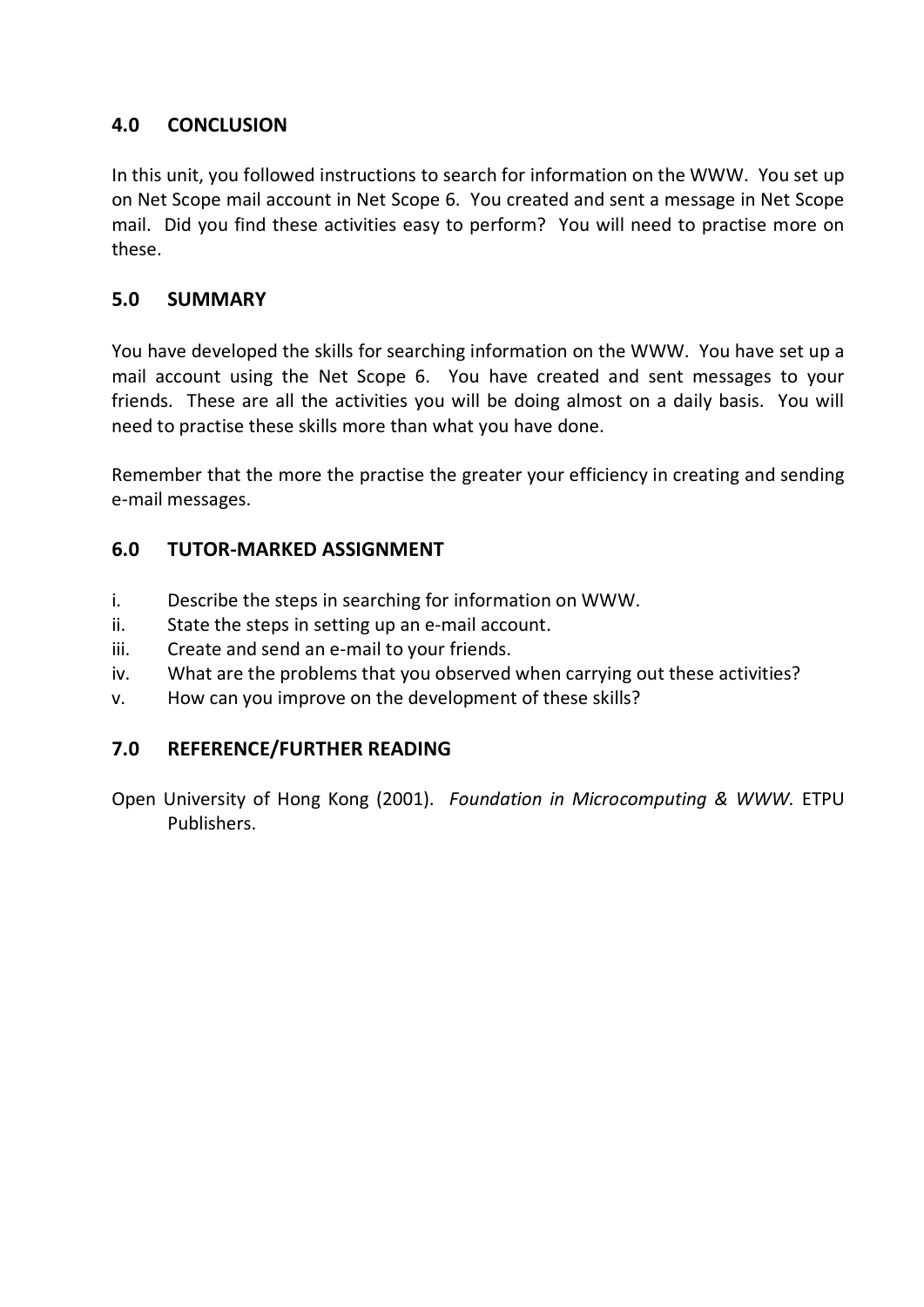# **UNIT 4 CREATING NEW MAIL FOLDER TO ORGANISE MAIL MESSAGES, SETTING UP A NEWSGROUP SERVER, POSTING NEWS TO NEWSGROUP**

#### **CONTENTS**

- 1.0 Introduction
- 2.0 Objectives
- 3.0 Main Content
	- 3.1 Creating a New Mail Folder to Organise Mail Messages
	- 3.2 Setting up a Newsgroup Server
	- 3.3 Posting News to a Newsgroup
- 4.0 Conclusion
- 5.0 Summary
- 6.0 Tutor-Marked Assignment
- 7.0 Reference/Further Reading

## **1.0 INTRODUCTION**

In this unit, you will practise the skills needed for you to create a new mail folder. You will organise the mail messages. You will set up a newsgroup server. You will post news to newsgroup. These skills will facilitate your understanding of communicating through e-mail efficiently.

## **2.0 OBJECTIVES**

At the end of this unit, you should be able to:

- create a new mail folder
- organise the mail messages
- set up a newsgroup server
- post news to newsgroup.

#### **3.0 MAIN CONTENT**

#### **3.1 Creating a New Mail Folder to Organise Mail Messages**

By now you have received more and more e-mails from your friends, students, lecturers and family members. In order for you to handle all these messages you will need to organise them into categories/folders.

How do you go about organising your e-mail into folders? Please read through the instructions presented below so as to develop the necessary skills for them. In this way, you can store and organise your messages in a systematic manner.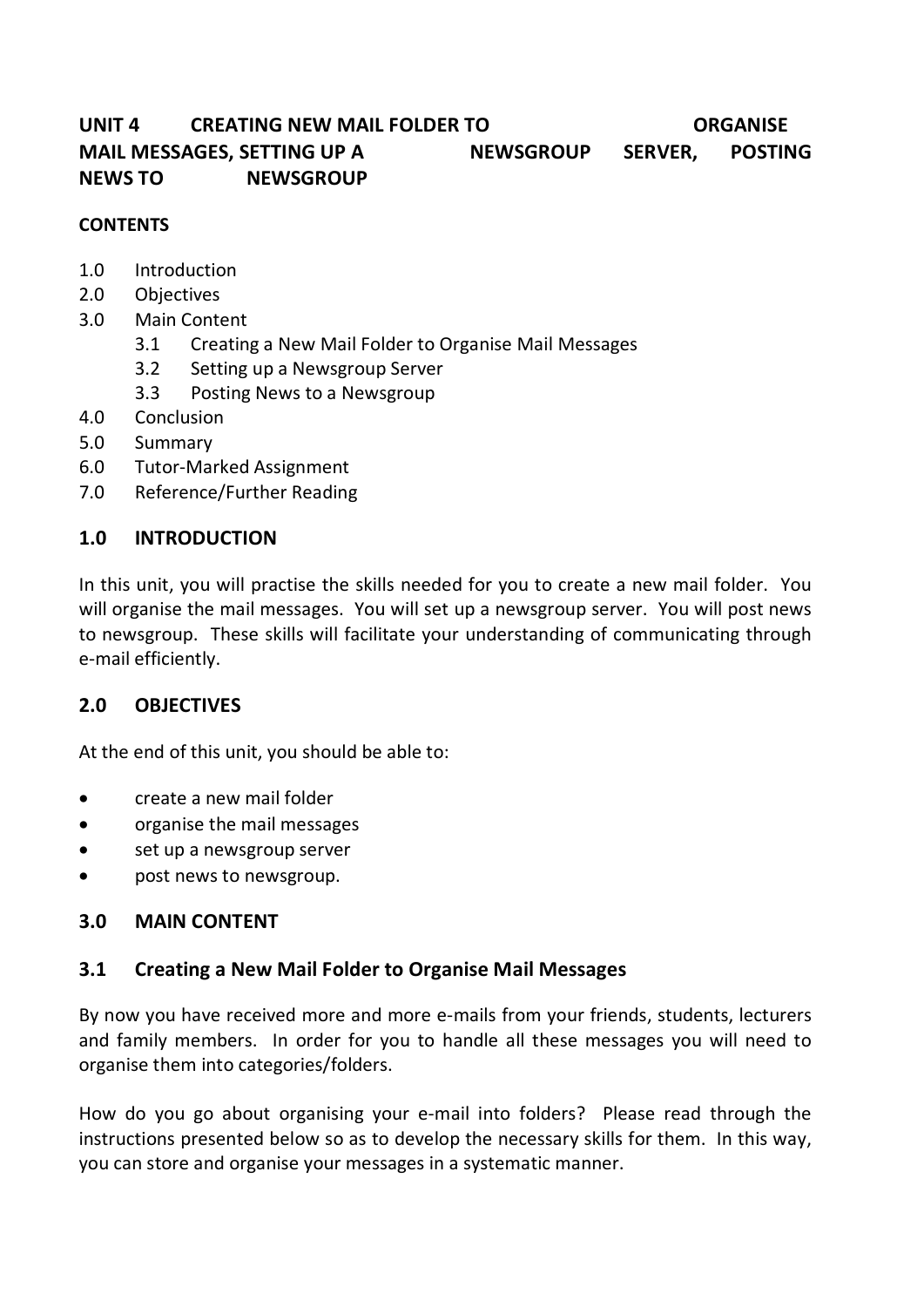Please follow these instructions:

- Click on the File menu
- Chose New, then Folder
- Type 'office' as a new folder name
- Click OK button to accept current settings in the Create as sub-folder of  $-$  selection menu
- Select a message from the message list window to be put into the new folder
- Highlight the message
- Click on File What can you observe? Note that the list of folders available will be shown.
- Choose Office. What can you observe? The highlighted message will disappear from the message list window.
- Click on office in the mail folders pane. How is your window now? Notice that the message will reappear in the message list window of the 'office' folder. This shows that the message has been successfully moved to the office folder.

It seems easy to organise your message into a folder! Please practise this skill again by giving it a new name and follow the steps illustrated above.

Can you do this activity successfully? You can now proceed to another activity.

## **3.2 Setting up a Newsgroup Server**

How do you handle this activity?

You will need to develop the skills for this activity. Please follow the instructions carefully.

In Net Scope Mail of your computer:

- Click on File in the menu
- Choose New
- Choose Account
- Select Newsgroup account in the New Account setting dialog box.
- Click Next
- Type your name and the e-mail address in the identity dialog box for which you will post the message to the newsgroup.
- Click Next
- Enter: news.students.noug.edu.ng in the server Information dialog box.
- Click Next
- In the Account Name dialog box that popped up, type in the name you want to use for your account. What can you observe? Note that your news server name will appear in the name field as default.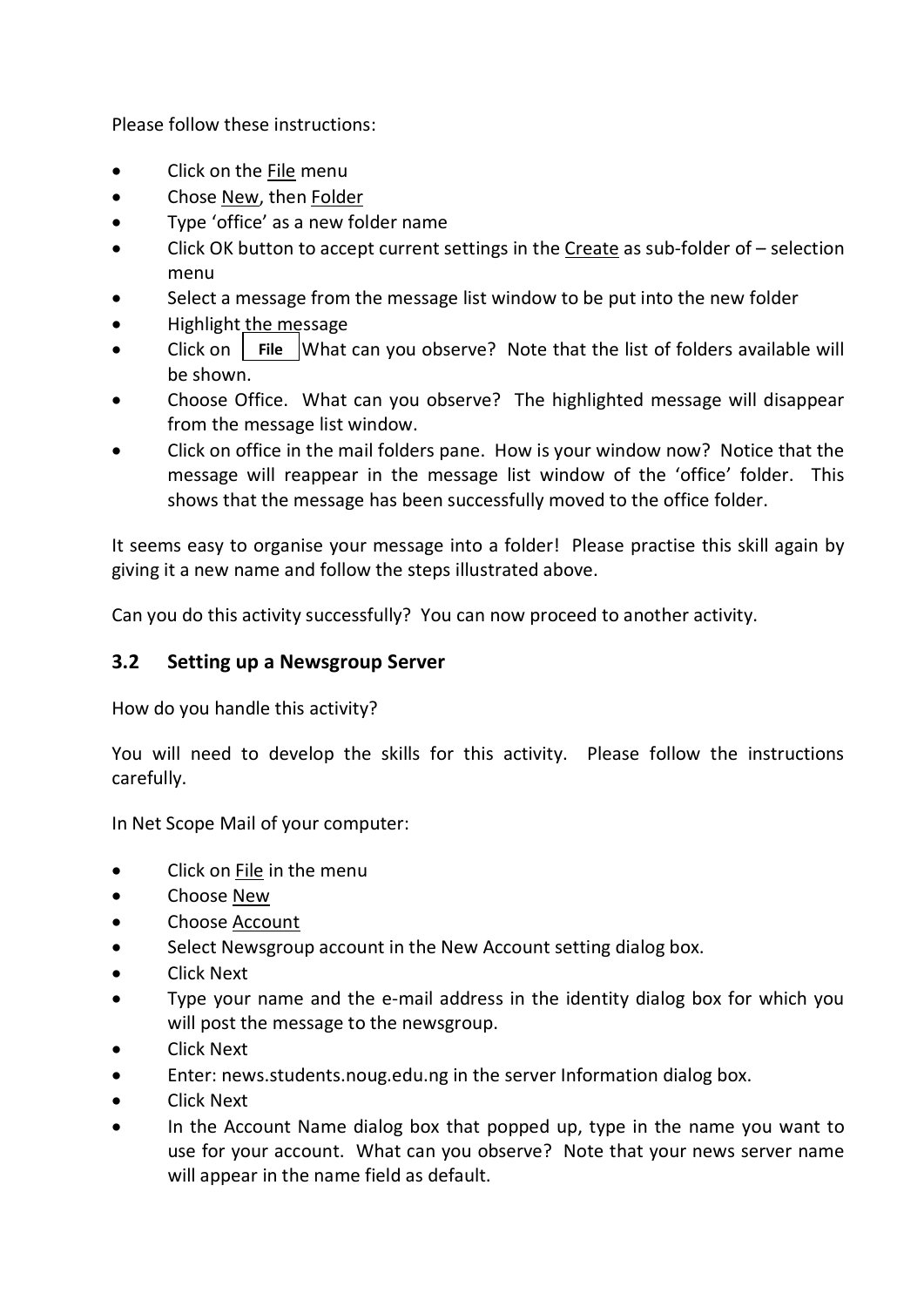- Click Next. What is on your window now? Of course a Congratulations dialog box will pop up.
- Click in Back button to make any corrections.
- Click Finish to save the settings.
- Return to Net Scope Mail. Note that in the mail account, you will find 'news.student.noun.edu.ng' appears in the Mail Folders.
- Select the newsgroup within the newsgroup server that you intend to communicate with.
- Highlight 'news.student.noun.edu.ng' account.
- Click File.
- Choose subscribe ….. What can you observe? Note that a subscribe dialog box will pop up. The newsgroup available in the news.student.noun.edu.ng server will be listed in the central pane. When you return to Net Scope Mail window, all the messages that have been posted will appear in the message list window.
- Select the message you want to read in the message list. Note that the corresponding message will be displayed in the message dialog box

# **3.3 Posting News to a Newsgroup**

In the last activity you were able to post your message to other students so that they can respond.

I shall lead you to post news to a newsgroup. Follow the instructions below:

- Start Net Scope Mail window
- Select the newsgroup in the folder list
- Click New Message button. What is on your window? Note that a News composition window is displayed. Can you compare this with that for composing e-mail? They are sure the same. Notice that your e-mail address will be generated automatically.

This is the address other newsgroup users will use to send their replies to you.

Click the empty row under

| Newsgroup | ⊭ |
|-----------|---|
|-----------|---|

- Click on  $\vert * \rangle$  b select Cc:
- Type in your own e-mail address. What does Cc: mean? Of course you will get a copy of the message to yourself.
- Type in a heading for your message in that subject field
- Click on  $\vert$  send  $\vert$  post your news.

You have finally posted news to a newsgroup. Please repeat this activity as much as you want until you have developed all the skills for this activity.

## **SELF-ASSESSMENT EXERCISE**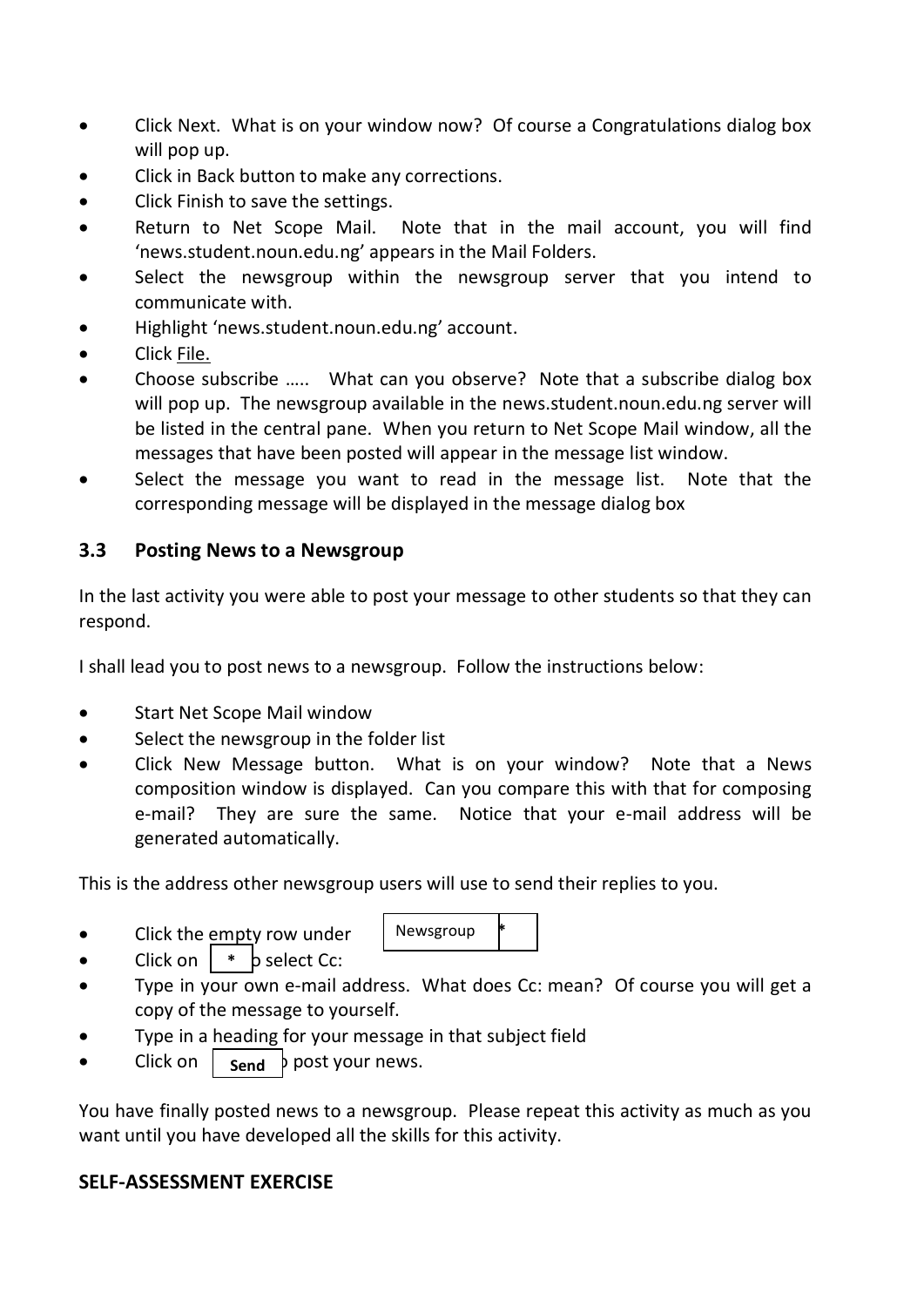Practise these skills on: browsing the NOUN homepage, using links in a webpage and setting a browser default homepage.

What are the problems you have encountered?

- 1. What are the steps in setting up a newsgroup server?
- 2. How do you create and organise e-mail messages?

## **4.0 CONCLUSION**

In this unit, you have created new mail folders. You have organised your mail messages. You were able to set up newsgroup server. You have posted news to many newsgroups. How did you do all these? If you had done all these activities effectively, your skills in communicating through the e-mail have improved considerably.

#### **5.0 SUMMARY**

This unit has actually shown you the skills to create and organise new mail folders. You have also developed the e-mails for setting up newsgroup server in your computer. You have developed the necessary skills for posting news. The next unit will show you how to reply to posted messages and sub-sending to a newsgroup.

Enjoy your Internet and WWW.

## **6.0 TUTOR-MARKED ASSIGNMENT**

- i. Describe the steps involved in creating and organising new mail folders.
- ii. How will you set up a newsgroup server?
- iii. Describe the process of posting news to newsgroup.
- iv. Discuss the problems you have encountered in performing the activities and state how they can be remedied.

#### **7.0 REFERENCE/FURTHER READING**

Open University of Hong Kong (2001)*. Foundation in Microcomputing & WWW.* ETPU Publishers.

## **MODULE 5 INPUT AND OUTPUT DEVICES**

- Unit 1 Types of Input Devices
- Unit 2 Types of Output Devices

## **UNIT 1 TYPES OF INPUT DEVICES**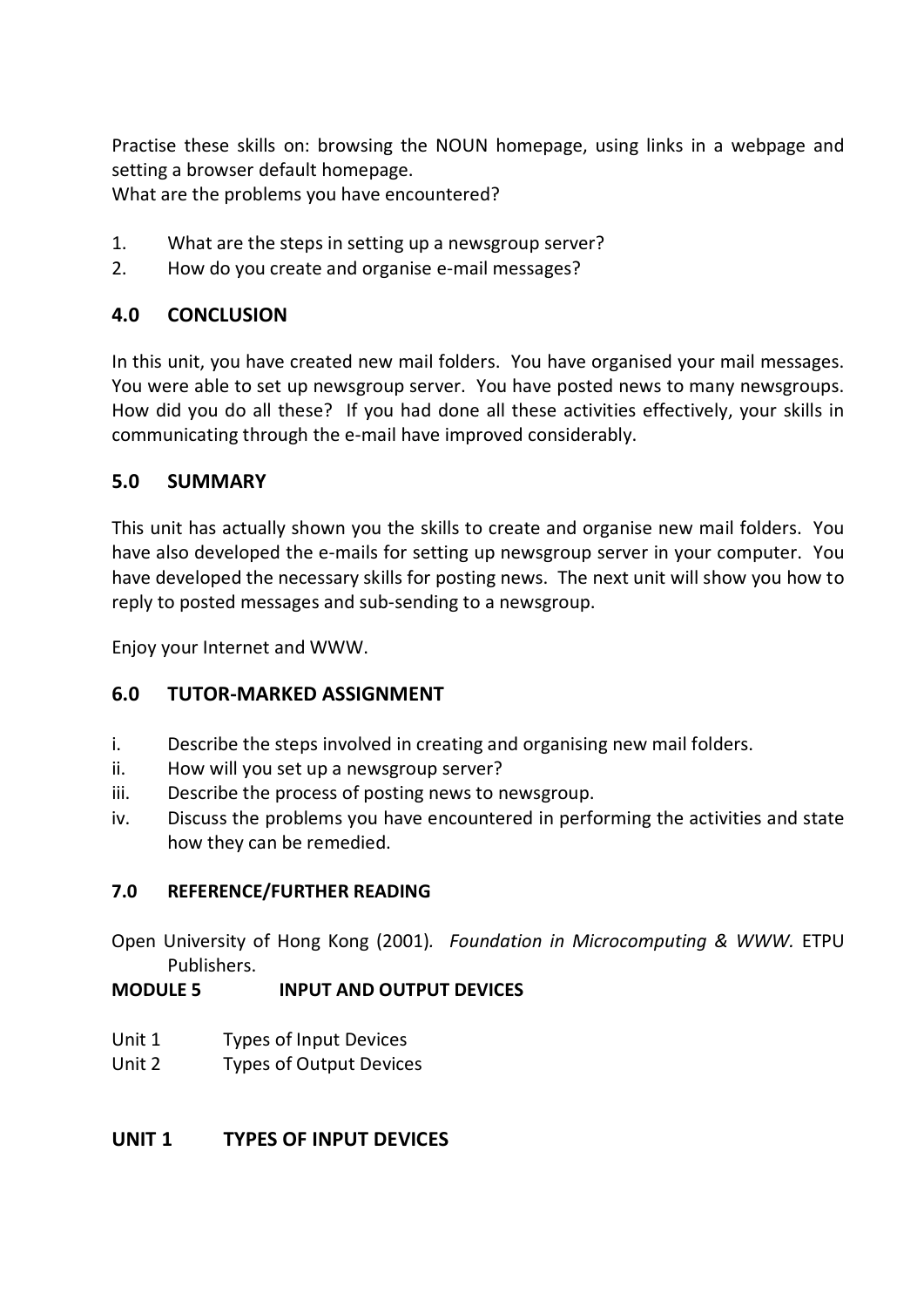#### **CONTENTS**

- 1.0 Introduction
- 2.0 Objectives
- 3.0 Main Content
	- 3.1 Keyboard
	- 3.2 Mouse
	- 3.3 Optical Scanners
	- 3.4 Handwriting Recognition Input Devices
	- 3.5 Voice Recognition Input Devices
- 4.0 Conclusion
- 5.0 Summary
- 6.0 Tutor-Marked Assignment
- 7.0 Reference/Further Reading

## **1.0 INTRODUCTION**

In this unit, you will study input devices. Remember that in a microcomputer system, data must be entered, processed, stored and produced as output.

What are input devices? This unit will discuss the means by which we enter data into a computer system. Emphasis will be on the keyboard, mouse, optical scanners, handwriting recognition and voice recognition input devices.

You will need to study this unit effectively and efficiently so that you can transfer the knowledge gained here to other units in this course.

## **2.0 OBJECTIVES**

At the end of this unit, you should be able to:

- describe the structure of the keyboard, mouse, optical scanners, handwriting and voice recognition input devices
- state the functions of the keyboard, mouse, optical scanners, handwriting and voice recognition input devices
- develop skills in the use of these input devices.
- **3.0 MAIN CONTENT**

#### **3.1 Keyboard**

What is a keyboard? How does it work? You will learn to provide answers to these questions later. Please read on.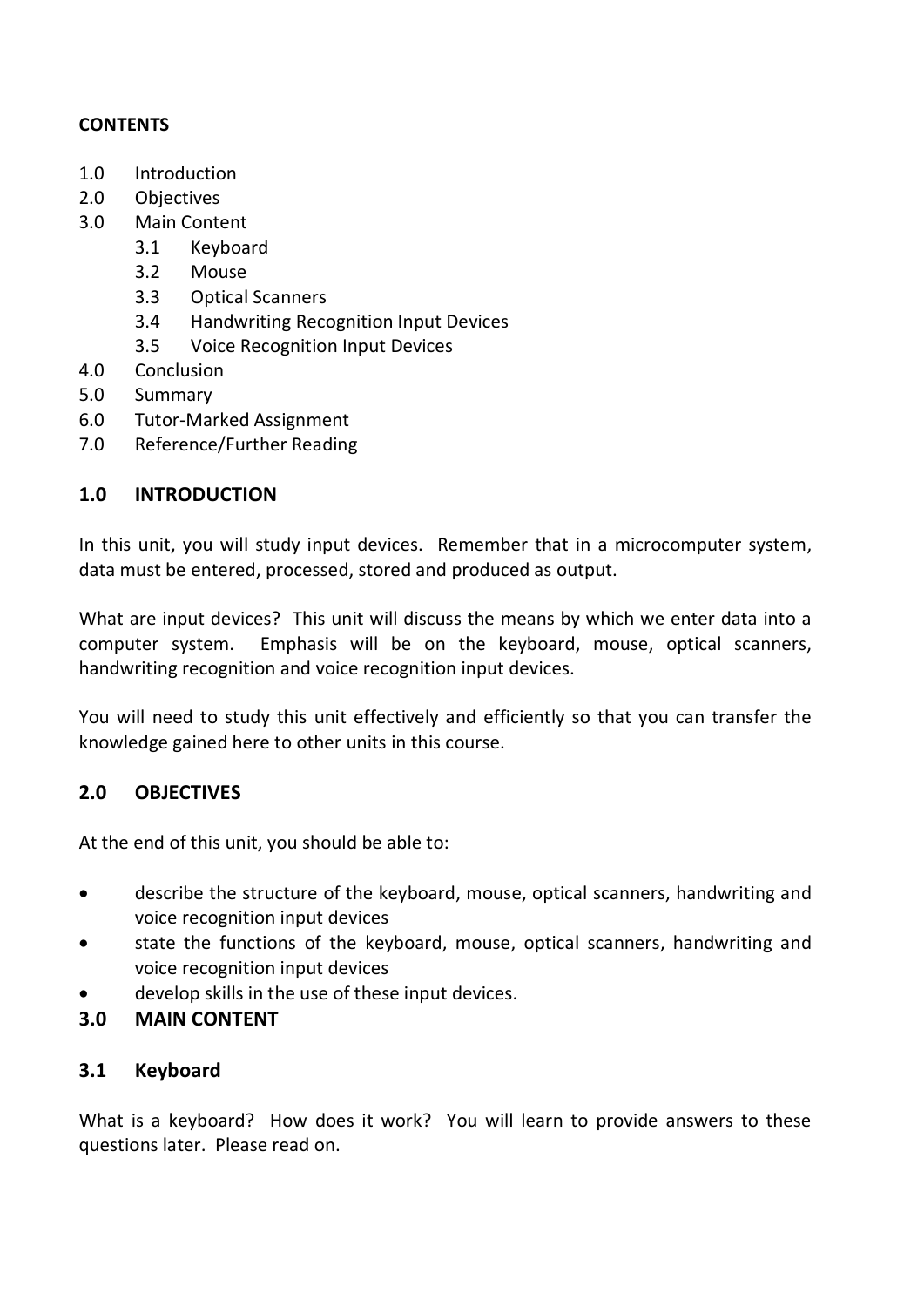Have you seen a typewriter before? Can you remember the parts? Please look at the keyboard attached to your microcomputer. What are the differences between your computer keyboard and the ordinary typewriters?

They are syntax in structure. However, the computer keyboard has a bank of numeric keys on the right. It has a row of function keys at the top. It has an extra cursor and movement keys in between the numeric keys and the  $Q - W - E - R - T - Y$  keys. You should notice that there are 104 keys in the keyboard.

Please examine your keyboard and study these keys.

How does the keyboard operate? Can you guess? Remember that in the unit on computer memory, we talked of computer reading information as a son's of ones (1) and zeros (0).

It is actually keys on the keyboard that convert the signals to these series when you press the keys on the keyboard. The input software recognises the code and echoes the associated character pattern into the display monitor. What you read on the screen are the letters on the keys you just pressed.



**Fig.1: A Keyboard**

#### **3.2 Mouse**

What is a mouse? How does it operate? Are there other similar structures?

The mouse is an example of an input device. Can you remember that windows are a Graphical User Interface (GUI)? What does this mean? Compare your answers with mine below:

It means that you need a point-and-click device to operate it. The mouse is designed for such a purpose.

Look at the mechanical structure of the mouse in Fig. 2: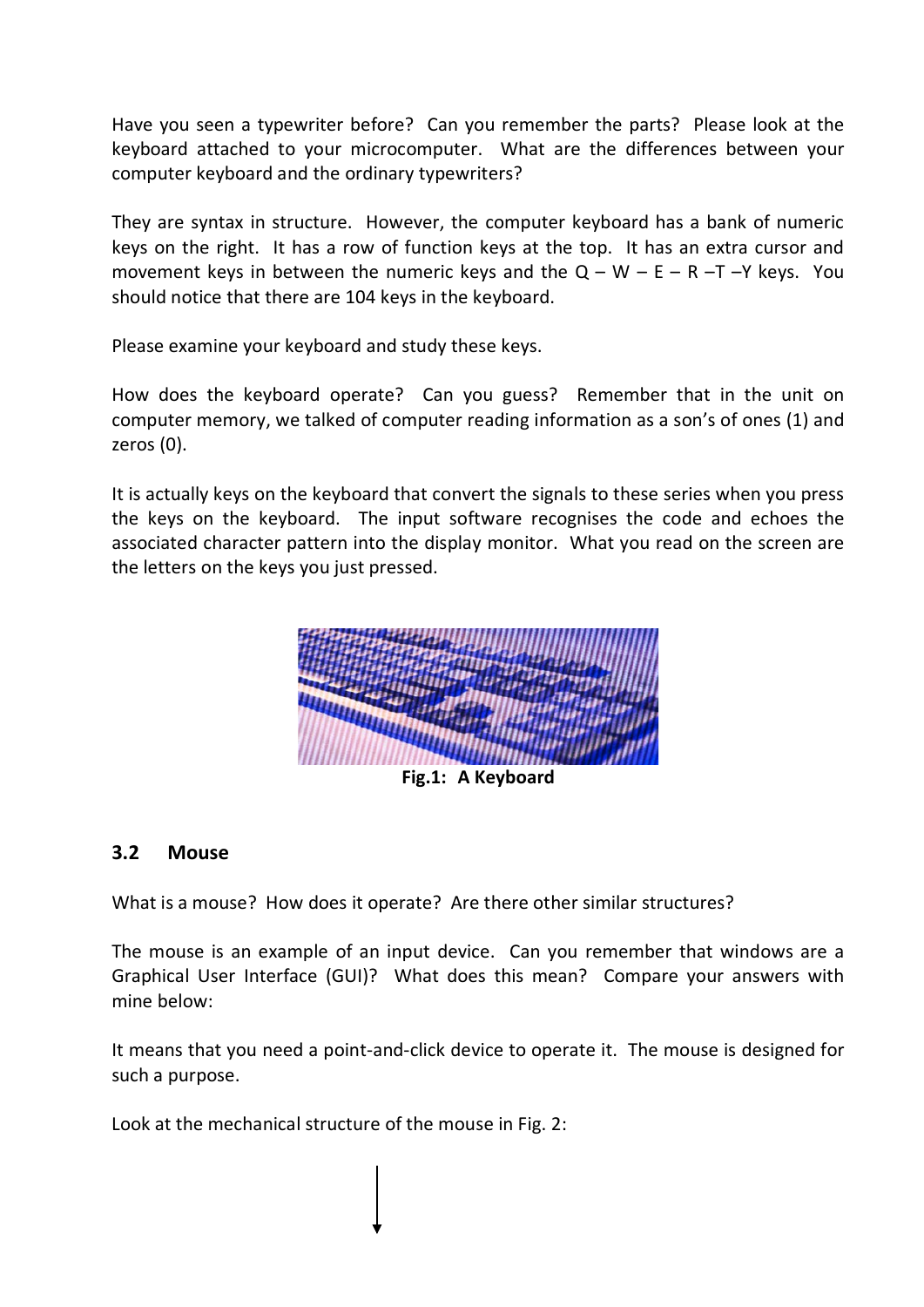

**Fig. 2: Mechanical Structure of a Mouse**

Windows only need two buttons, other operating systems use three.

What can you observe? Note that a mouse has a rotating ball with sensors on the X- and Y- axes. How does the mouse operate?

When the mouse moves horizontally, the ball rolls and activates the sensor on the X-axis. This sensor generates corresponding signals to the PC to notify that there is mouse movement in the X-direction. In a vertical movement, the sensor on the Y-axis is activated and generates signals to the PC. The PC combines the signals from the X- and Y- axes and understands the movement of the mouse in any direction.

How do you adjust your keyboard and mouse speeds? You can make adjustments to suit how you want to use the keyboard and mouse. Simply follow the instructions to select and set the different pads of these input devices.

- Click on the start menu.
- Select Settings and Control Panel.
- Double click on the keyboard icon. What can you see? Note the keyboard properties window. You can alter the delay and repeat rate of your keyboard.
- Close the keyboard properties window.
- Double click on the mouse icon. What do you observe? Note the mouse properties window approach. This will allow you to change the double click turning in the buttons menu. You can also change the cursor opened in the Pointer options menu.

# **3.2.1 Touch Pad**

What is a touch pad? How does it work?

A touch pad is a pressure sensitive pad that you can press on with your finger or with a pen. When you press on the pad and drag, the result is similar to clicking a mouse button and dragging. Track balls and touch pads are used mostly with notebook computers because they are more compact and require less space to operate.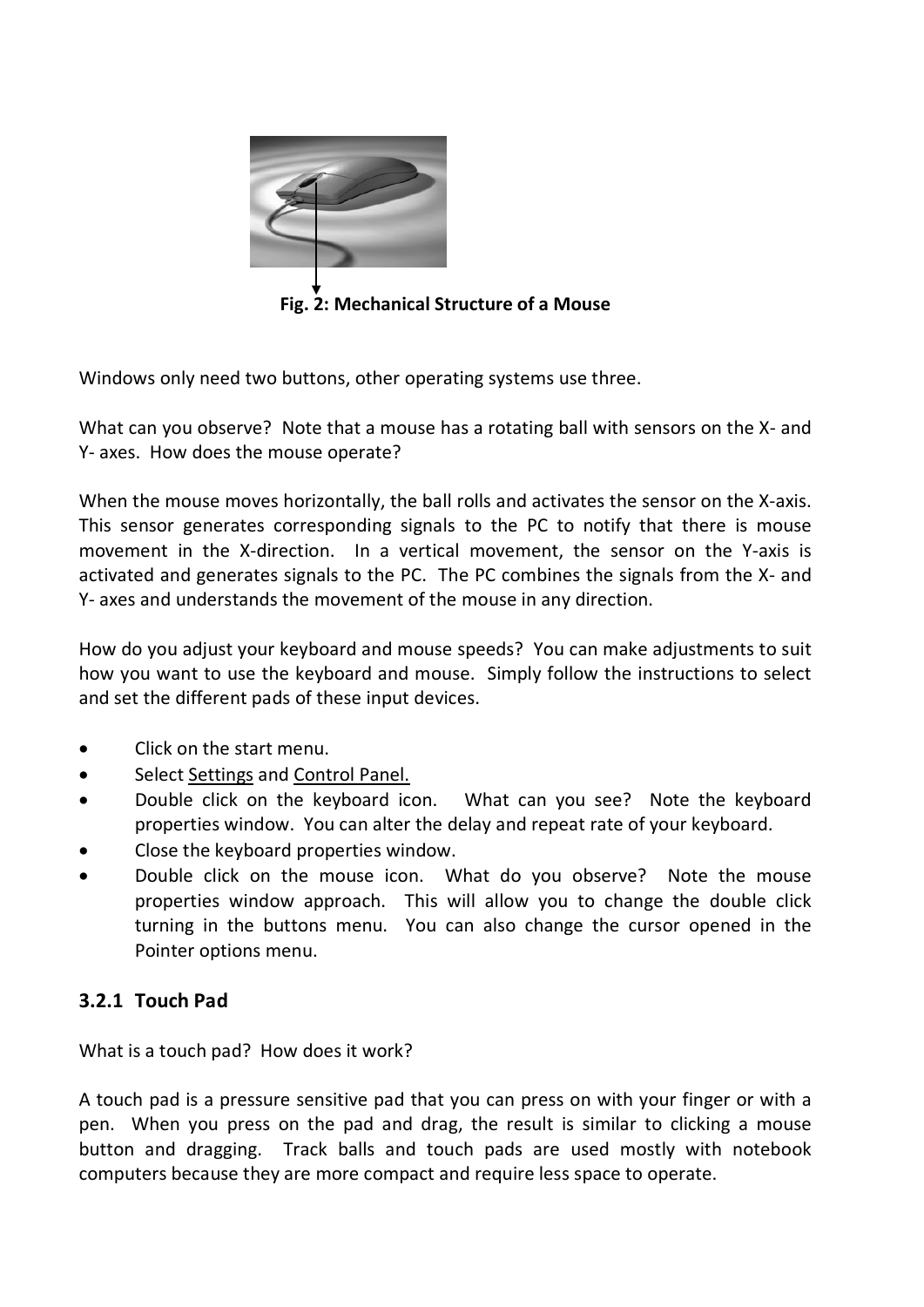

## **3.3 Optical Scanners**

Remember that you can use the keyboard and mouse to enter new data directly into a document. You can equally decide to copy an existing text or figure. This can take more time and you may make mistakes.

There is an optical input device that can reduce such error and capture the data at source. It is called optical scanner.

You can use the optical scanner to copy a text and photographs or other visual images in your document by scanning them. There are two types of optical scanners:

- Flatbed scanner
- Sheet fed scanner

How do they operate?

In a flatbed scanner, you lay the image face down on the surface and use the software to capture to capture or 'acquire' the image.

In a sheet fed scanner, you feed the document that you want into a carriage like you use a fax machine. The PC that the scanner is attached to has a corresponding programme to control the scanner option. You can use the photo-editing software to crop and edit images.



**Fig. 4: Optical Scanners**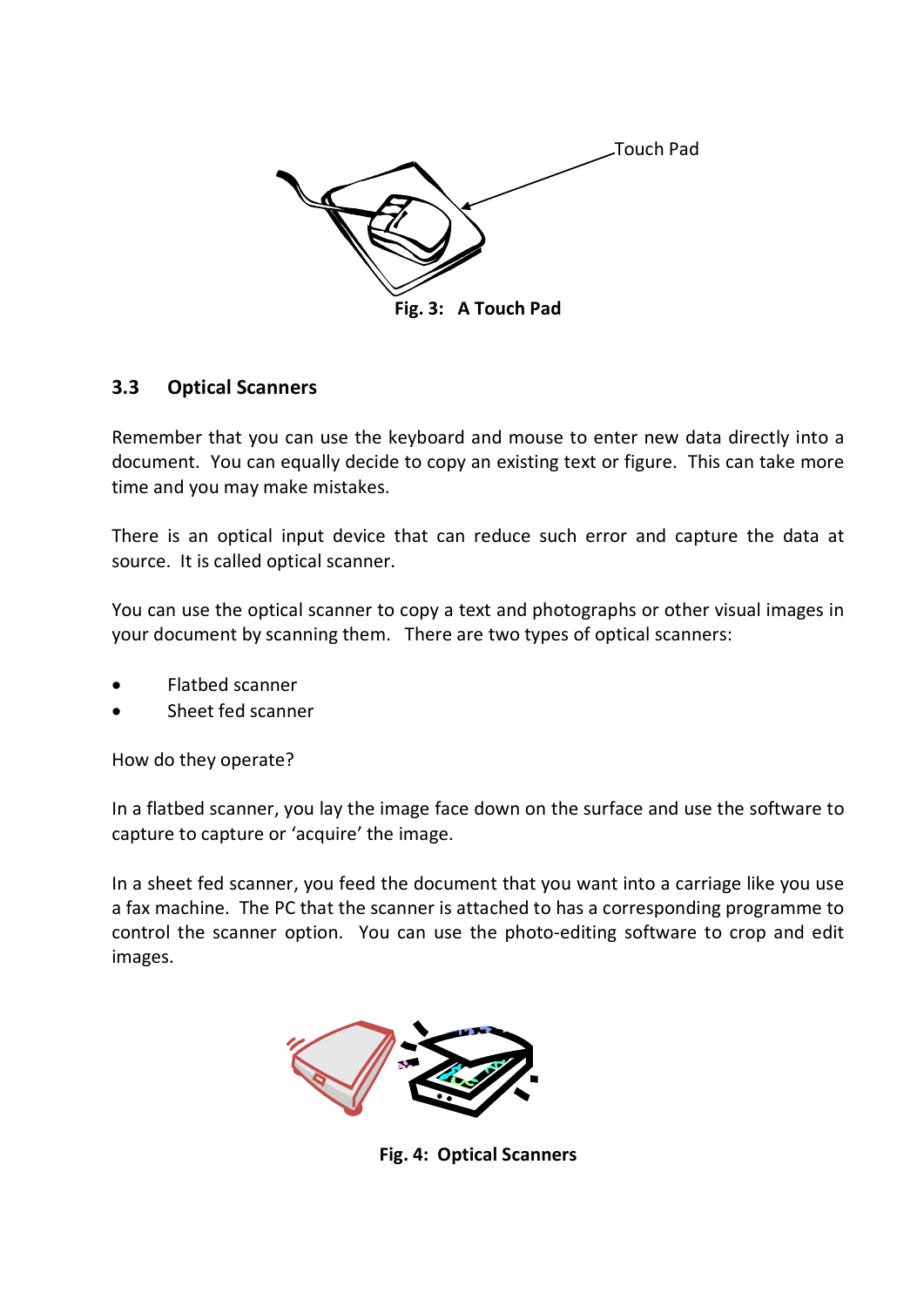# **3.4 Handwriting Recognition Input Devices**

How does this operate? What is it like?

Hand held computers have been developed because of handwriting recognition input technology. It requires two hardware components:

- a writing pad
- a stylus

The stylus is an electronic pen. To use it you must install the handwriting recognition software in the PC.

Sometimes this technology may not recognise everyone's handwriting. To alleviate this problem, the handwriting recognition software can automatically present a list of words that it thinks is 'close to' what you have just written. The fine artists use a lot of this.

#### **3.5 Voice Recognition Input Devices**

What is this all about? How does it operate?

Voice recognition input device involves the ability of a machine or programme to receive and interpret dictation, or to understand and carryout spoken commands . There are two components in a voice recognition system:

- the human voice must be converted into a digital form to enable it to be used in a computer.
- It must have a digital database of words for the computer to recognise input voice.

To use this voice recognition input device, the PC needs to have a microphone and a sound card installed along with the voice recognition software.

#### **SELF-ASSESSMENT EXERCISE**

- i. Examine your keyboard and mouse again. Try to recognise the keys. Type as many things/words but you may need. Remember that your computer must be one to do some of these activities.
- ii. Try to set the speed for your keyboard, mouse and cursor.
- iii. When next you visit a business centre, ask the operators to show you how an optical scanner operates.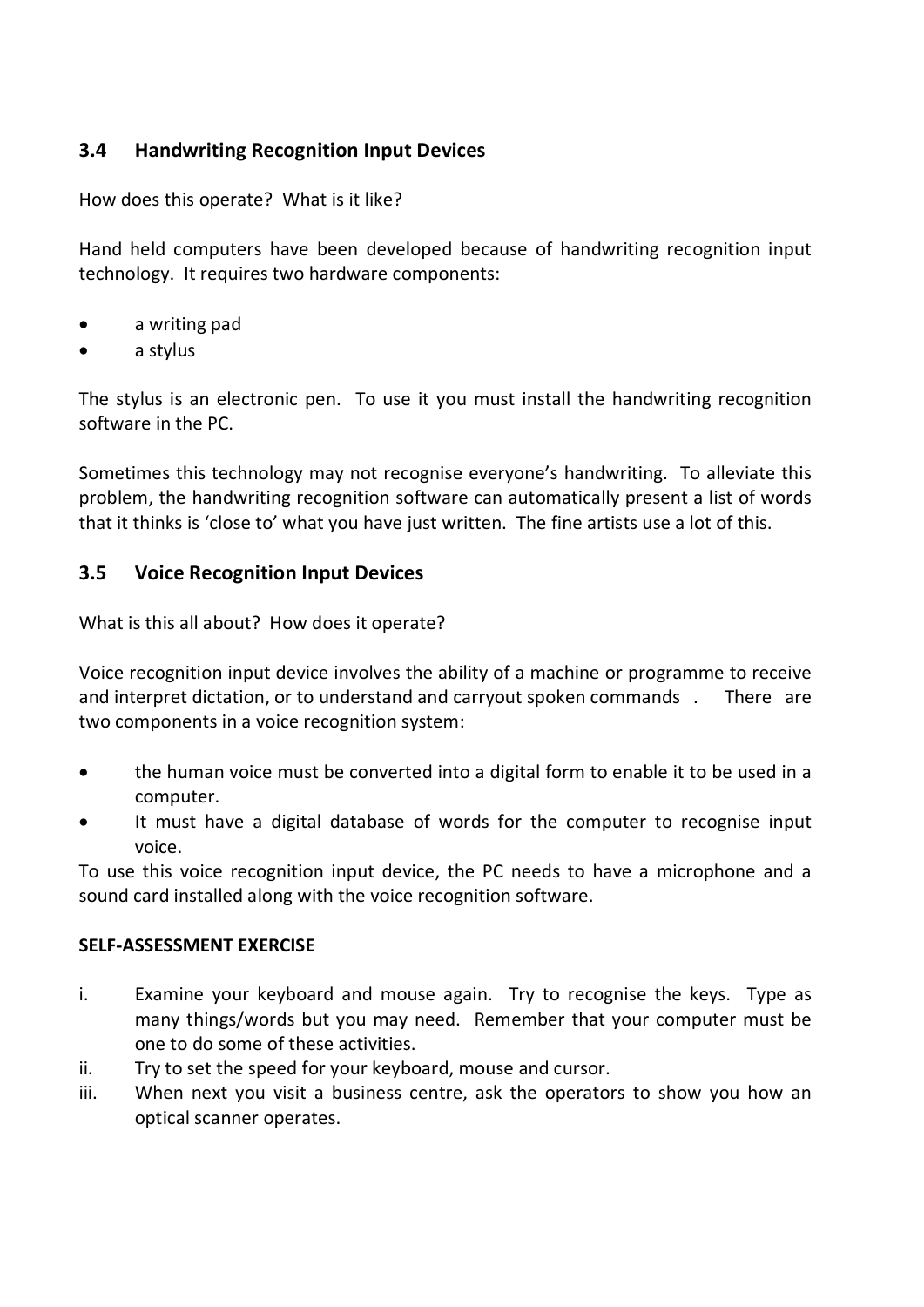## **4.0 CONCLUSION**

In this unit, you have studied the types of input devices. You have described their structures and functions. You have also developed skills in using the keyboard keys and the mouse. If you have studied these effectively you are getting ready to start word processing.

#### **5.0 SUMMARY**

This unit has described the structures and functions of the keyboard, mouse, handwriting recognition and voice recognition devices as input devices in a computer system. You also studied the features of a trackball and a touch pad. If you have done all these correctly, your study of the word processing unit of this course is in the right direction.

#### **6.0 TUTOR-MARKED ASSIGNMENT**

- i. Describe the input devices that a computer system can use to enter data.
- ii. State the major differences between a keyboard of a computer and an ordinary typewriter.
- iii. Describe the operations of a mouse.
- iv. What are optical scanners?
- v. Name the components of a handwriting input device.

## **7.0 REFERENCE/FURTHER READING**

Open University of Hong Kong (2001). *Foundation in Microcomputing & WWW.* ETPU Publishers.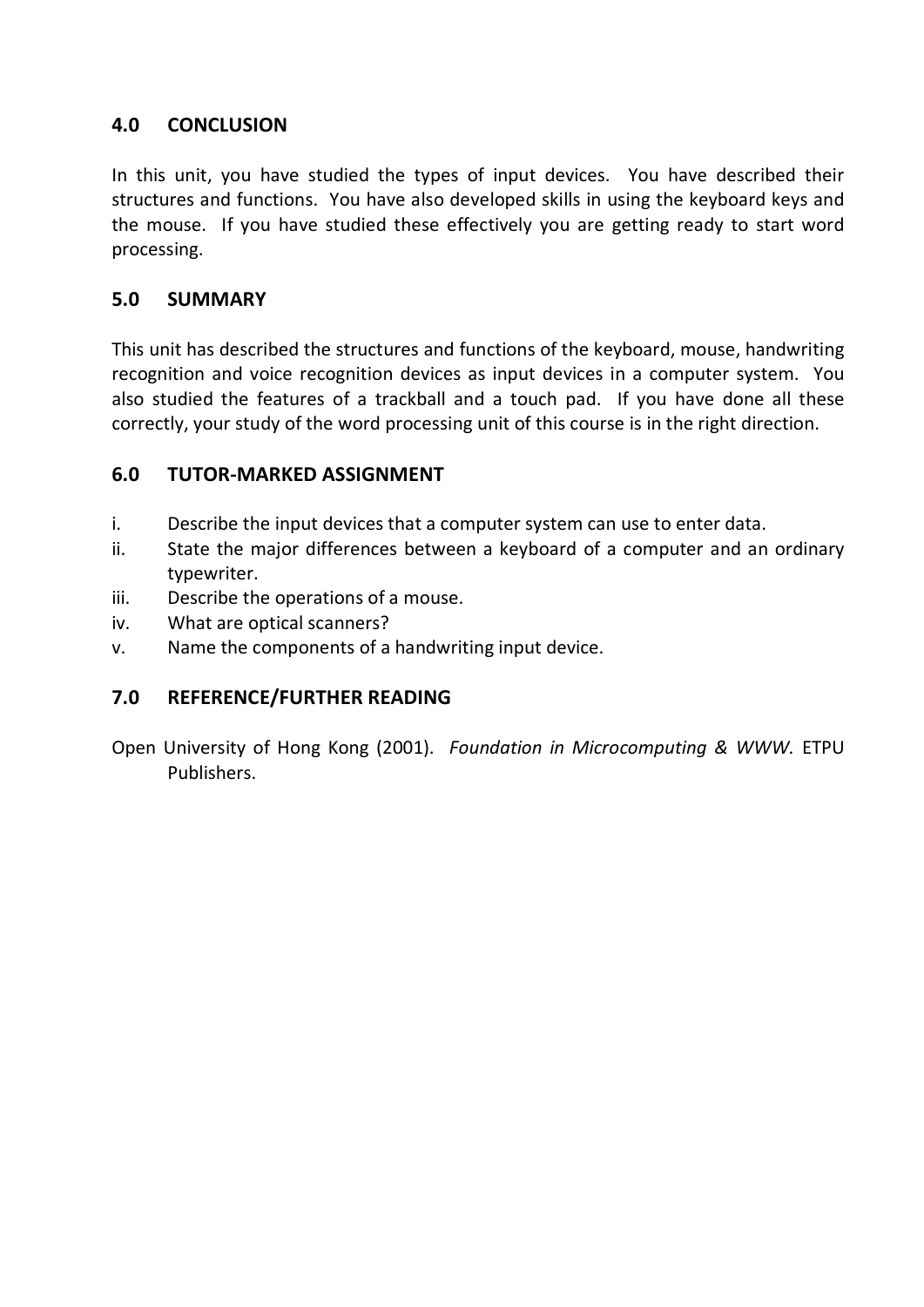# **UNIT 2 TYPES OF OUTPUT DEVICES**

#### **CONTENTS**

- 1.0 Introduction
- 2.0 Objectives
- 3.0 Main Content
	- 3.1 Display Technology
	- 3.2 Printer Technology
- 4.0 Conclusion
- 5.0 Summary
- 6.0 Tutor-Marked Assignment
- 7.0 Reference/Further Reading

# **1.0 INTRODUCTION**

In this unit, you will study output devices i.e. the means by which your computer system presents you with information. We shall discuss display and printer technology respectively. The structures and functions of these devices shall be studied in this unit.

You will need to study this unit effectively and efficiently so that you can transfer the knowledge gained here to other units in this course.

## **2.0 OBJECTIVES**

At the end of this unit, you should be able to:

- describe the output devices used in a computer system
- state the components of the display and printer technology
- describe the functions of the display and printer technology
- print document from the computer system as stored.

#### **3.0 MAIN CONTENT**

#### **3.1 Display Technology**

The computer's video (visual) display unit (VDU) is normally called the monitor or screen. There are two display technologies used in PC systems:

- CRT monitors
- Flat panel monitors.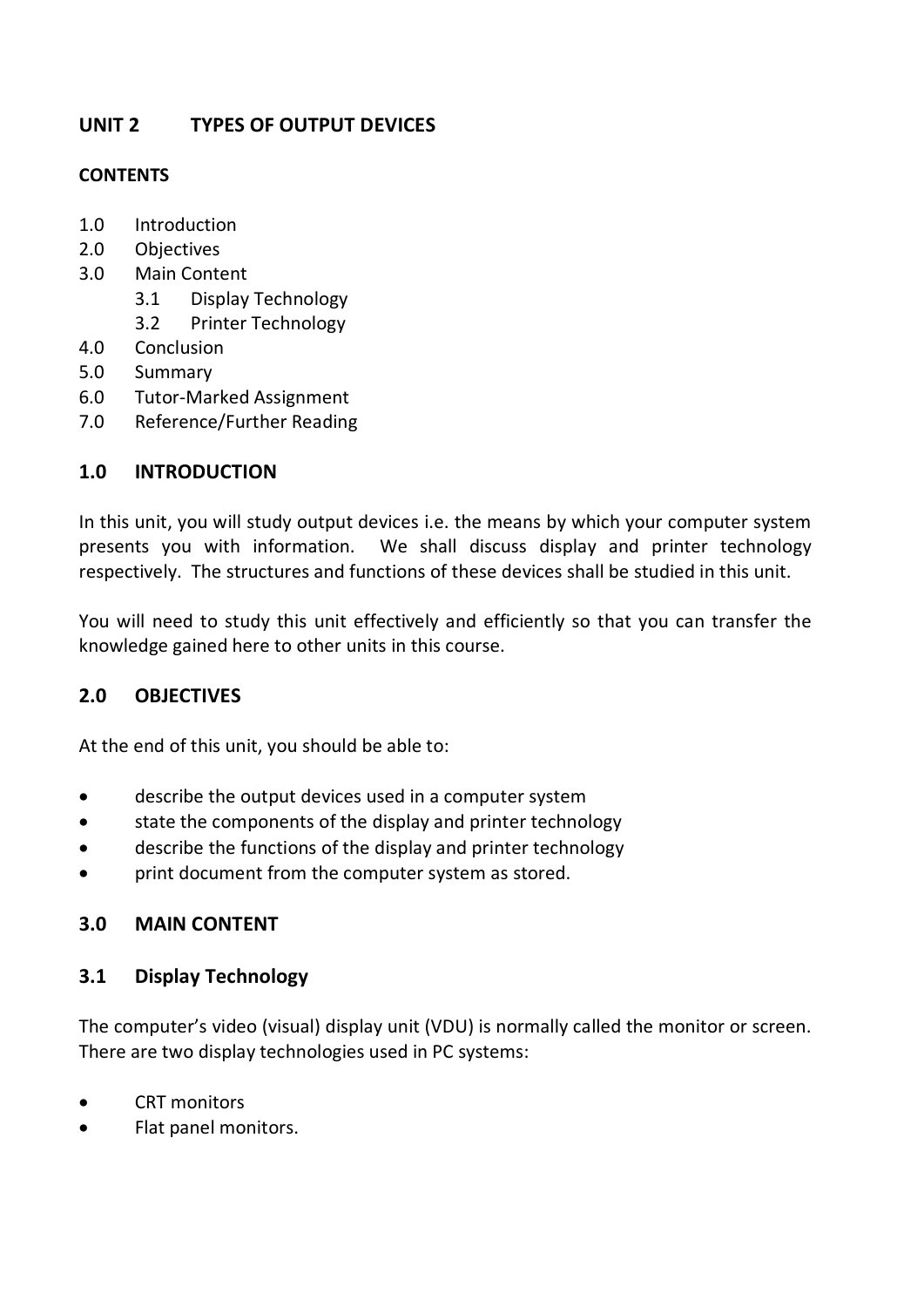# **3.1.1 CRT Monitor Technology**

What is the structure of the VDU? How does it operate?

You small TV in your house is similar to VDU used by most desktop computers.

It is based on a device called a Cathode Ray Tube (CRT). It is typically described as a monitor.

CRT generates an electron beam. When this hits the phosphor-coated screen it will emit light. This is the image seen on the screen. The CRT monitor is controlled by a display card which is an adopter and inserted into one of the slots in the motherboard. The display card and the CRT monitor work together to produce the image on the screen.

Can you describe the factors that can affect the quality of a computer screen? Compare your answers with mine:

- Size
- **Resolution**
- Colours.

#### **Screen size**

This is the size of the monitor measured in the same way as TV screen along its diagonal length. The size ranges from  $14" - 21"$ . There are some special screens designed for specific applications e.g. A4 size screen designed for desktop publishing applications help to design layout on A4.

#### **Screen resolution**

Screen resolution functions with the help of the display card. It determines in how much detail the screen can display graphical information.

Each screen is made up of characters of small dots called 'pixels'.

A pixel is derived from the words picture element. Pixels are the small dots of light that are formed on the screen. The number of horizontal and vertical pixels on the screen determines the resolution in the quality of the image.

For example, 800 x 600 resolution means that the screen can display 800 horizontal and 600 vertical pixels. The following resolutions are currently in use:

\* 600 x 480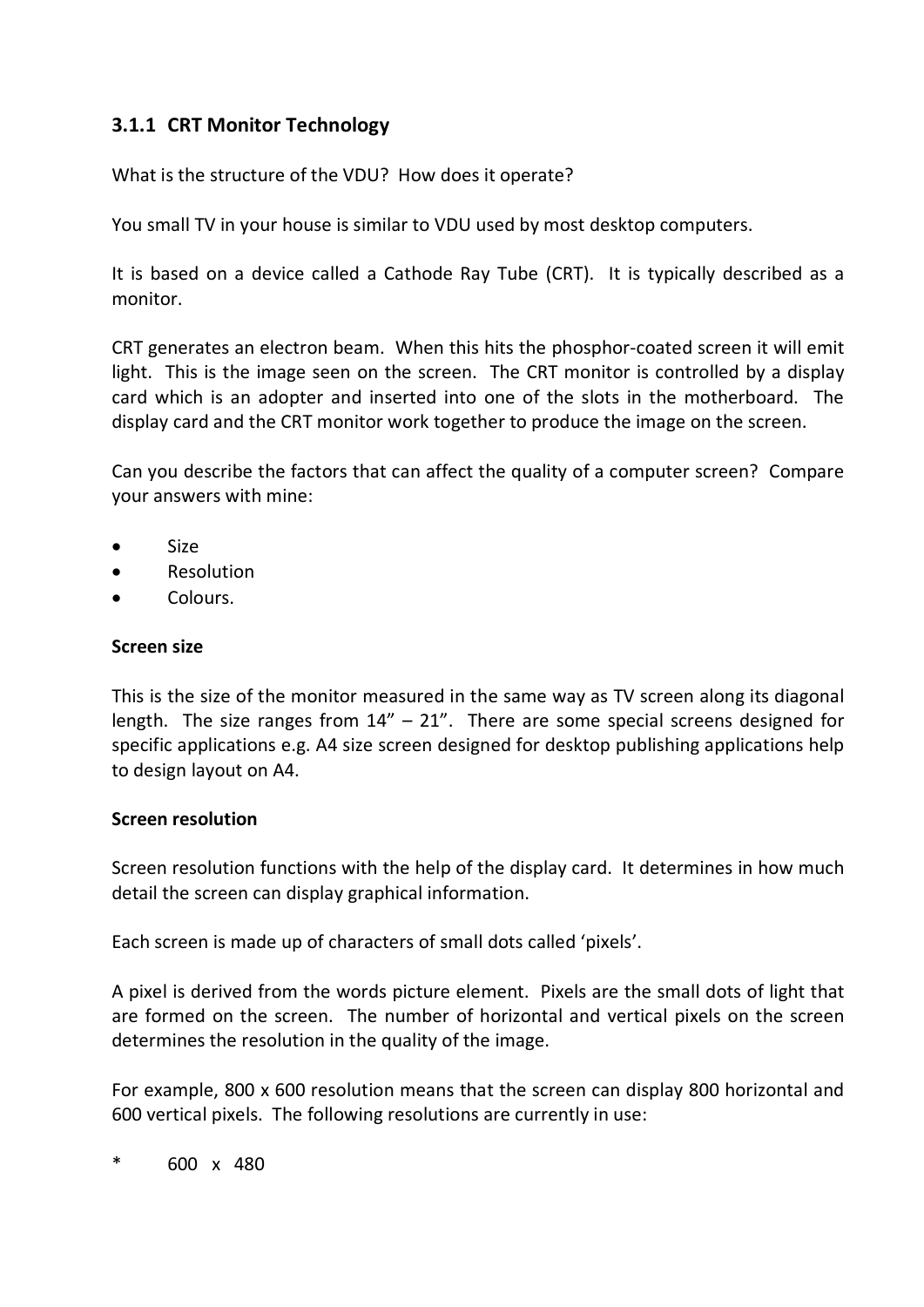- \* 800 x 600
- $*$  1024 x 768
- 1280 x 1024
- 1600 x 1200
- \* 2048 x 1536

Note that each pixel on the screen requires memory to hold the information. The amount of memory required depends on the number of colours.

#### **Screen colour**

This determined the maximum number of different colours that can be displayed on the screen. Remember that the human eye can see the primary colours. What are these? Compare your answers with mine below:

Red, Green and Blue

When the basic colours are mixed with different intensities, it creates millions of different colours. The number of colours available on a computer depends on how much display memory the display card uses to store the colour values.

The most common colour standards are 256, 64K and 16M.

256 colour means that the computer uses 8 bits to store colour values that can produce 256 different colours on the screen.

64K colour means that the computer uses 16 bits to store colour values. This can produce 65,536 combinations and is called high colour.

16M colour means that the computer uses 24 bits to store the colour values. It has 16 million combinations called true colour.

To support true colour, we need a PC with quite a lot of display memory. True colour uses 24 bits to store one pixel. 1024 x 768 resolutions has 786,432 pixels. The total bits required are 24 x 786,432 = 18.8 million bits or 2.3 MB display memory.

A display card needs to have more than 2.3 MB of RAM to support this. The traditional display card comes with 4 M of RAM. Note that current display cards have 32 MB or 64 MB RAM on them. The additional memory is for 3-D graphics use. This will enable you to see a three dimensional perspective on a two dimensional image.

#### **3.1.2 Flat Panel Monitor Technology**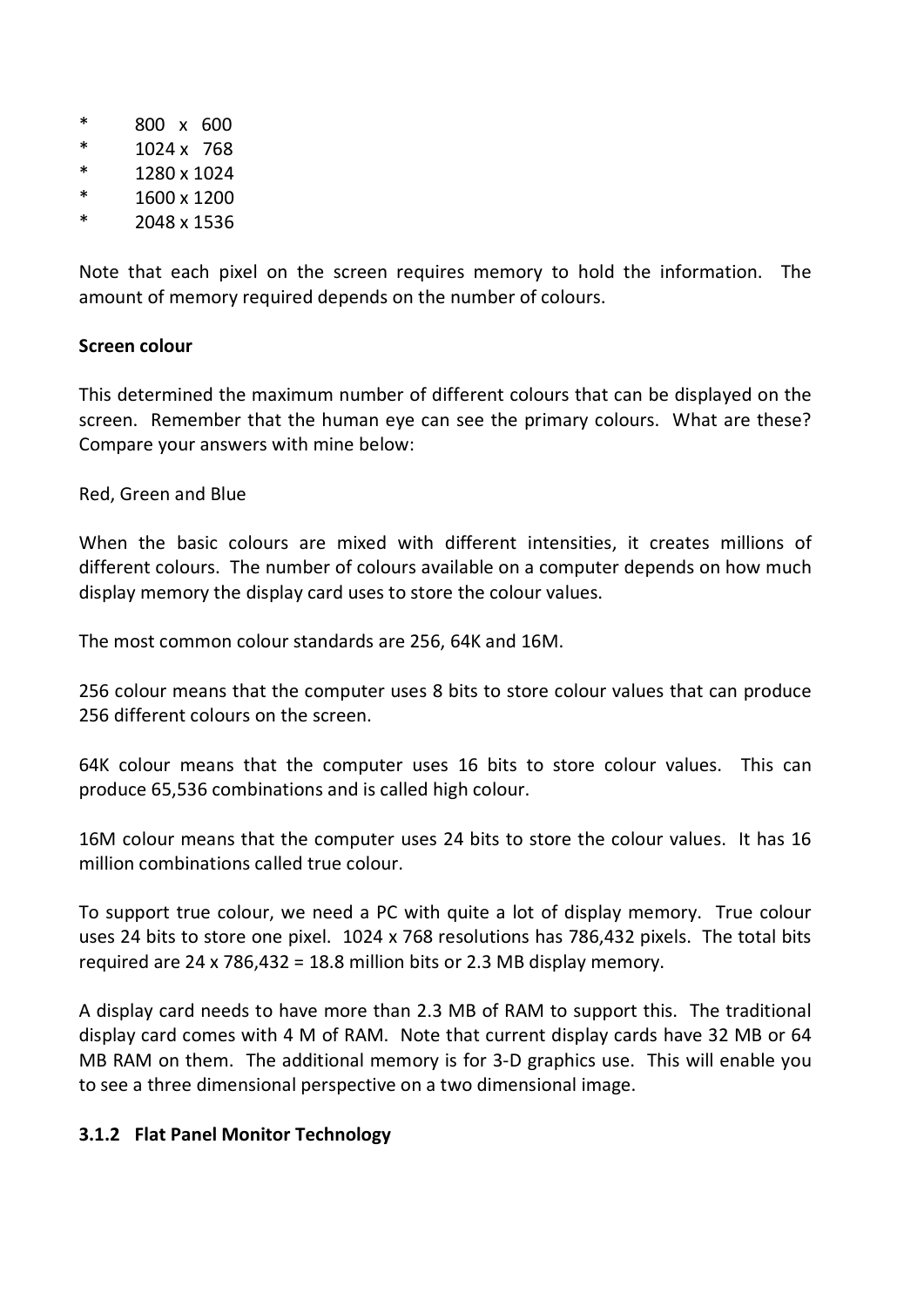Can you remember the advantages and disadvantages of CRT monitors? Please recall that CRT monitors cost less and has good quality. However, they are bulky and consume a lot of electricity. Therefore, notebooks cannot use them.

What then does the Notebook computer use as their monitors? Can you guess? Note book computers use the flat pad monitor technology. What are the advantages and disadvantages?

Flat panel monitor is light in weight, small in size and fugal in power consumption. The price ratio between CRT and flat panel monitors has dropped significantly. Even desktop PC systems are now using flat panel monitors.

Let me summarise the advantages and disadvantages of the different monitors for you in Table 1:

| <b>Characteristics</b> | <b>CRT Monitor</b>           | <b>Flat Panel Monitor</b>                 |  |
|------------------------|------------------------------|-------------------------------------------|--|
| Size and weight        | Bulky,<br>heavy,<br>space    | Space saving, relatively light.           |  |
|                        | consuming.                   |                                           |  |
| Power consumption      | Heavy,<br>generates<br>more  | Light,<br>generate<br>much<br><b>less</b> |  |
|                        | heat.                        | heat.                                     |  |
| Potential<br>viewing   | fatigue<br>Can cause<br>more | No flicker problem. A better              |  |
| problems               | prolonged viewing<br>after   | option if prolonged viewing is            |  |
|                        | due to flicker caused by     | needed.                                   |  |
|                        | electron beam scanning.      |                                           |  |
| Price                  | Low cost.                    | Higher cost about x 4 more                |  |
|                        |                              | expensive than a CRT of                   |  |
|                        |                              | comparable size.                          |  |

**Table 1: Characteristics of CRT & Flat Panel Monitors**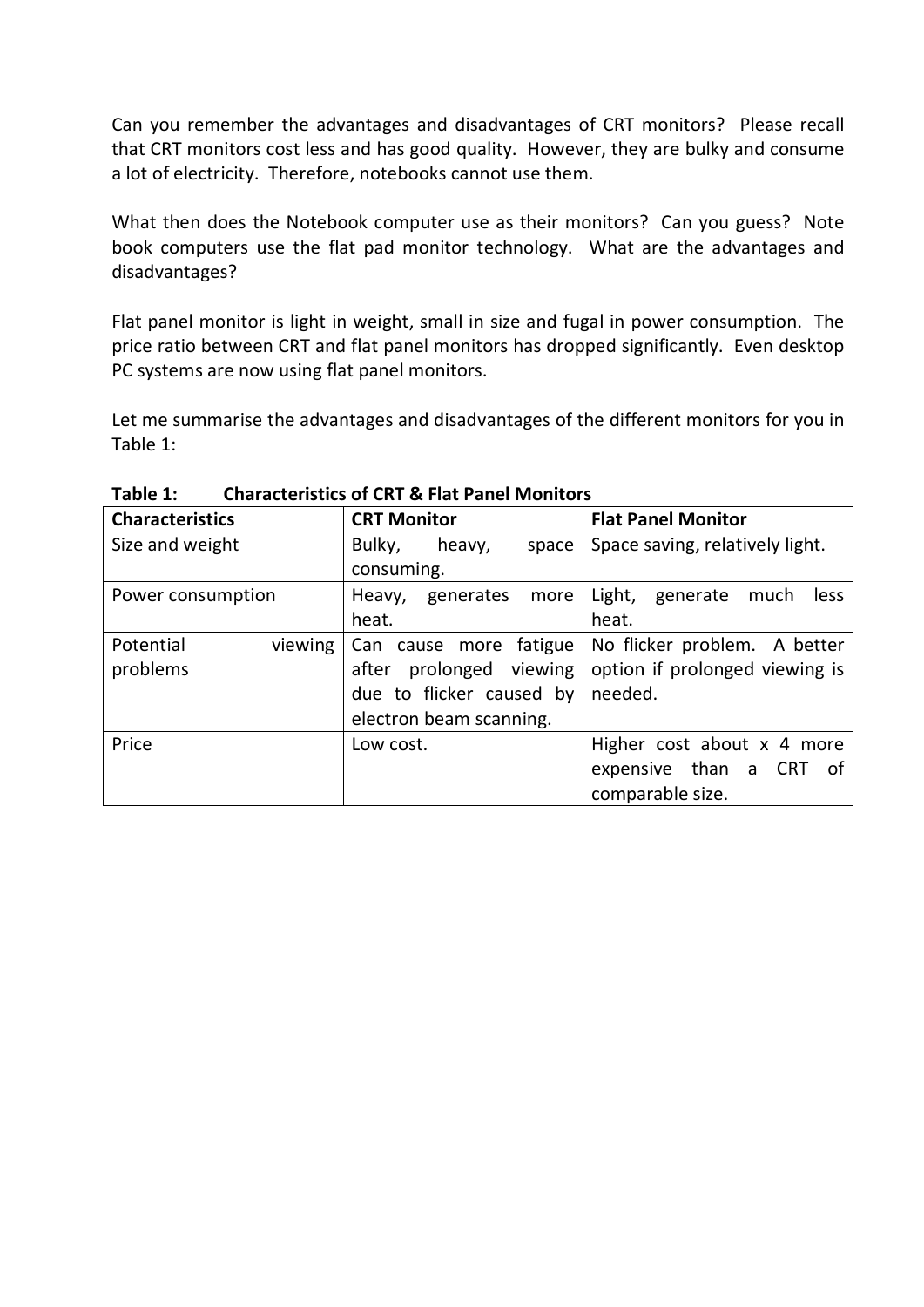# **3.2 Printer Technology**

I am sure you have seen several printers at the business centres and in offices. Remember that printer is one of the components of a computer system. What can it do? What are the different types of printers? How do they operate? These questions shall be answered shortly but read on.

Printers can produce the output from a computer on paper and transparencies. Printers are different types:

- Ink-jet printers
- Laser printers
- Dot-matrix printers

Each type of printer has different characteristics and is suitable for use in different environments.

Let me summarise the printer specifications in Table 1.

#### **Table 1: Printer Specifications**

| <b>Characteristics</b> | <b>Colour Ink-Jet</b> | LaserJet            |
|------------------------|-----------------------|---------------------|
| Printing speed         | 8 ppm black           | 15 ppm (block only) |
|                        | 5 ppm colour          |                     |
| Resolution             | 600 x 1200 dpi        | 1200 api            |
| Cost                   | <del>N</del> 4,500.00 | H24,900.00          |

What can you observe from this table?

- It shows that the major characteristics of printers are: speed (measured in pages per minute or ppm). This will determine how fast you can have your printouts.
- Resolution (measured in dots per inches dpi). This will determine the quality of the printout.
- Price will determine your taste and the amount of money to budget for.

How do these printers operate and function? We shall examine them in the next section.

## **3.2.1 Ink-Jet Printers**

Ink–jet printers work by spraying ink from jet nozzles onto the paper. It can produce colour images with multiple nozzles and different coloured mix. It has a high resolution power (2880 dpi or higher) and so it can produce very high quality outputs. It can print photo-quality images when special photo-papers are used.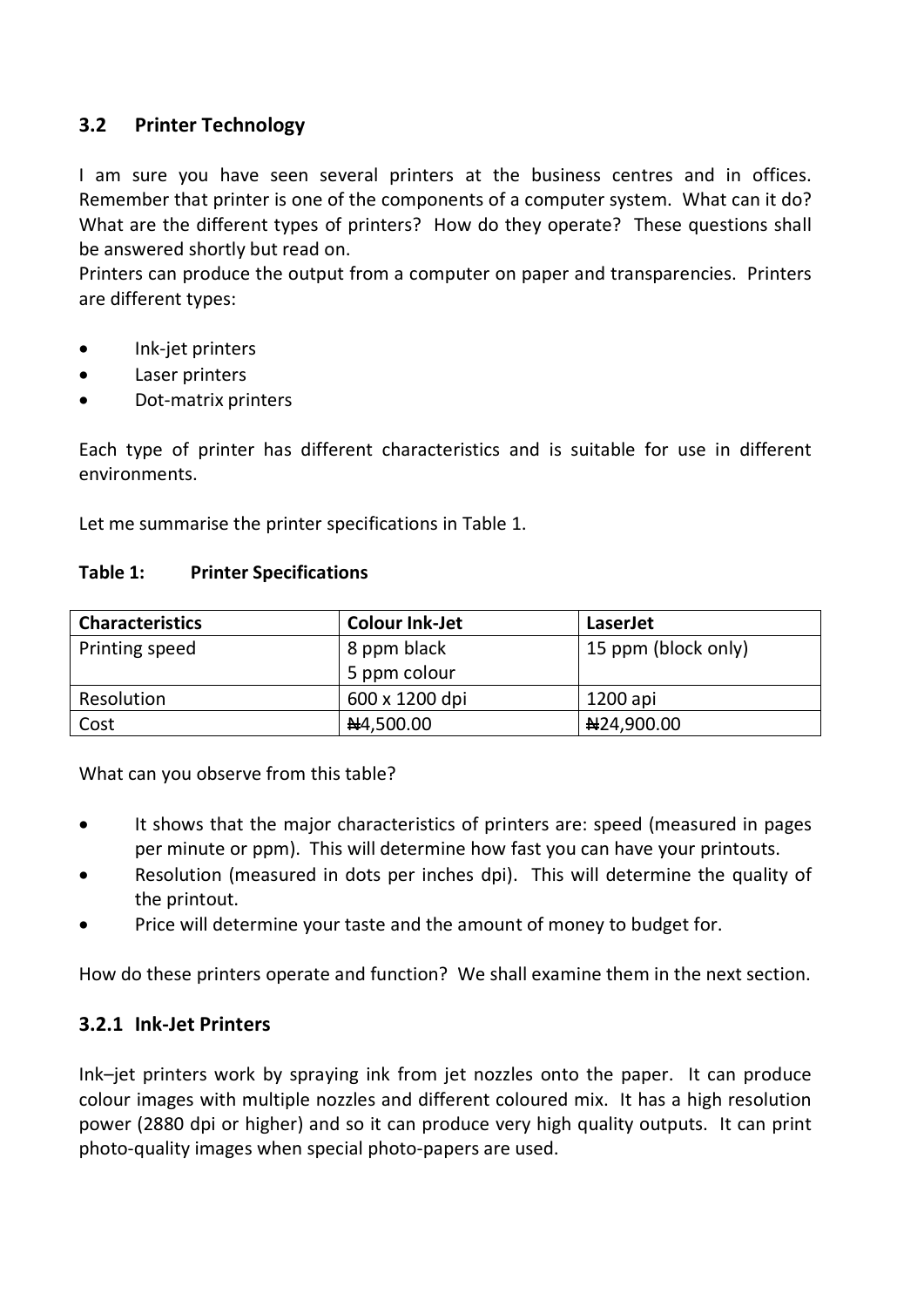Ink–jet printers are relatively slow and are expensive. It is suitable for low volume printing at home and for personal use in offices. The ink cartridge can print a few hundred papers before it can be replaced.

#### **3.2.2 Laser Printers**

Laser printers work by using a laser beam to draw an image on a metal drum. This drum rotates across the toner which is attracted to the drawn image. A laser printer can produce very high quality image because of the narrow beam and its accuracy.

Most laser printers are black and while. Laser printers are page printers (printing is page by page as against line by line printing). They are fast. Laser printers can print several pages per minute. They are used by large companies, e. g. big banks.

Laser printers use a toner cartridge that holds the powdered ink. A toner can print thousands of pages before it can be replaced.

Which of these printers do you want to acquire?

#### **3.2.3 Dot – Matrix Printers**

This is the oldest type of printer. It works like a typewriter. It has a print head of 9 pins (lower resolution) or 24 pins (higher resolution). It strikes a printer ribbon and makes an impression on the paper.

Dot – matrix printers are simple and reliable but can only produce low quality output. The printer ribbon is inexpensive and the cost per page is the lowest of all the printer types.

Dot – matrix printers work by impact – printing and produce an annoying nine when they print. Most business centres do not use them any longer.



#### **SELF-ASSESSMENT EXERCISE**

1. What is the memory capacity of a true colour PC?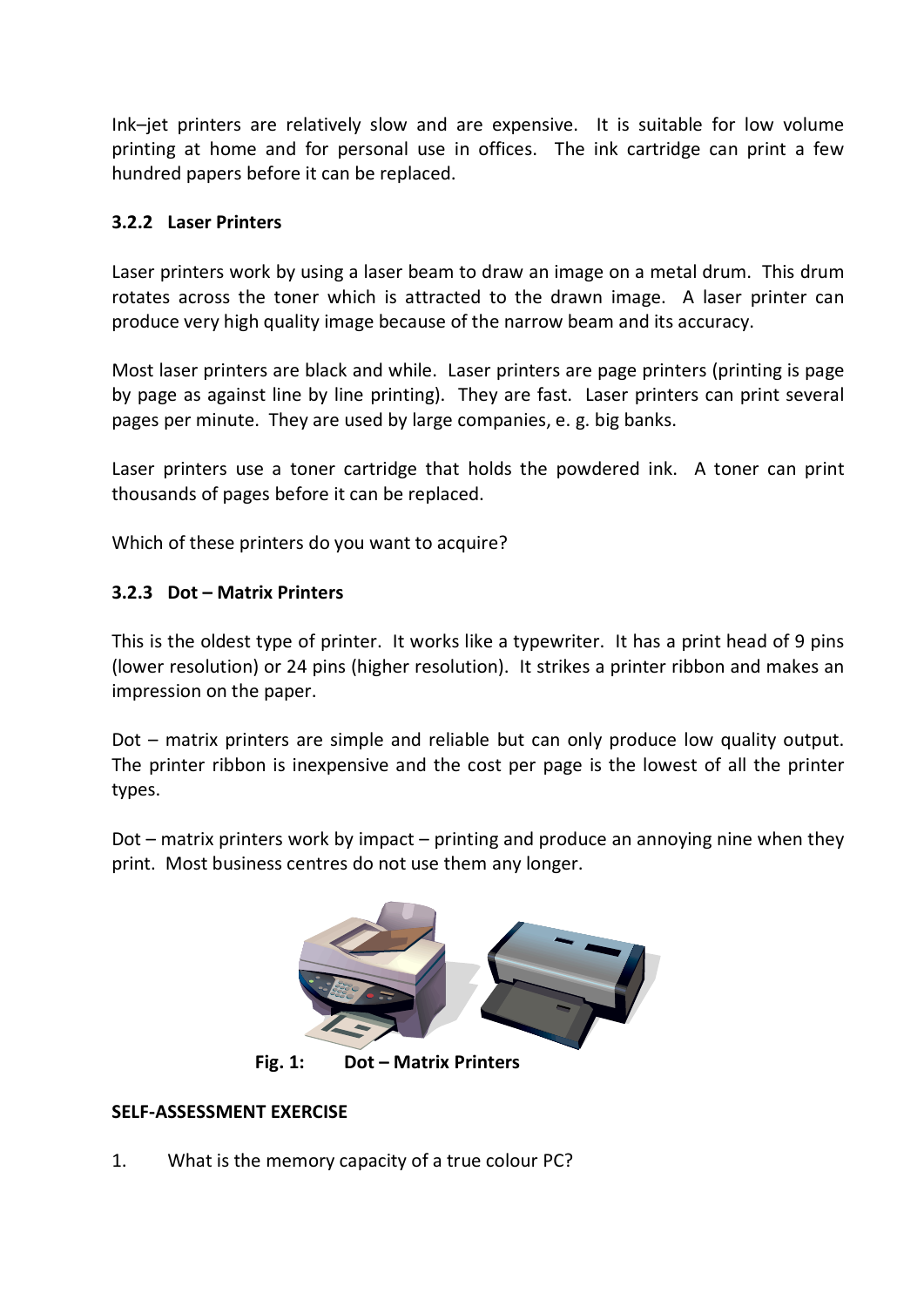- 2. If you had to choose a display unit for your PC, which one will you choose and why?
- 3. What are the major advantages of an Ink–jet over the LaserJet printers?

# **4.0 CONCLUSION**

In this unit, you have studied the types of output devices of a PC system. You have described their components and functions of the output devices of a PC system. You have described the characteristics of these output devices. You have selected one of these output devices for your acquisition. I hope you made a wise decision. Congratulations!

# **5.0 SUMMARY**

In this unit, types of output devices were referred to as display and print technologies respectively. Display technology consists of VDU generally referred to as monitors or screens. The CRT and flat panel monitors were discussed in terms of size, resolution and colour. The advantages and disadvantages of these VDU were discussed.

Print technology consists of ink – jet, laserJet and dot – matrix printers respectively. The characteristics of these printers were discussed in terms of speed (ppm) and resolution (dpi). The advantages and disadvantages were discussed.

I hope you had studied this section effectively so that you can start to print when you will study word processing in the next units.

# **6.0 TUTOR-MARKED ASSIGNMENT**

- i. Describe the types of output devices in a PC system.
- ii. Discuss the advantages of a CRT monitor over a flat panel monitor.
- iii. Describe the disadvantages of an ink–jet over the laserjet printer.
- iv. Describe how an ink jet printer operates.
- v. Provide complete words for this abbreviations:
	- ppm, dpi and pixel.

# **7.0 REFERENCE/FURTHER READING**

Open University of Hong Kong (2001). *Foundation in Microcomputing & WWW.* ETPU Publishers.

## **MODULE 6 WORD PROCESSING**

Unit 1 Word Processing: Creating and Saving a Word Document, Opening an Existing Document, Printing a Word Document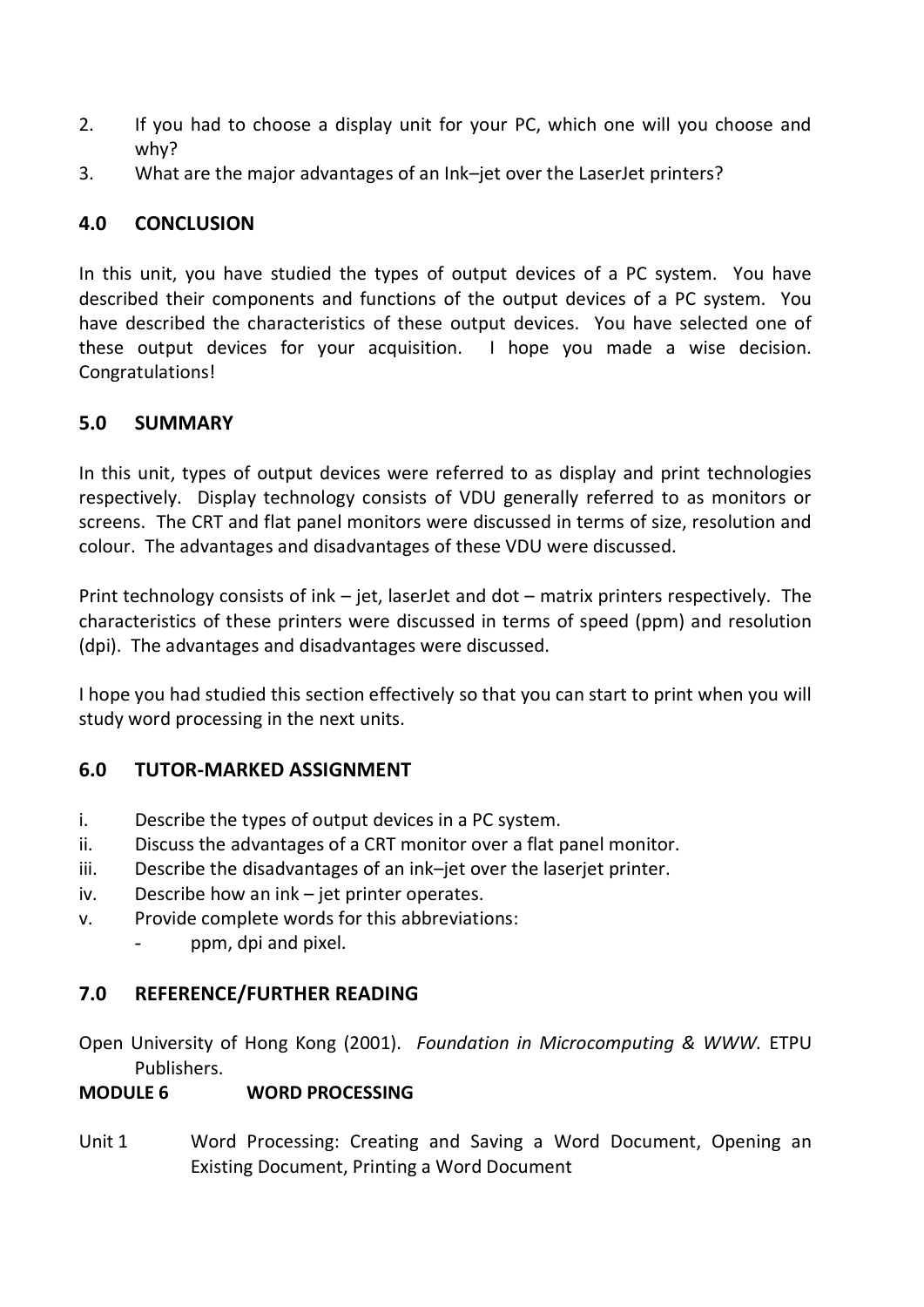- Unit 2 Word Processing: Creating another Document, Text Insertion and Overtype, Using the Office Assistant
- Unit 3 Moving and Copying Text, Moving and Copying Text with 'Drag-and-Drop', Changing Fonts and Applying Effects
- Unit 4 Changing Views in Word 2000, Justifying Text and Using Tabs, Defining Headers and Footers
- Unit 5 Inserting Pictures, Checking Spelling and Grammar, Working with Tables

# **UNIT 1 WORD PROCESSING: CREATING AND SAVING A WORD DOCUMENT, OPENING AN EXISTING DOCUMENT, PRINTING A WORD DOCUMENT**

#### **CONTENTS**

- 1.0 Introduction
- 2.0 Objectives
- 3.0 Main Content
	- 3.1 Creating and Saving a Word Document
	- 3.2 Opening an Existing Word Document
	- 3.3 Printing a Word Document
- 4.0 Conclusion
- 5.0 Summary
- 6.0 Tutor-Marked Assignment
- 7.0 Reference/Further Reading

## **1.0 INTRODUCTION**

In this unit, you are going to develop skills on how to operate word document. You will be involved in several applications and activities. These will include:

Creating and saving document, opening an existing word document and printing a word document.

These activities and applications are designed to become more proficient in word processing your word documents.

## **2.0 OBJECTIVES**

At the end of this unit, you should be able to:

- create and save a word document
- open an existing word document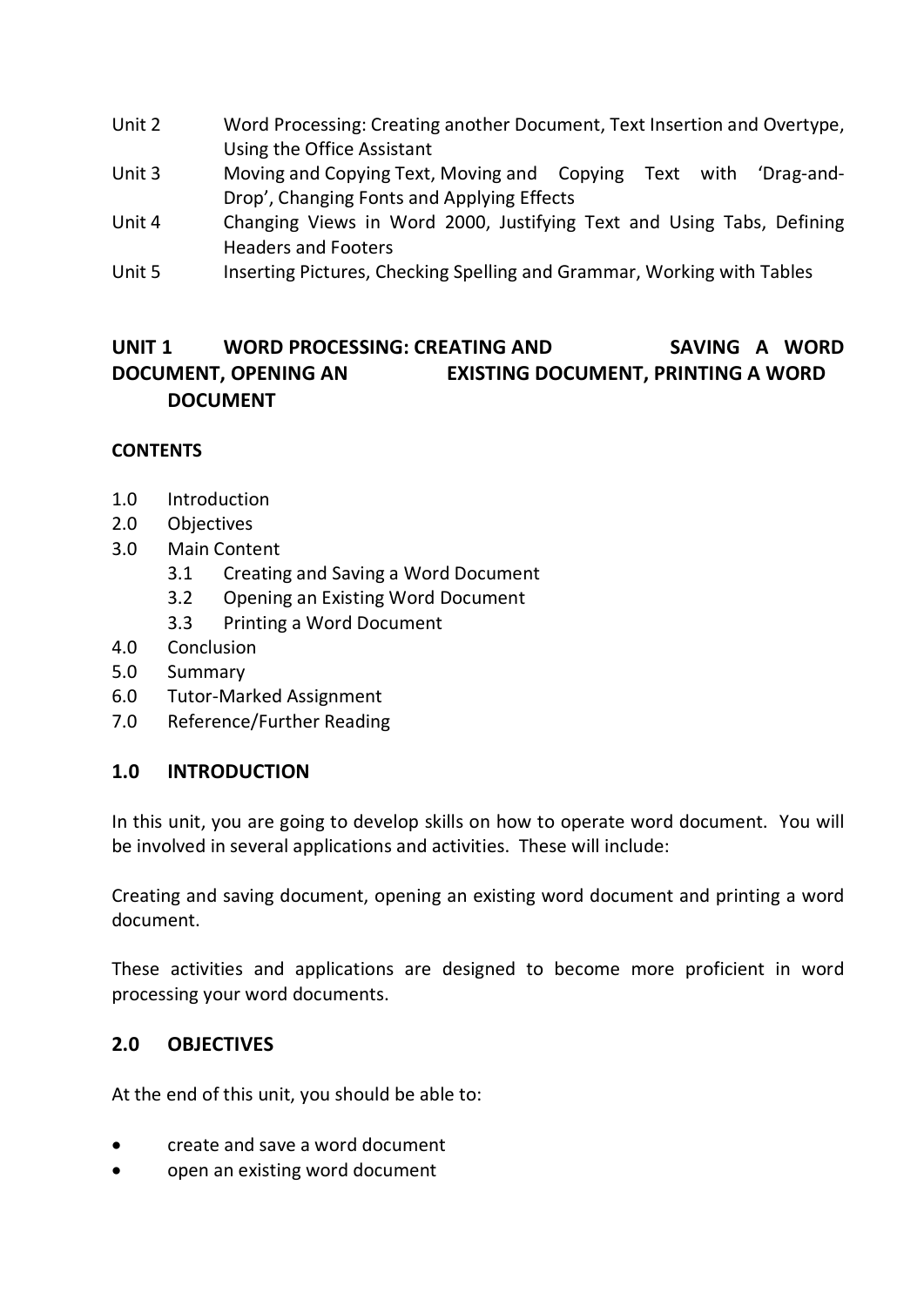- print a word document
- develop appropriate skills to perform these activities using your own PC.

# **3.0 MAIN CONTENT**

# **3.1 Creating and Saving a Word Document**

How do you create a word document? How do you save a word document?

 $\| \cdot \|$  Start

You can perform these activities very well if you will follow the instructions listed below. You will need your computer to perform these activities.

- Start Word 2000/98 by going to the task bar
- Select start button
- Select programmes
- Select Microsoft word

What do you observe? Note that there is a new blank document. There is the word 'Document1' in the document's title bar.

W Microsoft word

There is also a blinking insertion point on the new blank document. Of course, when you begin to type the text will appear at that insertion point.

- Type some text. Did you make any mistake? Do not worry for it is normal for beginners like you. You will correct them later in this course.
- Use your mouse to open the File menu. Note that this is at the top of the screen.
- Select save. Have you observed any additions? Notice that A Save As window appears but the file and directory names are different. It is important for you to save the current drive.
- Click  $\Delta$  3 ½ Floppy (A)  $\Delta$
- Type an appropriate name to save your document, e.g. exams.
- Click the Save button. Notice that 'exams' replaces 'Document1' (the default File name).
- Select File from the menu.
- Click close to close 'Exams doc'.

# **3.2 Opening an Existing Word Document**

Can you perform this activity? Follow the instructions below:

Select the File menu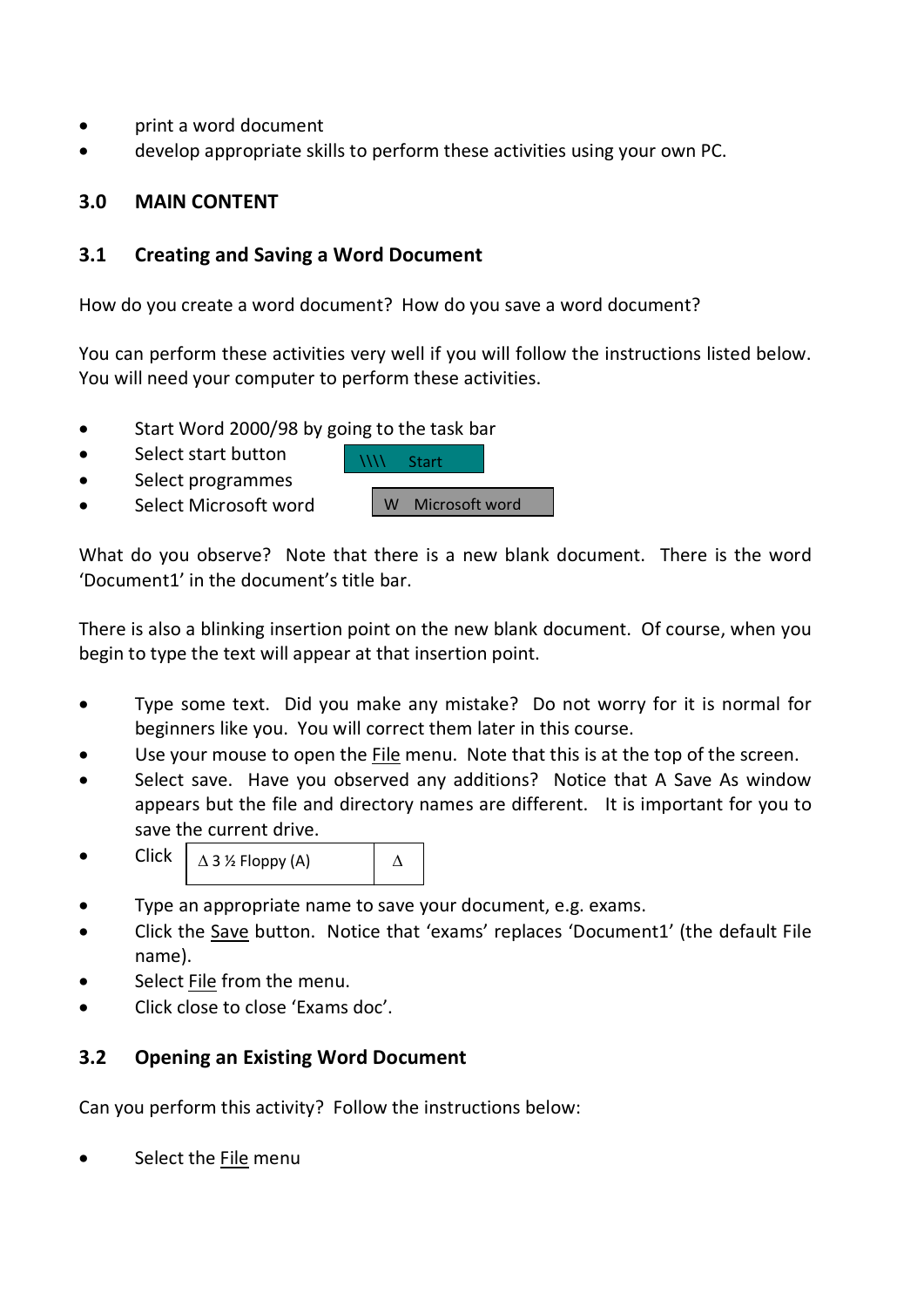- Click on Opening
- Select drive C :
- Click on 'Exams doc' that you want to retrieve
- Click the Open ..... button.

What can you observe? The contents of 'Exams doc' will appear on the screen. This is ready for printing.

# **3.3 Printing a Word Document**

How do you perform this activity? Follow the instructions. But be sure that your printer is properly connected to your computer and is switched on. Can you guess why this must be done so? If you do not observe these simple rules you cannot print anything because the printer will not be activated.

- Select the File menu
- Click on Print … to print the document you have opened. What do you observe? There is a Print dialog box shown. If your printer is set properly, it should print the document. You must be a very happy person now! Just relax because this is the beginning stages of word processing.

#### **SELF-ASSESSMENT EXERCISE**

Practise all these activities by following all the necessary instructions.

## **4.0 CONCLUSION**

In this unit, you have created and saved a word document. You opened an existing word document. You have printed a word document. You are doing very fine for now if you have performed these activities correctly.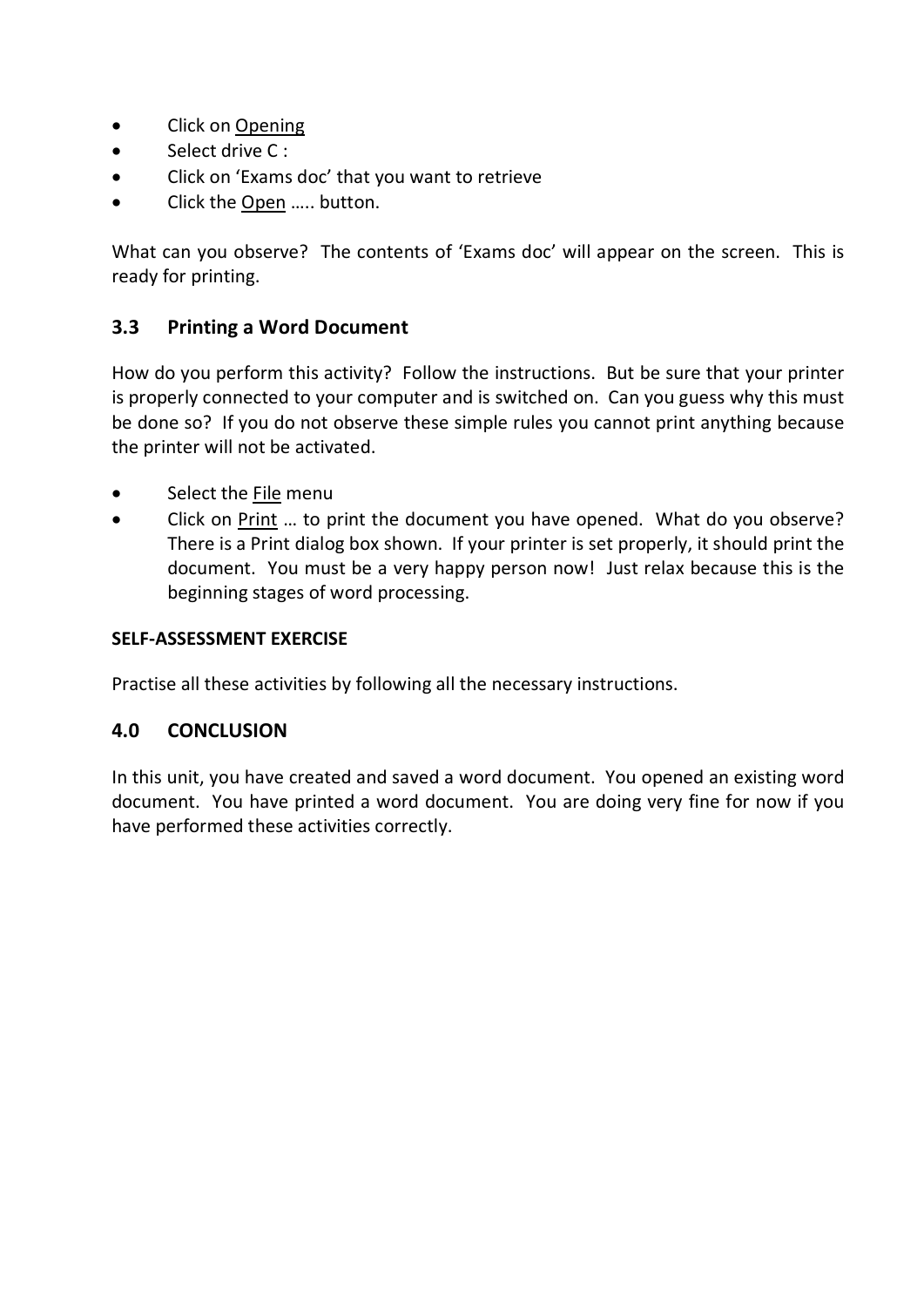## **5.0 SUMMARY**

This unit has shown you how to create and save a word document. It has shown you how to open an existing word document. You have equally printed a word document. You have developed the appropriate skills for these activities. Your knowledge and skill for word processing of document have increased gradually. The next units will consolidate all these.

#### **6.0 TUTOR-MARKED ASSIGNMENT**

- i. Describe the processes and steps in creating and saving a word document.
- ii. State the steps needed to open a word document and print a word document.

#### **7.0 REFERENCE/FURTHER READING**

Open University of Hong Kong (2001). *Foundation in Microcomputing & WWW*. ETPU Publishers.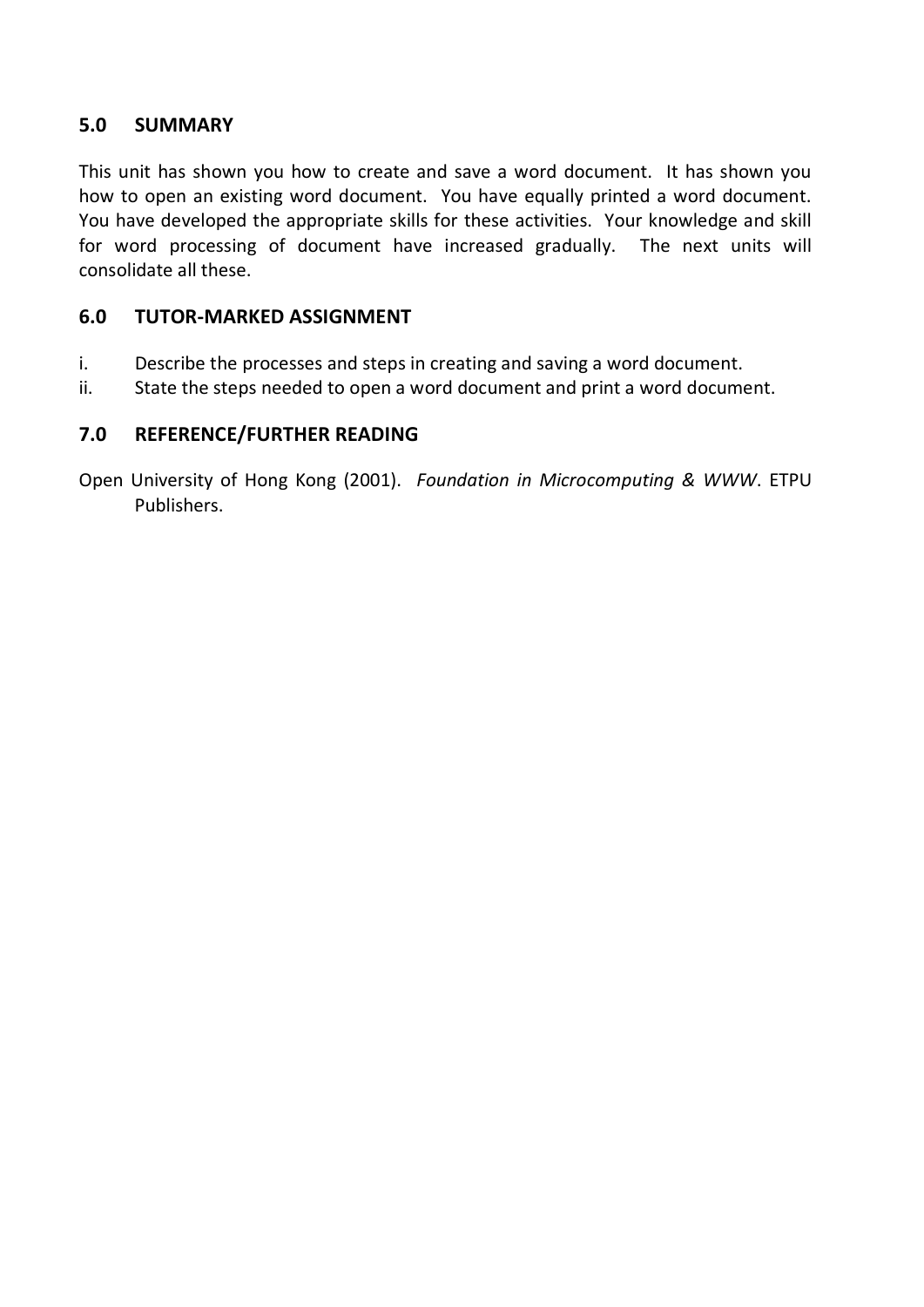# **UNIT 2 WORD PROCESSING: CREATING ANOTHER DOCUMENT, TEXT INSERTION AND OVERTYPE, USING THE OFFICE ASSISTANT**

#### **CONTENTS**

- 1.0 Introduction
- 2.0 Objectives
- 3.0 Main Content
	- 3.1 Creating another Document
	- 3.2 Text Insertion and Overtype
	- 3.3 Using Office Assistant
- 4.0 Conclusion
- 5.0 Summary
- 6.0 Tutor-Marked Assignment
- 7.0 Reference/Further Reading

#### **1.0 INTRODUCTION**

In this unit, you will continue to develop further skills in word processing of word document. You will create another document. You will insert text and overtype. You will use Office Assistant. I hope you did practise more of the previous units. Once again, you will work with your computer.

#### **2.0 OBJECTIVES**

At the end of this unit, you should be able to:

- create another document
- insert a text and overtype on it
- use the Office Assistant
- develop skills in the performance of these activities.

#### **3.0 MAIN CONTENT**

#### **3.1 Creating another Document**

How do you create another document? Remember that in the last unit, you were able to create and save a Word document. Can you remember precisely what you did?

This section will help you further in studying word processing by creating another document. Please follow the instructions carefully and you can achieve your efforts. Now the following:

• Click on the File menu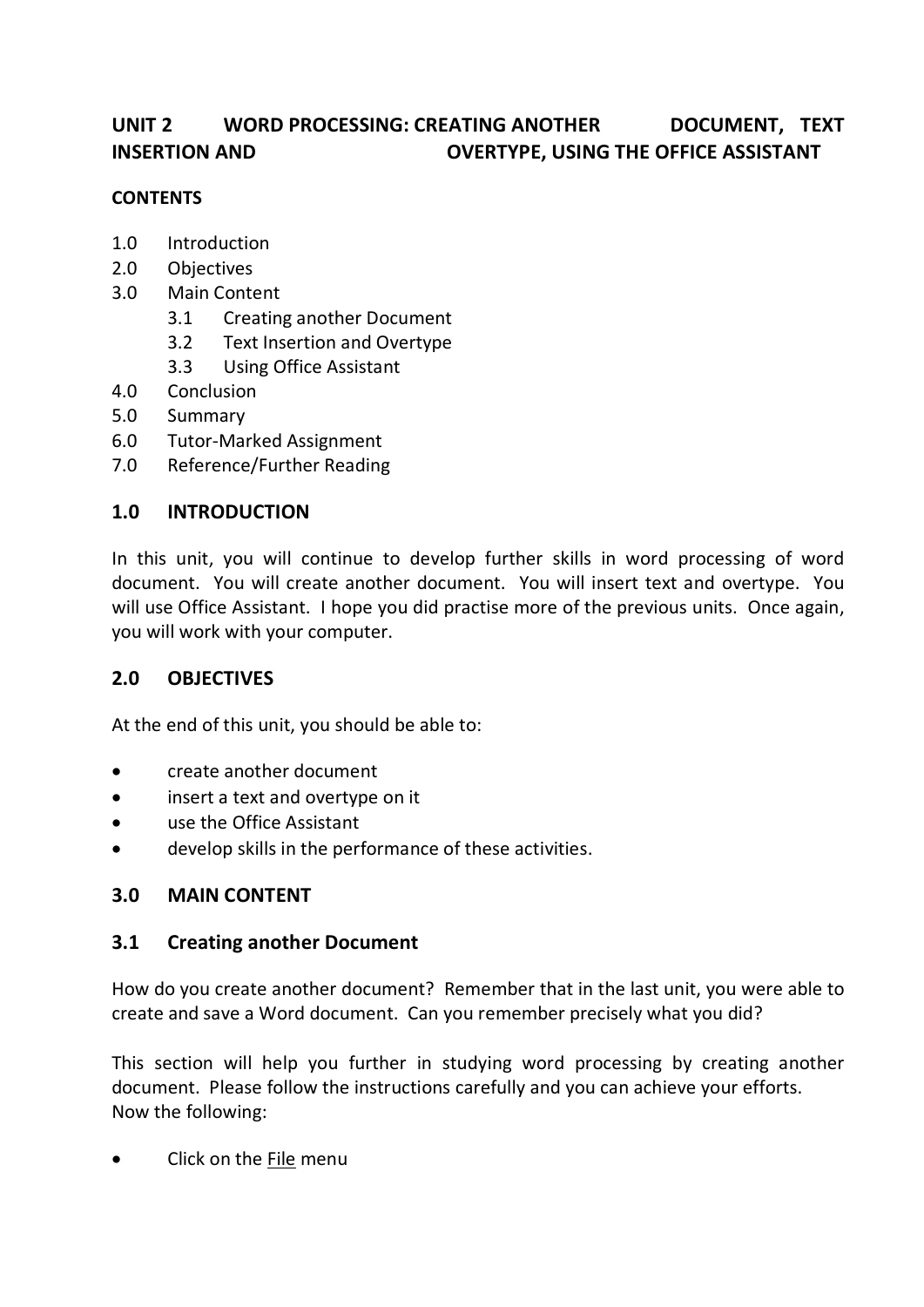- Select New .... What do you observe? A new window will pop up.
- Click on the Blank Document icon
- Click OK
- Save the new file. I know that you can still remember the commands of naming and saving a word document. If you do have problems, please refer to unit 1. Read through the steps again.

## **3.2 Text Insertion and Overtype**

Can you carryout this activity? It is very easy and it is one of those activities you will be performing most of the time.

Please follow the instructions carefully to perform this activity:

- Type some text in a word document
- Use your mouse to point the cursor to any part of your text
- Click the left mouse button
- Start typing some more text. What can you observe? Note that all the text to the right of the cursor has shifted forward. The text you are typing is inserted into your document at the cursor's current position. We call this text insertion. Please repeat this activity by typing a new text and following the instructions to perform text insertion. Have you done this successfully? Now perform this other activity below.
- Click the left mouse button
- Press the <insert> key
- Start typing. What do you observe? You will find that what you have typed is overwriting your existing text. We call this overtype mode. You can switch between overtype mode and insertion mode. How can you perform this?
- Press <insert> key once again. You will be performing this activity most of the time. Please perform this activity several times to be sure that you have perfection. Have you done it? Then you have acquired the necessary skills. Congratulations!

## **3.3 Using the Office Assistant**

We are not referring to any office assistant in your office! So do not worry yourself so much for now. We are referring to the Office Assistant in word processing.

Has your Office Assistant shown up since you started the activities of this course? Do the following to wake it up!

- Double click on Office Assistant. It will ask you: What would you like to do? It will provide you with activities.
- Type in your question in the content box.
- Click Search after typing. What can you observe? Another dialog box will appear.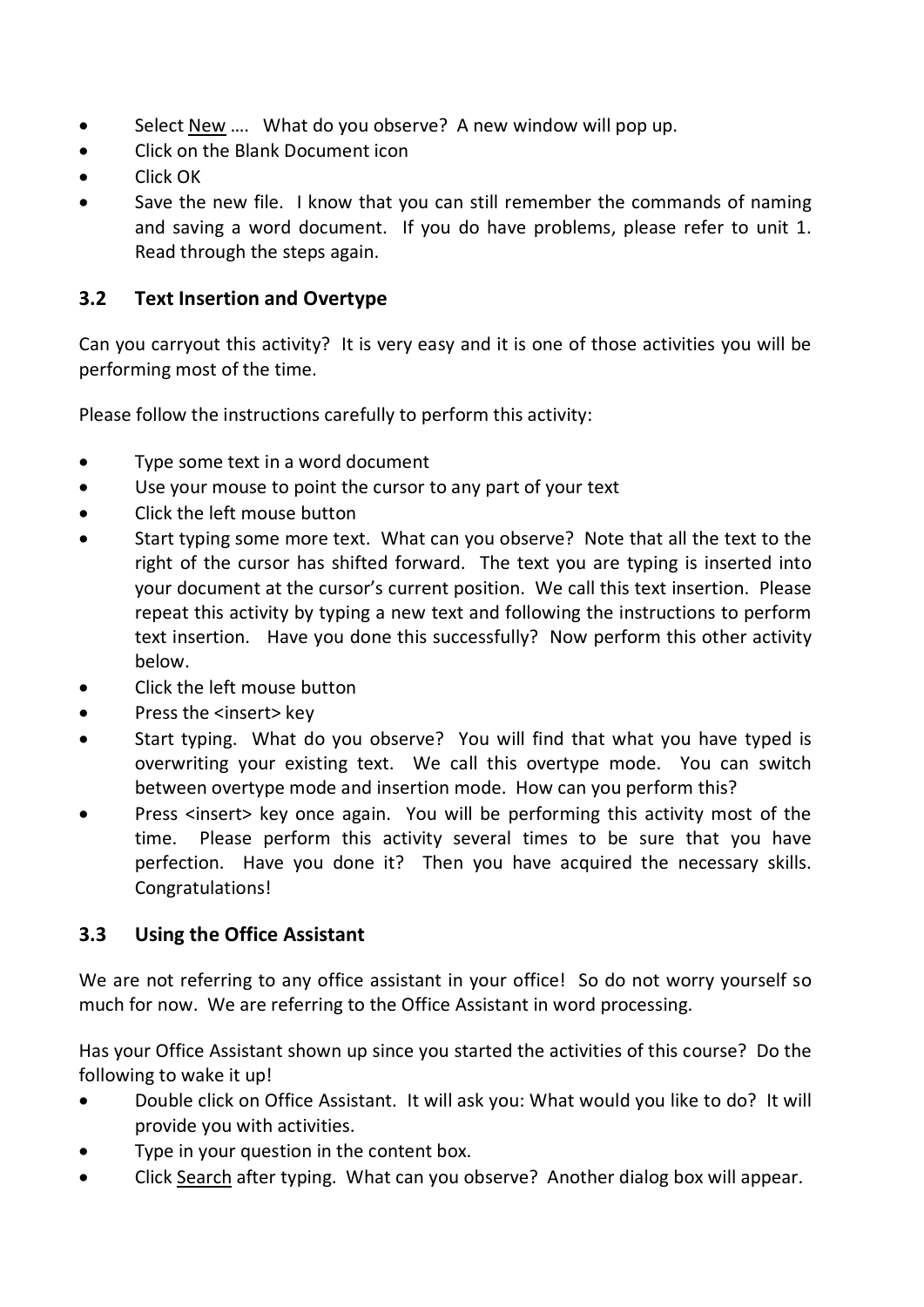Select what to do from the sensual suggestions given.

Note that Office Assistant will show up anytime you may need a help in word processing.

Practise more on this activity.

#### **SELF-ASSESSMENT EXERCISE**

- 1. Practise how to insert text, and overtype several times.
- 2. What are the problems you have noticed?

#### **4.0 CONCLUSION**

In this unit, you have just been introduced to basic word processing skills of creating another document. You have performed the text insertion and overtype activities. How did you perform all these? Did you carry out all the instructions that the Office Assistant provided for you? If you performed these activities carefully and successfully, you are in the right direction to study more of skills in word processing.

#### **5.0 SUMMARY**

This unit has shown you the skills of creating another document. It has shown you how to carryout text insertion and use of the Office Assistant. In the next units we shall show you how to develop more skills in word processing. Be a little patient please!

#### **6.0 TUTOR-MARKED ASSIGNMENT**

- i. Describe the steps you will follow to create another document.
- ii. Discuss fully how you can insert on text and overtype if needed by your client.
- iii. State the problems you can encounter and provide solutions to these problems.

## **7.0 REFERENCE/FURTHER READING**

Open University of Hong Kong (2001). *Foundation in Microcomputing & WWW.* ETPU Publishers.

# **UNIT 3 MOVING AND COPYING TEXT, MOVING AND COPYING TEXT WITH 'DRAG-AND-DROP', CHANGING FONTS AND APPLYING EFFECTS**

#### **CONTENTS**

- 1.0 Introduction
- 2.0 Objectives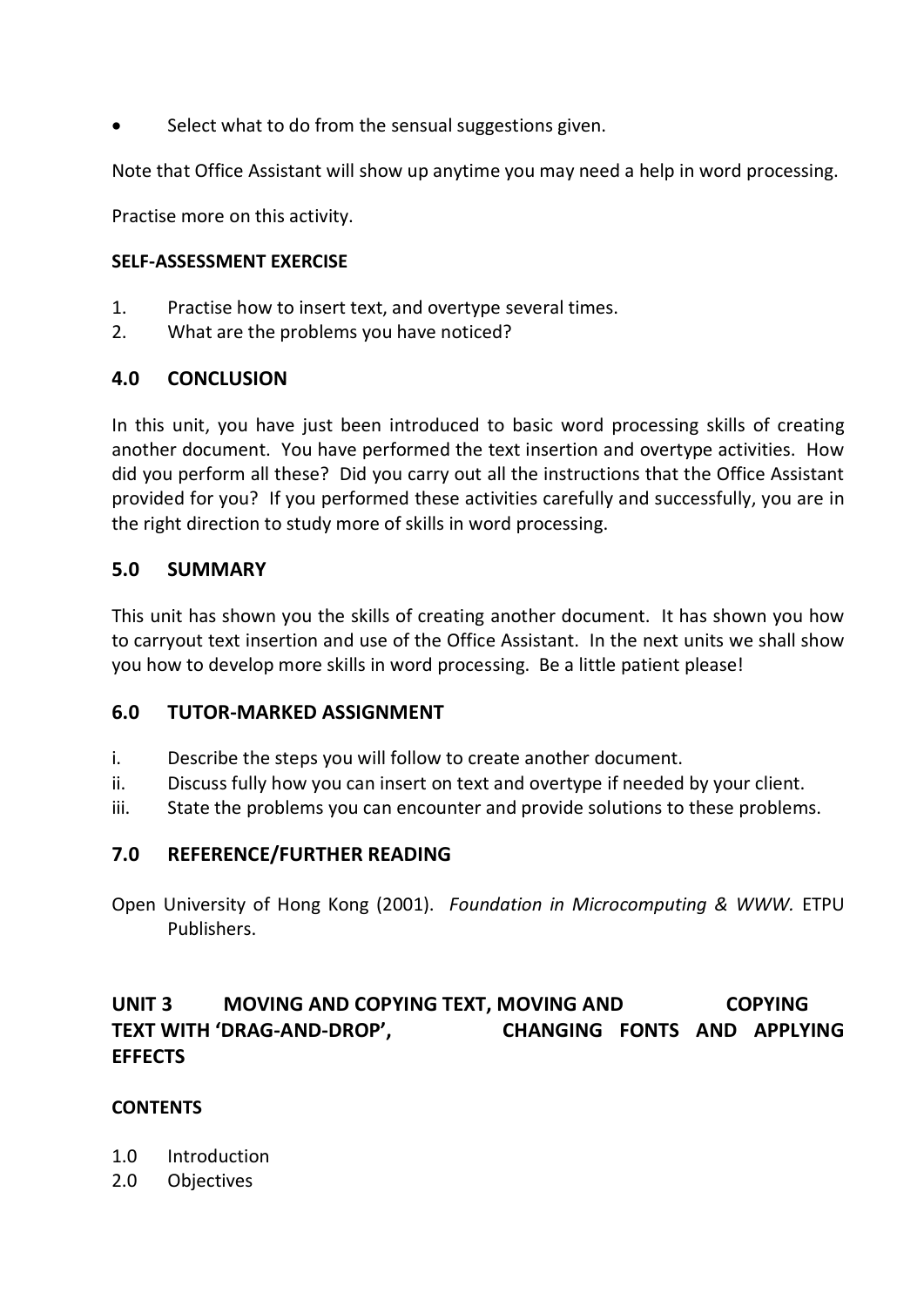## 3.0 Main Content

- 3.1 Moving and Copying Text
- 3.2 Moving and Copying Text with 'Drag-and-Drop'
- 3.3 Changing Fonts and Applying Effects
- 4.0 Conclusion
- 5.0 Summary
- 6.0 Tutor-Marked Assignment
- 7.0 Reference/Further Reading

## **1.0 INTRODUCTION**

In this unit, you will be performing more skills in word processing. You will be introduced to moving and copying texts. You will move and copy text using the 'drag-and-drop' method. You will change fonts and apply effects. Please read on.

## **2.0 OBJECTIVES**

At the end of this unit, you should be able to:

- move and copy text
- move and copy text with the 'drag-and-drop'
- change fonts
- apply effects.

#### **3.0 MAIN CONTENT**

## **3.1 Moving and Copy Text**

How do you perform this activity? What are the skills needed to perform this activity? Please follow the instructions below to carry out this activity successfully:

- Create a document
- Type some text in a paragraph form
- Press <Enter> when you have finished the paragraph
- Select the first sentence of that paragraph
- Highlight it with the cursor
- Select  $\lambda$  Cut from the standard toolbar
- Move the cursor to the end of the paragraph
- Select  $\Box$  aste in the standard toolbar. What can you observe? Notice that the first sentence of the original text has now moved to the end Copy in the standard toolbar.  $\Box$
- move the cursor to a line below the paragraph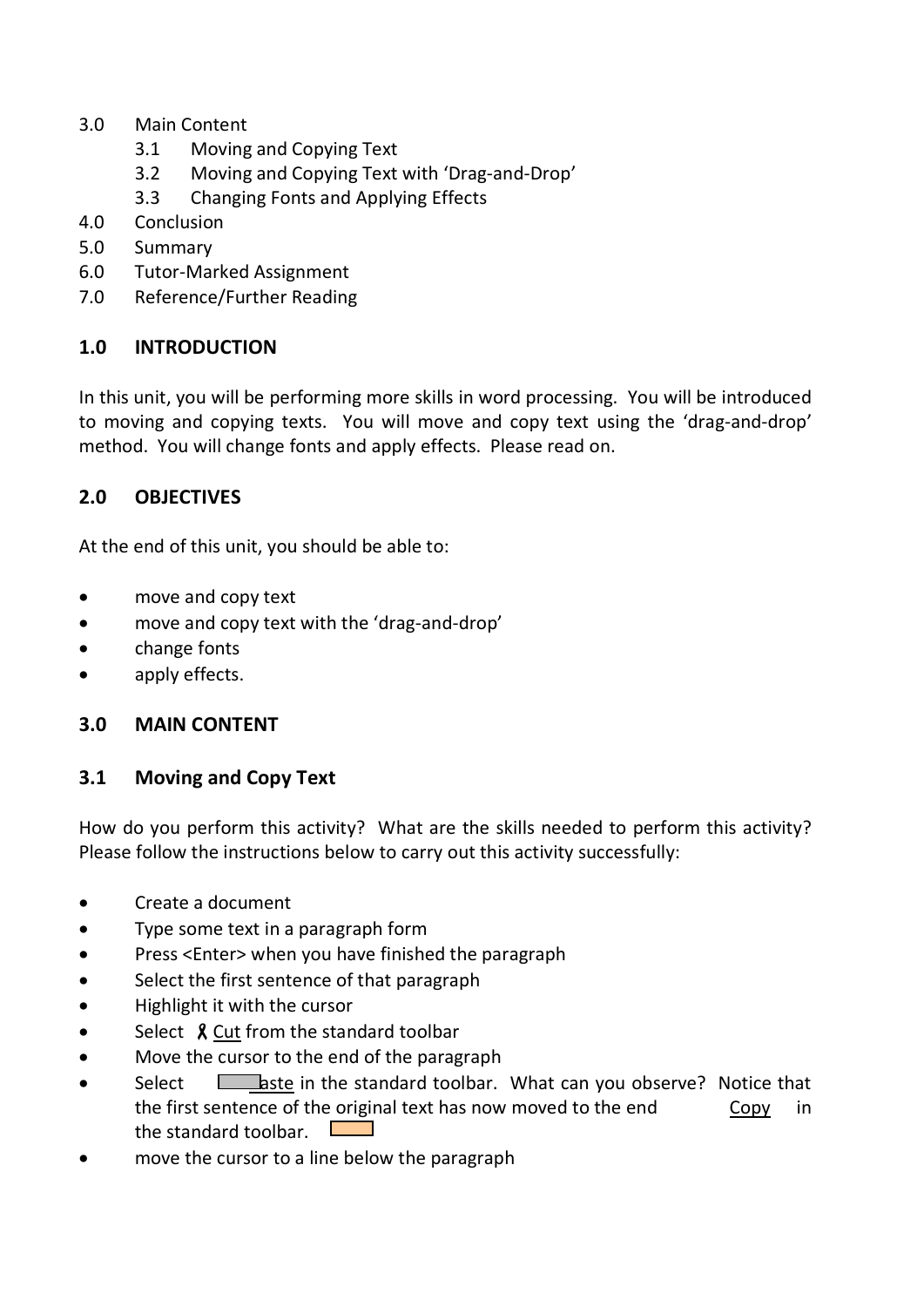Select Paste button. What can you observe? You should notice that your entire text has been rewritten in the order that you want. Please practise this activity again using different texts. Please note the problems that you have encountered.

# **3.2 Moving and Copying Text with 'Drag-and-Drop'**

Let us introduce you into a new skill of moving and copying a text. Please follow the instructions below:

- Create a document in a paragraph form
- Highlight the second sentence
- Delete that sentence
- Select Cut button
- Select the last sentence in the paragraph
- Hold down the left mouse button while you drag the text to the beginning of the paragraph. What can you observe so far? Note that there is a box with a dotted border attaching itself to the mouse pointer.
- Release the mouse button. What can you observe? The text will be pasted at the insertion point. Note that the sentence order of the original paragraph is now restored.
- Select the entire paragraph
- Hold down the < Ctrl > key on your keyboard
- Drag the text to its new location. What can you observe? Notice that a box with a plus sign attached to the mouse pointer shows up.
- Continue to hold down the key < Cont >
- Release the mouse button. What do you observe? The text will be pasted at the insertion point. Note that the original text will remain where it was. This is dragand-drop moving and copy of text.

Practise this activity attain.

## **3.3 Changing Fonts and Applying Effects**

Can you perform this activity? Follow the instructions below:

- Use the word file you created in the previous activity
- Change the font of the first paragraph Arid
- Set the font size to 12 points
- In the first paragraph, apply the following effects one by one to the first 6 words and all others after.
	- i. Strike through
	- ii. Double strike through
	- iii. Superscript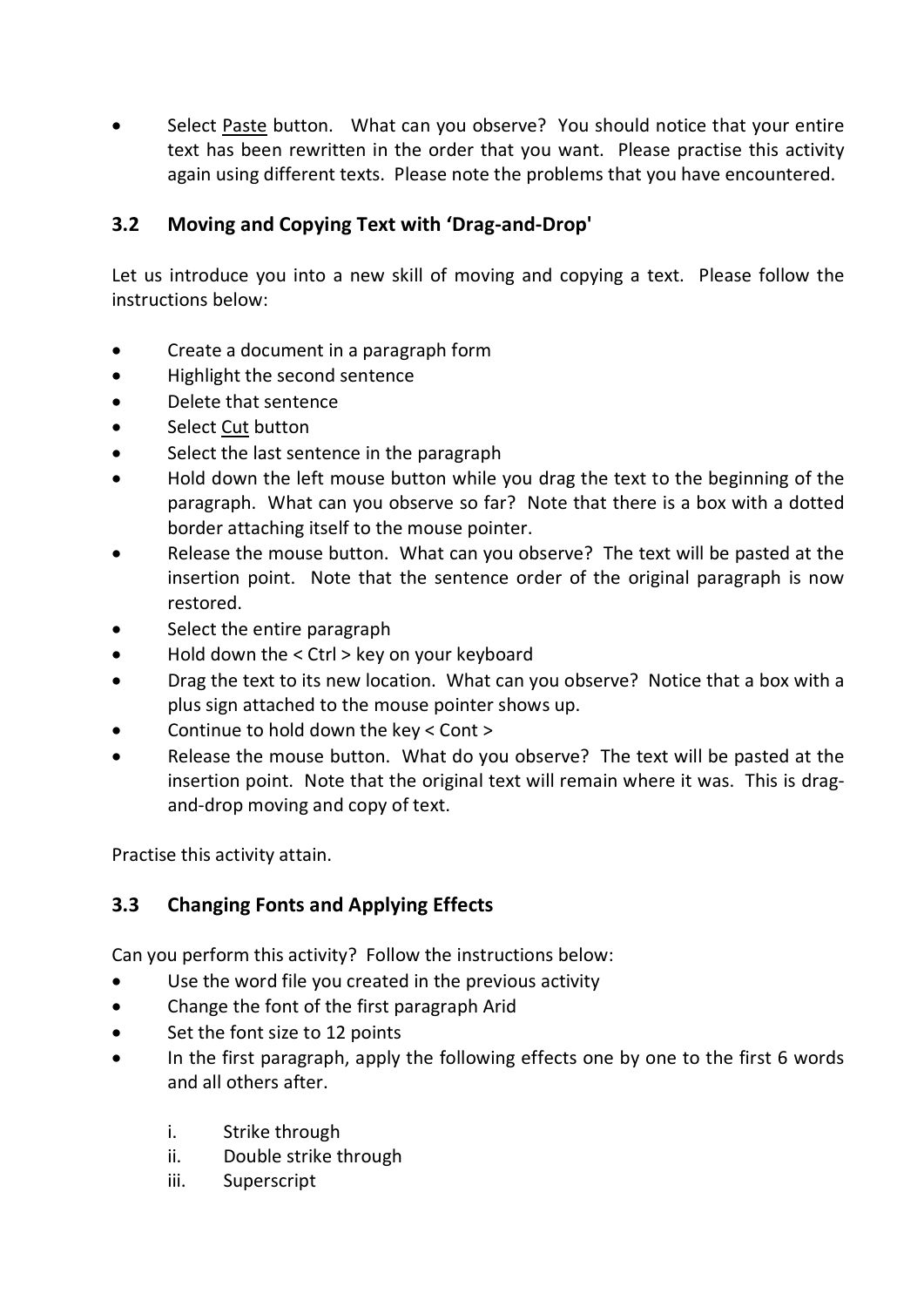- iv. Subscript
- v. Shadow
- vi. Outline
- vii. Emboss
- viii. Engrave
- ix. Small caps
- x. All caps

Write down your observation in each case.

#### **SELF-ASSESSMENT EXERCISE**

- i. Practise moving and copying any text that you have created.
- ii. Use the drag-and-drop method to move and copy some paragraph of your new text.
- iii. State the difficulties you have experienced in carrying out these activities.
- iv. Practise more of these activities at your own time schedule.

## **4.0 CONCLUSION**

You have moved and copied text. You have used the drag-and-drop method to move and copy text. You have changed the fonts and applied effects on your document. If you have done all these activities successfully you have studied this unit very well. However, you will need to spend some more time on your own if you had some problems in performing these activities.

#### **5.0 SUMMARY**

This unit has shown you how to change fonts and apply effects to your text. You have also used the drag-and-drop method to move and copy document. You finally succeeded in moving and copying your text and document freely. Your knowledge and skills in word processing have increased considerably. The next units will bring more perfection for you.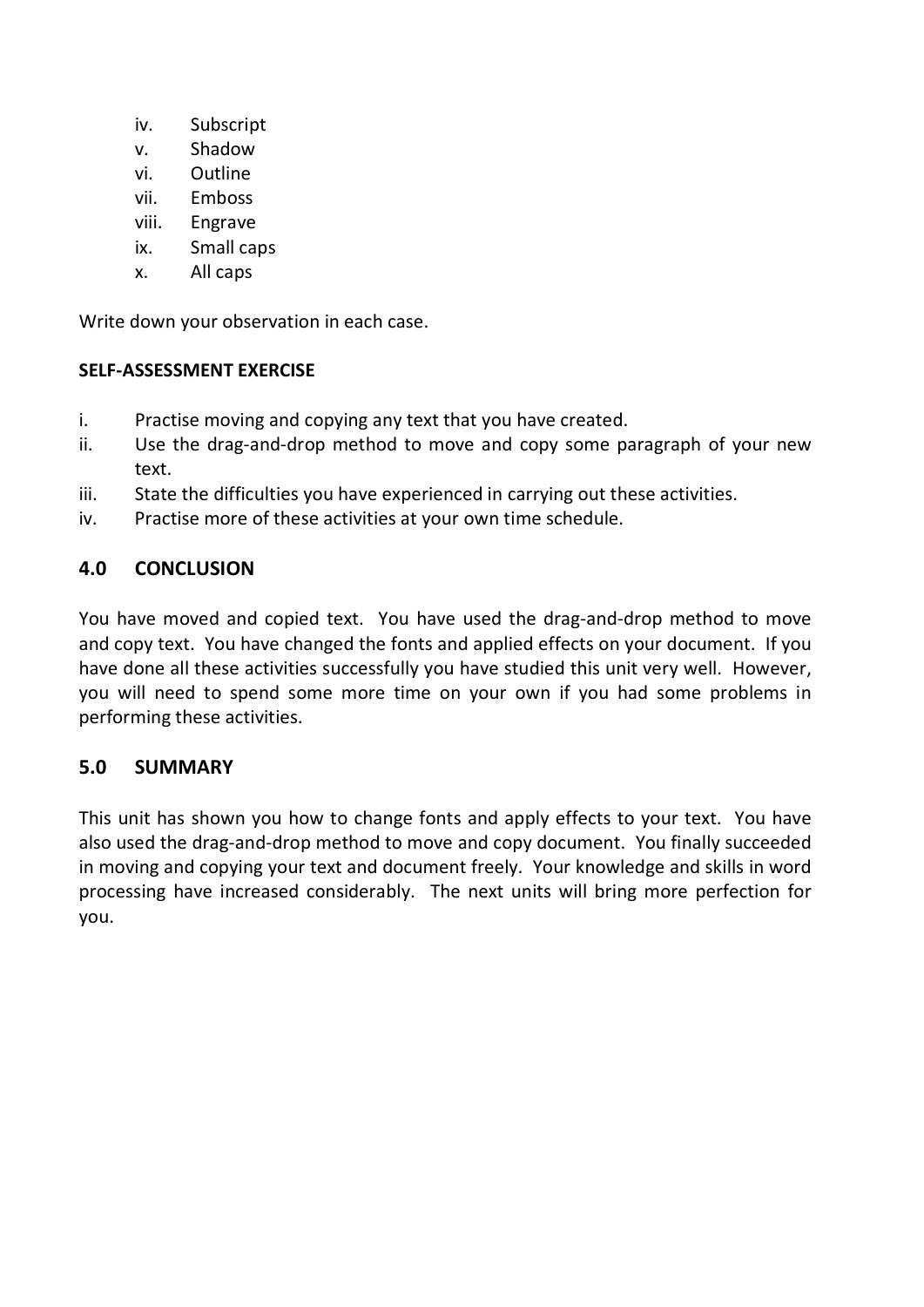#### **6.0 TUTOR-MARKED ASSIGNMENT**

- i. Discuss the steps needed to move and copy a text with the drag-and-drop method.
- ii. Describe the problems you have encountered in performing the first activity in question 1.
- iii. Practise all these activities at your own schedule.

#### **7.0 REFERENCE/FURTHER READING**

Open University of Hong Kong (2001). *Foundation in Microcomputing & WWW.* ETPU Publishers.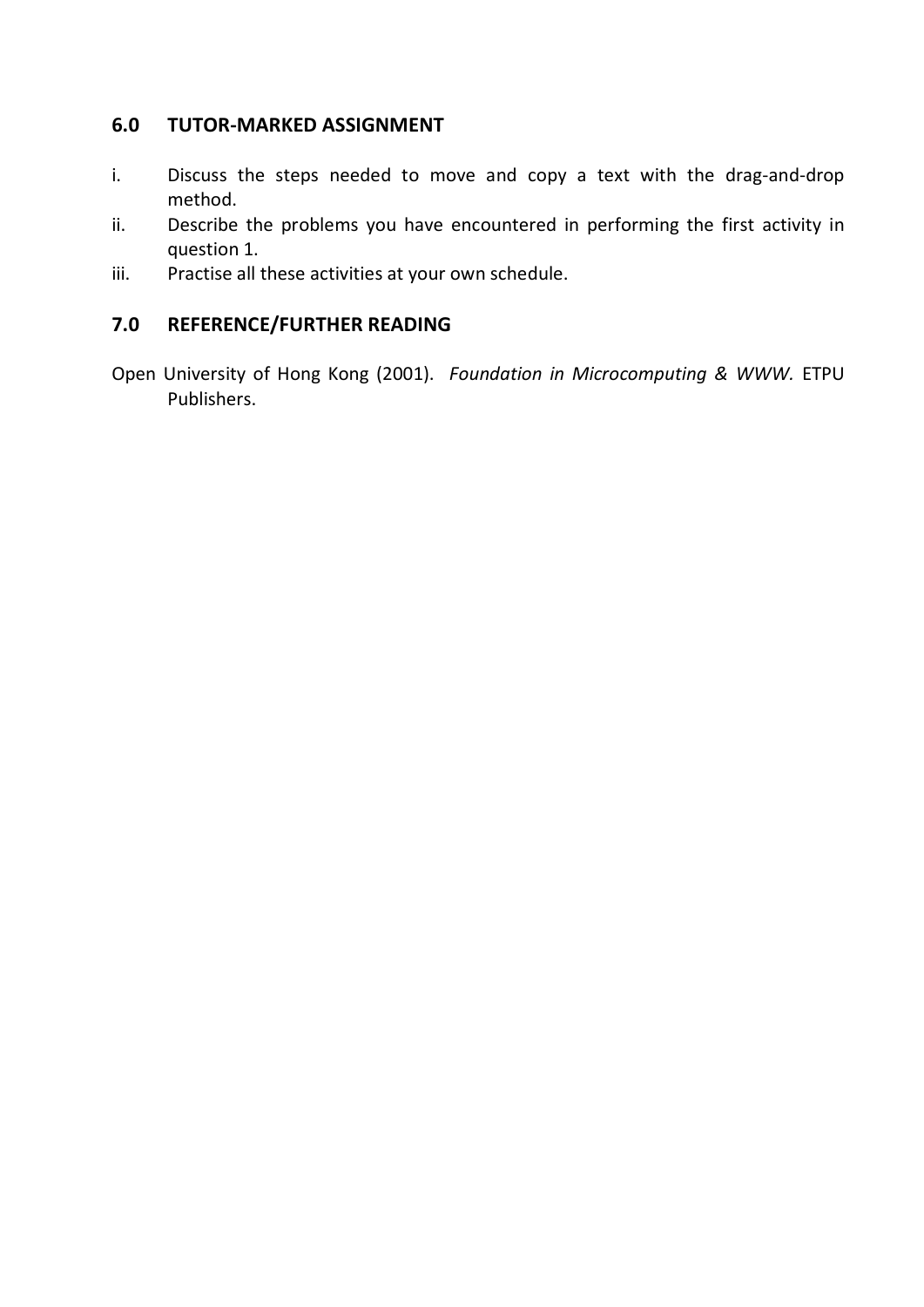# **UNIT 4 CHANGING VIEWS IN WORD 2000, JUSTIFYING TEXT AND USING TABS, DEFINING HEADERS AND FOOTERS**

# **CONTENTS**

- 1.0 Introduction
- 2.0 Objectives
- 3.0 Main Content
	- 3.1 Changing Views in Word 2000
	- 3.2 Justifying Text and Using Tabs
	- 3.3 Defining Headers and Footers
- 4.0 Conclusion
- 5.0 Summary
- 6.0 Tutor-Marked Assignment
- 7.0 Reference/Further Reading

# **1.0 INTRODUCTION**

In this unit, you will be study the changing views in Word 2000. You will justify and use tabs. You will define headers and footers. These are all activities that will provide you with further skills to become more proficient in word processing.

## **2.0 OBJECTIVES**

At the end of this unit, you should be able to:

- change the current view to different modes in Word 2000
- justify text
- use tabs to space and align them correctly
- define headers and footers
- develop further skills in word processing.

## **3.0 MAIN CONTENT**

#### **3.1 Changing Views in Word 2000**

Can you perform this activity? If not, please follow the instructions below:

- Retrieve the document you used to move and copy text in the previous unit.
- Did you save it correctly? If you did save it correctly then you should have no problem retrieving it.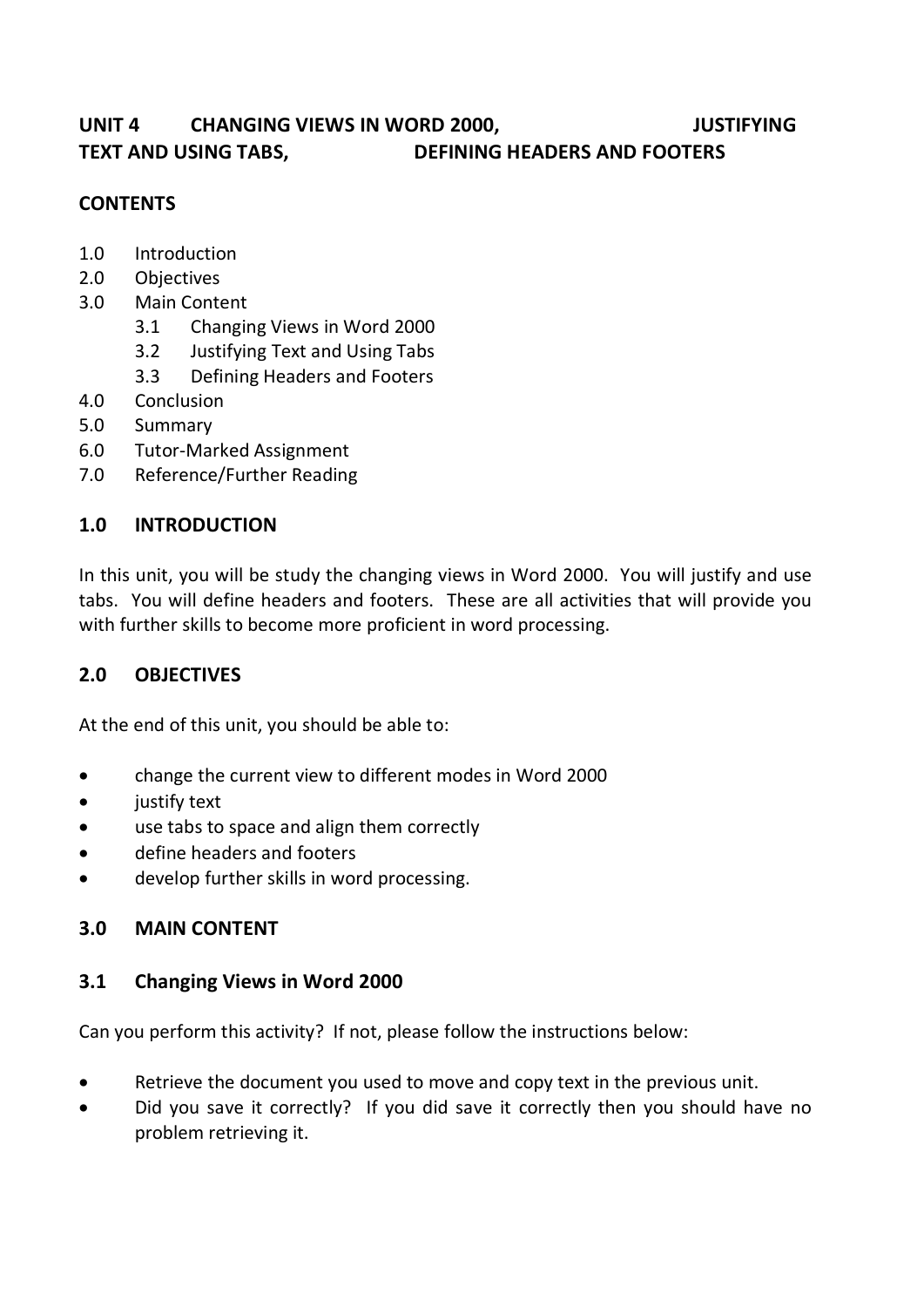Change the current view to different modes of your choice. What can you observe? Which of these words do you prefer and why? Repeat this activity as much as you can.

# **3.2 Justifying Text and Using Tabs**

In justifying your text that you created in the previous unit, you will need to do the following:

- Highlight the paragraph
- Select the Justify button. What do you observe? Notice that the whole paragraph has become justified.

Practise this activity several times. You will need this skill in most of your activities.

- Type some figures in a table
- Use the tabs to space them
- Align them by selecting the align button on the toolbar.

Practise this further.

#### **3.3 Defining Headers and Footers**

Retrieve the document in unit 3 for this activity:

- Type your name in the header
- Type the date in the header too
- Type the file name in the footer
- Type the page number in the footer of this document.

#### **SELF-ASSESSMENT EXERCISE**

1. Practise these activities several times.

#### **4.0 CONCLUSION**

In this unit you have been able to change the views in Word 2000. You were able to justify text and used tabs to align them correctly. You address your name and date in the header. You also added the file name and page number to the footer of your document. You have developed further skills in word processing by performing these activities. Well done if you did them correctly.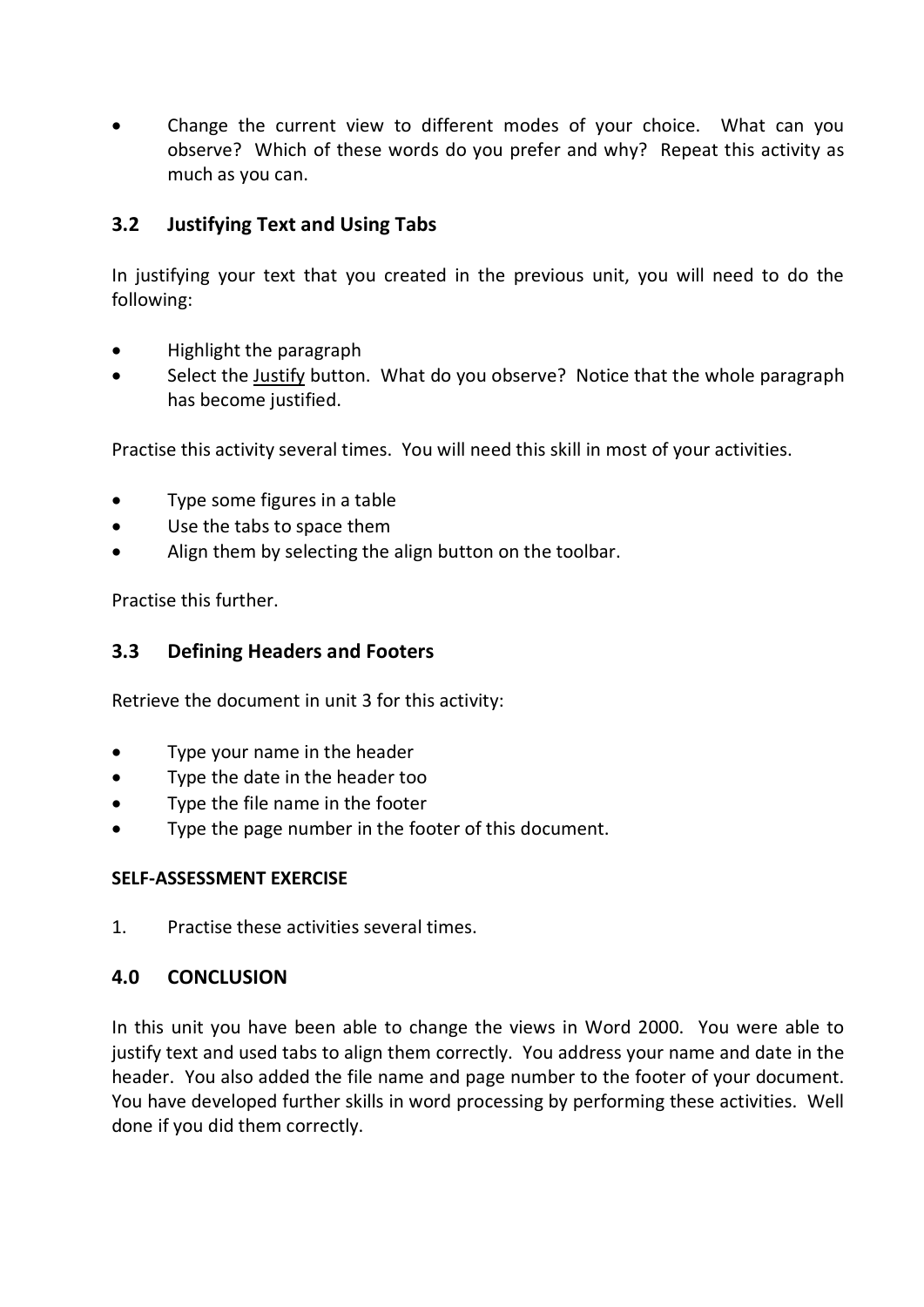#### **5.0 SUMMARY**

This unit has shown you how to change the views of Word 2000 to different modes. It also showed the skills to justify your text, space and align correctly using the tabs. You have been able to add your name and date to the header and file name and page number to the footer. You are progressing gradually towards the understanding more of the skills in word processing.

#### **6.0 TUTOR-MARKED ASSIGNMENT**

- i. Discuss the steps in justifying a text.
- ii. How would you change the different views in Word 2000 of your document to different modes?
- iii. Discuss the problems associated with the performance of these activities.

#### **7.0 REFERENCE/FURTHER READING**

Open University of Hong Kong (2001). *Foundation in Microcomputing & WWW.* ETPU Publishers.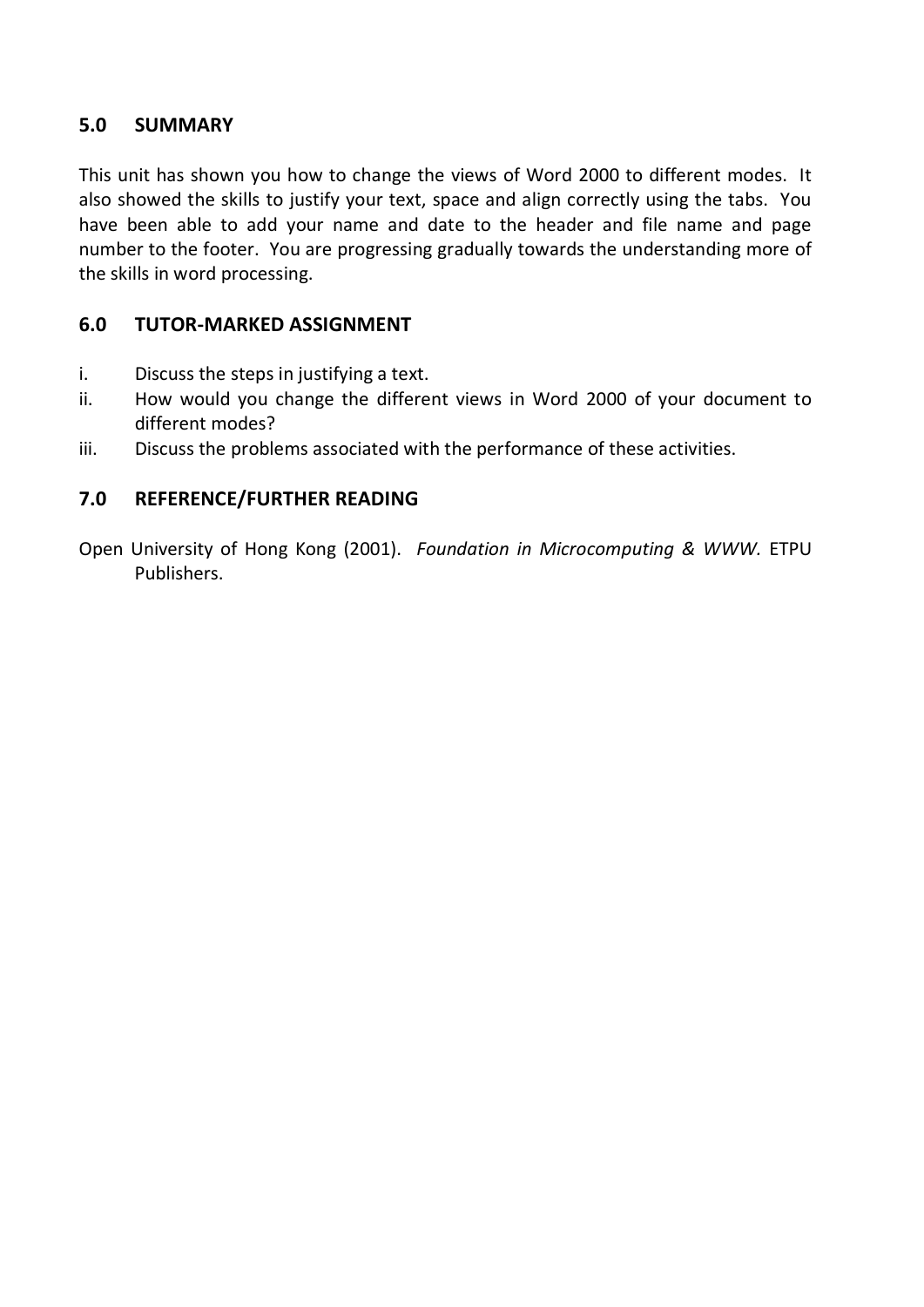# UNIT 5 INSERTING PICTURES, CHECKING **SPELLING AND GRAMMAR, WORKING WITH TABLES**

#### **CONTENTS**

- 1.0 Introduction
- 2.0 Objectives
- 3.0 Main Content
	- 3.1 Inserting Pictures
	- 3.2 Checking Spelling and Grammars
	- 3.3 Working with Tables
- 4.0 Conclusion
- 5.0 Summary
- 6.0 Tutor-Marked Assignment
- 7.0 Reference/Further Reading

#### **1.0 INTRODUCTION**

In this unit, you will learn to develop skills in word processing by inserting pictures into a word document. You will also develop skills in checking spelling and grammar. You will work with tables.

#### **2.0 OBJECTIVES**

At the end of this unit, you should be able to:

- insert pictures in a word document
- check spelling and grammar in a word document
- work with tables in a given word document
- develop more skills in handling these activities.

#### **3.0 MAIN CONTENT**

#### **3.1 Inserting Pictures**

How do you perform this activity? Please follow the instructions below to carry out this activity successfully:

- Retrieve your document in unit 3
- Make a page break in this document
- $\bullet$  Locate this clip out object  $\bullet$  In the clip gallery

• Insert this into the document.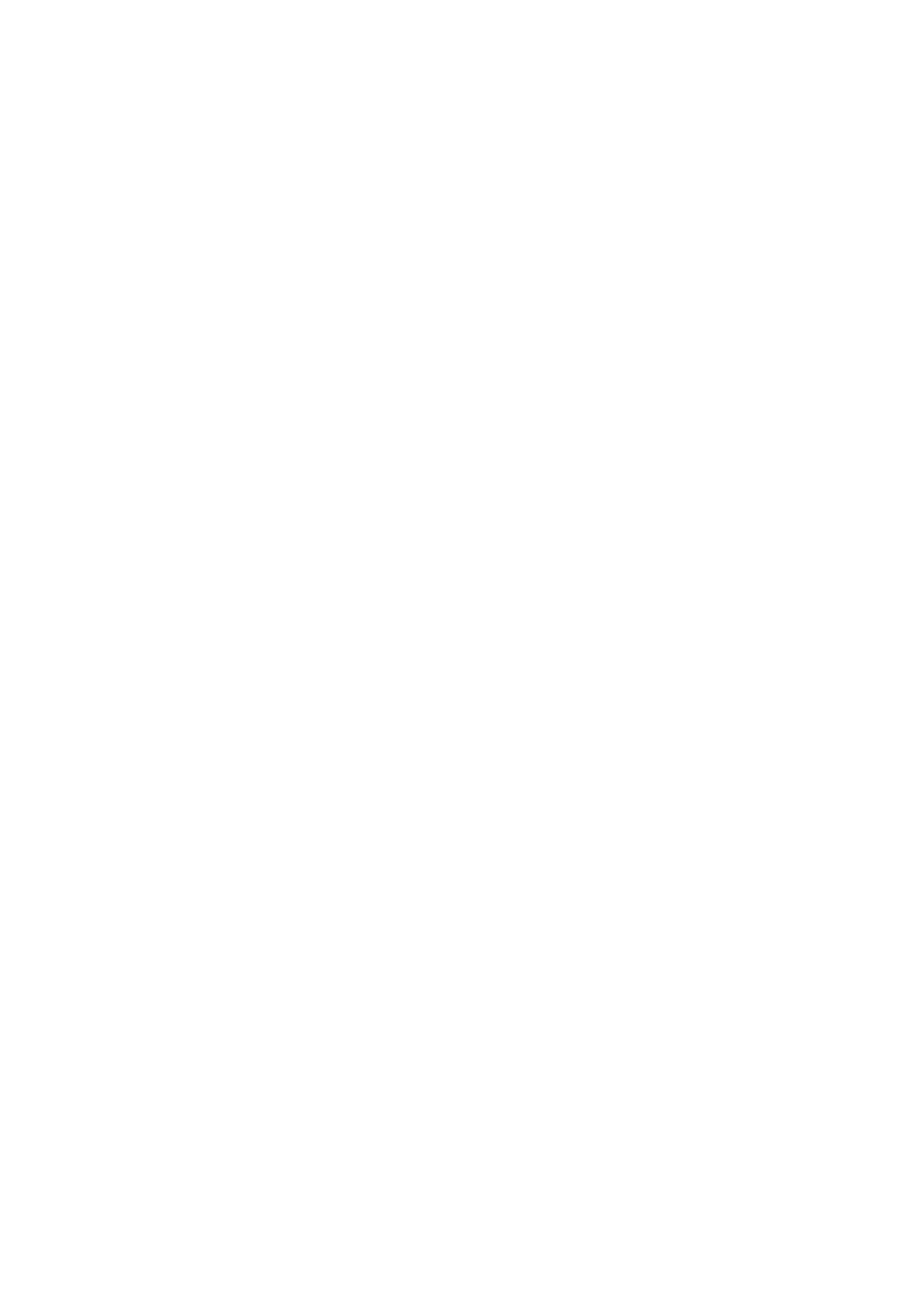# **3.2 Checking Spelling and Grammar**

Please follow the instructions below:

- Go to the Tools menu
- Select Spelling and Grammar ....
- Run the spell check through your saved document of unit 3
- Click the grammar box too to check your grammar. Did you make any spelling or grammar mistakes? Hence your corrected them?

Type more text and check the spelling and grammar. At the end your skills in checking spelling and grammar mistakes should have improved.

## **3.3 Working with Tables**

Can you perform this activity CORRECTLY? Follow the instructions presented below to perform this activity:

- Select the File menu
- Click on New .... To open a new word document
- Click on the Insert Table button  $\frac{1}{\sqrt{1+\frac{1}{n}}}$ n the standard toolbar
- Drag your mouse to cover five squares across and three down
- Release the mouse button.

What have you observed? A five column and a three row table can be formed for you.

- Name the table "students performance by subjects". You can increase the columns of your table. How do you perform this?
- Go to the View menu
- Select Toolbars
- Click on Tables and Borders to bring up the Tables and Borders toolbar
- Drag your mouse down the last column of this table
- Click on the split calls button. What can you observe?

Notice that the Split Cells dialog box appears showing two columns and three rows:

- Click OK. Note that the last column has been split into two
- Drag your mouse to select the whole table
- Click the Distribute Columns Evenly button on the Tables and Borders toolbar
- Fill in the rest of the table with appropriate data on students' performances and subjects. Can you insert/create a title for the table?
- Position the insertion point anywhere in the top row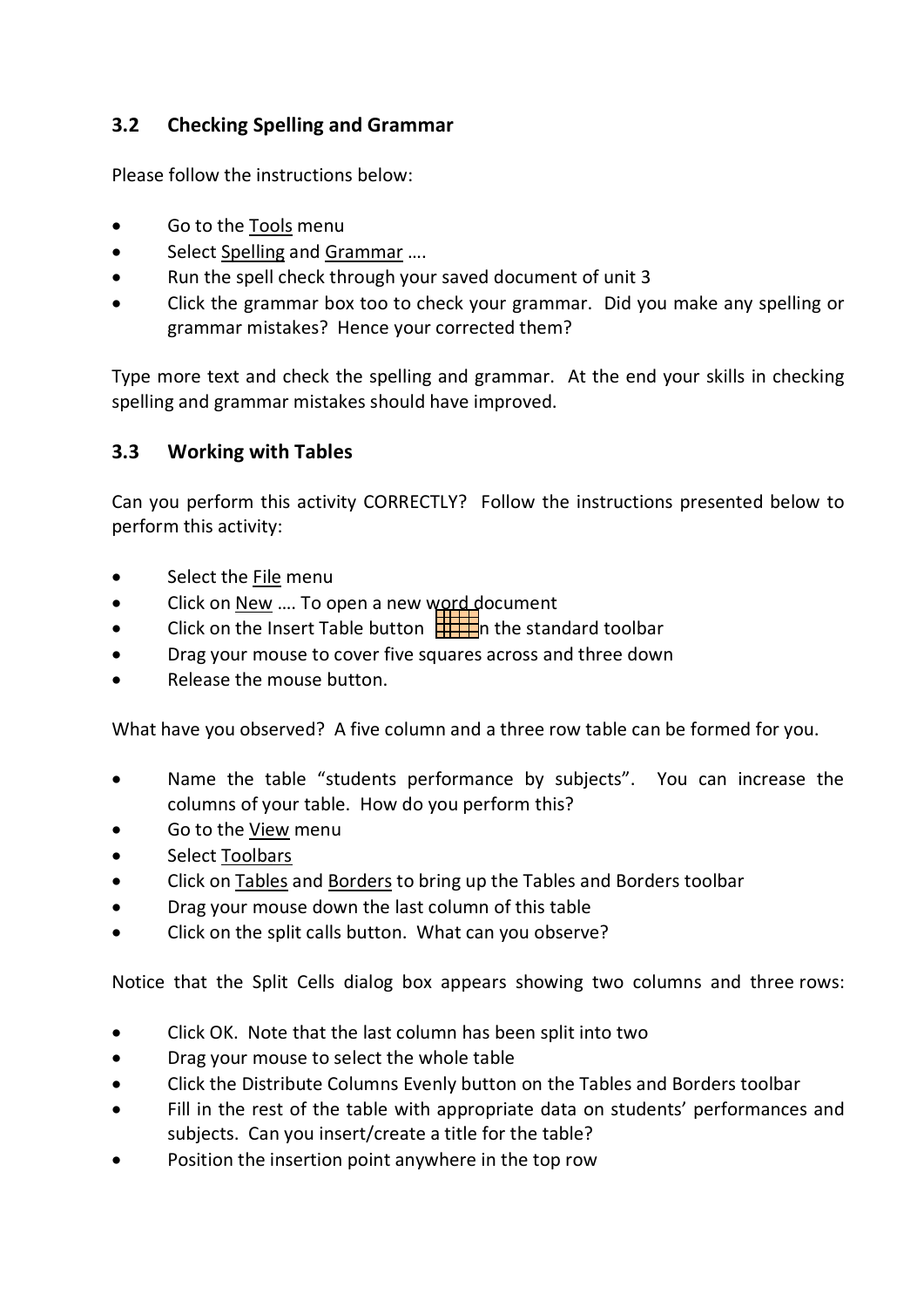- Select the Table option in the main menu to insert a row above the top row
- Drag your mouse to select the entire top row.
- Click the Merge Cells button
- Type "Students Performances by Subjects"
- Type the data with the Table that you have created
- Use different visual layouts for the table
- Change font/size
- Make it bold
- Change font to Arial
- Set heading at 14 point while the rest of the text is 10 point. You can use the formatting toolbar to change the font size and type
- Try also selecting View  $\Rightarrow$  Toolbars  $\Rightarrow$  Formatting in the menu if the toolbar becomes inactive.

Can you provide borders for your table? How do you perform this?

- Select the whole table
- Click Border box from the Tables and Borders toolbar
- Click no Border
- Select Outside Border
- Select shading colour button to add some effects
- Select a row that you want to colour
- Click on shading colour button. What do you observe? Notice the appearance of the colour pallet.
- Select the colour that you like. What can you observe? Note that your selected colour will change correspondingly.

At this point in time you should notice that your table has been produced. This activity seems a bit difficult. Please read through the instructions again. Perform this activity carefully

#### **SELF-ASSESSMENT EXERCISE**

- i. Create any table of your choice.
- ii. Increase the columns and rows by 3 and 2 respectively.
- iii. Provide a title for the table.
- iv. Shade some sections.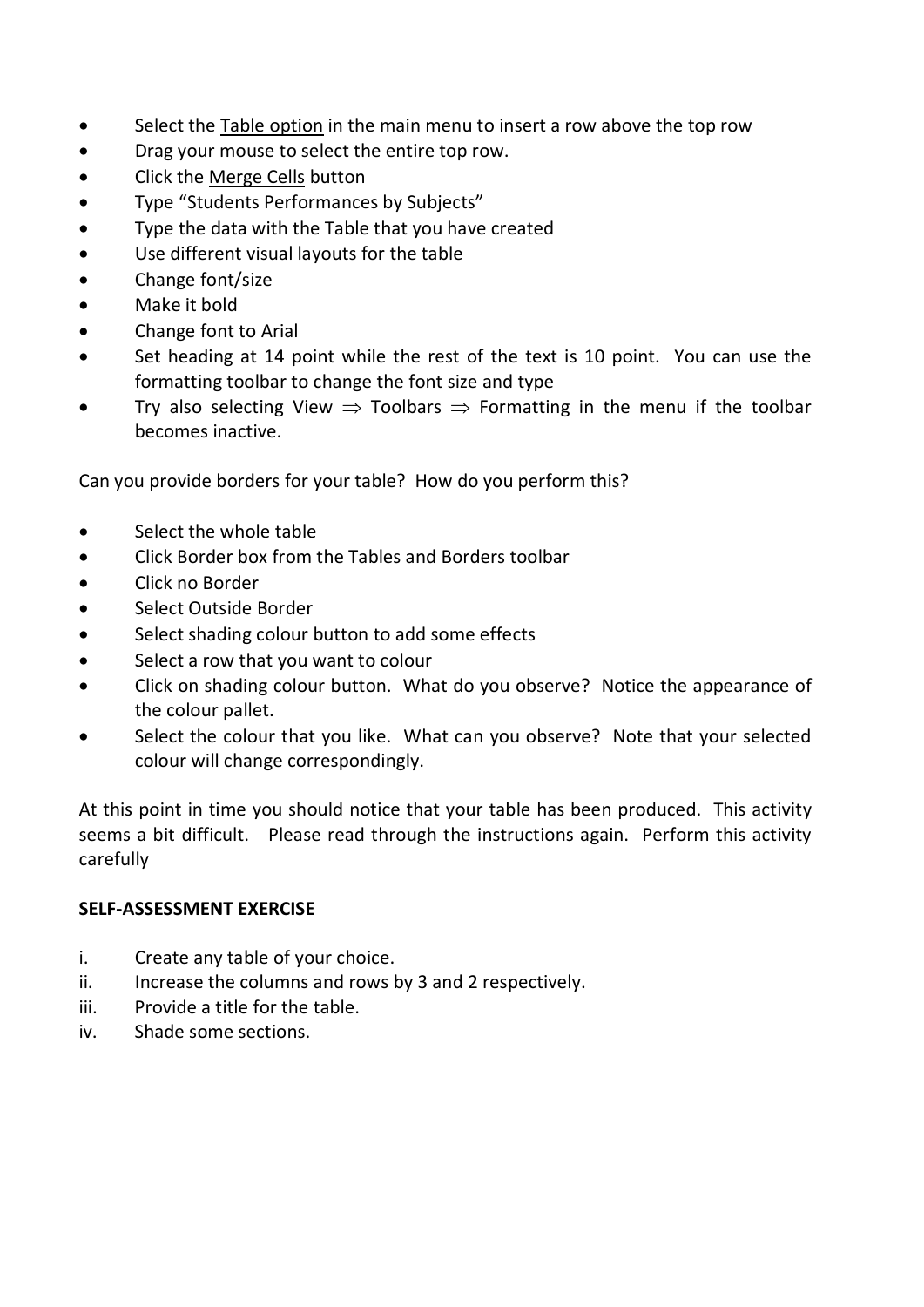## **4.0 CONCLUSION**

In this unit, you were able to check spelling and grammar in your document. You were able to add pictures. You were shown how to create a table, add columns and rows as well as titles. If you did perform the skills needed for all these activities correctly, then you have learned a lot about word processing.

#### **5.0 SUMMARY**

This unit has strengthened your knowledge and skills of word processing. You have studied how to create tables, add more rows and columns, add effects like shading. You have developed skills to check spelling and grammar. You have developed skills to insert pictures. You have become proficient in the use of word processing technique to developing a word document. You have done very well. Congratulations!

#### **6.0 TUTOR-MARKED ASSIGNMENT**

- i. Describe the steps and processes of adding a picture to a document.
- ii. Discuss the steps in creating a table and inserting it in a word document.
- iii. State the problems/difficulties in carrying out these activities.
- iv. Practise more of these activities at your own free schedule.

## **7.0 REFERENCE/FURTHER READING**

Open University of Hong Kong (2001). *Foundation in Microcomputing & WWW.* ETPU Publishers.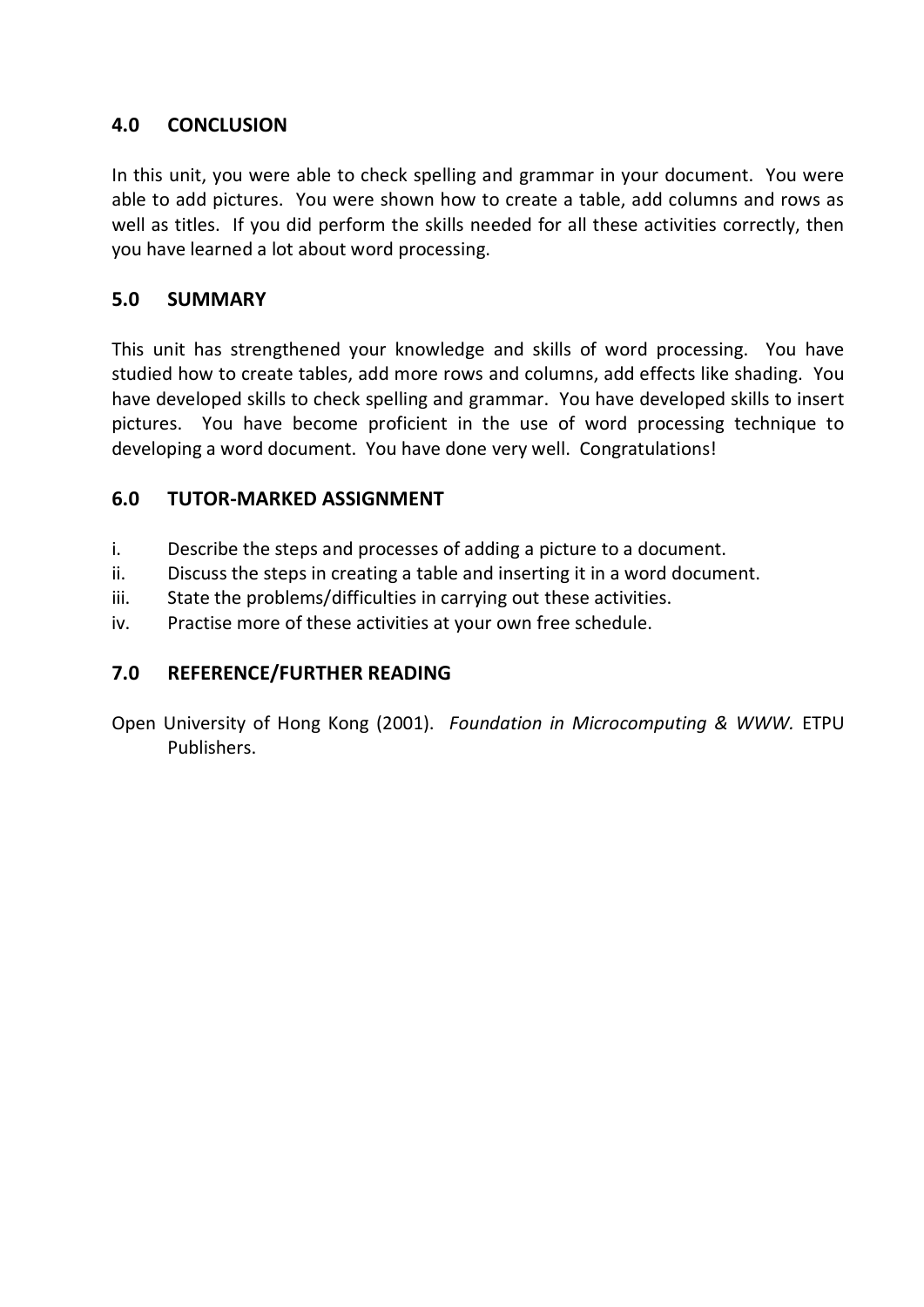## **MODULE 7 CONNECTING DEVICES AND WEBPAGE AUTHORING**

Unit 1 Connecting Ports and Connectors

Unit 2 Adding Hyperlinks and E-Mail Link in FrontPage

Unit 3 Using FrontPage to Add Form Components, Creating and Saving a New

Page in Dreamweaver

Unit 4 Adding Images, Tables and Links in Dreamweaver

# **UNIT 1 CONNECTING PORTS AND CONNECTORS**

#### **CONTENTS**

- 1.0 Introduction
- 2.0 Objectives
- 3.0 Main Content
	- 3.1 Types of Connectors
	- 3.2 Sockets
	- 3.3 Connectors
- 4.0 Conclusion
- 5.0 Summary
- 6.0 Tutor-Marked Assignment
- 7.0 Reference/Further Reading

## **1.0 INTRODUCTION**

In this unit, you will be studying the types of connectors, sockets and connectors that your PC requires in order to operate effectively.

## **2.0 OBJECTIVES**

At the end of this unit, you should be able to:

- describe the types of connectors
- identify the connectors of a PC
- describe the sockets that are used for the connectors.

# **3.0 MAIN CONTENT**

**3.1 Types of Connectors**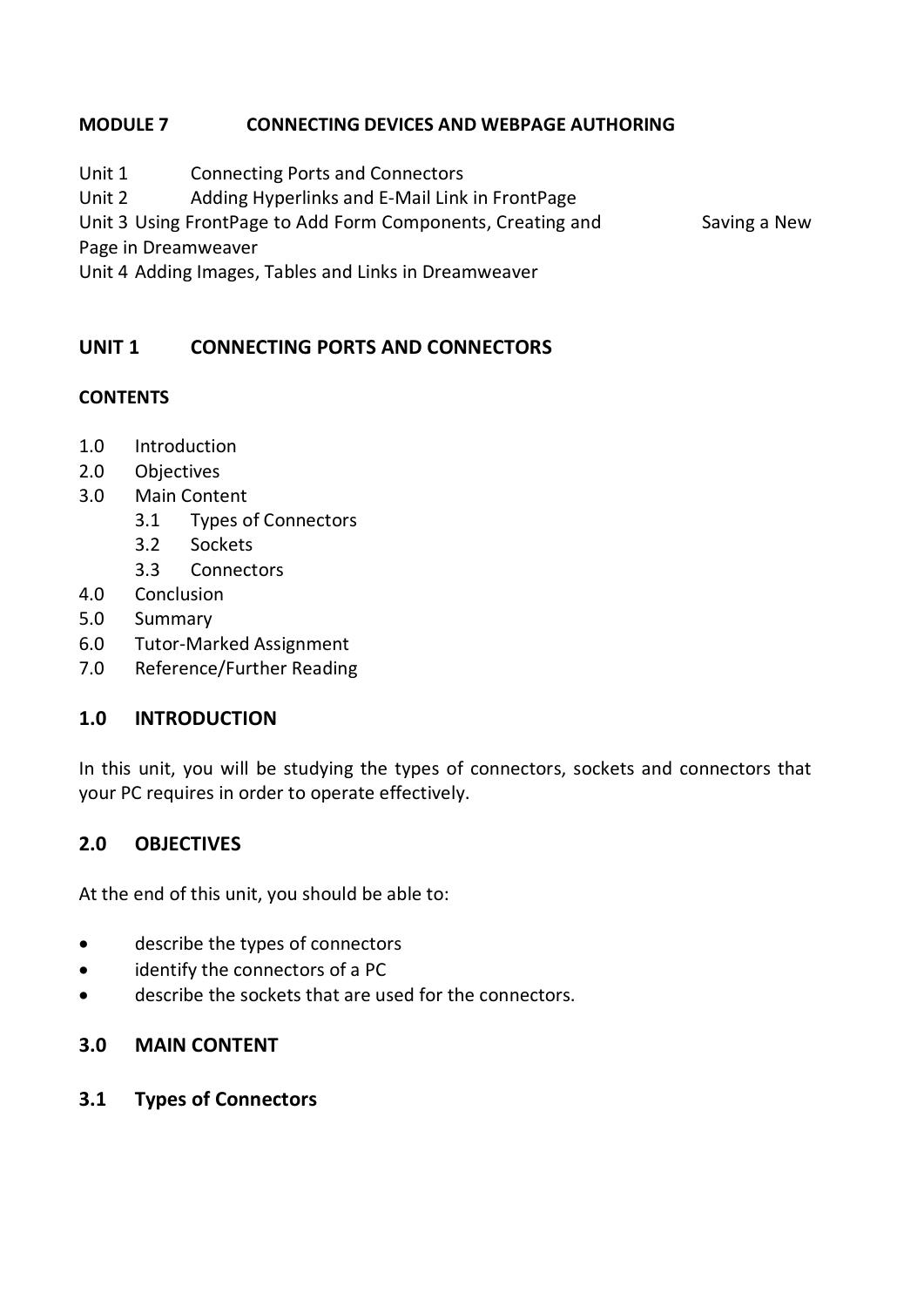By now you should remember that the input and output devices are external to the PC system box. Similarly, you will recall that the adapter cards, hard disk and motherboard are inside the PC system box.

How are these linked together for the computer to operate? They must be connected by cables and connectors through the various connection ports at the back of the PC.

#### **What is a port?**

It is the 'information doorway' that allows information to flow between a computer and external devices. It was a predefined protocol to control the flow.

The types of connectors are presented below:

1. AT keyboard – DIN5

This is the oldest PC keyboard connector designed for PCs in the 1980s.

2. PS / 2

A smaller connector designed originally in IBM PS / 2 PCs for connecting keyboard and mouse.

3. Serial

Both the 9 – pin and 25 – pin serial ports are industrial standard. Most PCs have both, and one is designated as COM 1 and another COM 2.

4. Parallel

Mainly for printers but some low – end devices e.g. scanners and zip driver also make use of it. It has 8 pins to transfer data in parallel so the transfer rate is faster than a serial port.

5. Small Computer System Interface – SCSI

A high–speed (up to 40 MB per second) interface to connect storage devices or other devices that have a large volume of data transfer.

6. Video

A 15 pin connection designed for connecting CRT monitors.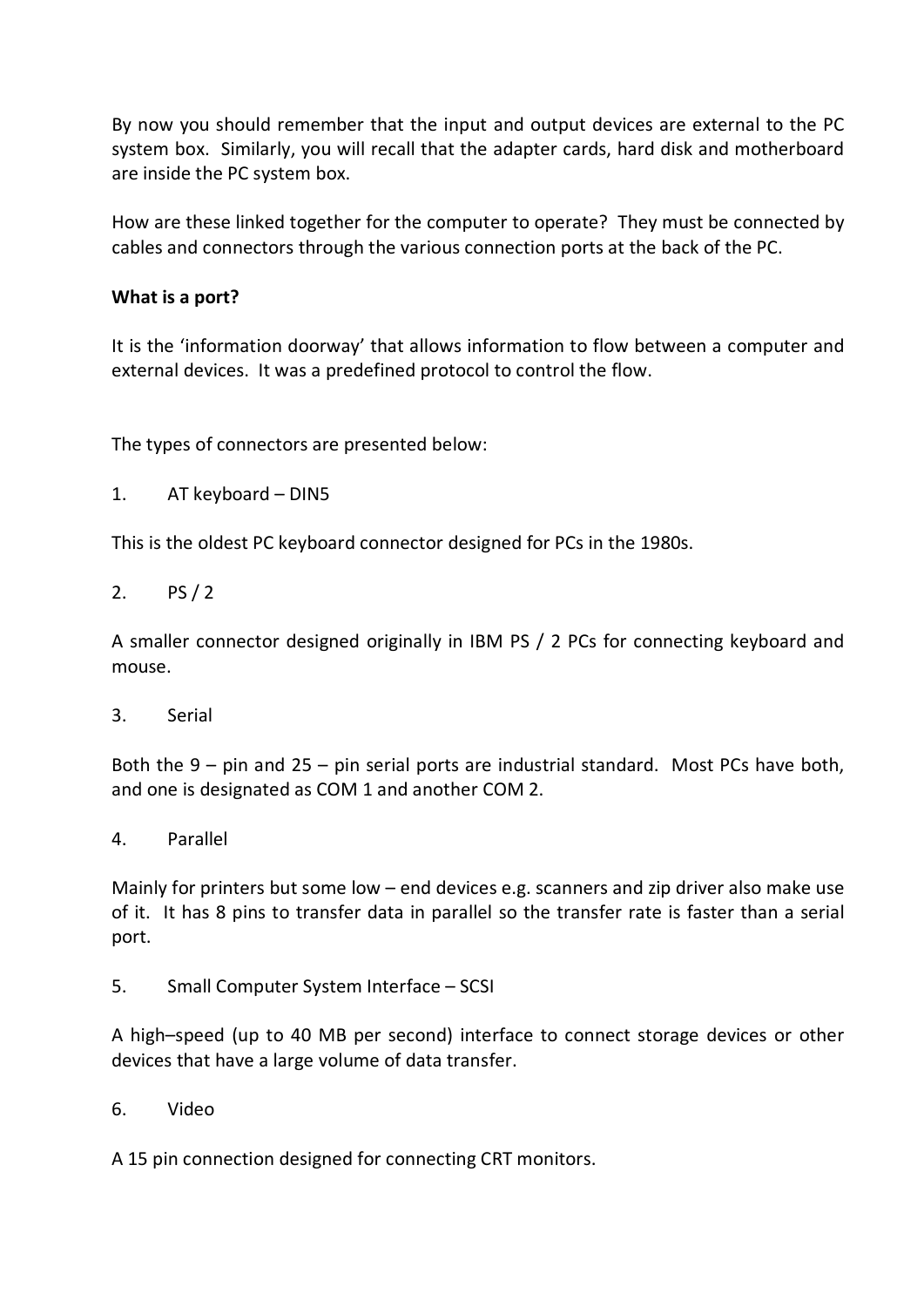7. USB – Universal Serial Bus

It replaces all the different kinds of serial and parallel port connectors with one standardized plug and port combination.

8. IEEE 1394 bus called Fire wire. The Sony Corporation markets it as I-link.

## **3.2 Sockets**

What are the sockets used for these connectors? How are they connected?

I shall present them below:

1. For DIN 5 the socket looks like this

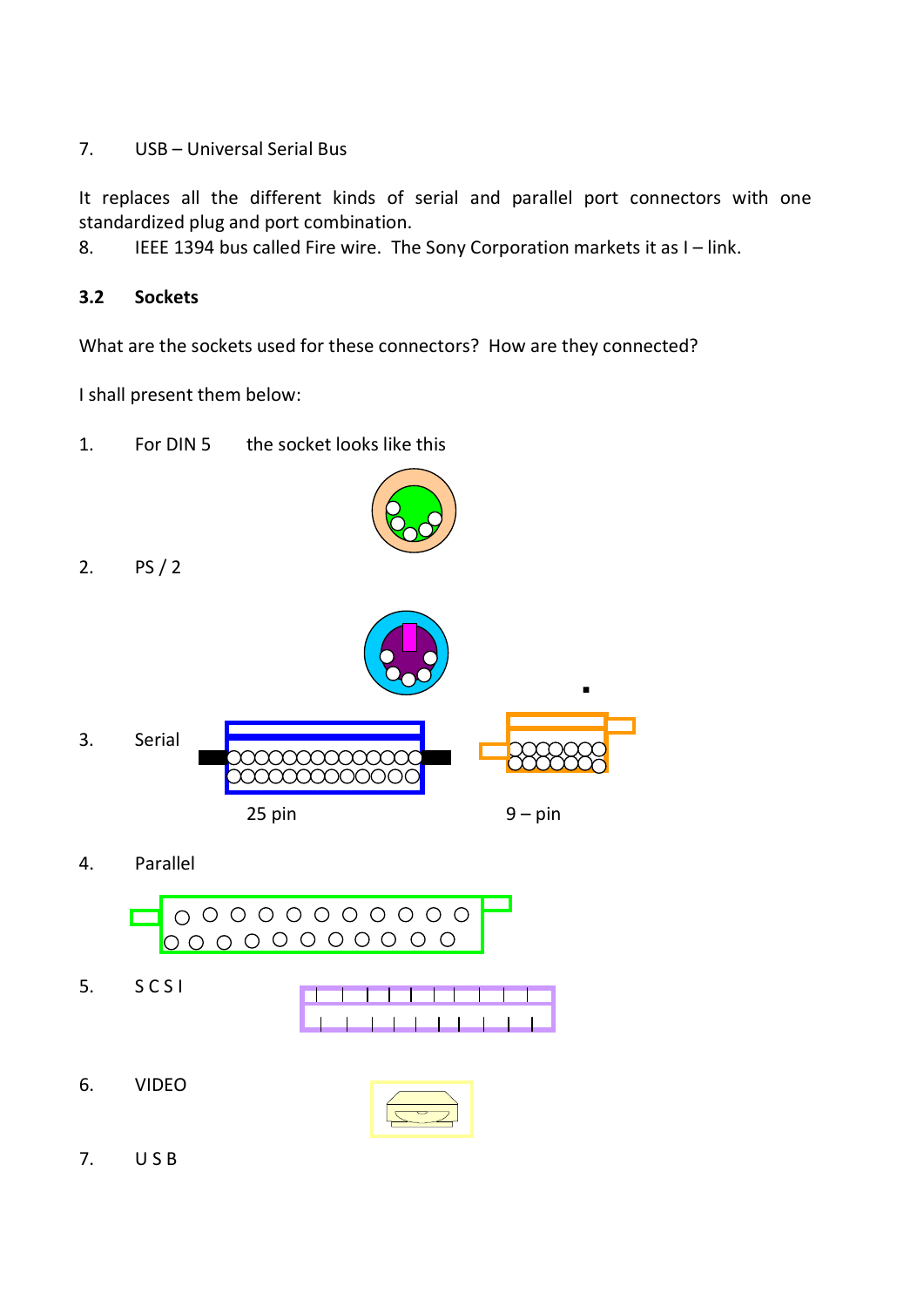

You will need to handle these sockets physically to appreciate their structure.

# **3.3 Connectors**

Please examine them physically to see the major differences.

1. AT Keyboard – DIN5 (Keyboard)



2. PS / 2 (Keyboard, Mouse)

i,

3. Serial (Mouse, Modem Digitizer)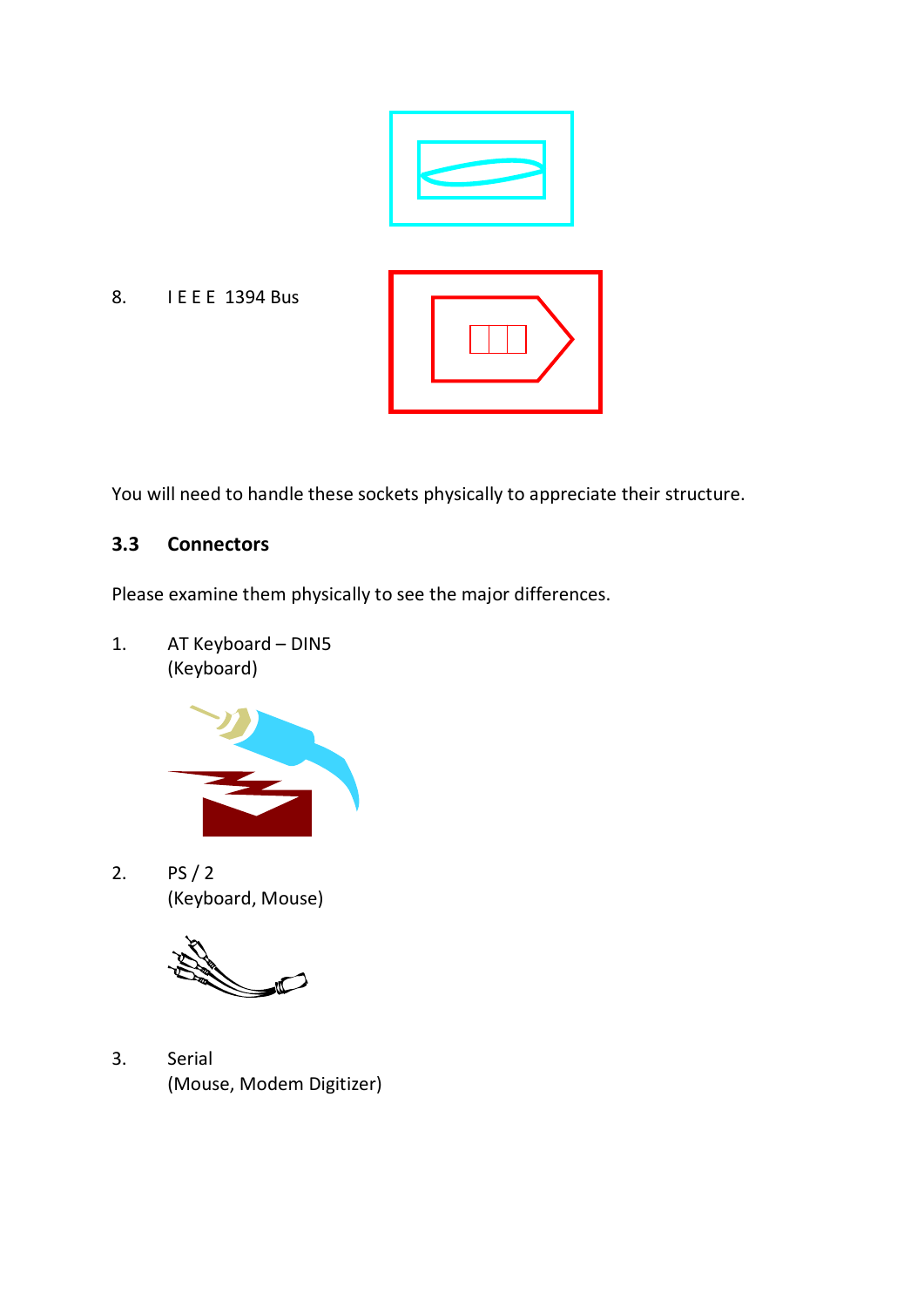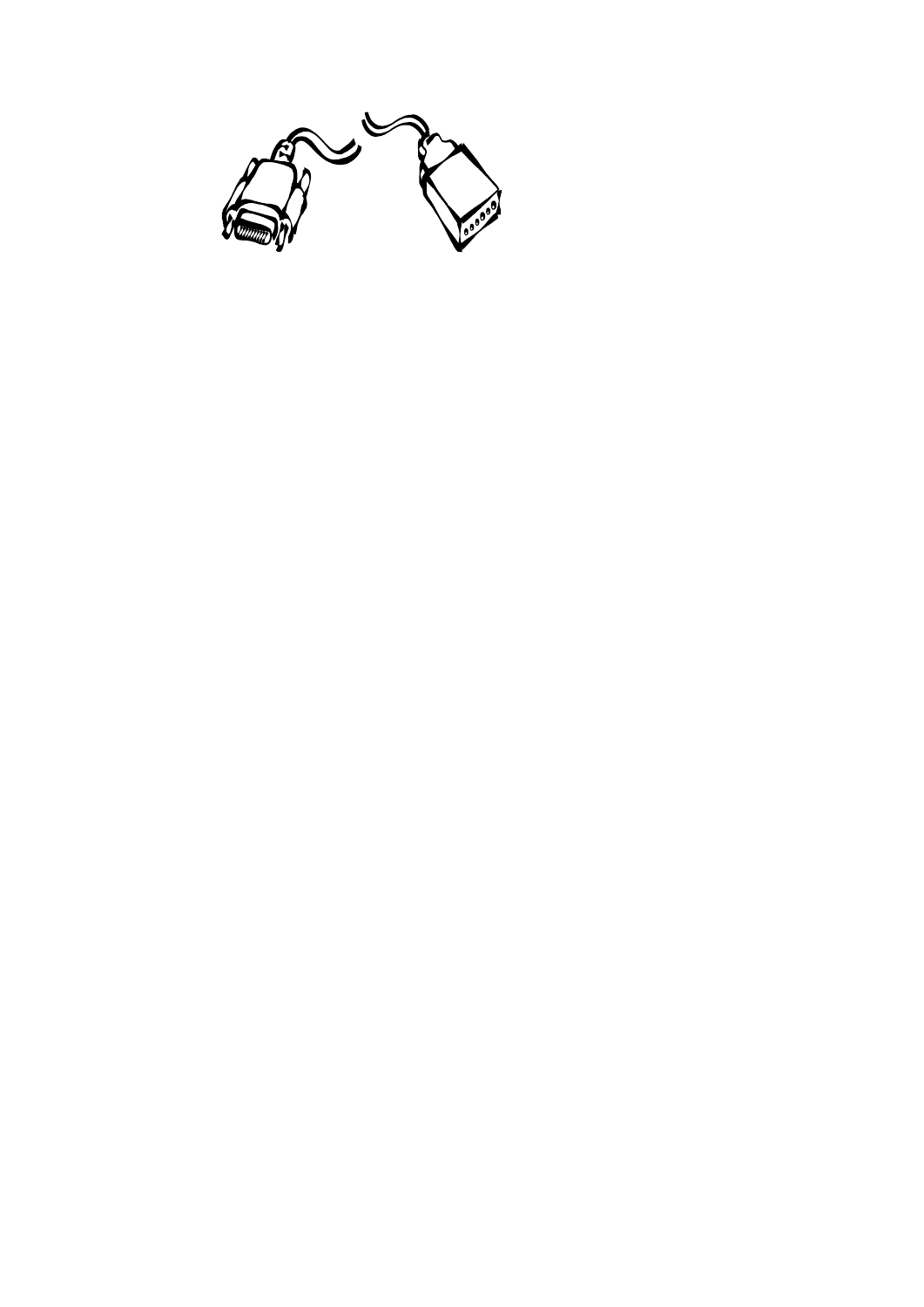4. Parallel (Printer, Low-end Scanner)



5. S C S I (External Hard Disk, CD – R, CD – RW, Scanner)



6. VIDEO (CRT Monitor)



7. USB (Scanner, Printer, Digital cam, Keyboard)



## **SELF-ASSESSMENT EXERCISE**

- 1. Examine the sockets and connectors.
- 2. State the differences between the connectors and sockets.
- 3. Can you identify them?
- 4. Name the corresponding output and input devices for these connectors and sockets.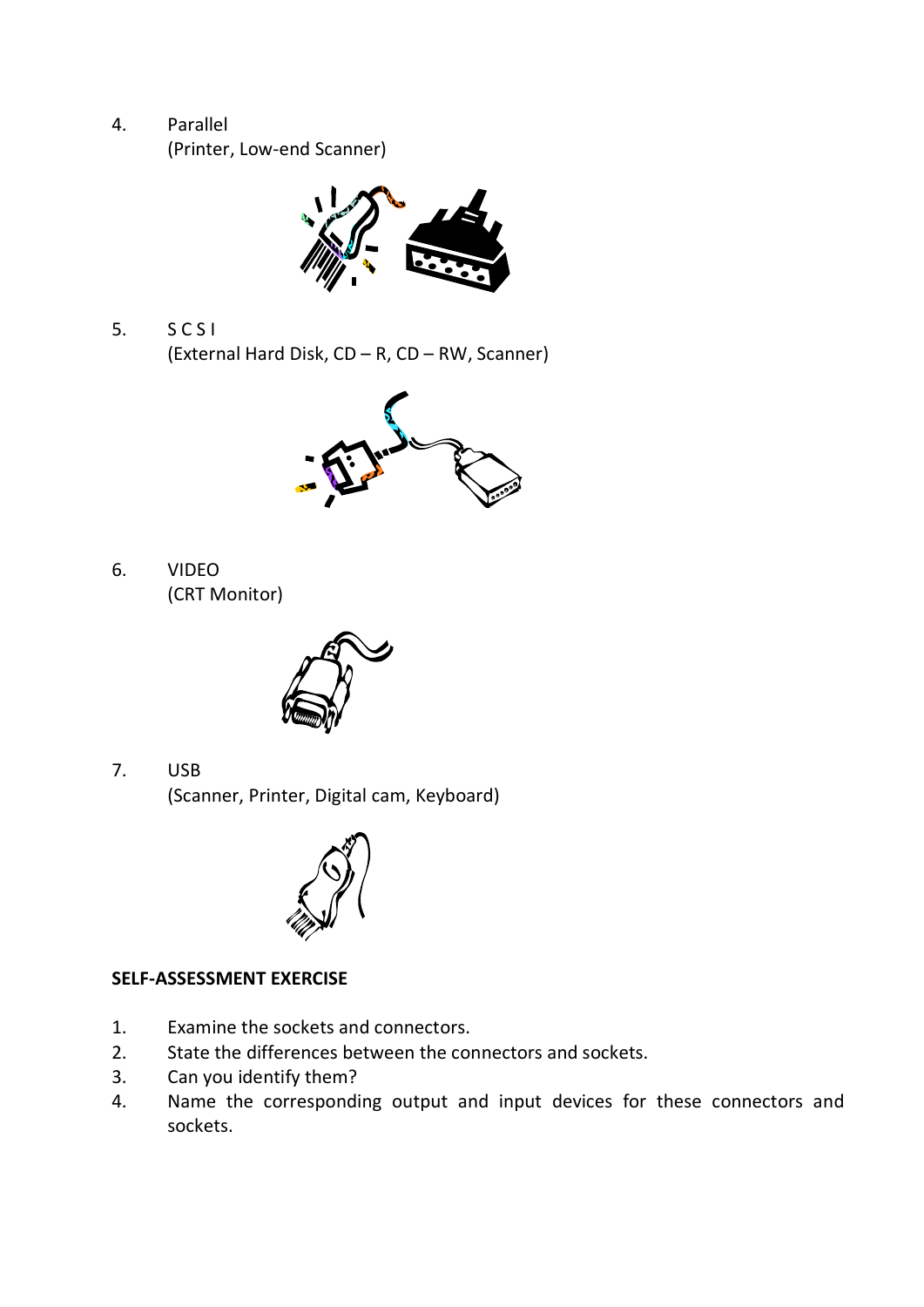# **4.0 CONCLUSION**

In this unit you have been able to differentiate between a socket and a connector. You have been able to match the input and output devices to the corresponding connectors and pockets respectively.

Perhaps, you will need to handle them physically to see the differences. Invite your technician if you are in doubt. You will need to read the manuscript and users guide that accompanied your computer.

## **5.0 SUMMARY**

This unit has shown you the different types of connectors (DIN 5, PS / 2, Serial, Parallel, S C S I, Video, U S B, IEEE 1394). You have studied the ports and sockets. You have identified the different output and input devices that these connectors and sockets use. Your study of microcomputing has progressed successfully if you studied this unit carefully.

## **6.0 TUTOR-MARKED ASSIGNMENT**

- i. Describe the types of connectors and their corresponding output and input devices.
- ii. State the differences between a parallel and serial connector.
- iii. Name the corresponding input and output devices for the connectors and sockets.
- iv. Examine the connectors and sockets closely. Try to identify them.

## **7.0 REFERENCE/FURTHER READING**

Open University of Hong Kong (2001). *Foundation in Microcomputing & WWW.* ETPU Publishers.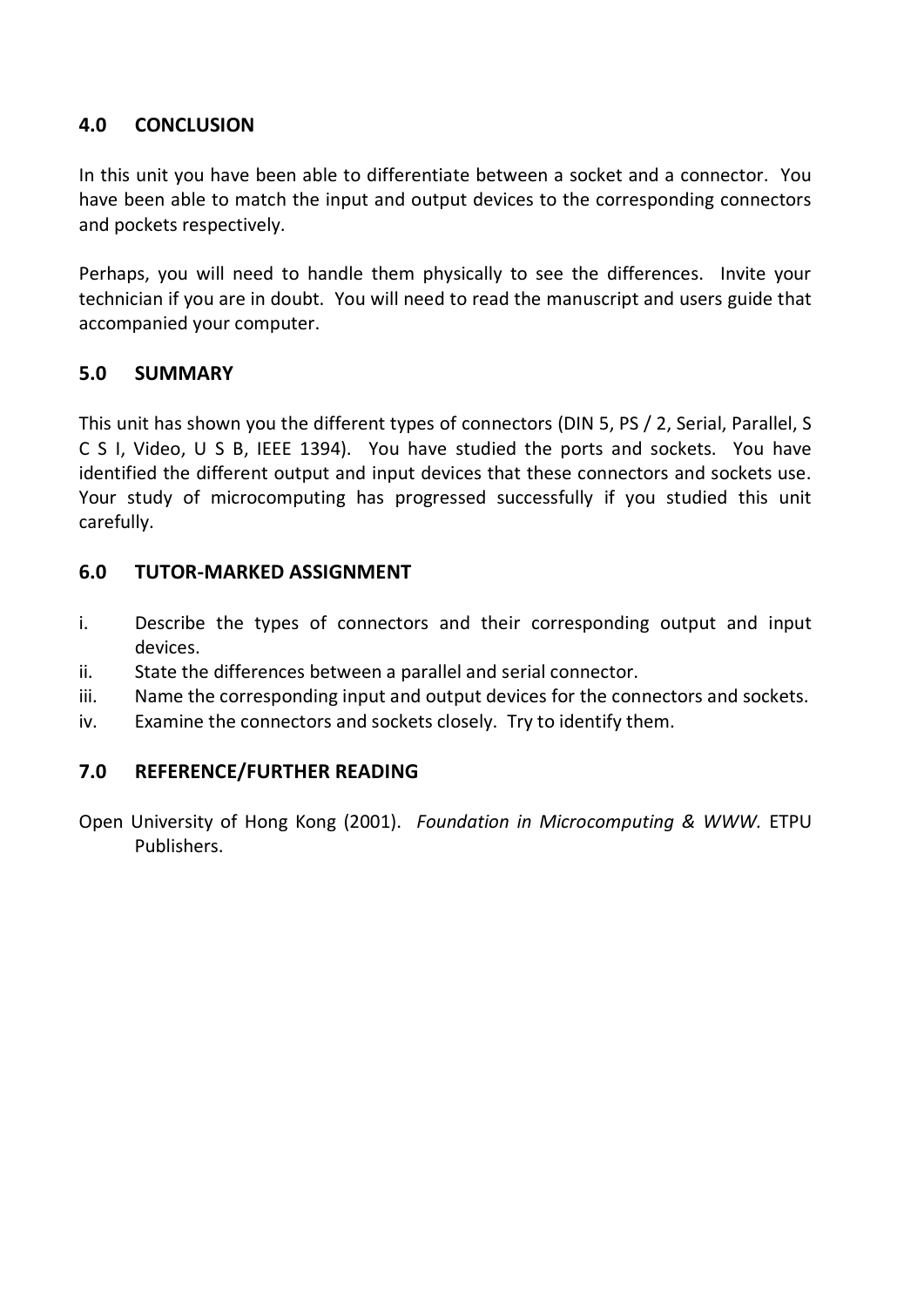## **UNIT 2 ADDING HYPERLINKS AND E-MAIL LINK IN FRONTPAGE**

#### **CONTENTS**

- 1.0 Introduction
- 2.0 Objectives
- 3.0 Main Content
	- 3.1 Adding Hyperlinks in FrontPage
	- 3.2 Adding an E-Mail Link in FrontPage
- 4.0 Conclusion
- 5.0 Summary
- 6.0 Tutor-Marked Assignment
- 7.0 Reference/Further Reading

## **1.0 INTRODUCTION**

You have studied the hyperlinks in *EDT 702, Introduction to the Internet*. What is a hyperlink? You will need to think about this again if you still have any problem.

In this unit, we shall discuss the process of adding hyperlinks in FrontPage. You will develop the skills for adding an e-mail link in FrontPage. This will further help your understanding of authoring of Webpage.

#### **2.0 OBJECTIVES**

At the end of this unit, you should be able to:

- add hyperlinks in FrontPage
- add an e-mail link in FrontPage
- develop skills in performing these activities.

#### **3.0 MAIN CONTENT**

#### **3.1 Adding Hyperlinks in FrontPage**

How do you perform this activity? What skills do you need to achieve this?

Please follow the instructions below:

- Go to the FrontPage menu
- Select File
- Select Open …
- Open the file you saved in unit 2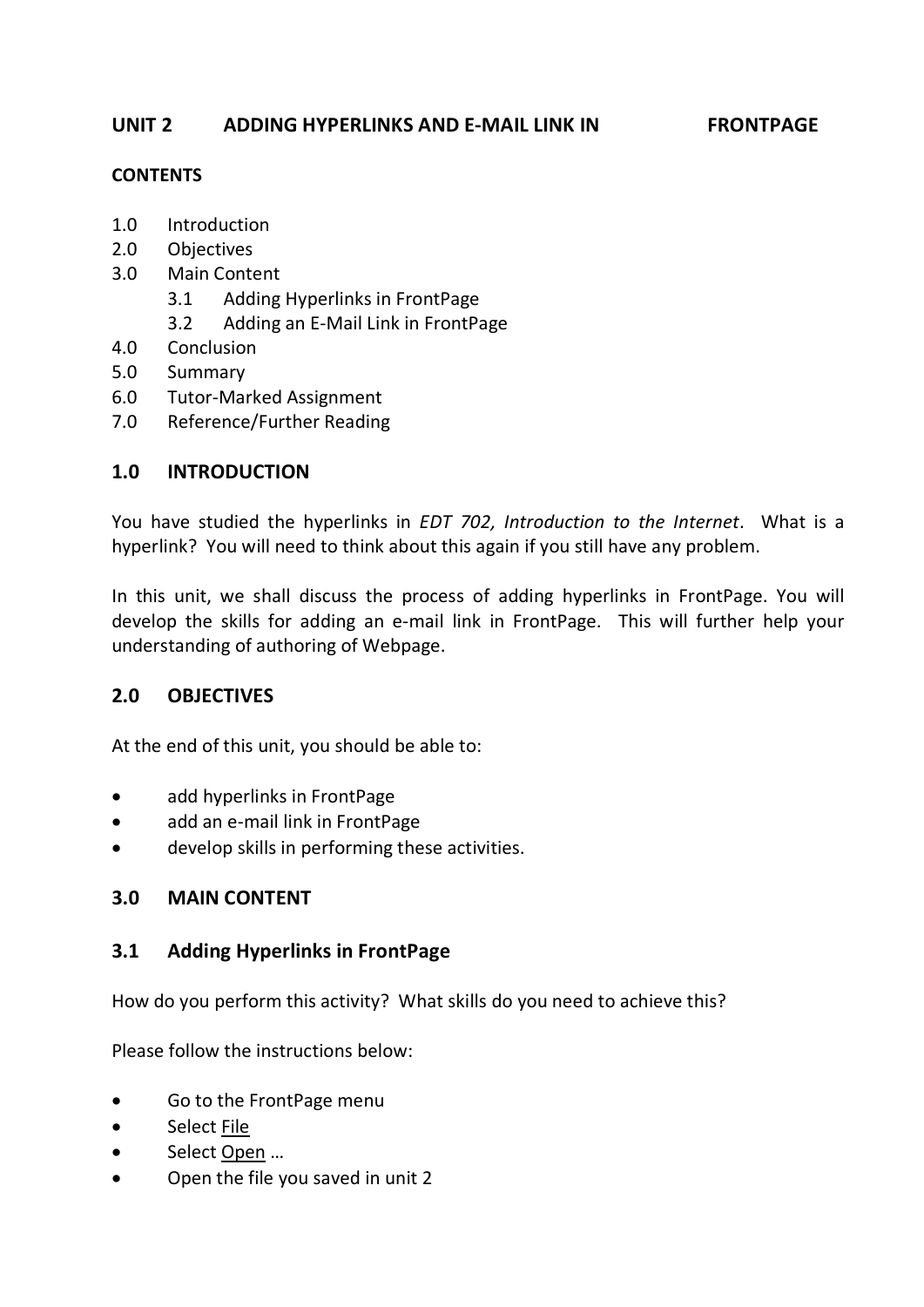- Click on NOU logo at the top to select it
- Go to the menu
- Select Insert
- Select Hyperlink ... What can you observe?

Note that the created Hyperlink window will appear.

Enter the URL for NOU homepage

**URL:** <http://www.noun.edu.ng/>∇

- Go to the menu
- Select File
- Select Save As ....

Note that a Save As window will appear

- Name the file as appropriate
- Click on Save
- Click on the Preview tab to view your webpage. What can you observe? You will notice the cursor will show a pointing hand over the NOU logo.

## **3.2 Adding an E-Mail Link in FrontPage**

Can you develop the needed skills for this activity? Follow the instructions below.

- Go to the FrontPage menu
- Select File
- Select Open ...
- Open the file you had saved in 3.0
- Click on the mail icon on the bottom of the page to select it.
- Go to the menu
- Select Insert
- Select Hyperlink ...

Note that the Create Hyperlink window will come up.

Click on the envelope icon on the right of the URL: field.

Can you observe anything? Note that A Create E-mail Hyperlink dialog box will appear.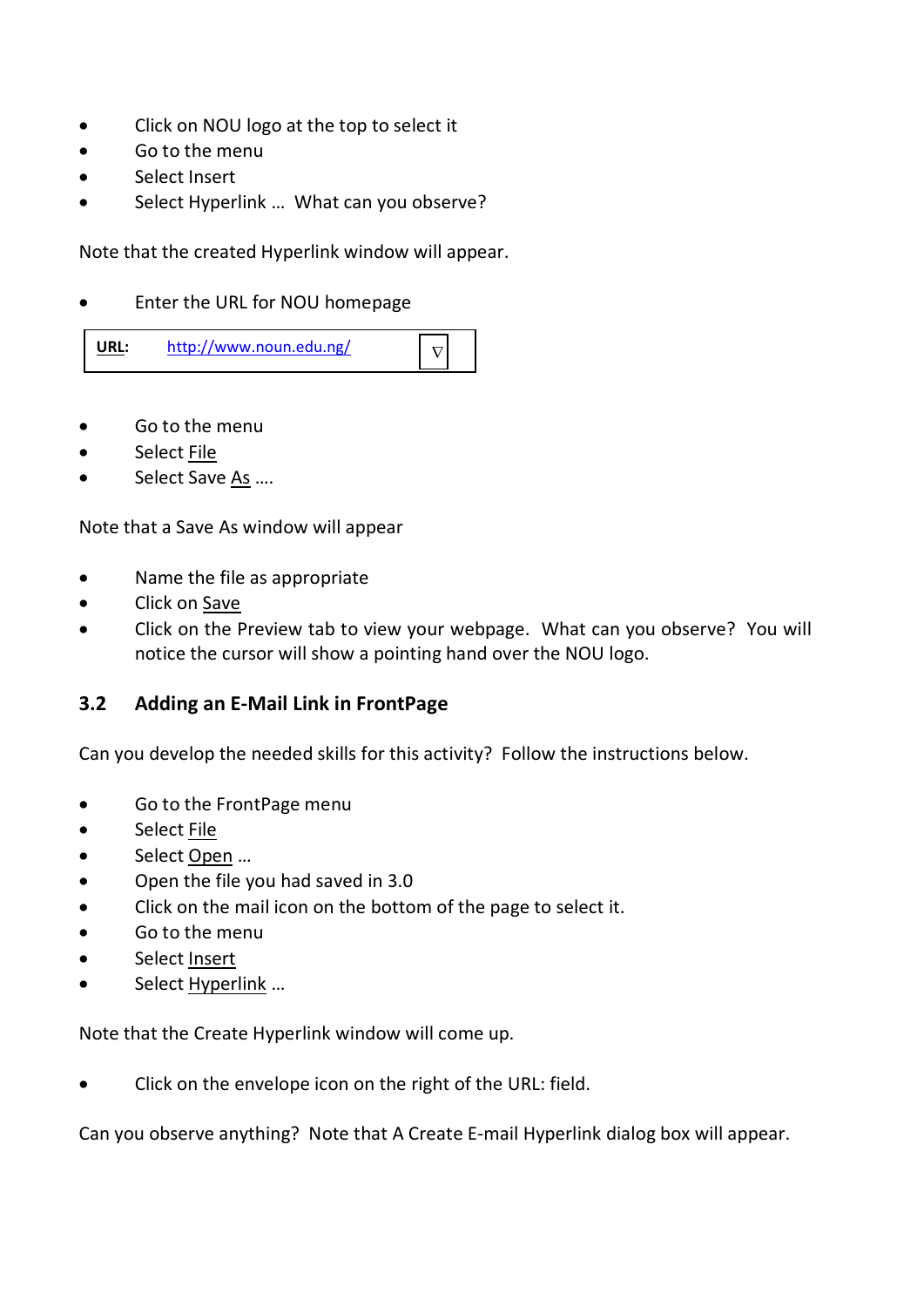- Enter the e-mail address  $gib@noun.edu.ng$  in the address field
- Click OK.

Note that the e-mail address is not real. It is a way of getting you to study this section.

- Go to the menu
- Select File
- Select Save As ... Note that a Save As window will appear
- Name the file
- Click on Save
- Click on the Preview tab to view your webpage.

Have you observed that as you move the mouse over the mail logo, the cursor changes to a pointing head?

If your PC is connected to the Internet, as you click on the mail icon, you will bring up your PC's e-mail composer with the recipient's address already entered.

#### **SELF-ASSESSMENT EXERCISE**

Practise these activities again to become efficient.

## **4.0 CONCLUSION**

In this unit, you have added hyperlinks in FrontPage. You have also added an e-mail link in FrontPage. I hope that you have learned the appropriate skills for performing these activities.

## **5.0 SUMMARY**

You have learned to develop skills for adding hyperlinks in FrontPage. You have developed skills for adding an e-mail link in FrontPage. If you have done these activities carefully and successfully, you would have been ready to author a webpage. Please practise these activities to show proficiency in the needed skills for these activities. Congratulations!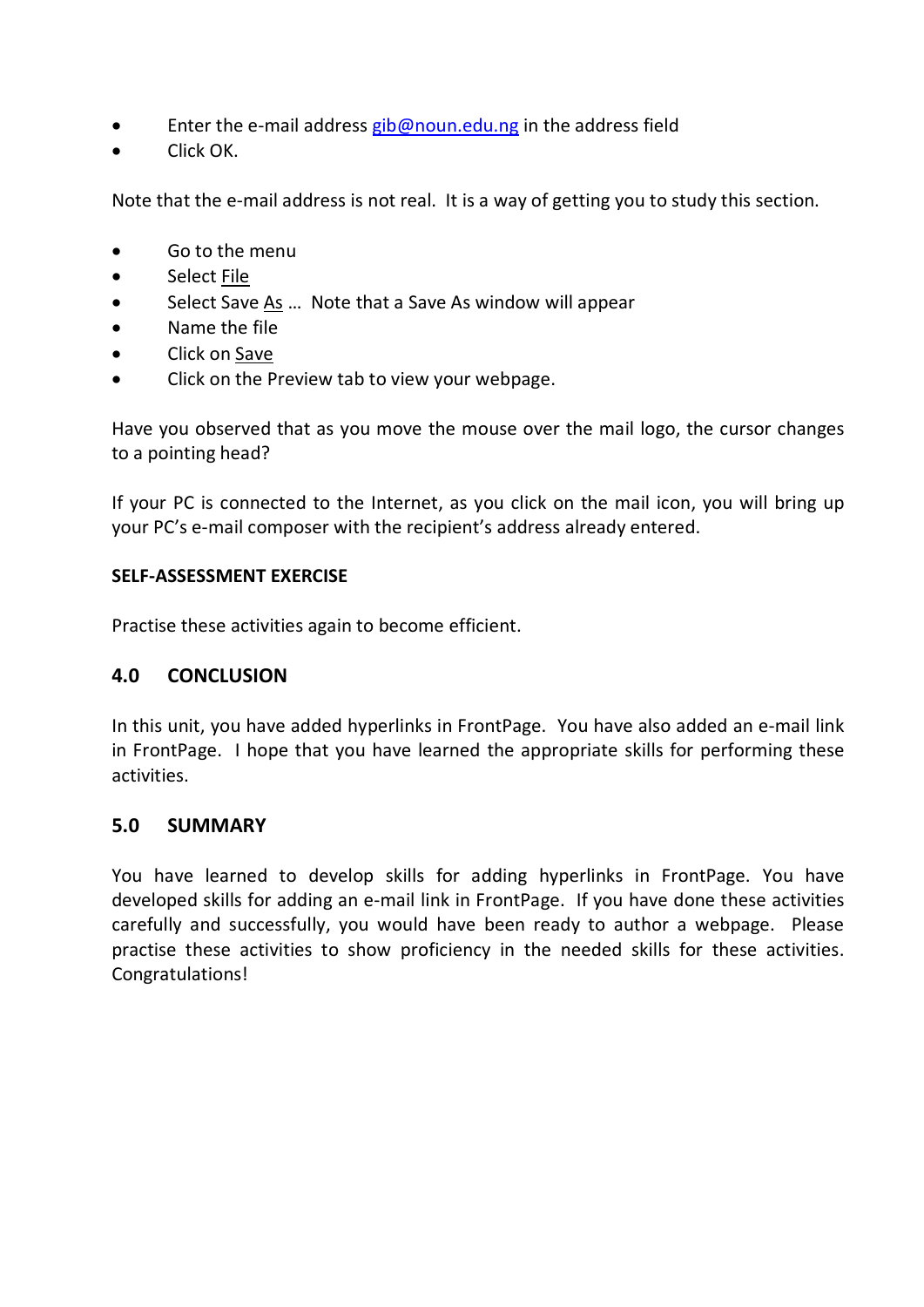# **6.0 TUTOR-MARKED ASSIGNMENT**

- i. Describe the procedure for adding hyperlinks in FrontPage.
- ii. How would you add an e-mail link in FrontPage?
- iii. What are the problems of performing these activities?
- iv. Practise more of these activities to reduce these problems.

# **7.0 REFERENCE/FURTHER READING**

Open University of Hong Kong (2001). *Foundation in Microcomputing & WWW*. ETPU Publishers.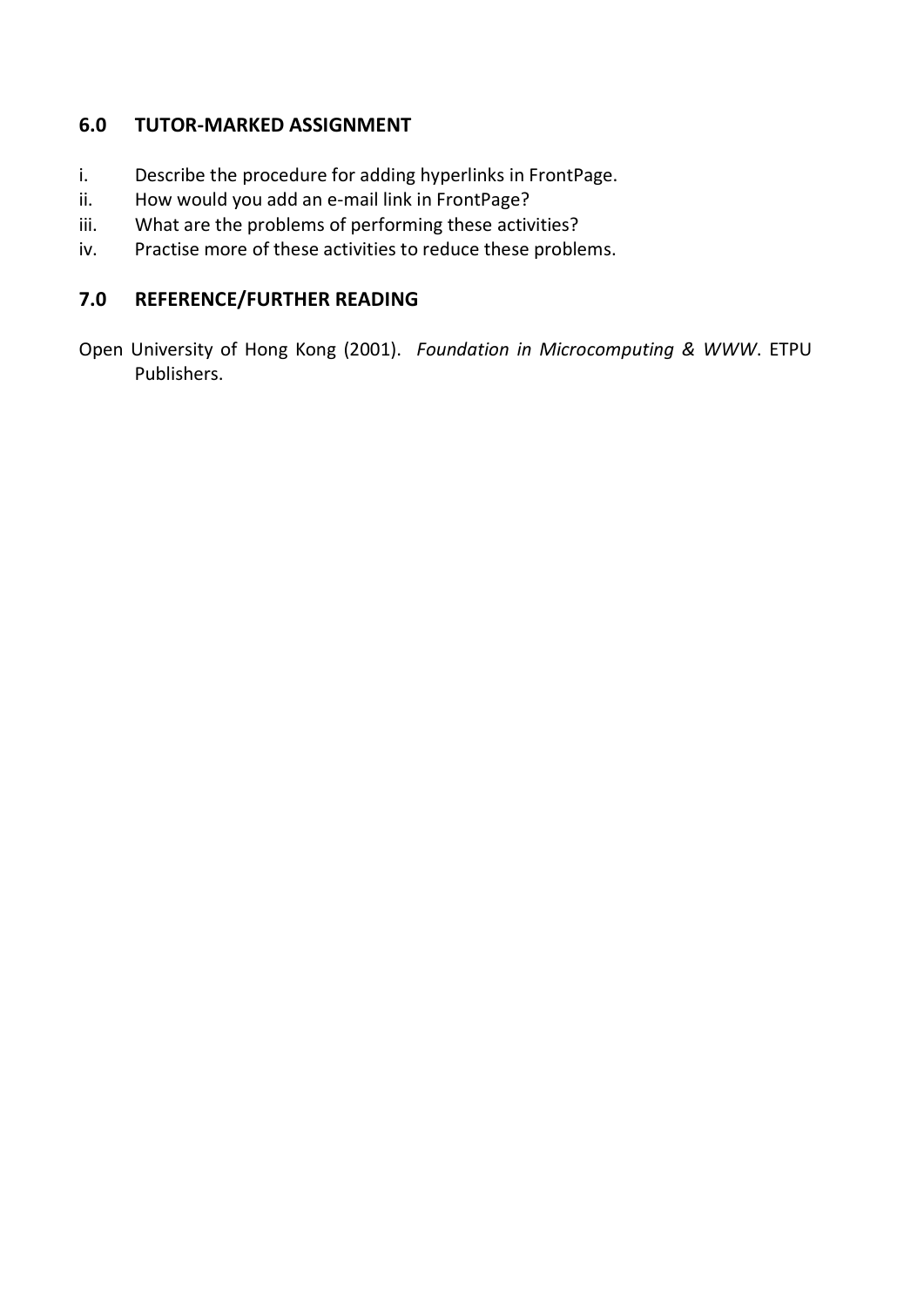# **UNIT 3 USING FRONTPAGE TO ADD FORM COMPONENTS, CREATING AND SAVING A NEW PAGE IN DREAMWEAVER**

#### **CONTENTS**

- 1.0 Introduction
- 2.0 Objectives
- 3.0 Main Content
	- 3.1 Using FrontPage to Add Form Component
	- 3.2 Creating and Saving a New Page in Dreamweaver
- 4.0 Conclusion
- 5.0 Summary
- 6.0 Tutor-Marked Assignment
- 7.0 Reference/Further Reading

## **1.0 INTRODUCTION**

In this unit you will learn to use FrontPage to add form component. You will study how to create and save a new page in Dreamweaver. Your knowledge f authoring a webpage is increasing.

## **2.0 OBJECTIVES**

At the end of this unit, you should be able to:

- use FrontPage to add form components
- create a new page in Dreamweaver
- save a new page in Dreamweaver
- develop skills in performing these activities.

#### **3.0 MAIN CONTENT**

## **3.1 Using FrontPage to Add Form Components**

How can you do this activity?

Follow the instructions below:

- Click on the start button of the window taskbar to bring up the start menu
- Select Programmes
- Select Microsoft FrontPage.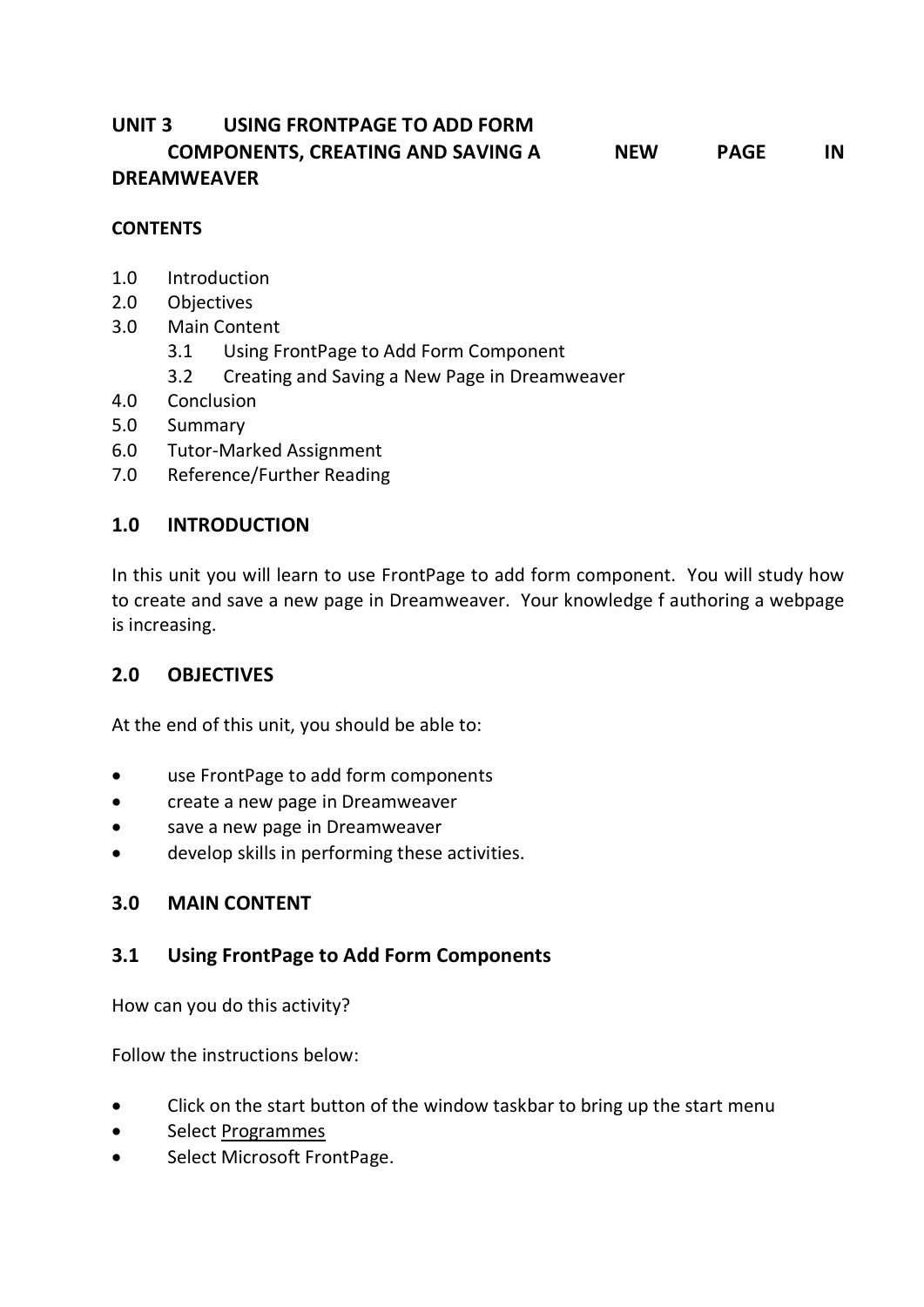Note that the FrontPage 2000 workplace appears.

- Select File
- Select New
- Select Page ... Can you observe the new window?
- Accept the default selection Normal Page
- Click on the OK button
- Type the heading 2002/2003 Abuja Prospectus Request Form
- Format the font to a large size
- Bold it
- Select Insert
- Select Horizontal Line.

Note that the Horizontal line becomes inserted.

- Place the cursor under the line
- Go to the menu bar
- Select Insert
- Select Form.

Note that a form component will appear.

• Press the < Enter > key once.

Note that more spaces are created for you to enter more components.

- Move the cursor to the top of the form
- Type in the line. Please enter your Name and Address
- Apply some formatting
- Start a new line
- Go to the menu bar
- Select Insert
- Select Form
- Select Scrolling Text Box
- Click on the text box to reveal its handles
- Resize the text box
- Go to the menu
- Select File
- Select Save As ... Can you see the Save As window?
- Name the file appropriately
- Click on the Save button
- Click on the Preview tab to view your webpage
- Type your name and address into the text box.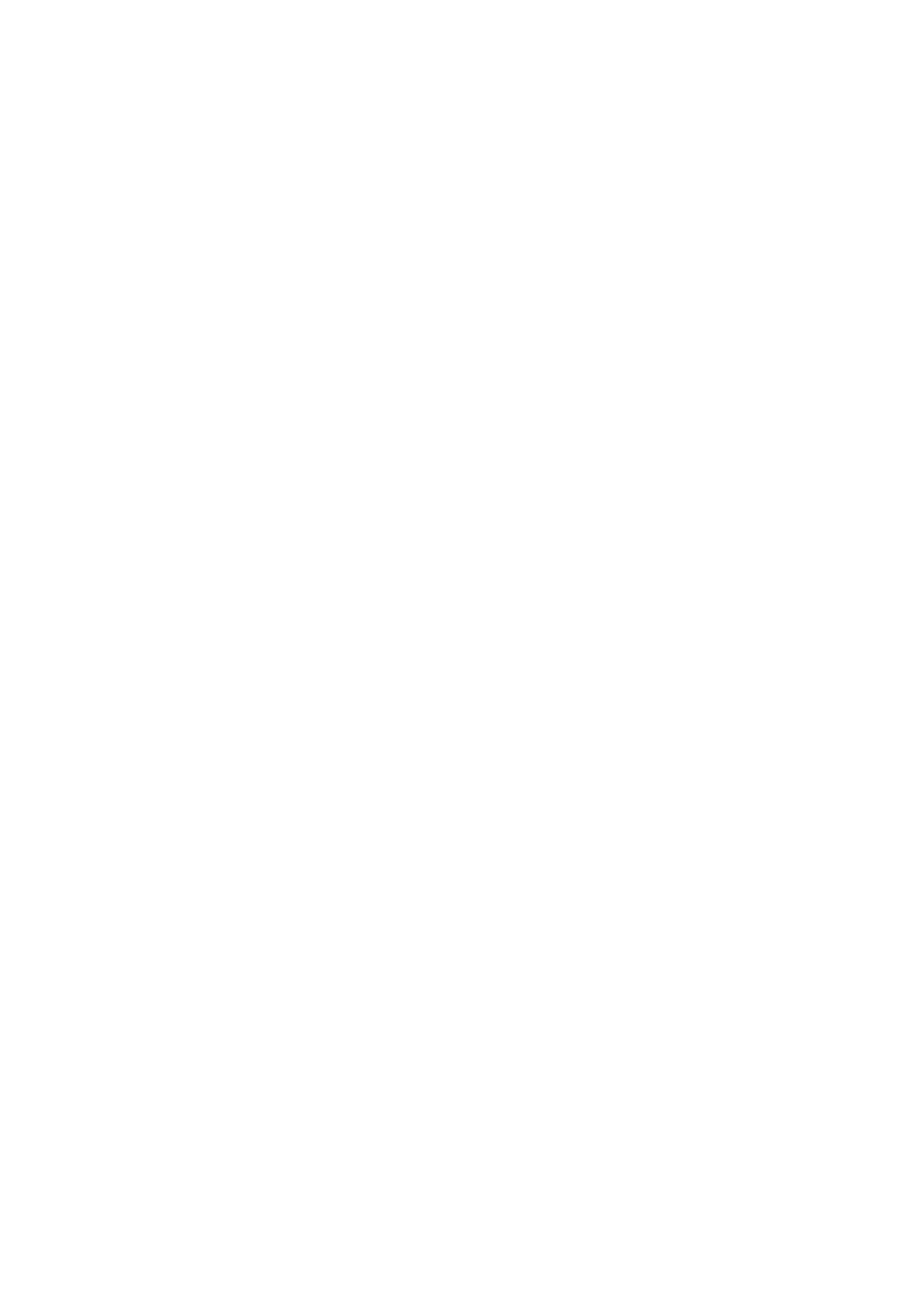# **3.2 Creating and Saving a New Page in Dreamweaver**

Let us present the instructions on how to perform this activity.

- Bring up the start menu by clicking on the start button of the windows taskbar
- Select Programmes
- Select Macromedia Dreamweaver 3
- Select Dreamweaver.

Note that the Dreamweaver workplace appears. In the Document Window, enter the following:

GIB's Homepage Welcome to GIB's Website EDT 703 Microcomputing & WWW

- Select Window
- Select Properties
- Click and drag the cursor to select the line 'GIB Homepage'
- Go to the Properties Launcher
- Change the size to 5
- Select all the lines
- Go to the Properties Launcher
- Click on  $\boxed{B}$  to apply bolding to the lines of text
- Select : EDT 703 Microcomputing & WWW
- Go to the Properties Launcher
- Click on the Unordered List icon
- Apply bullet to the lines of text. Add a title to the Document window
- Go to the menu
- Select Modify
- Select Page Properties … Note that the Page Properties window appears.
- Type Dreamweaver Activity in the Title: field.
- Click OK.

Can you save this document? Follow these instructions:

- Go to the menu
- Select File
- Select Save ...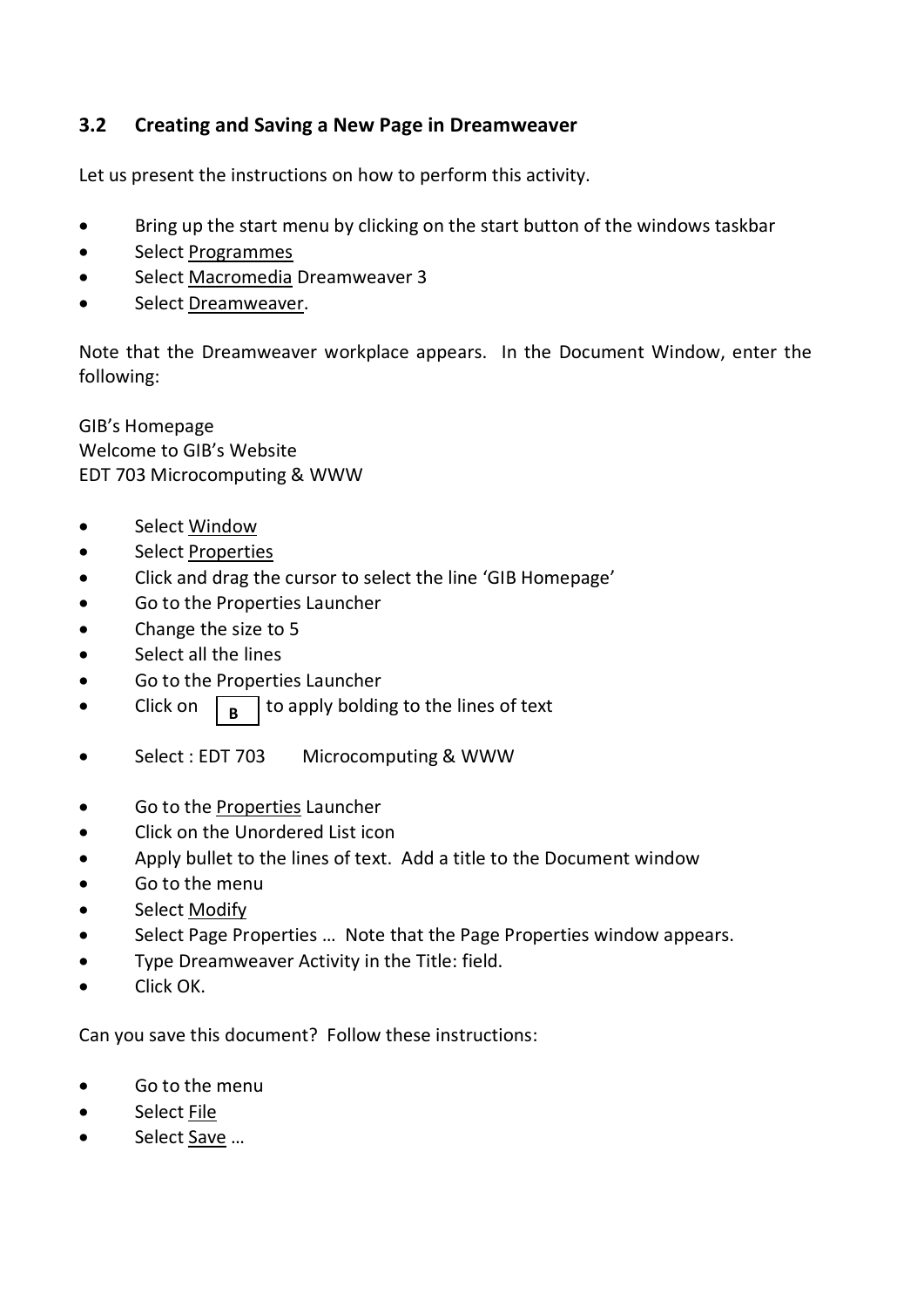Note that Save As window. Use the 'My Web' sub-folder under 'My Document' to store this webpage.

Name the file appropriately. Study your Document window as presented after you have successfully completed the steps of this activity

#### **SELF-ASSESSMENT EXERCISE**

- i. Describe the steps to use in creating and saving a new page in Dreamweaver.
- ii. Practise the skills on how to use FrontPage to add form components.

## **4.0 CONCLUSION**

In this unit, you have used FrontPage to add form components. You have created and saved a new page in Dreamweaver. You have successfully developed skills to perform these activities. The next unit will provide more activities for authoring your web page.

## **5.0 SUMMARY**

This unit has helped you to develop skills in using FrontPage to add form components. You have developed skills to create and save a new page in Dreamweaver. You are doing quite fine. Your study of the next unit will perfect your web authoring. Congratulations!

## **6.0 TUTOR-MARKED ASSIGNMENT**

- i. Describe the procedures for using FrontPage to add form components.
- ii. Discuss the steps needed to create and save a new page in Dreamweaver.
- iii. Discuss the difficulties if any in performing these activities.
- iv. Practise more on these activities.

# **7.0 REFERENCE/FURTHER READING**

Open University of Hong Kong (2001). *Foundation in Microcomputing & WWW*. ETPU Publishers.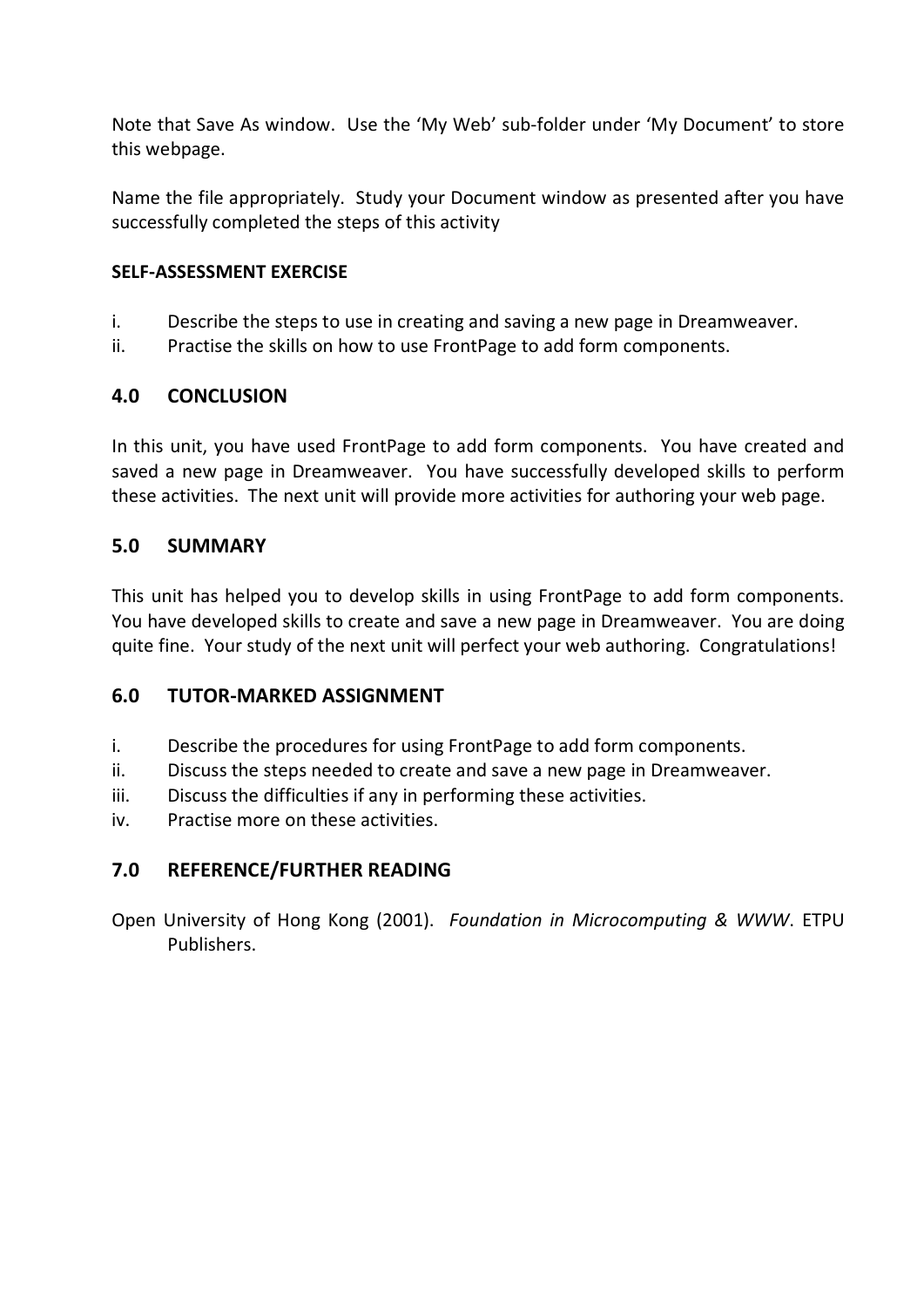## **UNIT 4 ADDING IMAGES, TABLES, AND LINKS IN DREAMWEAVER**

#### **CONTENTS**

- 1.0 Introduction
- 2.0 Objectives
- 3.0 Main Content
	- 3.1 Adding Images in Dreamweaver
	- 3.2 Adding Tables in Dreamweaver
	- 3.3 Adding Links in Dreamweaver
- 4.0 Conclusion
- 5.0 Summary
- 6.0 Tutor-Marked Assignment
- 7.0 Reference/Further Reading

## **1.0 INTRODUCTION**

In the last unit of this module, you did create and save a new page in Dreamweaver. I hope you did that successfully.

In this unit, you will add images in Dreamweaver. You will also develop skills in adding tables in Dreamweaver. Besides this activity, you will add links in Dreamweaver. Please read on.

## **2.0 OBJECTIVES**

At the end of this unit, you should be able to:

- add images in Dreamweaver
- add tables in Dreamweaver
- add links in Dreamweaver
- develop skills to perform these activities.

## **3.0 MAIN CONTENT**

## **3.1 Adding Images in Dreamweaver**

How do you perform this activity?

Please follow the instructions below: Remember that the course CD has a folder, Media Files. There are five image files and two sound files.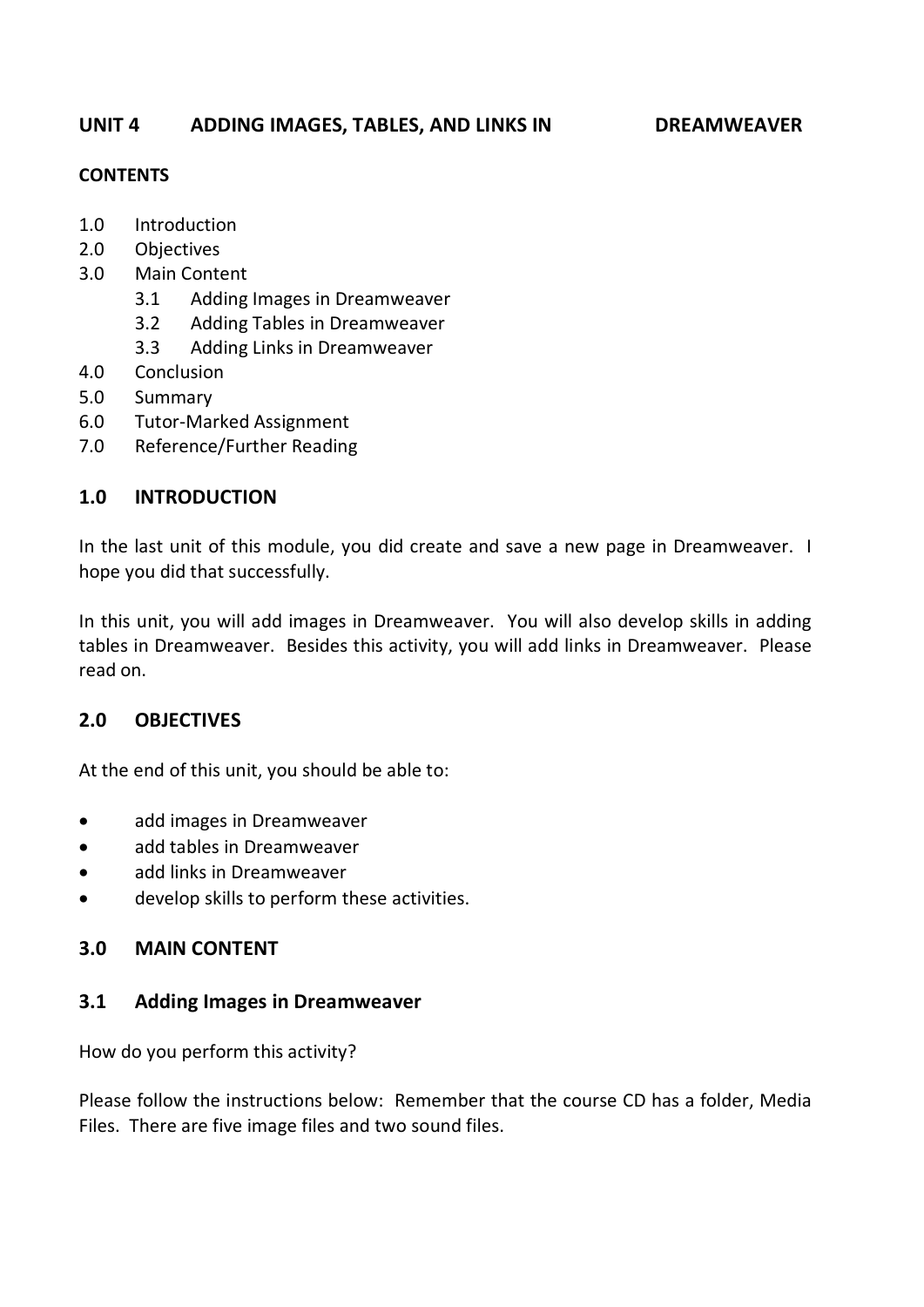In order for you to add images in Dreamweaver, you will need to access the media file folder. Follow these instructions to perform this activity.

- Double click on the My Computer icon on the desktop
- Right click on the CD ROM drive icon
- Select Open
- Double click on the 'Media File'
- Copy the 'Abuja.gif' file from the media file into a folder on your PC
- Go to the Dreamweaver Document window menu
- Select File
- Select Open ...
- Open the file you saved in unit 4 (3.1)
- Insert a blank line above the line GIB Home page
- Anchor the cursor at the beginning of the line
- Press < Enter > once
- Anchor the cursor at the top right hand corner of the Document window
- Go to the Objects Palette
- Click o the Insert Image icon.

Sometimes you may find that the objects palette is on your screen already. You need to do the following:

- Select Window
- Select Objects.

Can you observe the Select Image Sources window on your screen?

- Select 'Abuja.gif' file from your PC
- Go the menu
- Select File
- Select Save As ..

Can you observe the Save As window?

- Name the file as appropriate
- Click Save in the 'My Web' Sub-folder of 'My Documents'.

You should observe a screen that shows your Document window. If you do have difficulties please go over this activity step by step until you are satisfied.

## **3.2 Adding Tables in Dreamweaver**

Follow the instructions to perform this activity.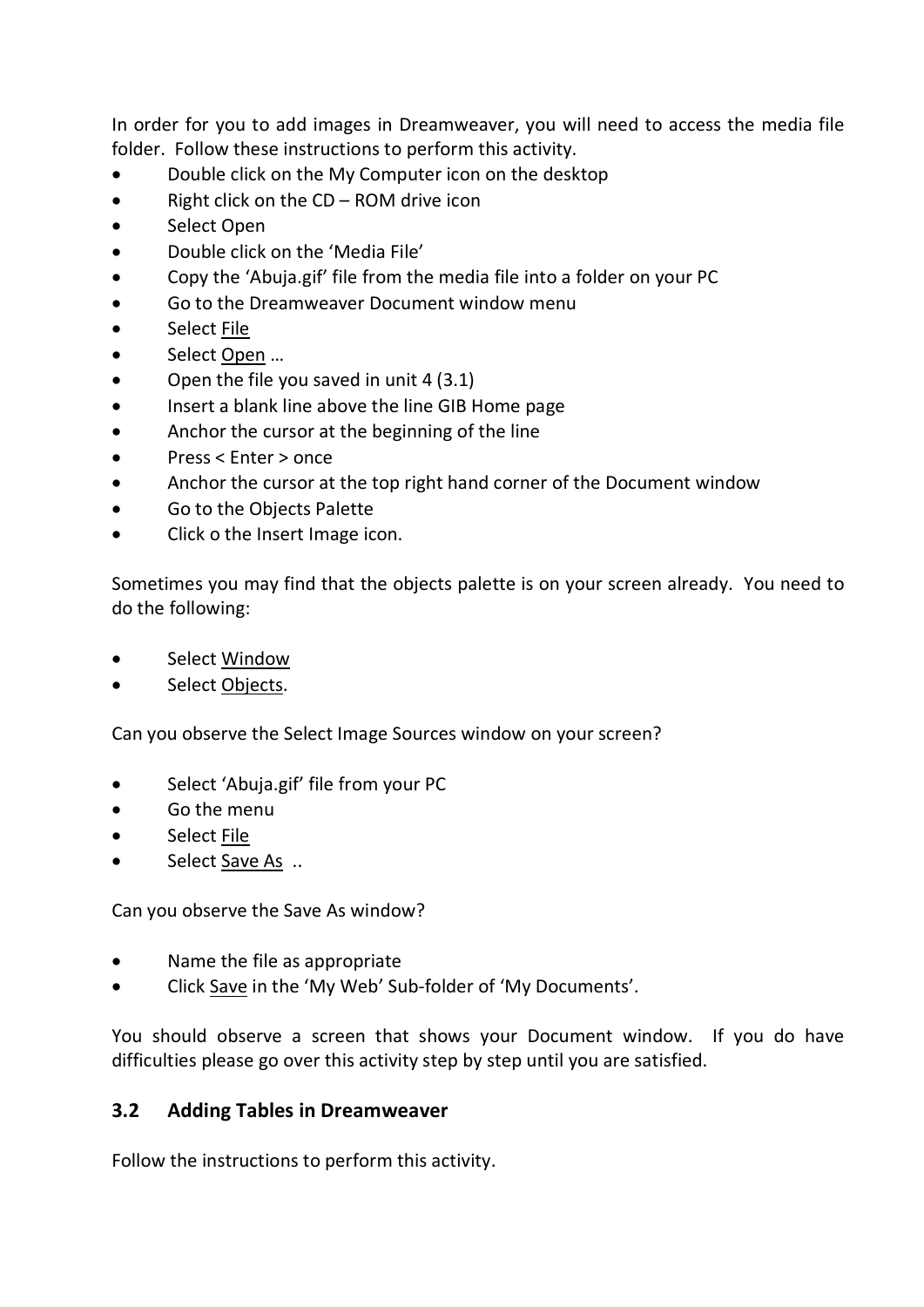- Go to the Dreamweaver Document window menu
- Select File
- Select Open ... to open the file you have saved in 3.0
- Select Window
- Select Objects
- Place the cursor under the line *EDT 703 Microcomputing & WWW*
- Go to the Insert Table icon in the Object palette. Can you observe the Insert Table dialog box?
- Set the size of the table to:

Rows 3 Columns 2

- Click OK
- Enter the content into the table. Note that the table will show the semester the course will be offered.
- Press < Enter > once. Note that the column width will adjust automatically
- Select the table by clicking-and-dragging it
- Apply the bold button.
- Apply the italic button
- Go to the menu
- Select File
- Select Save As … Note the appearance of a Save As window
- Name the file appropriately
- Click on Save button to save it into 'My Web' sub-folder of 'My Documents'.

Can you observe a screen that shows your Document window? If you are not satisfied, you can repeat this activity until you are sure of the actual window.

## **3.3 Adding Links in Dreamweaver**

Follow the instructions below to perform this activity:

- Select File from the Dreamweaver document window menu
- Select Open .. to open the saved file in 3.1 activity
- Select Window
- Select Properties.

You are ready to add a link to the line:

EDT 703 Microcomputing & WWW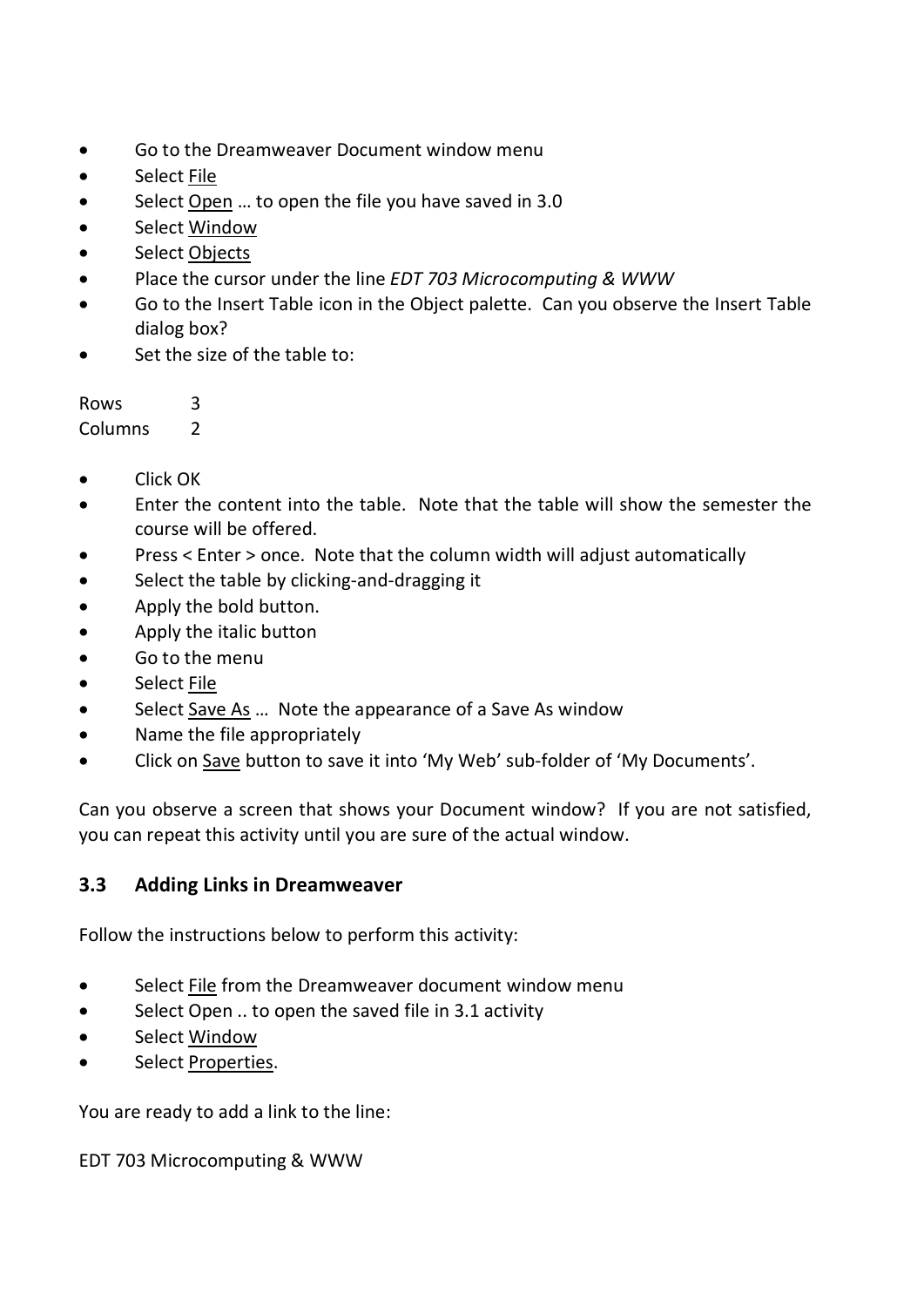- Select EDT 703
- Go to the Property Inspector
- Click on the Browse for file icon on the right of the link field.

Note that a select window will come up

- Select the target file in the URL.
- Go to the menu
- Select File
- Select Save As .. As usual a Save As window appears.
- Name the file appropriately
- Click on Save.

This will be saved into the 'My Web' sub-folder of 'My Documents'. Please ensure that as the cursor moves to EDT 703 text; it changes to a printing hand. This is the link added to the Dreamweaver.

These activities may seem a bit confusing. Please repeat them as many times as your schedule can permit.

#### **SELF-ASSESSMENT EXERCISE**

- i. Practise these activities in this unit several times.
- ii. Discuss any difficulties in the process.

## **4.0 CONCLUSION**

In this unit, you studied how to add images in Dreamweaver. You practised how to add tables in Dreamweaver. You added links to Dreamweaver. You developed skills in performing these activities. Did you find it easy? I guess you will need to practise more of these activities.

## **5.0 SUMMARY**

You have developed skills in performing activities in the Dreamweaver. You have added images. You added tables and you also added links.

By now your efficiency in authoring web pages has increased considerably. Your study of this unit will increase your knowledge and skills in the study of subsequent units. Well done.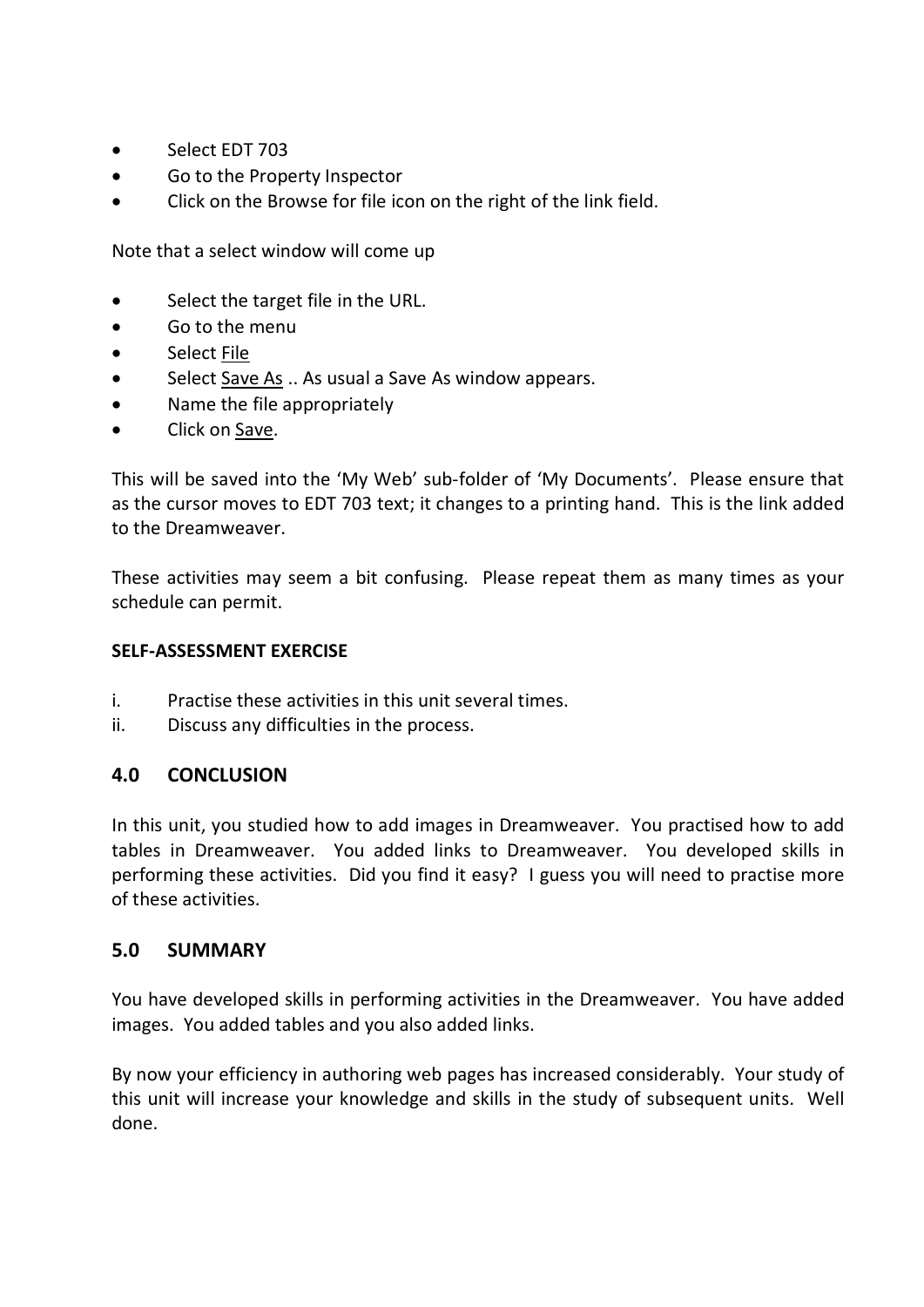## **6.0 TUTOR-MARKED ASSIGNMENT**

- i. Describe the steps needed to add images to Dreamweaver.
- ii. Discuss the process of adding tables in Dreamweaver.
- iii. How will you add links in Dreamweaver?
- iv. Discuss the problems and difficulties you experienced in performing these activities.
- v. Carry out any of these activities that you do not really feel comfortable performing.

## **7.0 REFERENCE/FURTHER READING**

Open University of Hong Kong (2001). *Foundation in Micrcomputing & WWW*. ETPU Publishers.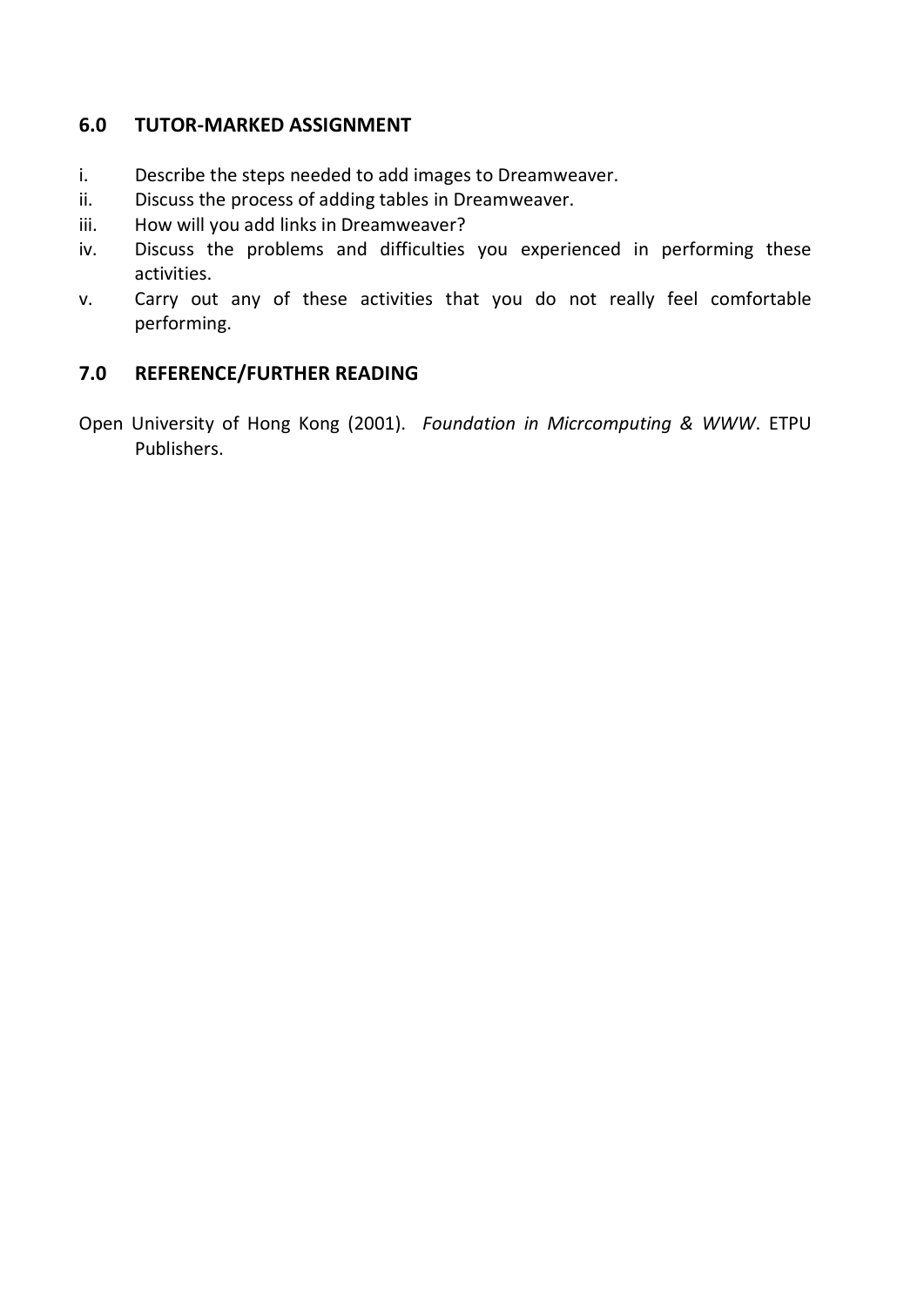## **MODULE 8 COMPUTER HARDWARE, SOFTWARE AND MULTIMEDIA**

- Unit 1 Multimedia Hardware
- Unit 2 Multimedia Software
- Unit 3 Multimedia Support for Windows
- Unit 4 Ergonomics

## **UNIT 1 MULTIMEDIA HARDWARE**

## **CONTENTS**

- 1.0 Introduction
- 2.0 Objectives
- 3.0 Main Content
	- 3.1 The Central Processing Unit (CPU)
	- 3.2 A CD ROM or DVD Drive
	- 3.3 Sound Card, Speaker and Microphone
	- 3.4 Graphic Card and Display Monitor
	- 3.5 Editing Platform
- 4.0 Conclusion
- 5.0 Summary
- 6.0 Tutor-Marked Assignment
- 7.0 References/Further Reading

## **1.0 INTRODUCTION**

I am sure that you have been hearing of music CD, a CD – ROM movie, and a DVD movie. Your PC can play any of these. In some instances, your PC can be used for broadcast media like radio. A PC that can be used to play both audio and video is called a multimedia PC.

Multimedia applications can integrate text, pictures, motion pictures, animated graphics and sound. Therefore, a PC can serve as a working tool and an entertainment medium.

In this unit, you will study the different types of multimedia hardware. Specifically, you will discuss multimedia applications as these relate to: CPU, CD – ROM / DVD drive, Sound Card, Graphic Card, Display Monitor and Editors. Please be ready.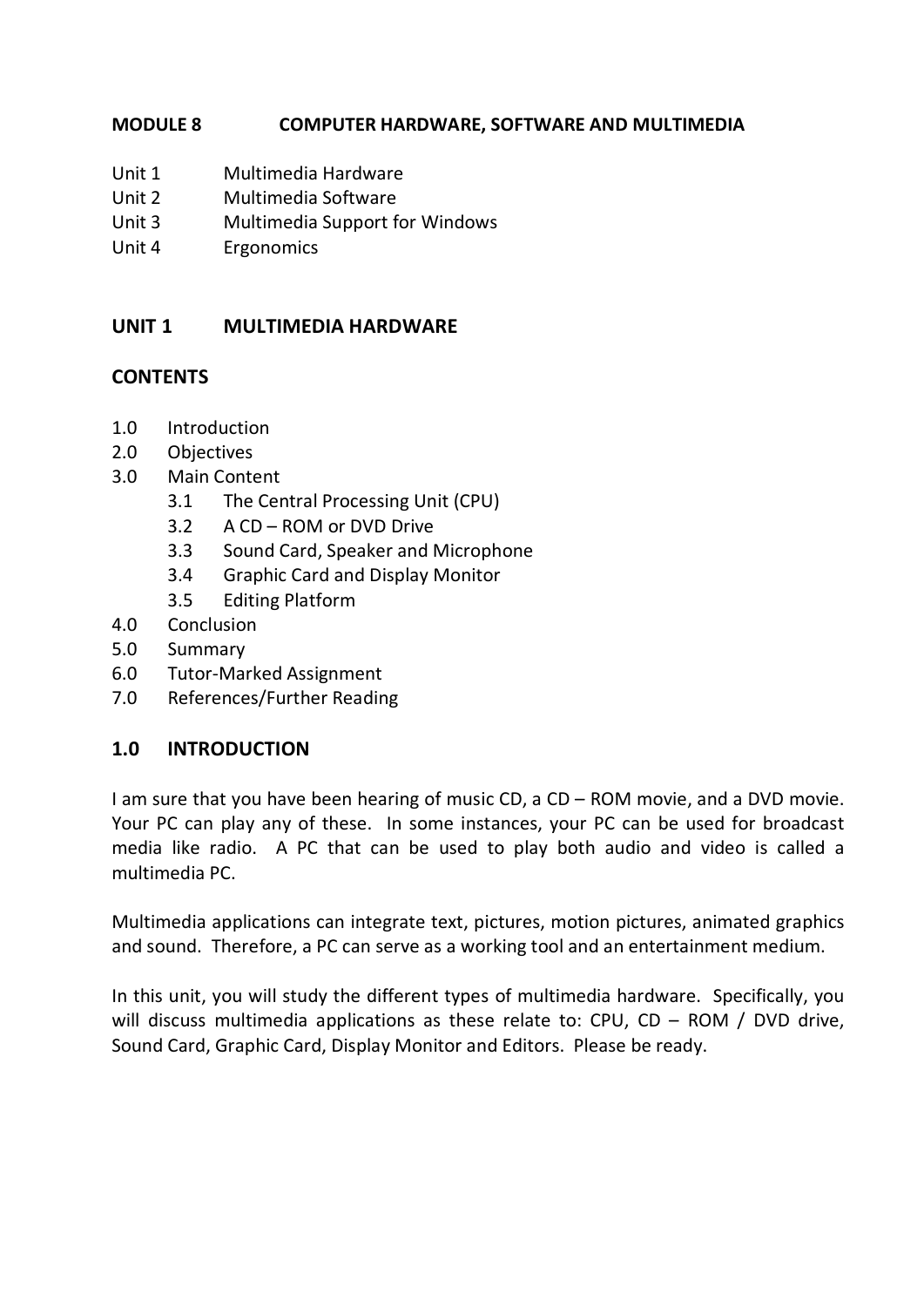# **2.0 OBJECTIVES**

At the end of this unit, you should be able to:

- describe types of multimedia hardware
- discuss the structure of multimedia hardware
- describe the functions of multimedia hardware
- discuss their applications.

## **3.0 MAIN CONTENT**

## **3.1 The Central Processing Unit (CPU)**

What is this? How does it work? What does it support? These questions will be discussed shortly.

CPU supports multimedia extension – MMX. Please note that video and sound files are much larger than text files. A lot of processing power is required to process sound and video files.

MMX is a special set of CPU instruments that is optimized for handling multimedia files. It can therefore be used to improve the overall performance of a multimedia PC.

Please follow the instructions below: Remember that the course CD has a folder, Media Files. There are five image files and two sound files. In order for you to add images in Dreamweaver, you will need to access the media file folder. Follow these instructions to perform this activity.

## **3.2 A CD – ROM or DVD Drive**

You can recollect that we had discussed CD – ROM and DVD drive as storage devices for the computer. Can you remember the computer memory? Please read through the units on storage devices and computer memory again if you have forgotten.

For now please note that multimedia files are very large and are generally stored on CD – ROMs and DVDs.

## **3.3 Sound Card, Speaker and Microphone**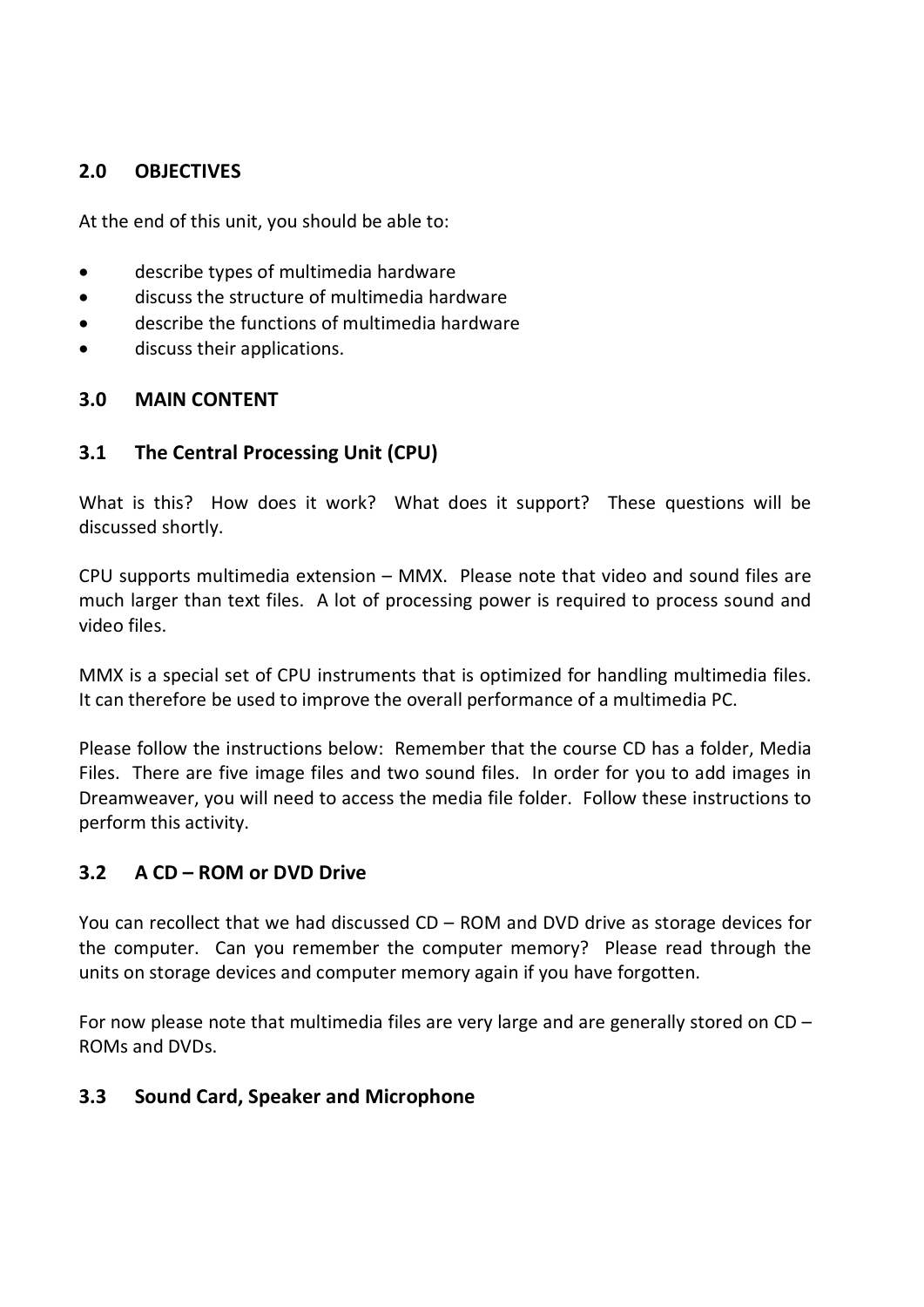Can you remember the adapter cards that are inserted on the motherboard of your computer? A sound card is one of those adapter cards. What is it and how does it operate?

A sound card is a small circuit board inserted into the PC's motherboard. It has an input part that can be plugged into a microphone. It also has an output port for plugging in a pair of speakers and hand phones. The sound card can guarantee the quality of the sound to be produced.

# **3.4 Graphic Card and Display Monitor**

Most PCs require fast graphic card to process the large amount of graphics produced in multimedia applications. Each graphic card must have sufficient memory e.g. 4 M to support high – resolution (1024 x 768) and high – colour / true colour.

The display monitor should be larger and of a higher quality in order to produce vivid images on the screen.

## **3.5 Editing Platforms**

What are these? What can they do?

Some powerful PCs can function as an editing platform besides playing multimedia files. You need a video camera along with its associated capture card to supply the source file. High quality pictures are usually connected to a DV camera. You also need a CD – RW or DVD RAM drive. You also need to have a large capacity hard disk for the editors to work.

## **SELF-ASSESSMENT EXERCISE**

- i. Examine the several multimedia hardware at your disposal.
- ii. Discuss their structure and functions.

## **4.0 CONCLUSION**

In this unit, you have studied the different multimedia hardware that your PC can use. You have described them. You have studied their functions where applicable. You will need to examine them again.

## **5.0 SUMMARY**

You now know that MMX is a special set of CPU instructions for handling multimedia files. You know that multimedia files are stored on CD – ROMs/DVDs. You have known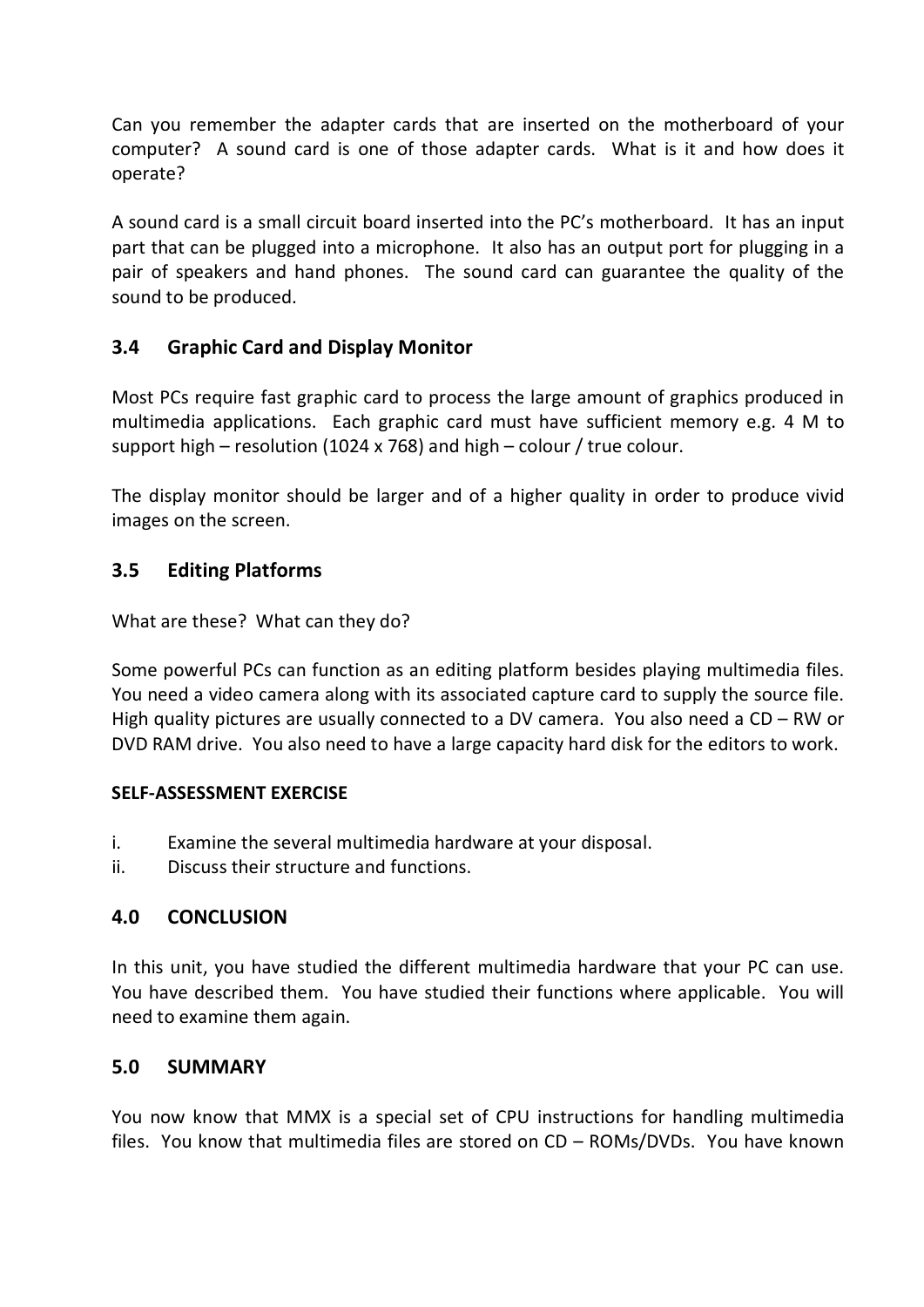that sound card is used as input part for plugging microphone and output port for plugging speakers and hand phones.

You have known that a PC that can play both audio and video is called a multimedia PC. Such a PC can integrate text, pictures, animated graphics, sound and motion pictures.

The next units will discuss the corresponding software so that the multimedia can function well.

## **6.0 TUTOR-MARKED ASSIGNMENT**

- i. Define a multimedia PC.
- ii. State the different types of multimedia hardware that a PC can use.
- iii. Describe their applications.

## **7.0 REFERENCES/FURTHER READING**

Open University of Hong Kong (2001). *Foundation in Microcomputing & WWW*. ETPU Publishers.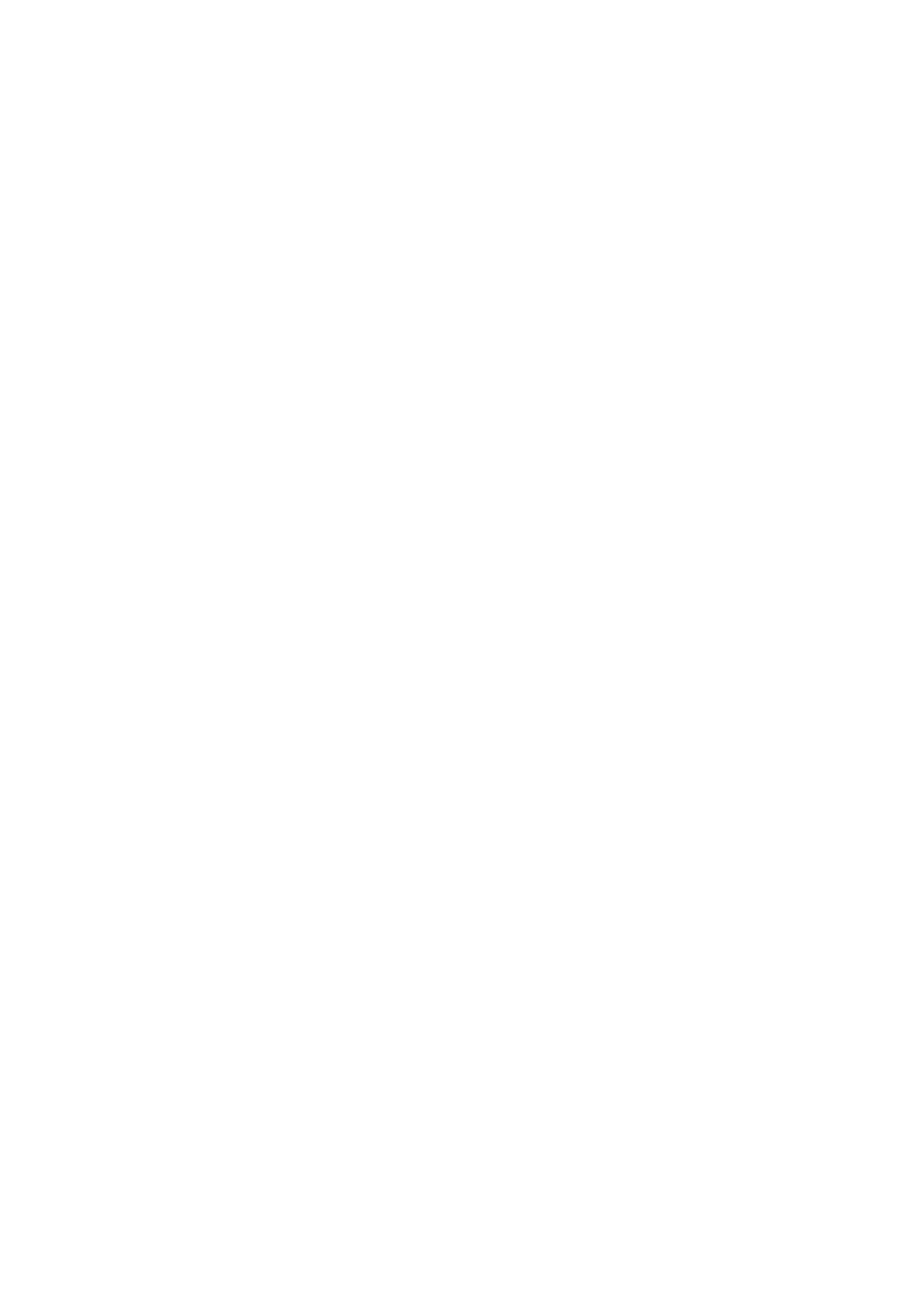# **UNIT 2 MULTIMEDIA SOFTWARE**

# **CONTENTS**

- 1.0 Introduction
- 2.0 Objectives
- 3.0 Main Content
	- 3.1 Common Multimedia File Types
	- 3.2 Common Sound File Types
	- 3.3 Common Image File Types
	- 3.4 Common Video File Types
	- 3.5 Streaming Media
- 4.0 Conclusion
- 5.0 Summary
- 6.0 Tutor-Marked Assignment
- 7.0 References/Further Reading

## **1.0 INTRODUCTION**

In the last unit you studied the multimedia hardware that PCs can work with. You also require the software packages to enjoy the multimedia.

In this unit, you will be introduced into multimedia software. You will study some common sound file types; you will also study some common image file types. You will study video file types. You will also study streaming media.

## **2.0 OBJECTIVES**

At the end of this unit, you should be able to:

- describe the file extension of common sound file types
- describe the file extension of some common image file types
- discuss the file extension of some common video file types
- describe some streaming media.

## **3.0 MAIN CONTENT**

## **3.1 Common Multimedia File Types**

What are these? Can you describe them? Cross check your answers with the ones given in this section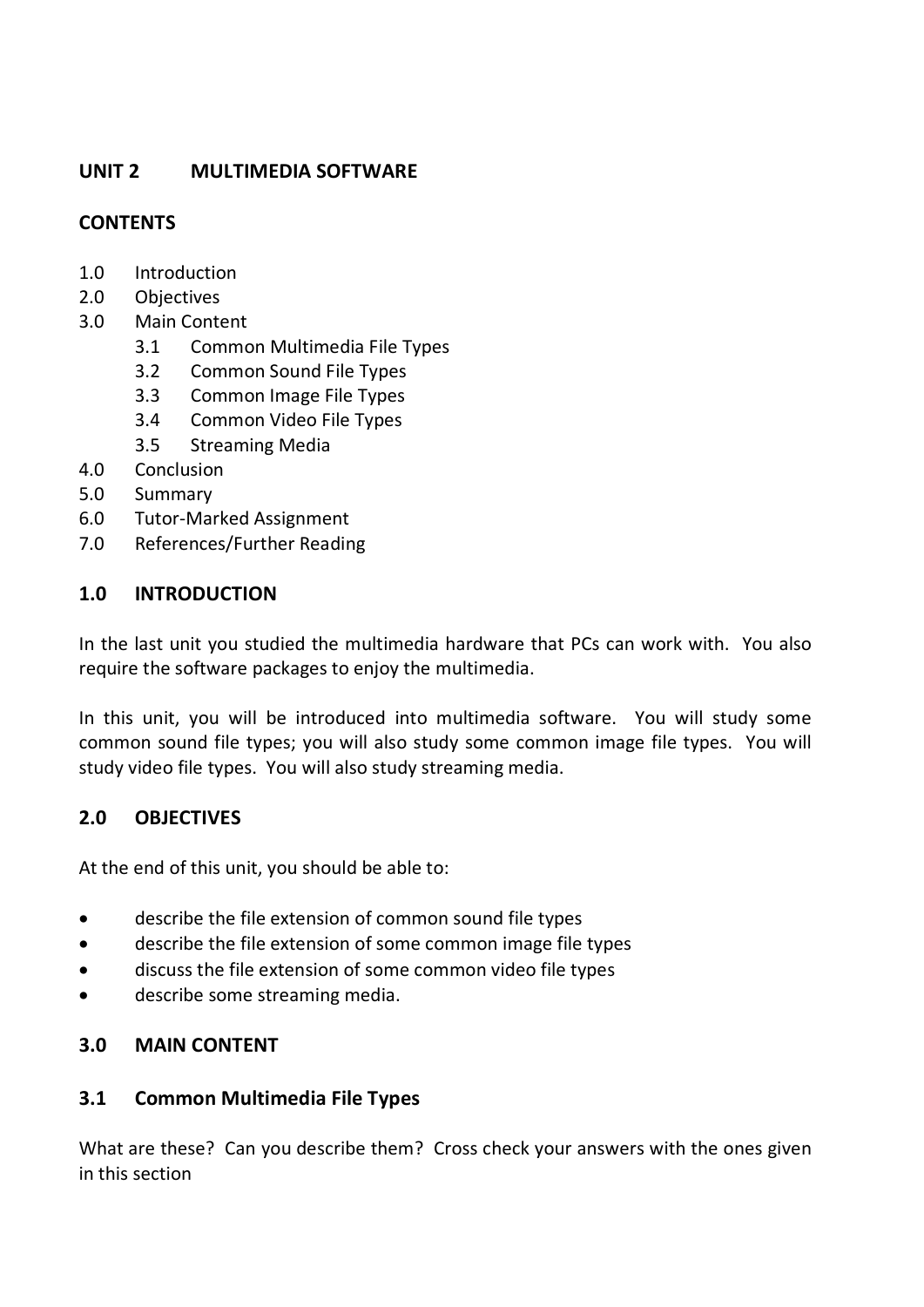I hope that you can still remember that multimedia information is exchanged between computers through files. Remember that the application of Windows programmes support a variety of multimedia files. These will include sound, music, pictures and movies. It is important for you to note also that different types of multimedia files are identified by file extension.

# **3.2 Common Sound File Types**

You will study this section effectively if we present the file types recording to the corresponding file extensions.

## **(a) WAV – Waveform Audio Files**

This format represents sound in digital form. Do you have a CD? Remember that the music in the CD is stored in digital from this is the standard PC audio file format for everything from system and game sounds to CD quality audio.

## **(b) MP 3 – MPEG 1 Audio Player 3**

This is a standard technology and format for compressing sound sequences into a fraction of their original size. This will also preserve the original level of sound quality when it is played.

## **(c) MID – Musical Instrument Digital Interface**

This format transmits information about how music is produced on a synthesizer.

## **3.3 Common Image File Types**

Like the last section, we shall present the study of common image file types according to the corresponding file extensions:

## **(a) BMP –Bitmap Image File Types**

These will store images as a matrix of pixels without any comprehension.

## **(b) TIF, TIFF – TAG Image File Format**

This is a common format for exchanging bitmap images between application programmes including those for scanner images. It can be compressed.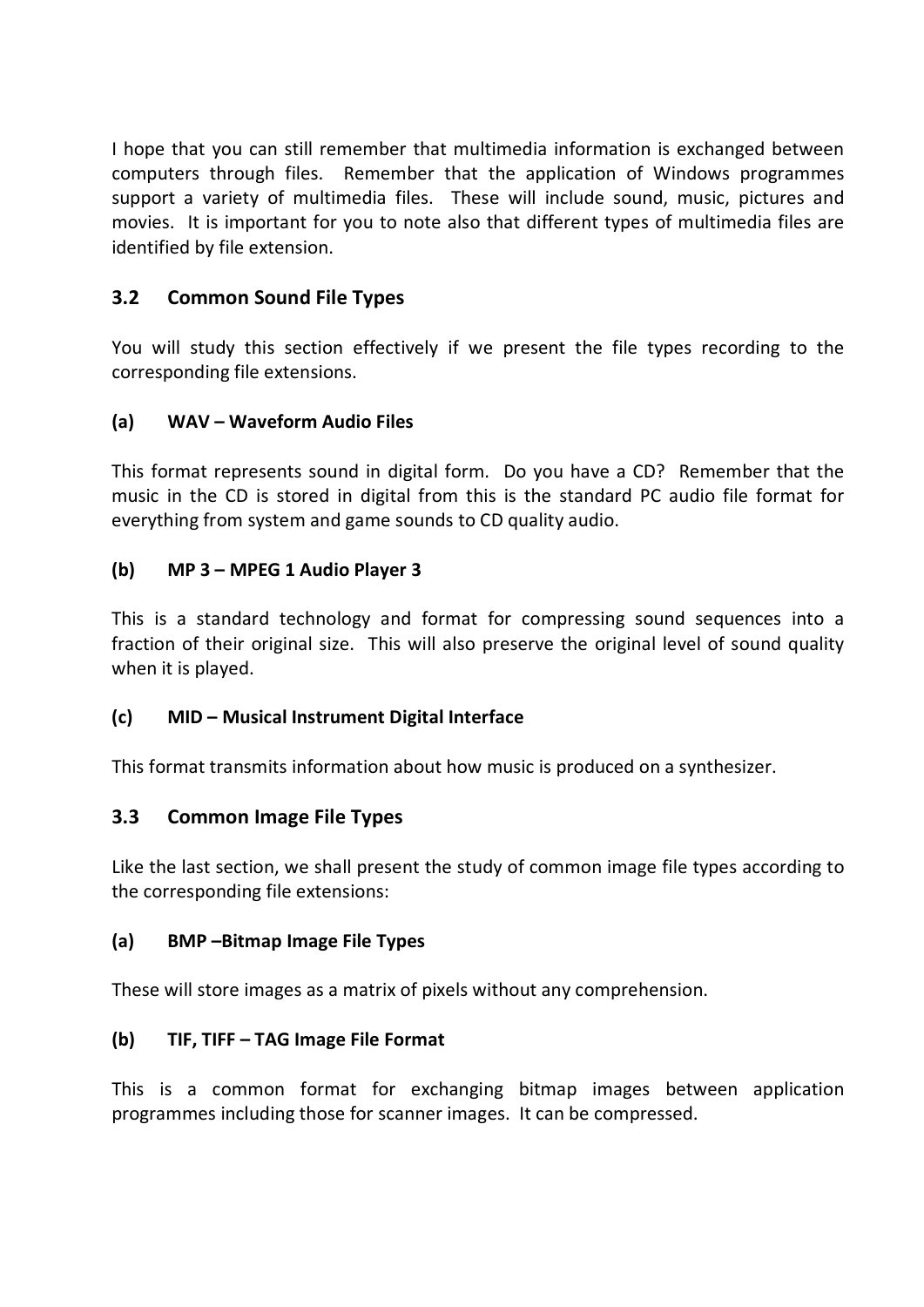# **(c) AWD – AT Work Document File Type**

This is used by Microsoft Fax to save images in a compressed black-and-white format for faxing.

## **(d) PG, IPEG – Joint Photographic Experts Group**

This is an industry standard file format to represent compressed photographic quality images

## **(e) GIF – Graphics Interchange Format**

It represents color images. This file format supports transparency and animation and makes them very popular in web pages.

## **3.4 Common Video File Types**

We shall describe this according to the respective file extensions:

## **(a) AVI – Audio Video Interhoved File Type**

This is a popular sound and motion picture file that is supported by Windows.

## **(b) MPG, MPEG – Moving Picture Expert Group File Type**

These are an industry types standard for digital video and digital audio compression. Movies on CD use MPEG 1, DVD uses MPEG 2.

## **3.5 Streaming Media**

This includes audio and video media that are transmitted on the Internet in a continuous style. Users can make use of the contents of the multimedia file without waiting for the entire file to download. It is very useful for viewing video clip on the Internet despite the large size of the video files.

## **SELF-ASSESSMENT EXERCISE**

- i. Describe common multimedia file types as multimedia software.
- ii. State the characteristics of these file types.

## **4.0 CONCLUSION**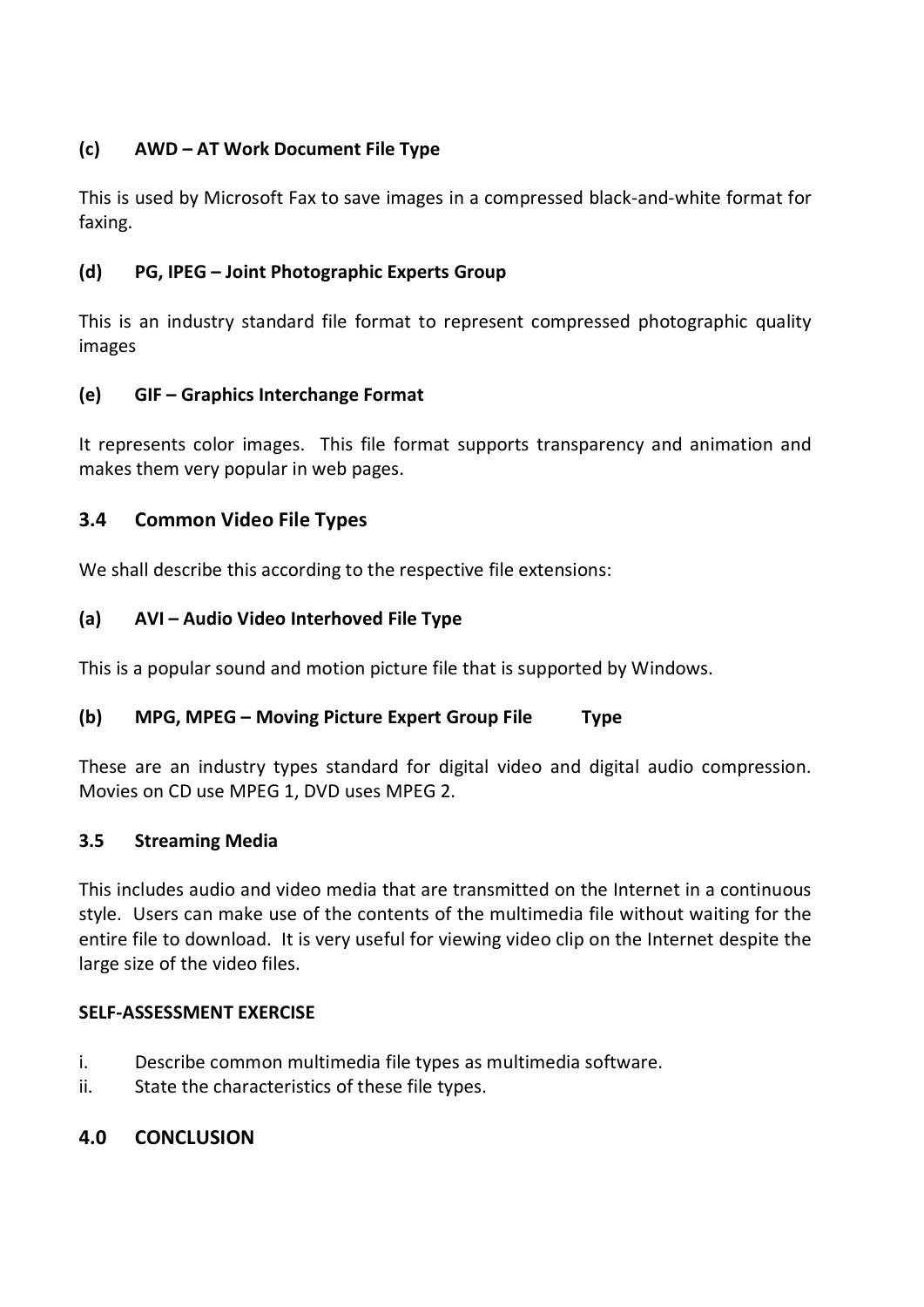In this unit, you have studied the file extension of common sound files types. You learned the file extensions of image file types and video file types. You also studied some streaming media. You have increased your knowledge of multimedia software.

# **5.0 SUMMARY**

This unit has introduced you to the study of common multimedia file types. You studied WAV, MP3 and MID as the common sound file types. You studied BMP, TIF/TIFF, AWD, JPG/JPEG and GIF as common image file types. You studied AVI, MPG and MPEG as some of the common video file types.

You studied streaming media. By now your knowledge of multimedia software has increased. You should be sure that your study of microcomputing and WWW is progressing effectively. You may want to read through this unit again. The next units will complete the study of computer hardware, software and multimedia.

# **6.0 TUTOR-MARKED ASSIGNMENT**

- i. What are common multimedia file types?
- ii. Discuss the common sound file types.
- iii. Describe the common image file types.
- iv. Describe the common video file types.

## **7.0 REFERENCE/FURTHER READING**

Open University of Hong Kong (2001*). Foundation in Microcomputing & WWW.* ETPU Publishers.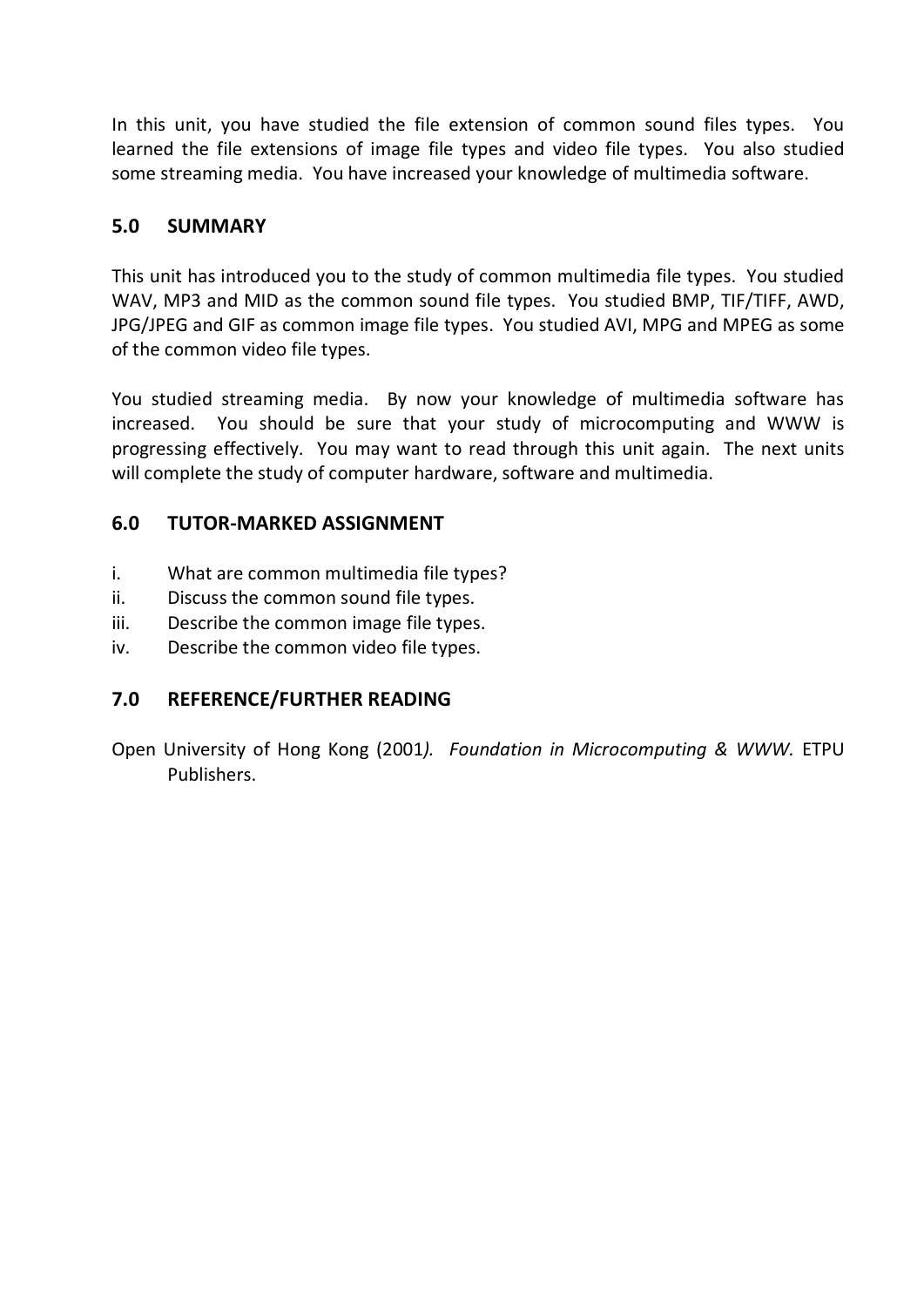## **UNIT 3 MULTIMEDIA SUPPORT FOR WINDOWS**

#### **CONTENTS**

- 1.0 Introduction
- 2.0 Objectives
- 3.0 Main Content
	- 3.1 Windows Media Player
	- 3.2 Sound Recorder
	- 3.3 Imaging
	- 3.4 Movie Maker
- 4.0 Conclusion
- 5.0 Summary
- 6.0 Tutor-Marked Assignment
- 7.0 Reference/Further Reading

## **1.0 INTRODUCTION**

What does ME refer to in Windows technology? It means Windows Millennium Edition. It is designed for use in the house mostly.

All PCs now offer essential multimedia components: a powerful CPU, a sound card, a CD – ROM or DVD drive, a powerful graphics card and a pair of speakers. ME windows has a number of tools for assessing, playing or editing multimedia.

In this unit, we shall discuss: Windows media player, sound, recording, imaging and movie maker

## **2.0 OBJECTIVES**

At the end of this unit, you should be able to:

- describe Windows media player
- play a music CD
- listen to web radio
- view a VCD
- read and listen to sound in Web page
- use Kodak imaging to perform basic task with image documents
- explain how a movie maker works
- develop skills in performing all these tasks.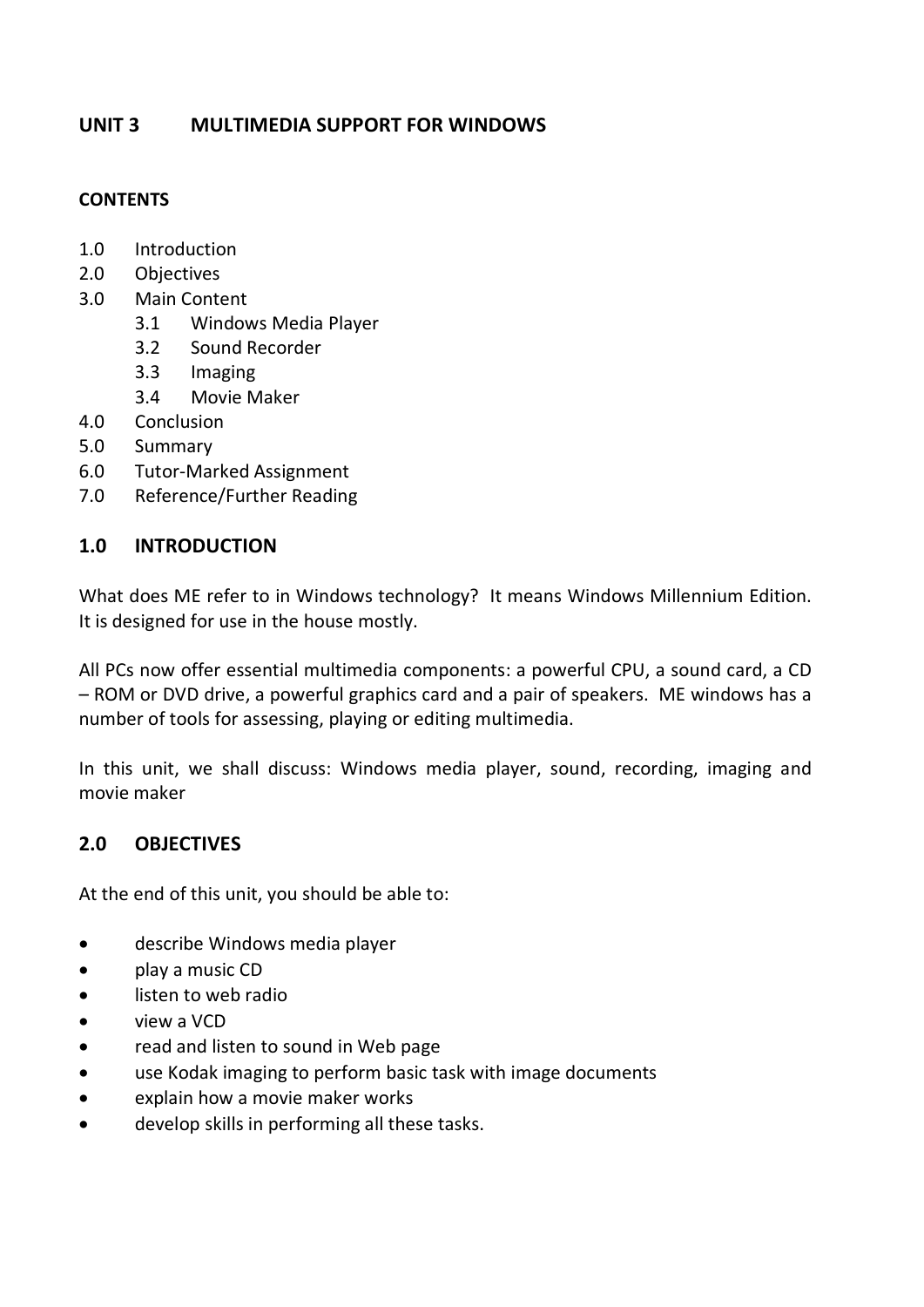## **3.0 MAIN CONTENT**

## **3.1 Windows Media Player**

How does this operate? You will get the details later in this section.

Windows media player can play a wide variety of media files. These include: audio, video and other multimedia files. It can handle streaming media from the web, once you install Window ME, you can see that the Windows media player icon appears in the desktop and the taskbar.

## **1. How do you access this? Please follow the instructions below:**

- Select start ⇒ Programs ⇒ Accessories ⇒
- Click window media player.

How do you play a music CD? To play a music CD:

• Insert the CD into the CD – ROM drive.

Windows Media Player will start and play back begins automatically.

- Select your preferred track from the right panel and listen to it.
- Use appropriate buttons as desired pause, play, stop, volume control.

## **2. Is it possible to listen to a live broadcast of your radio?**

You can listen to Federal Radio Corporation of Nigeria through the use of the streaming media technology, called web casting.

You need to have a multimedia PC and an access to the Internet.

#### **3. How do you view a VCD?**

Windows Media Player can be used to pay a VCD. How does CD function? Remember that it will start automatically. However, a VCD will not start automatically. You have to access the appropriate folder in the CD and select the file you want.

Where can you find the video source file?

It is located in the MPEGAV folder.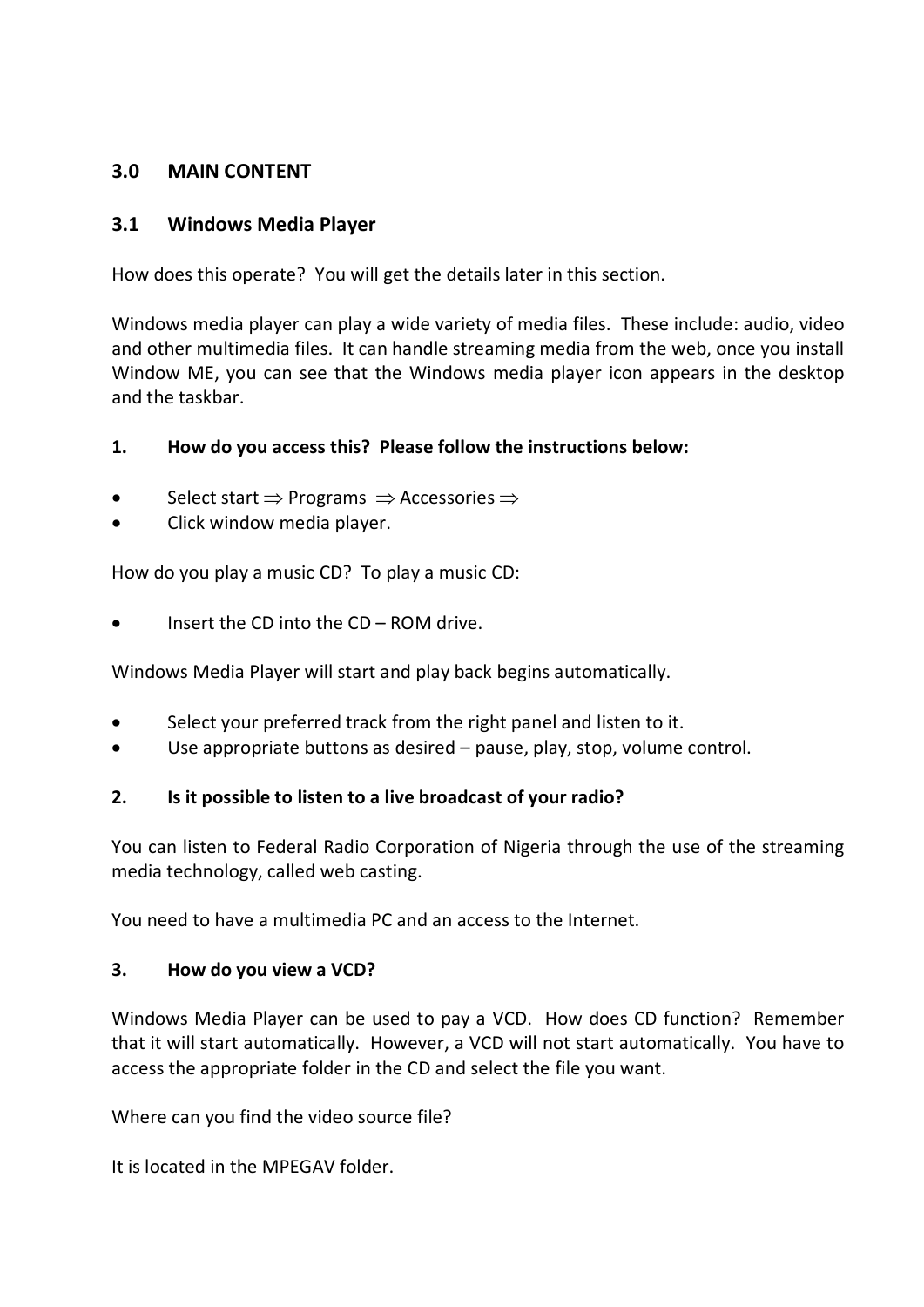What is the file type?

It is called DAT. Now follow these instructions to access MPEGAV sub-folder:

- Change the files of type: field to all files (\* \*). Note that the DAT files will appear.
- Make your selection.
- Click open. What do you observe?

Note that Windows Media Player will be activated. Use appropriate button as you used in CD to your satisfaction.

## **3.2 Sound Recorder**

Can you add sound recorder to your webpage? Windows ME comes with a sound recorder tool. How do you do this? Follow these instructions:

• Select start ⇒ Programs ⇒ Accessories ⇒ Entertainment ⇒ Sound Recorder from the toolbar.

Notice that a sound – sound record box will show up.

- Connect your microphone to your PC.
- Click on the record button
- Record your message into the microphone. What can you observe?

Note that your voice is displayed in the central wave form of your recorder.

- Press the stop button when you finish recording
- Listen to the message
- Click the play button
- Click File  $\Rightarrow$  Save with an appropriate name.

## **3.3 Imaging**

How do you add digital photos to your document?

Remember that you can use any of these:

- **Scanner**
- Digital camera connected to your PC
- From CD
- From files that you have downloaded from the web
- From JPEG format.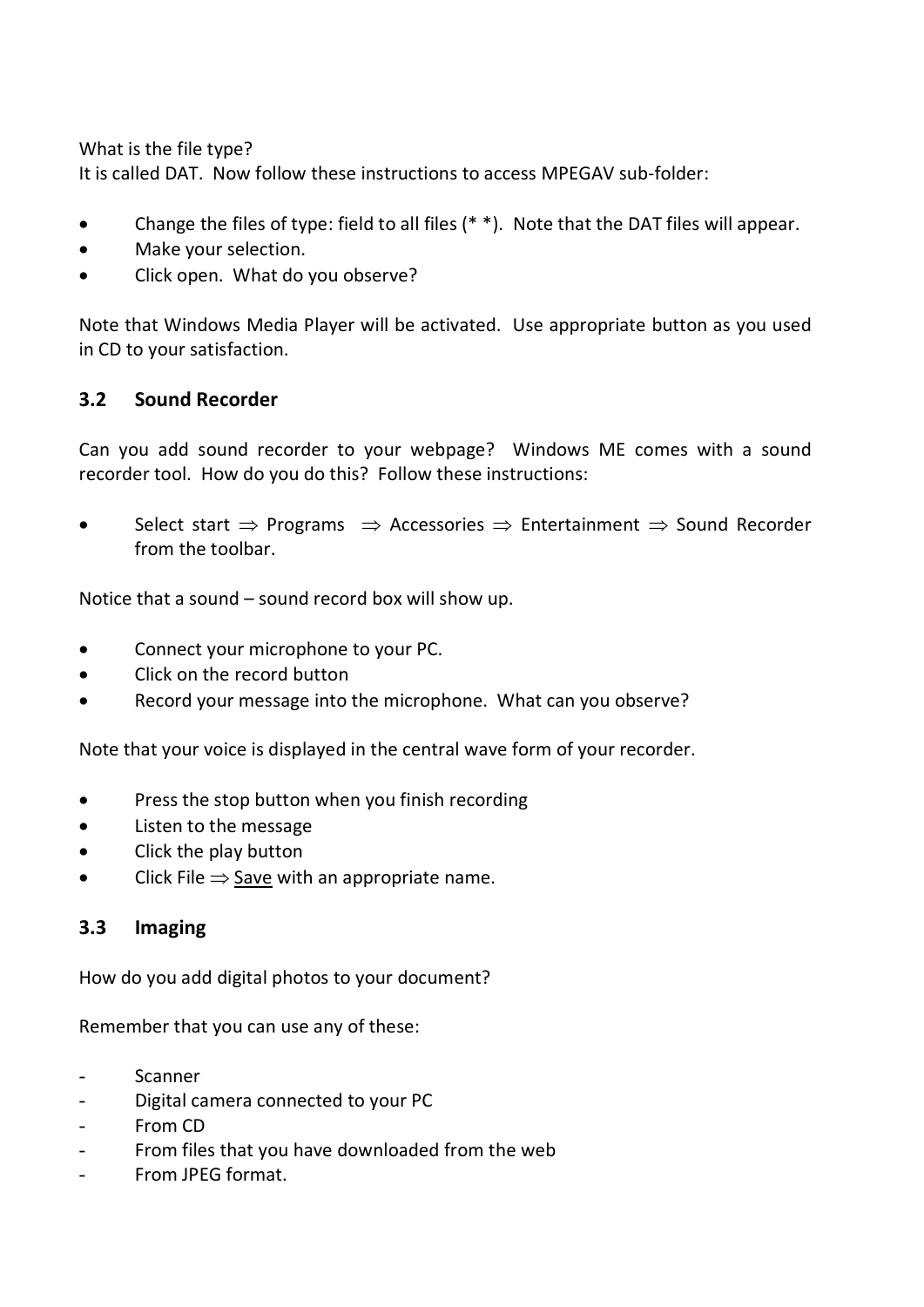However, Windows ME can allow you to view, annotate, and perform basic tasks with image documents by using Kodak Imaging. This annotation is very useful when you have a lot of pictures that you want to attach notes to them.

How do you bring up Kodak Imaging for viewing?

Please follow these instructions:

- Select from the taskbar Start  $\Rightarrow$  Programs  $\Rightarrow$  Accessories  $\Rightarrow$  Imaging. What do you observe? Imaging workplace comes up.
- Use File  $\Rightarrow$  Open to locate the folder
- Select the appropriate file that you want to view.

#### **3.4 Movie Maker**

How does the movie maker works?

You will need a VCR and video camcorders. Start Windows Movie Maker.

- Go to Windows taskbar
- Select Start ⇒ Programs ⇒ Accessories ⇒ Entertainment
- Click Windows movie maker. Note that the menu of Windows movie maker will appear
- Select Input Function.

This will place the video source into the workplace. Note also that Windows movie maker can detect and split the video content into sequence clips. Note the changes from one frame to another.

#### **SELF-ASSESSMENT EXERCISE**

1. Describe how a Window Media Player can be used in playing a music CD, sound recording, imaging and movie making.

#### **4.0 CONCLUSION**

In this unit, you have described the roles and functions of Windows media player. You have developed the skills and knowledge to pay a music CD. You have listened to sound in the webpage. You have used Kodak Imaging to perform basic tasks with image documents. You have explained how a movie maker works.

You have progressed gradually in this unit, module and course.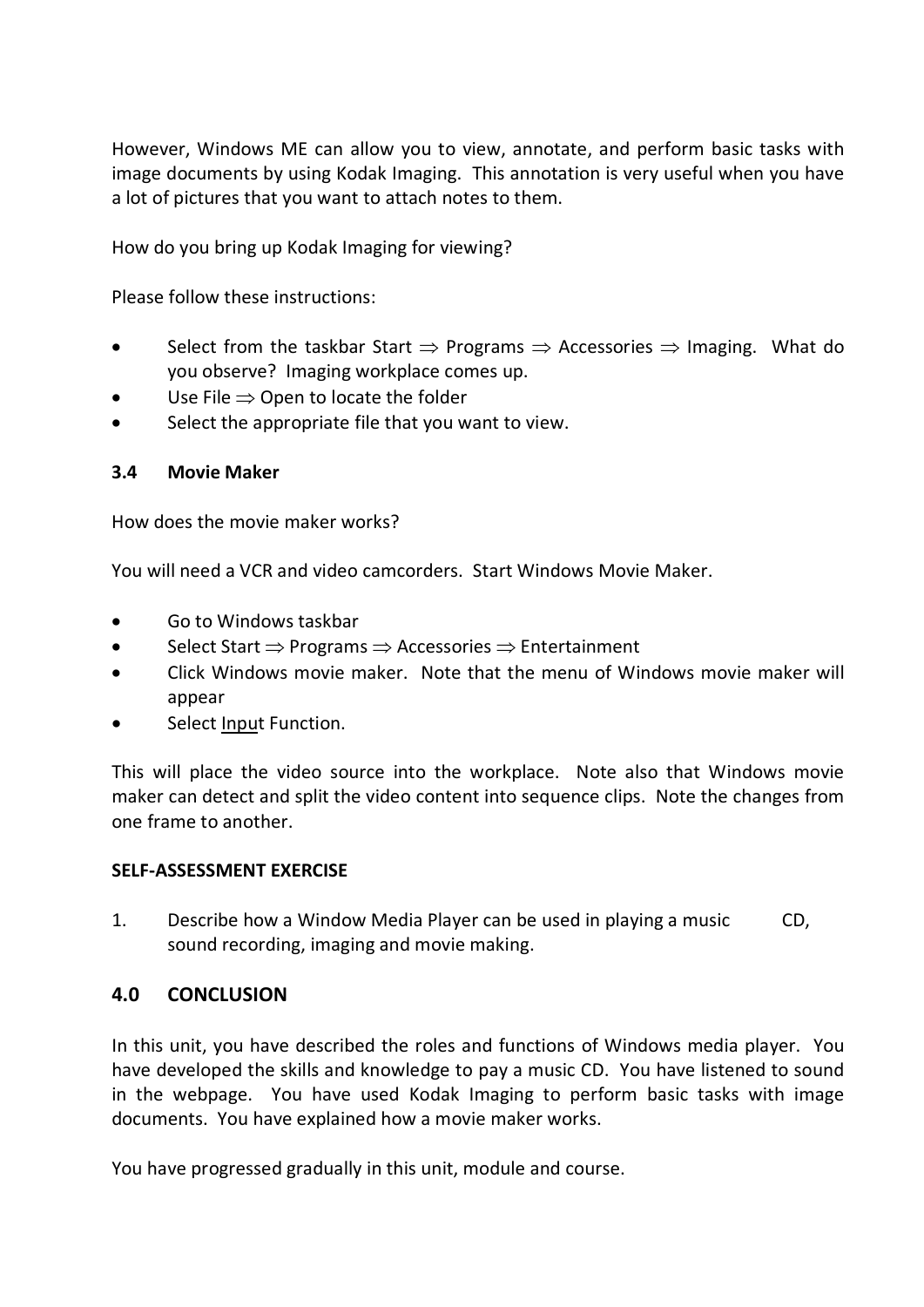# **5.0 SUMMARY**

This unit has introduced you to the study of multimedia support for Windows. You have developed the necessary skills and knowledge for Windows media player.

You played music CD. You listened to web radio. You viewed a VCD. You recorded and listened to sound in web page. You used Kodak Imaging to perform basic tasks with image documents, viewing and annotation. You explained how movie maker works.

Indeed, your study of multimedia hardware, software and support sources for Windows have been rewarding. Please read through this unit again if you do have any problem.

You are almost ending this course. I hope that you have learned a lot from it. Congratulations!

## **6.0 TUTOR-MARKED ASSIGNMENT**

- i. What is a Windows Media Player?
- ii. How do you play a music CD?
- iii. How do you view a VCD?
- iv. Describe how a move maker works.
- v. How do you add digital photos to your document by using multimedia Windows support?

## **7.0 REFERENCE/FURTHER READING**

Open University of Hong Kong (2001). *Foundation in Microcomputing & WWW.* ETPU Publishers.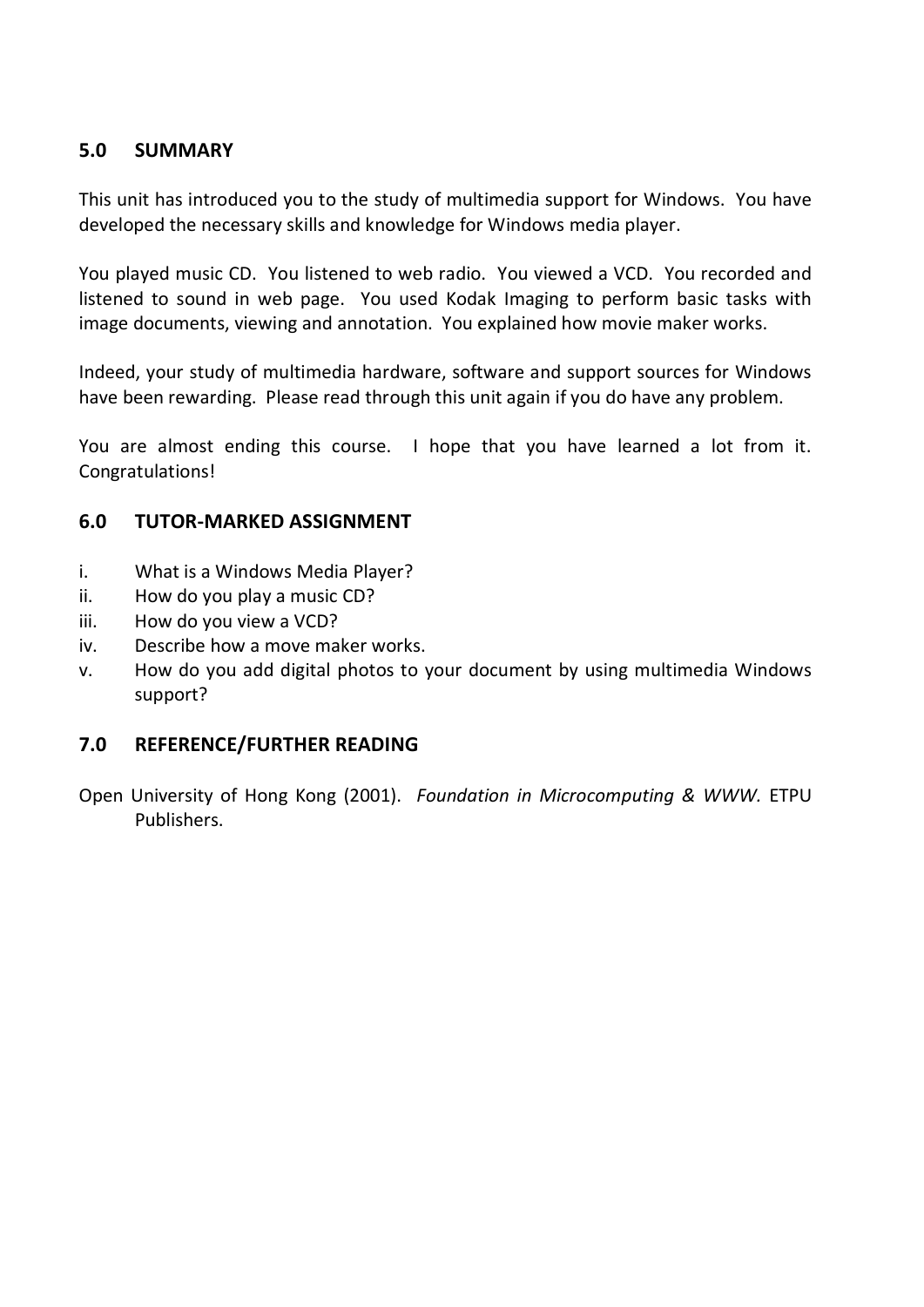# **UNIT 4 ERGONOMICS**

## **CONTENTS**

- 1.0 Introduction
- 2.0 Objectives
- 3.0 Main Content
	- 3.1 Working on a Microcomputer
	- 3.2 Safety Precautions for Workstations on Microcomputers
- 4.0 Conclusion
- 5.0 Summary
- 6.0 Tutor-Marked Assignment
- 7.0 References/Further Reading

## **1.0 INTRODUCTION**

You need to have a good working environment for you to become efficient at your place. There is need for accurate interaction between people and their working environment. Computer scientist calls this Ergonomics.

In this unit, we shall discuss effects of the working environment on computer operators. The safety conditions shall be described equally.

## **2.0 OBJECTIVES**

At the end of this unit, you should be able to:

- describe the efforts of microcomputer components on computer operations
- discuss the interaction between people and their working environment within a computer setting
- discuss the safety precautions needed in a computer setting.

## **3.0 MAIN CONTENT**

## **3.1 Working on a Microcomputer**

The working environment in a computer setting in the early 1980s was not so good; cubicles were used as workstations for data – entry staff. He/she had to read text and type the text into computers.

Workers under that condition suffered from physical and health problems. These included headaches, backache, sore eyes and waist injuries. The workers also had stress and anxiety at their work stations.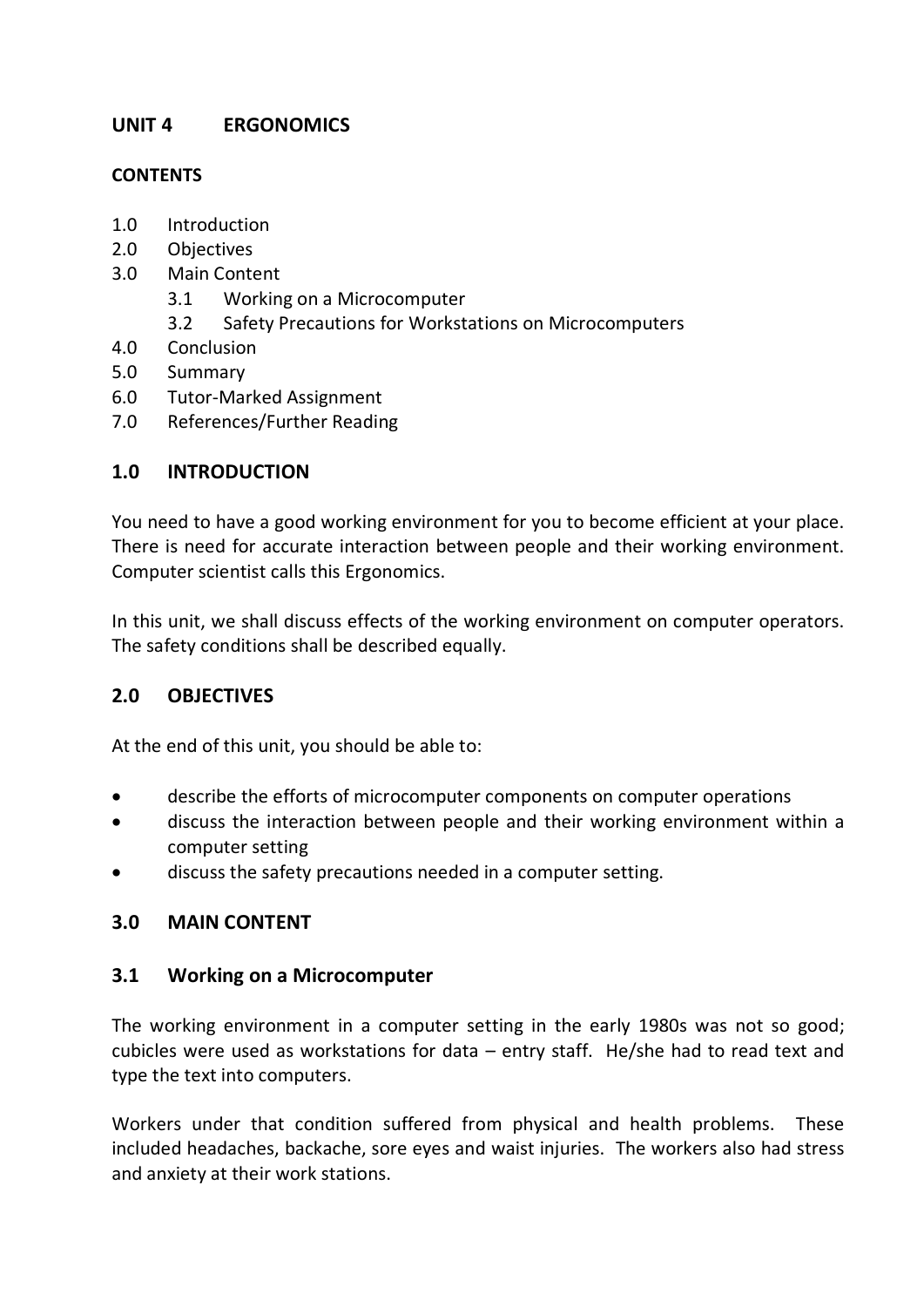In the 1980s microcomputer components produced many things for workers. These include:

- screens emitted dangerous radiation.
- badly designed keyboards caused muscular and tendon injuries.
- humoring on computers card hand aches.

Studies carried out revealed that the working conditions were responsible for the minuses other than the microcomputer. These situations are being corrected. In the next section, we shall discuss these in detail.

## **3.2 Safety Precautions for Workstations on Microcomputers**

Sometimes, if you opened the microcomputer, you will need to observe these precautions:

- Find out if your monitor is a high or low radiation type
- Does it produce glare that may harm your eyes?
- Does it produce any background move?
- Find out if your keyboard is designed properly.
- What about the lighting conditions?
- Can you adjust the light of your chair, the positioning of the monitor and keyboard?
- Listen to your body to observe any abnormalities as a result of the workstation, e.g. eyes, headache, etc?

How do we improve upon all these?

- (a) You must have your feet flat on the floor.
- (b) The height of the main table should be at least 30".
- (c) You must have adjustable seat.
- (d) You must have adjustable height chair with 5 legs for stability.
- (e) You must have adjustable back rest.
- (f) Your arms, elbow must be 90" while arms and hands are parallel to the floor.
- (g) The keyboard height must be between  $23 28$  inches depending on height of operator.
- (h) The document holder must be of the same height and distance as the screen.
- (i) The viewing angle must be 20" to the centre of screen.
- (i) The viewing distance must be between  $18 28$ ".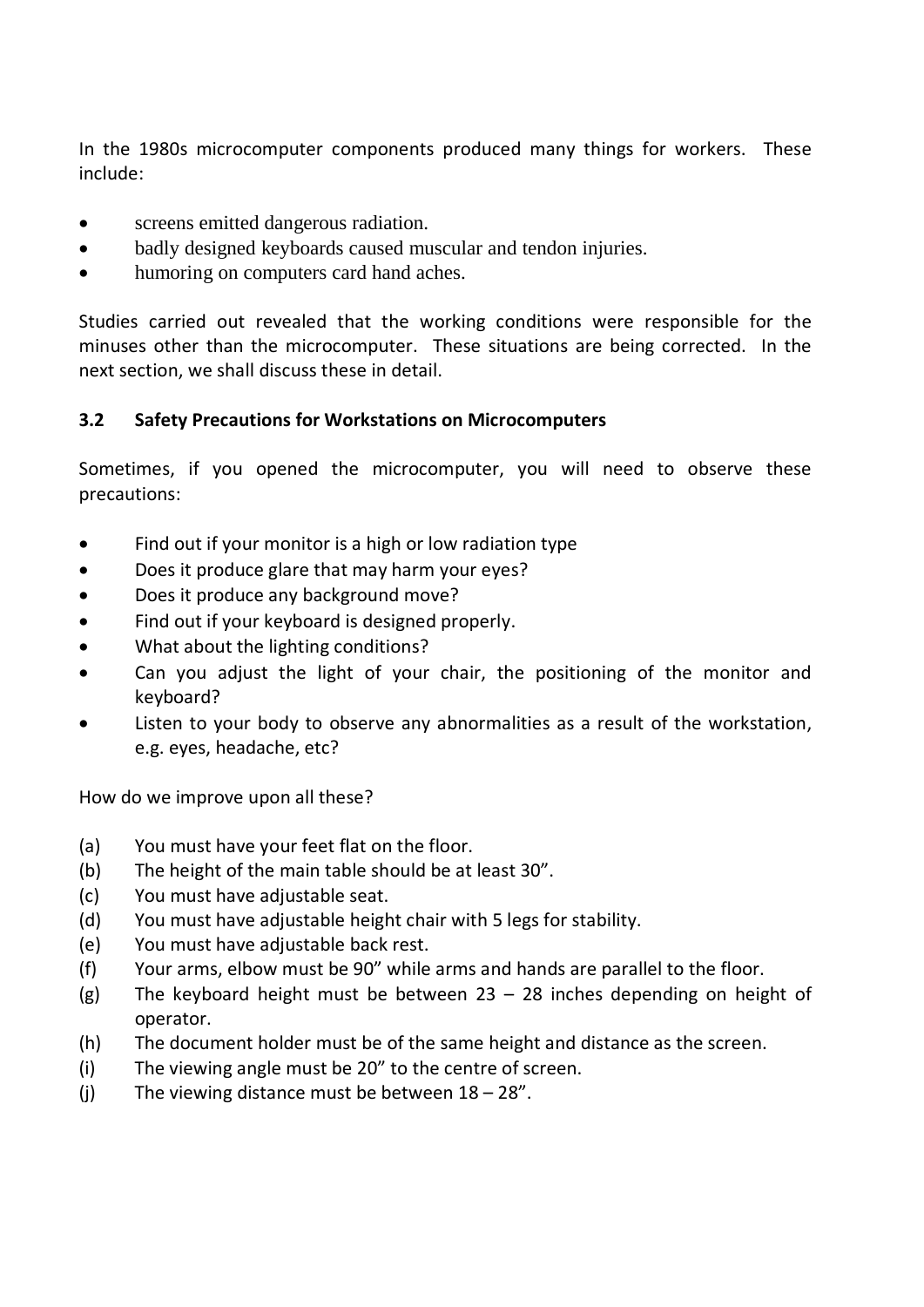#### **SELF-ASSESSMENT EXERCISE**

1. Visit the URLs to find out more about ergonomics, computer safety and energy saving.

Ergonomics: http://www.pcergonomics.com Energy saving: <<http://cetd.lbl.gov/EA/Buildings/> > <Research/Energy. Star.htm/>

## **4.0 CONCLUSION**

In this unit, you have used the working conditions on microcomputer. You have studied the effects of a bad environment on the health of the individual operator. You have discussed the safety precautions and offered suggestions for a favourable working environment.

### **5.0 SUMMARY**

This unit has discussed ergonomics - the study of the interaction between people and their working environment. This applies to a microcomputer. You have identified the effects on the health of the individual  $-$  radiation from the screen, badly designed keyboards, heavy noise.

Suggestions have been made to improve on these working problems – adjustable seat, height of chairs, adjustable backrest, the angle of arms elbows, keyboard height, document holder, etc.

If these conditions are provided, ergonomics will be improved considerably. I hope that your study of this unit and module has been rewarding. If you have any problems please feel free to read through any of these units. Well done.

### **6.0 TUTOR-MARKED ASSIGNMENT**

- i. What is ergonomics?
- ii. Discuss the possible health problems that a computer operator may have at his/her workstation.
- iii. Describe the safety precautions an individual must ask his employer to provide for a successful working environment.
- iv. Examine your own PC and see how much of these safety precautions that you have provided for.